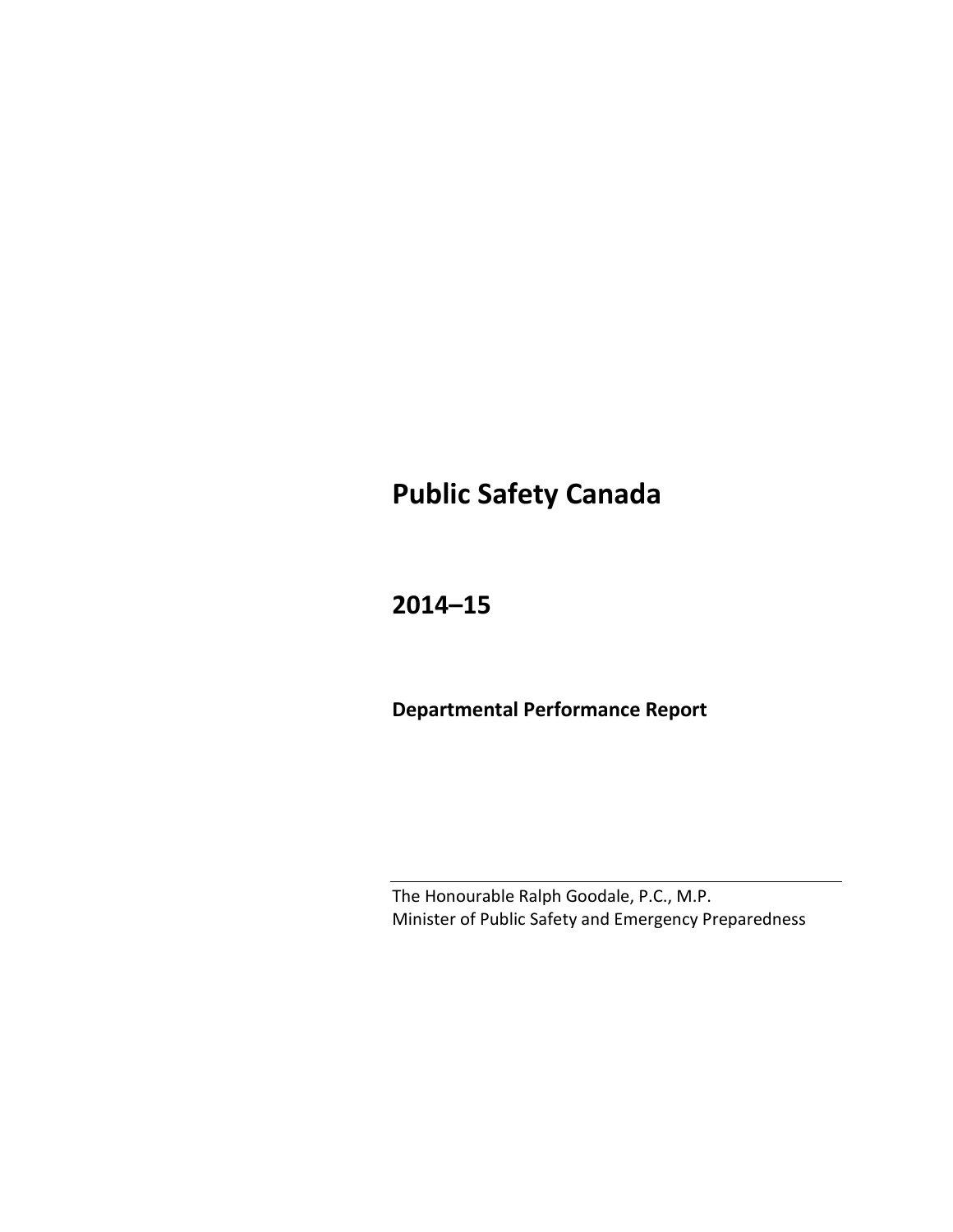© Her Majesty the Queen in Right of Canada, 2015 Cat. No.: PS1-7E-PDF ISSN: 2368-2477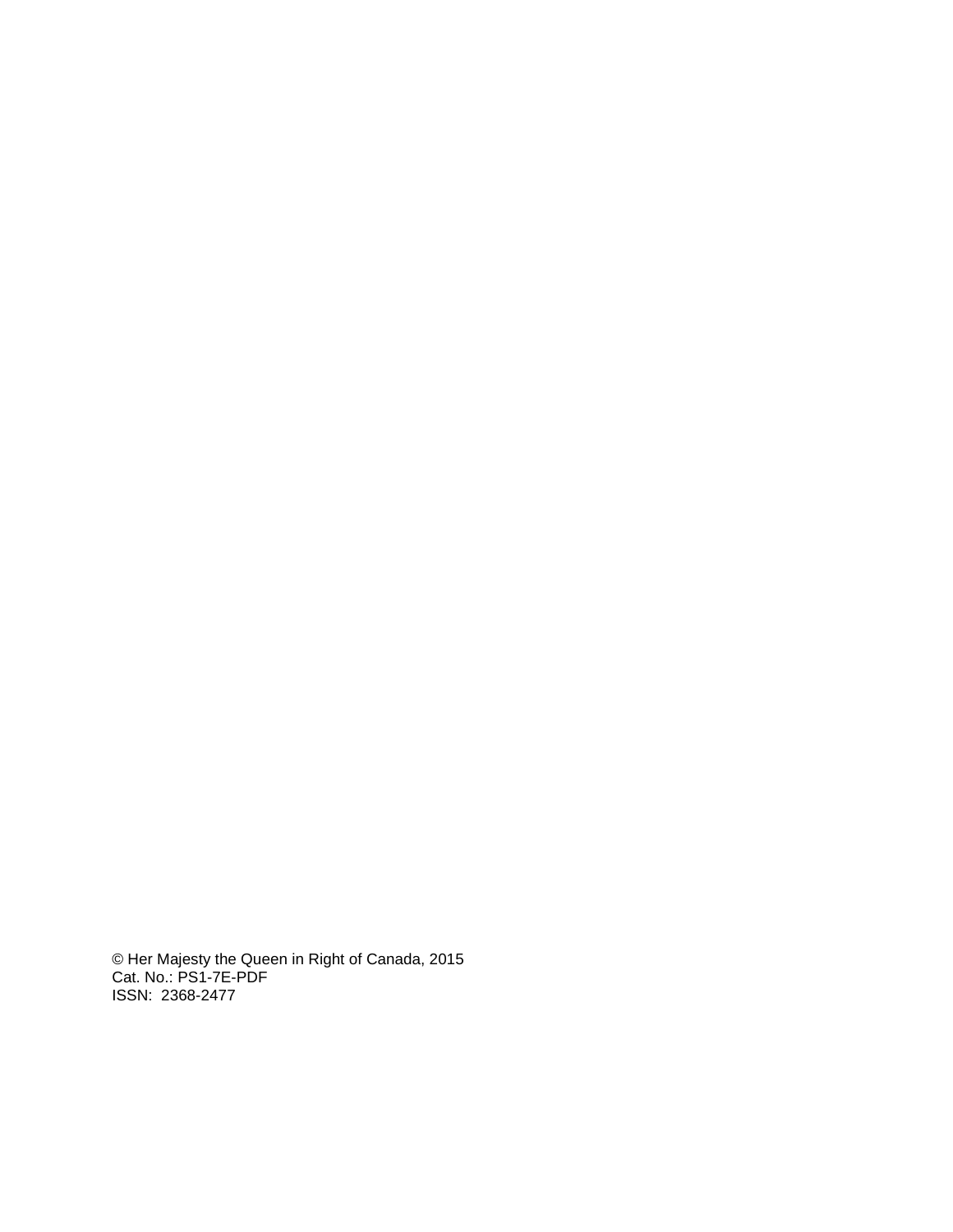# **Table of Contents**

| Sub-Sub-Program 1.3.2.2: Royal Canadian Mounted Police and Policing 41 |  |
|------------------------------------------------------------------------|--|
|                                                                        |  |
|                                                                        |  |
|                                                                        |  |
| Sub-Program 1.4.1: Emergency Prevention/Mitigation and Preparedness 50 |  |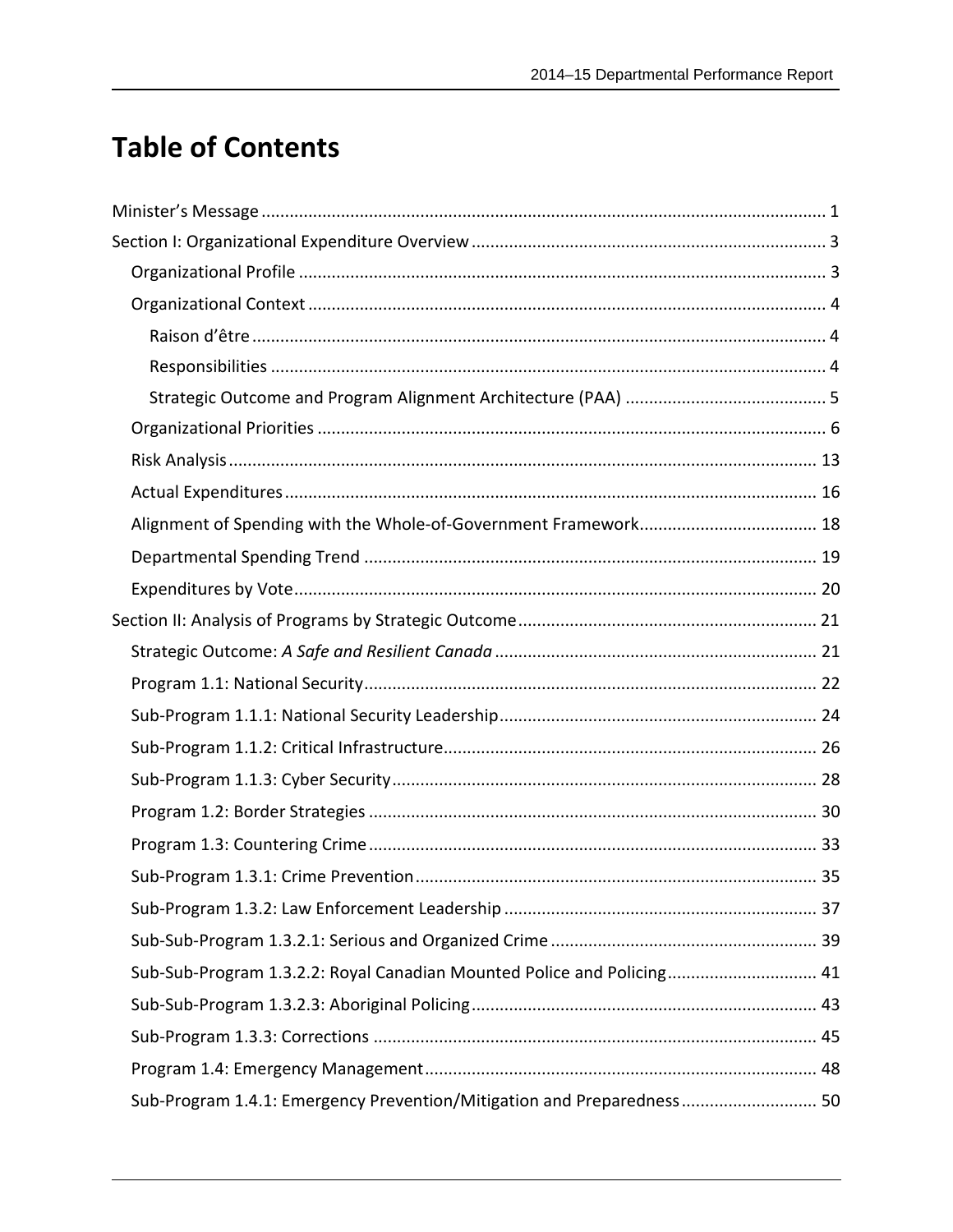| Sub-Sub-Program 1.4.1.1: Emergency Management Mitigation Investments  52 |  |
|--------------------------------------------------------------------------|--|
| Sub-Sub-Program 1.4.1.2: Emergency Management Training and Exercises  54 |  |
|                                                                          |  |
|                                                                          |  |
|                                                                          |  |
| Sub-Sub-Program 1.4.2.2: Disaster Financial Assistance Arrangements 62   |  |
|                                                                          |  |
|                                                                          |  |
|                                                                          |  |
|                                                                          |  |
|                                                                          |  |
|                                                                          |  |
|                                                                          |  |
|                                                                          |  |
|                                                                          |  |
|                                                                          |  |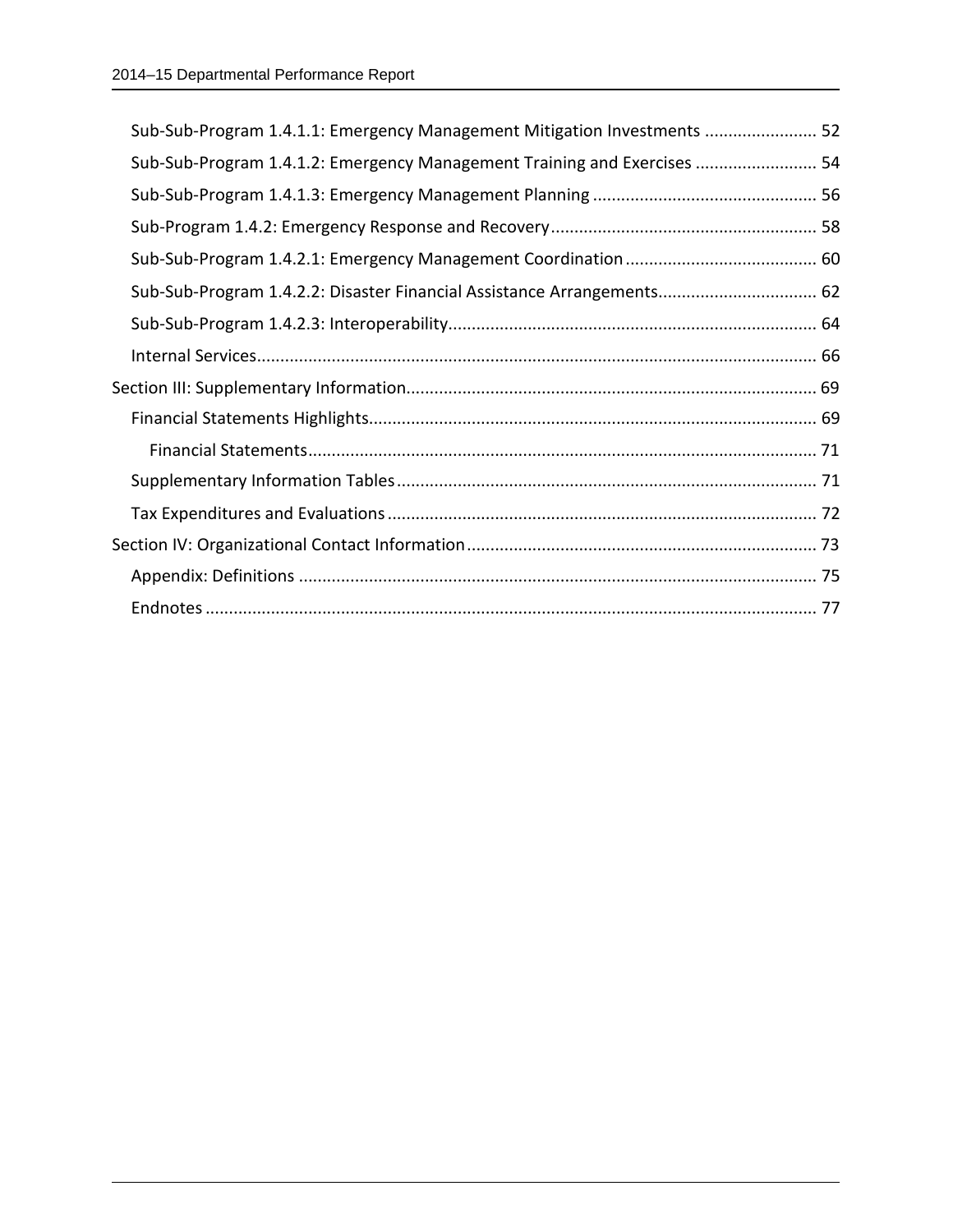# <span id="page-4-0"></span>**Minister's Message**

As Canada's Minister of Public Safety and Emergency Preparedness, it is my responsibility to present to Parliament the Departmental Performance Report (DPR) for 2014-15 as prepared by Public Safety Canada. This report accounts for the performance of this department during the fiscal year against the plans, priorities and expected results set out in its prior Report on Plans and Priorities (RPPs).

The Government of Canada has no higher duty than to keep its



Public Safety Canada plays a critical role in national security, emergency management, law enforcement, corrections, crime prevention, border management and interoperability – complementing the efforts of the various agencies and organizations that make up the Public Safety Portfolio, and working in close consultation with other federal departments and agencies, provinces and territories, non-governmental organizations, the private sector, foreign states, academia and communities.

Sincerely,

The Honourable Ralph Goodale, P.C., M.P. Minister of Public Safety and Emergency Preparedness

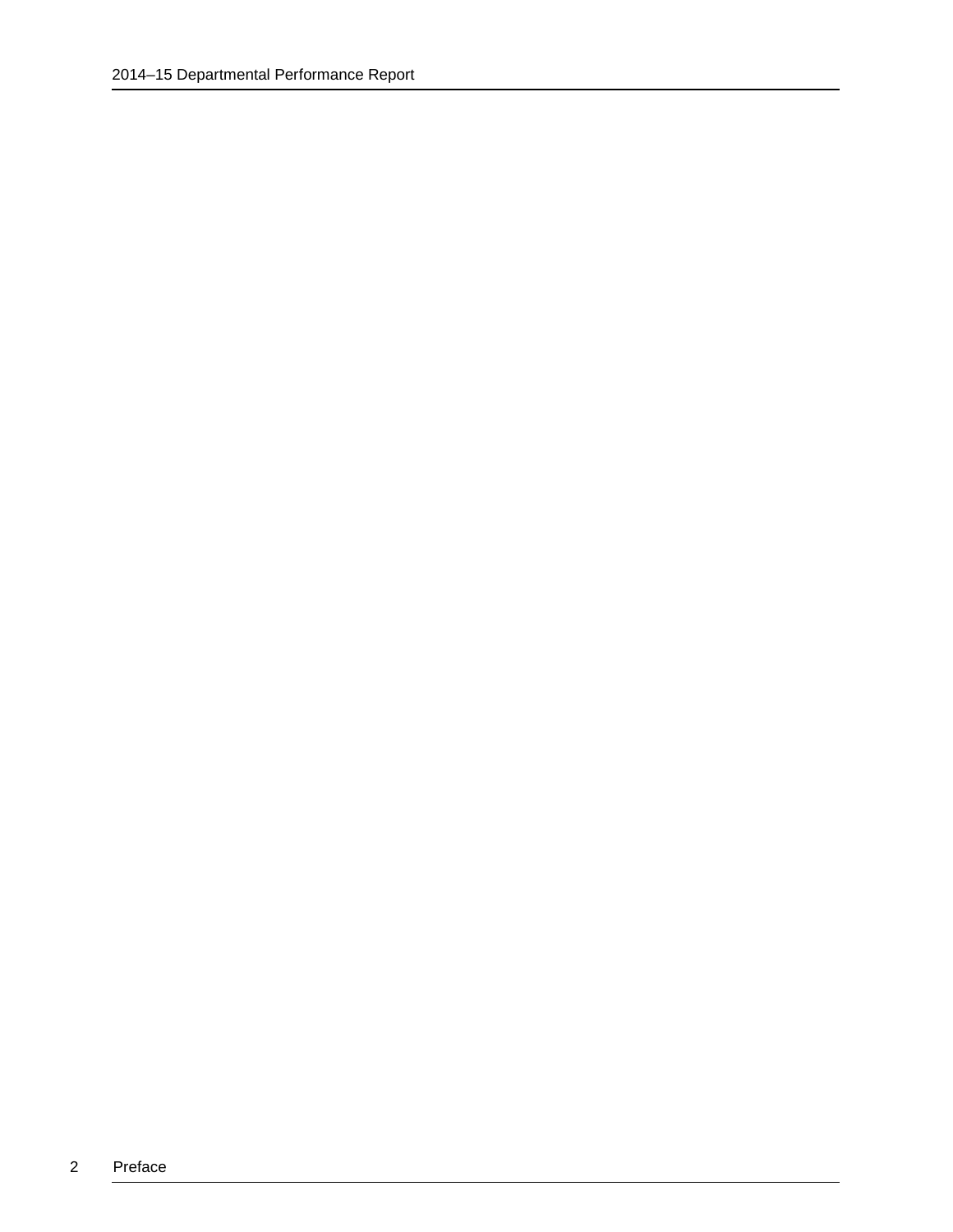# <span id="page-6-0"></span>**Section I: Organizational Expenditure Overview**

### <span id="page-6-1"></span>Organizational Profile

**Minister:** The Honourable Ralph Goodale, P.C., M.P.

**Deputy Head:** Mr. François Guimont

**Ministerial Portfolio**: Public Safety and Emergency Preparedness

**Year Established:** 2003

**Main Legislative Authorities:** *[Department of Public Safety and Emergency Preparedness](http://laws.justice.gc.ca/eng/acts/P-31.55/) Act (2005) [Emergency Management Act](http://laws.justice.gc.ca/eng/acts/E-4.56/) (2007)*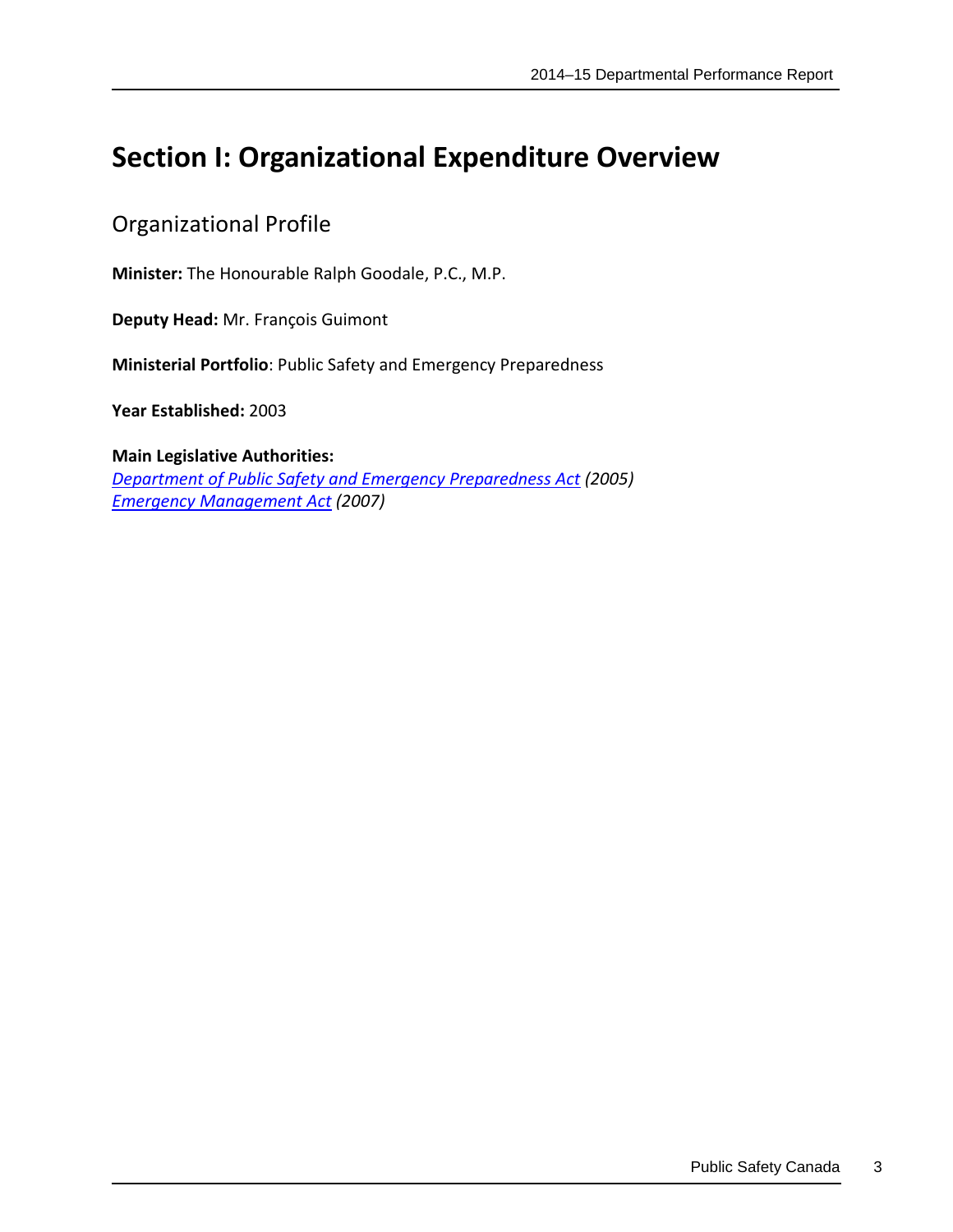### <span id="page-7-0"></span>Organizational Context

#### <span id="page-7-1"></span>Raison d'être

The Department of Public Safety and Emergency Preparedness (PSEP) plays a key role in discharging the Government's fundamental responsibility for the safety and security of its citizens. The Minister of PSEP is responsible for the Department. Legislation governing the Department sets out two essential roles: (i) support the Minister's responsibility for all matters, except those assigned to another federal minister related to public safety and emergency

| <b>Mission</b>                         |
|----------------------------------------|
| Build a safe and resilient Canada $^1$ |
|                                        |
| <b>Vision</b>                          |
| Through outstanding leadership,        |
| achieve a safe and secure Canada       |
| and strong and resilient               |
| communities                            |

management, including national leadership; and (ii) coordinate the efforts of Public Safety Portfolio agencies as well as provide guidance on their strategic priorities.

The Department provides strategic policy advice and support to the Minister of PSEP on a range of issues, including: national security, border strategies, countering crime and emergency management. The Department also delivers a number of grant and contribution programs related to emergency management, national security, and community safety.

#### <span id="page-7-2"></span>Responsibilities

Public Safety Canada is structurally organized into five branches: Emergency Management and Programs, Community Safety and Countering Crime, Portfolio Affairs and Communications, National and Cyber Security, Corporate Management; and it also has a Chief Audit and Evaluation Executive. The Branches are supported by the Legal Services Unit. The Department has regional presence in all provinces, as well as in the North. Public Safety Canada's regional offices are a primary contact in the regions to: deliver a coordinated federal response to emergencies; facilitate the effective delivery of emergency management, Aboriginal policing and crime prevention programs; and improve partnerships with other levels of government and key regional stakeholders.

#### **Public Safety Portfolio**

- Public Safety Canada (PS)
- Canada Border Services Agency (CBSA)
- Canadian Security Intelligence Service (CSIS)
- Correctional Service of Canada (CSC)
- Parole Board of Canada (PBC)
- Royal Canadian Mounted Police (RCMP)
- RCMP External Review Committee (ERC)
- Civilian Review and Complaints Commission for the RCMP (CRCC)
- Office of the Correctional Investigator (OCI)

The Public Safety Portfolio encompasses nine organizations which directly contribute to the safety and security of Canadians. While Portfolio agencies deliver public security operations according to their mandates, Public Safety Canada, in its portfolio coordination role, brings strategic focus to the overall safety and security agenda.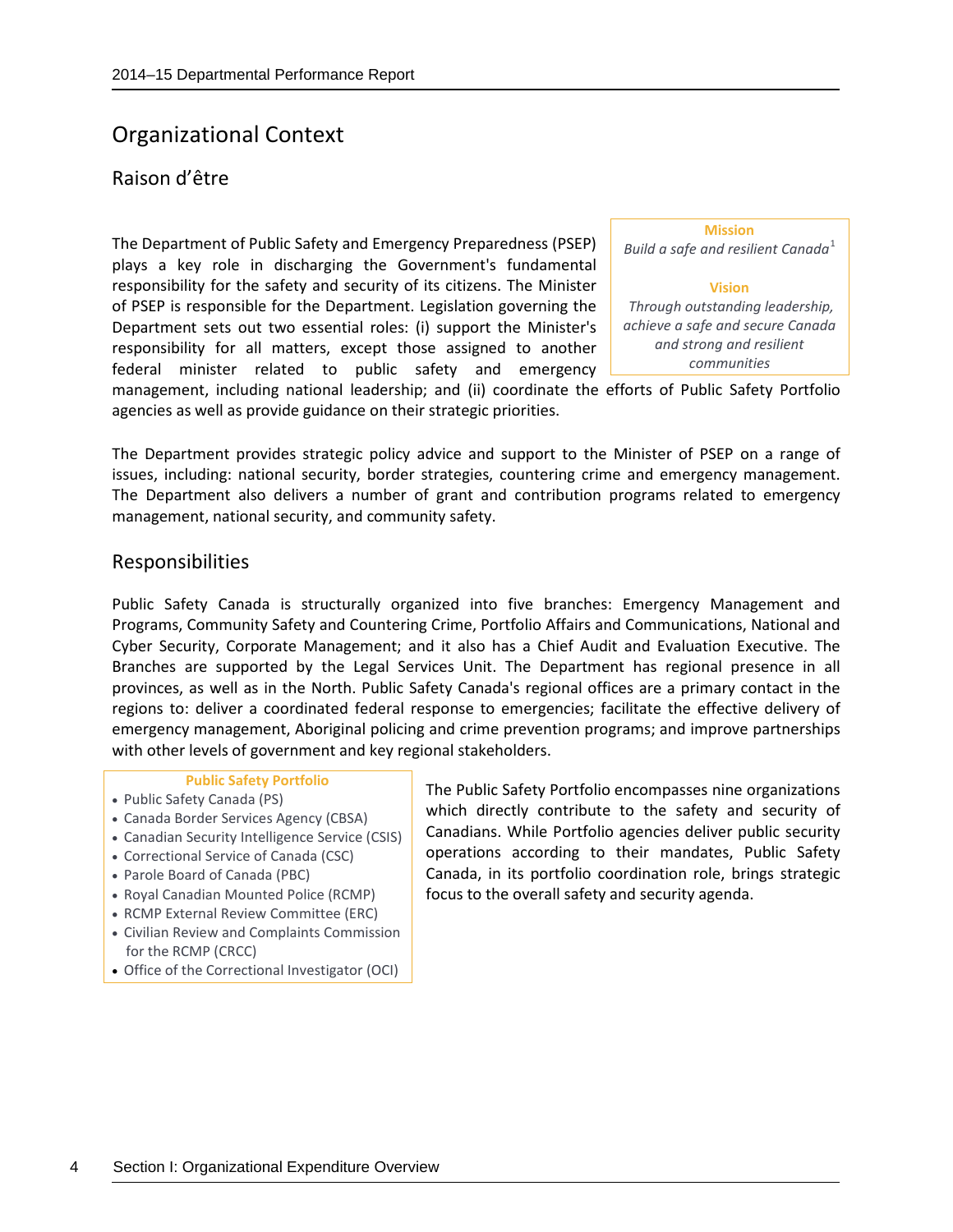### <span id="page-8-0"></span>Strategic Outcome and Program Alignment Architecture (PAA)

**Strategic Outcome:** A safe and resilient Canada

- **1.1 Program:** National Security
	- **1.1.1 Sub-Program:** National Security Leadership
	- **1.1.2 Sub-Program:** Critical Infrastructure
	- **1.1.3 Sub-Program:** Cyber Security
- **1.2 Program:** Border Strategies
- **1.3 Program:** Countering Crime
	- **1.3.1 Sub-Program:** Crime Prevention
	- **1.3.2 Sub-Program:** Law Enforcement Leadership
		- **1.3.2.1 Sub-Sub-Program:** Serious and Organized Crime
		- 1.3.2.2 Sub-Sub-Program: Royal Canadian Mounted Police and Policing
		- **1.3.2.3 Sub-Sub-Program:** Aboriginal Policing
	- **1.3.3 Sub-Program:** Corrections
- **1.4 Program:** Emergency Management
	- **1.4.1 Sub-Program:** Emergency Prevention/Mitigation and Preparedness

**1.4.1.1 Sub-Sub-Program:** Emergency Management Mitigation Investments

**1.4.1.2 Sub-Sub-Program:** Emergency Management Training and Exercises

- **1.4.1.3 Sub-Sub-Program:** Emergency Management Planning
- **1.4.2 Sub-Program:** Emergency Response and Recovery
	- **1.4.2.1 Sub-Sub-Program:** Emergency Management Coordination
	- **1.4.2.2 Sub-Sub-Program:** Disaster Financial Assistance Arrangements
	- **1.4.2.3 Sub-Sub-Program:** Interoperability

**Internal Services**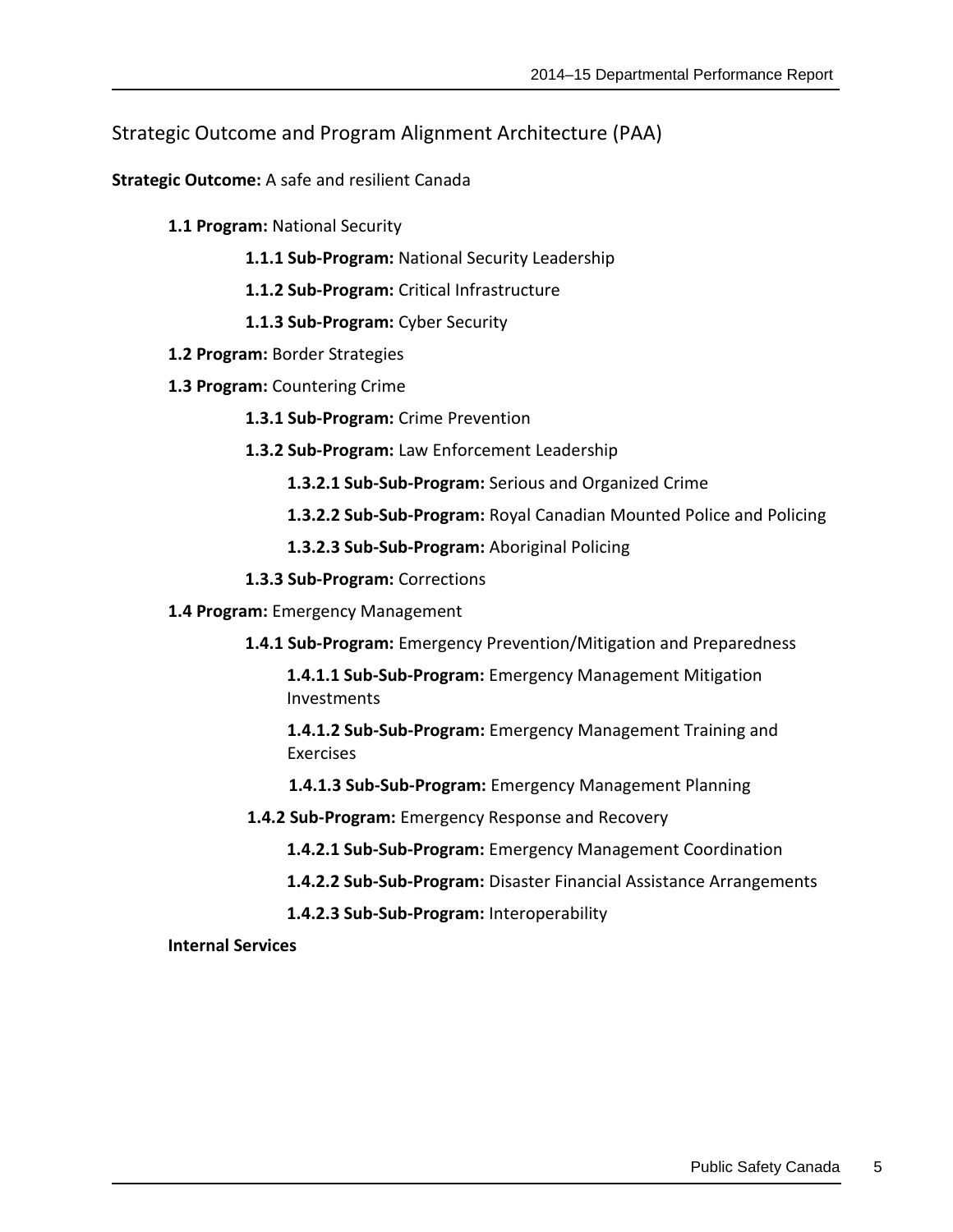## <span id="page-9-0"></span>Organizational Priorities

| <b>Priority 1</b>                                                                                                                                                                                                                                                                                                                                                                                                              | Type <sup>2</sup>                                                                                                                                                                                               | Program                  |  |
|--------------------------------------------------------------------------------------------------------------------------------------------------------------------------------------------------------------------------------------------------------------------------------------------------------------------------------------------------------------------------------------------------------------------------------|-----------------------------------------------------------------------------------------------------------------------------------------------------------------------------------------------------------------|--------------------------|--|
| Advance Canada's Cyber Security Strategy to<br>enhance Canada's capacity to respond to<br>national security threats.                                                                                                                                                                                                                                                                                                           | Ongoing                                                                                                                                                                                                         | <b>National Security</b> |  |
| <b>Summary of Progress</b>                                                                                                                                                                                                                                                                                                                                                                                                     |                                                                                                                                                                                                                 |                          |  |
| The Department advanced the implementation of Canada's Cyber Security Strategy significantly in<br>the past year, enabling an enhanced response to national security threats and directly contributing to<br>a safe and resilient Canada.                                                                                                                                                                                      |                                                                                                                                                                                                                 |                          |  |
| Budget 2015 announced new legislation that will require operators of vital cyber systems to<br>implement cyber security plans, meet robust security outcomes for their systems and report cyber<br>security incidents to the Government of Canada. The federal budget also announced \$36.4 million<br>over five years to support the Government's efforts to ensure Canada's vital cyber systems remain<br>safe and reliable. |                                                                                                                                                                                                                 |                          |  |
| Collaboration with the private sector continued, notably through the Chief Executive Officers<br>Advisory Committee on Cyber Security. As a result of these consultations, Public Safety Canada was<br>able to identify opportunities to strengthen the response to cyber threats against Canada's private<br>sector.                                                                                                          |                                                                                                                                                                                                                 |                          |  |
| The Deputy Ministers' Federal, Provincial, and Territorial (FPT) Table on Cyber Security was<br>established and met twice in 2014-15. The Table agreed on a framework for collaboration and is<br>developing a plan of action to address common cyber security challenges.                                                                                                                                                     |                                                                                                                                                                                                                 |                          |  |
| <b>Performance Indicators</b>                                                                                                                                                                                                                                                                                                                                                                                                  | <b>Progress Achieved</b>                                                                                                                                                                                        |                          |  |
| Percentage of cyber security incidents identified<br>by the Canadian Cyber Incident Response Centre<br>(CCIRC) for which mitigation advice is provided.                                                                                                                                                                                                                                                                        | CCIRC continued to provide mitigation advice in<br>response to 100% of incidents it identified.                                                                                                                 |                          |  |
| Percentage of Canadian companies that have<br>implemented three or more of the top five of the<br>"Top 35 Recommended Mitigation Actions"<br>(CCIRC) to protect their networks.                                                                                                                                                                                                                                                | As there have been<br>no<br>published<br>global<br>assessments of the percentage of Canadian<br>companies that have implemented the mitigation<br>actions, this performance indicator has not been<br>measured. |                          |  |
| Number of engagements with the private sector<br>which have resulted in an increase in two-way<br>information sharing between partners.                                                                                                                                                                                                                                                                                        | The number of engagements with the private<br>sector was 163, surpassing the target range of<br>100-120.                                                                                                        |                          |  |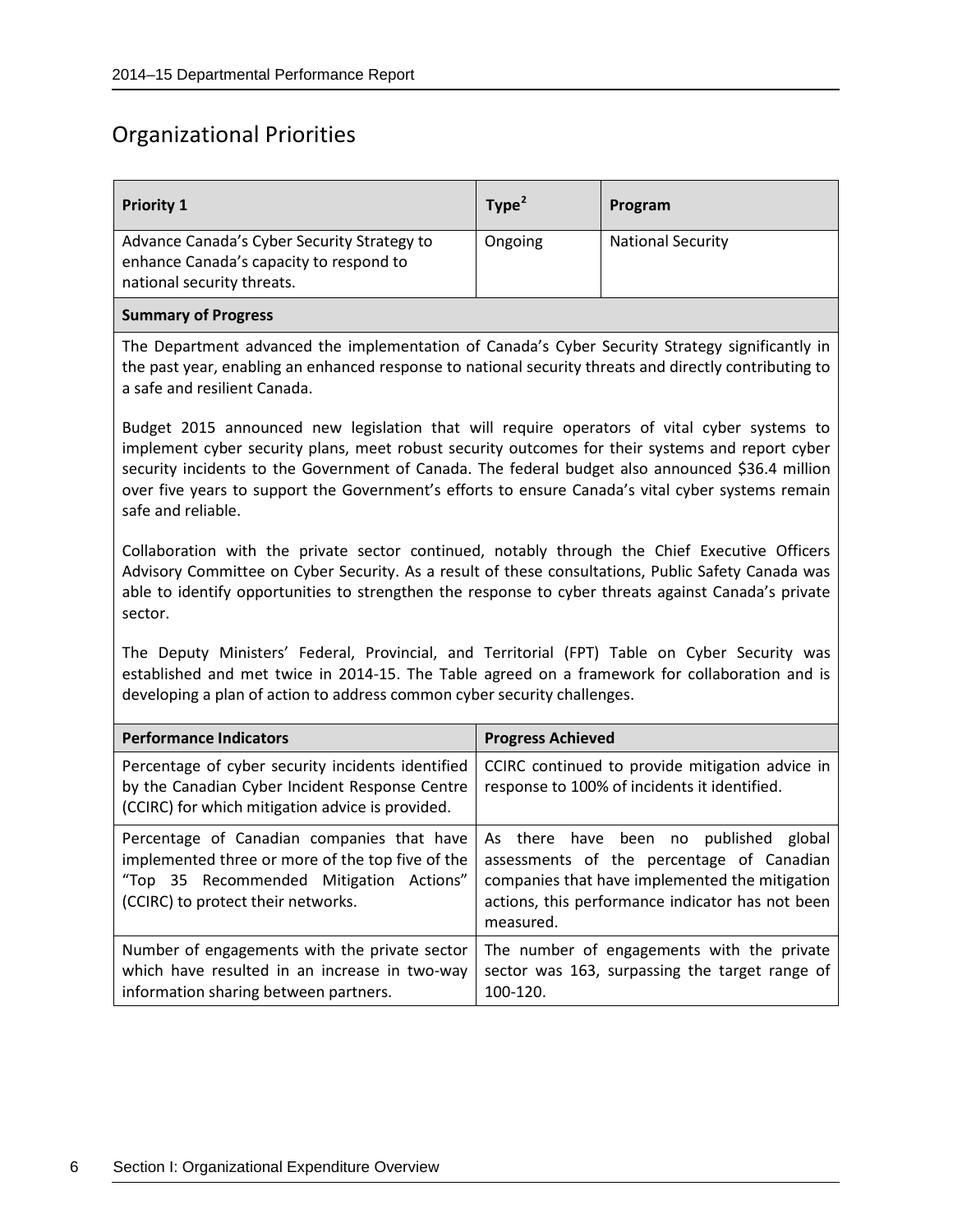| <b>Priority 2</b>                                                                                                                                                                                                     | Type    | Program                 |
|-----------------------------------------------------------------------------------------------------------------------------------------------------------------------------------------------------------------------|---------|-------------------------|
| Increase the efficiency and<br>effectiveness of the criminal justice<br>system, including a focus on mental<br>health issues in the correctional<br>system and at-risk or marginalized<br>populations in communities. | Ongoing | <b>Countering Crime</b> |
| <b>Summary of Progress</b>                                                                                                                                                                                            |         |                         |

In 2014-15, the Department continued its leadership role in coordinating efforts to promote reforms that would improve the efficiency and effectiveness of policing in Canada by continuing to advance the Economics of Policing and Community Safety Shared Forward Agenda. Key achievements included: hosting the Second Summit on the Economics of Policing and Community Safety: Innovation and Partnerships; launching the Canadian Policing Research Catalogue to address a major gap in policing research; and working with the provinces of Saskatchewan and Ontario to host the National Policy Makers Dialogue sessions on Privacy and Information Sharing Workshop.

The Department advanced a number of initiatives to improve the efficiency and effectiveness of the criminal justice system, including the *Canadian Victims Bill of Rights*. The Department worked with the Correctional Service of Canada to address the jury's recommendations from the coroner's inquest into the death of Ashley Smith, in order to improve the delivery, management and accountability of mental health care services in federal corrections. As part of the response to the recommendations, the Department also initiated a review of segregation practices within institutions, particularly for inmates with mental health issues.

Public Safety Canada also contributed to meeting this priority by working collaboratively with provinces and territories to support the implementation of the FPT Ministers' Five-Year National Action Plan on Crime Prevention. To support the implementation of evidence-based programs, two reports were completed: 1) Inventory of Evidence-based Crime Prevention Practices in Canada, and 2) Cost-effectiveness and Cost-benefit of Crime Prevention: Considerations and the Current Situation in Canada.

In 2014-15, the Department provided oversight and strategic advice for 45 impact evaluations of National Crime Prevention Strategy (NCPS) funded evidenced-based projects to help further determine what works in crime prevention. In addition, eleven evaluation papers were published for dissemination to policy makers and practitioners about the efficacy and cost-effectiveness of different types of projects. Key papers including a synthesis of results from funded projects in Aboriginal communities and projects targeting 12-17 year olds will provide practical knowledge for the Department's stakeholders and partners to integrate into their crime prevention strategies.

| <b>Performance Indicators</b>                         | <b>Progress Achieved</b>                                                                                                                                                                                                                         |
|-------------------------------------------------------|--------------------------------------------------------------------------------------------------------------------------------------------------------------------------------------------------------------------------------------------------|
| Percentage of successfully completed full<br>paroles. | The 2014 Corrections and Conditional Release<br>Statistical Overview reported a successful completion<br>rate of federal full paroles of 85% for the 2013-14<br>fiscal year. Data for the 2014-15 fiscal year will be<br>made available in 2016. |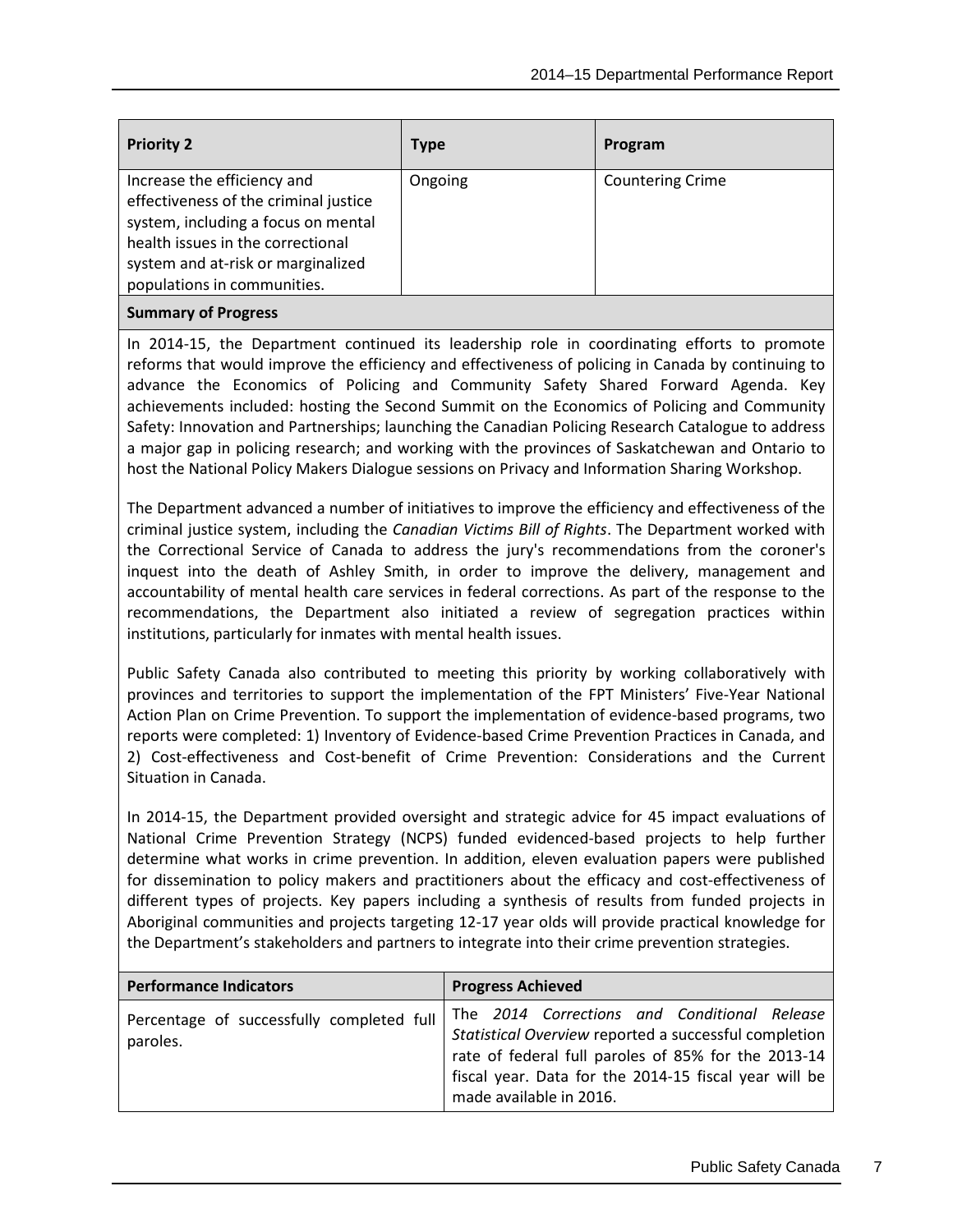| Percentage of direct intervention projects                        | Impact evaluations of funded projects showed that   |
|-------------------------------------------------------------------|-----------------------------------------------------|
| with impact evaluations that report a                             | 83% of these projects were successful in decreasing |
| decrease in participants' contact with the                        | at least one criminal justice system outcome,       |
| criminal justice system.                                          | exceeding the established target (75%) for 2014-15. |
| Percentage of target staff trained in mental<br>health awareness. | 95.8% nationally                                    |

| <b>Priority 3</b>                                                                                                  | <b>Type</b> | Program                     |
|--------------------------------------------------------------------------------------------------------------------|-------------|-----------------------------|
| Establish a framework for disaster<br>mitigation as part of a more robust<br><b>Emergency Management function.</b> | <b>New</b>  | <b>Emergency Management</b> |
|                                                                                                                    |             |                             |

#### **Summary of Progress**

In recognition of increasing disaster risks and costs, Budget 2014 earmarked a total of \$200 million over five years to establish the National Disaster Mitigation Program (NDMP) as part of the Government's commitment to build safer and more resilient communities. As part of the development of the Program, Public Safety Canada consulted extensively with: other federal partners, including Natural Resources Canada, Environment Canada, Defence Research and Development Canada, Aboriginal Affairs and Northern Development Canada, and Infrastructure Canada; and provincial and territorial representatives through an already established FPT mechanism. The consultations were critical to informing the design of the NDMP framework to ensure that it balances the objectives of the federal government with the needs of provinces and territories, and communities. Furthermore, these engagements strengthen horizontal and crossjurisdictional relationships, and contribute to a shared understanding of, and a way forward on, disaster mitigation in Canada.

In January 2015, Public Safety Canada announced a change to Disaster Financial Assistance Arrangements (DFAA) funding formula, which had not been updated in 44 years, by adjusting the eligibility threshold to half the effect of inflation since the program's inception. Under the new funding formula, which came into effect February 1, 2015, the Government of Canada continues to cover up to 90 per cent of eligible expenses for disaster recovery, which reaffirms the federal government's commitment to help subsidize the costs of major natural disasters and support Canadians in their times of need. However, these adjustments, coupled with ongoing annual inflation review, will ensure that this critical funding continues to be available for future generations.

In response to the increasing frequency, cost and complexity of disasters in Canada, the Department launched an initiative to explore a new approach for emergency management (EM). Not only are the impacts of disasters rising, but large-scale disasters themselves are becoming an ever-present feature of Canada's risk environment. As such, this long-term visioning initiative is seeking to address this trend and, in doing so; support the development of a modernized EM system that enhances community safety and resilience. A proposed conceptual model has been drafted to support a shift towards a more proactive and inclusive EM approach. Consultations with EM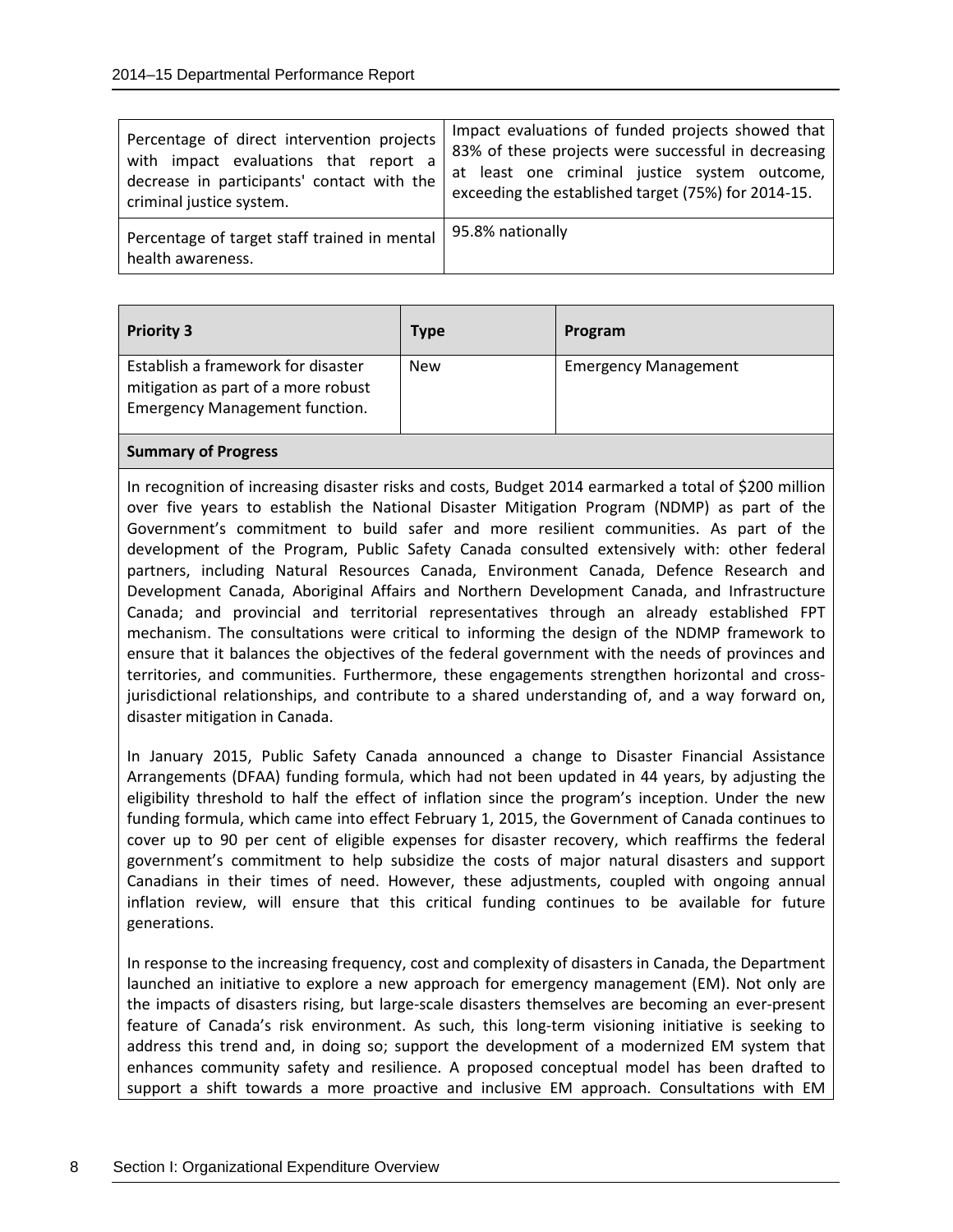stakeholders on the conceptual model have been held through established FPT fora and through multi-stakeholder networks like Canada's Platform for Disaster Risk Reduction. An FPT team has been established under Senior Officials Responsible for Emergency Management (SOREM) to advance discussion on addressing the present EM data gaps.

The Department undertook extensive work to explore innovative accommodations options for the Government Operations Centre (GOC) that would allow it to fulfill its unique role in addressing emergency management and national security issues.

| <b>Performance Indicators</b>                                    | <b>Progress Achieved</b>                                                                                                                                                                                                                                                                                                                                                                                                                                                                                                                                                                                                                |  |
|------------------------------------------------------------------|-----------------------------------------------------------------------------------------------------------------------------------------------------------------------------------------------------------------------------------------------------------------------------------------------------------------------------------------------------------------------------------------------------------------------------------------------------------------------------------------------------------------------------------------------------------------------------------------------------------------------------------------|--|
| A framework for disaster mitigation has<br>been established.     | In addition to the development of the NDMP, the<br>Department pursued a collaborative approach to<br>addressing a number of key issues and commitments,<br>engaging provinces and territories and other key<br>stakeholders (e.g., the private sector and the insurance<br>industry on issues such as flood plain mapping and flood<br>insurance) to build partnerships aimed at enhancing<br>national resilience. This included the launch of an<br>initiative to develop an over-arching Stakeholder<br>Engagement Strategy and to review and revise the<br>priorities of key governance bodies with EM partners<br>and stakeholders. |  |
| Progress is achieved on key emergency<br>management initiatives. | Over the past year, the Department worked with<br>provinces and territories, as well as stakeholders across<br>the EM community, to advance a dialogue on defining<br>the challenges facing the EM community and identify<br>options for advancing a modern approach to EM.<br>Initiatives launched or continued this year, such as the<br>development of the NDMP, further operationalization<br>of the National Public Alerting System and revisions to<br>the Disaster Financial Assistance Arrangements, are<br>already representative of a modernized direction for<br>EM.                                                         |  |

| <b>Priority 4</b>                  | <b>Type</b> | Program                  |
|------------------------------------|-------------|--------------------------|
| Finalize preclearance negotiations | <b>New</b>  | <b>Border Strategies</b> |
| between Canada and the United      |             |                          |
| States, and advance other key      |             |                          |
| initiatives under the Beyond the   |             |                          |
| Border Action Plan.                |             |                          |
| <b>Summary of Progress</b>         |             |                          |

In 2014-15, Public Safety Canada finalized the negotiation of an overarching preclearance agreement with the United States (U.S.) that encompassed all modes of travel. The Minister of Public Safety and United States Secretary of Homeland Security signed the agreement on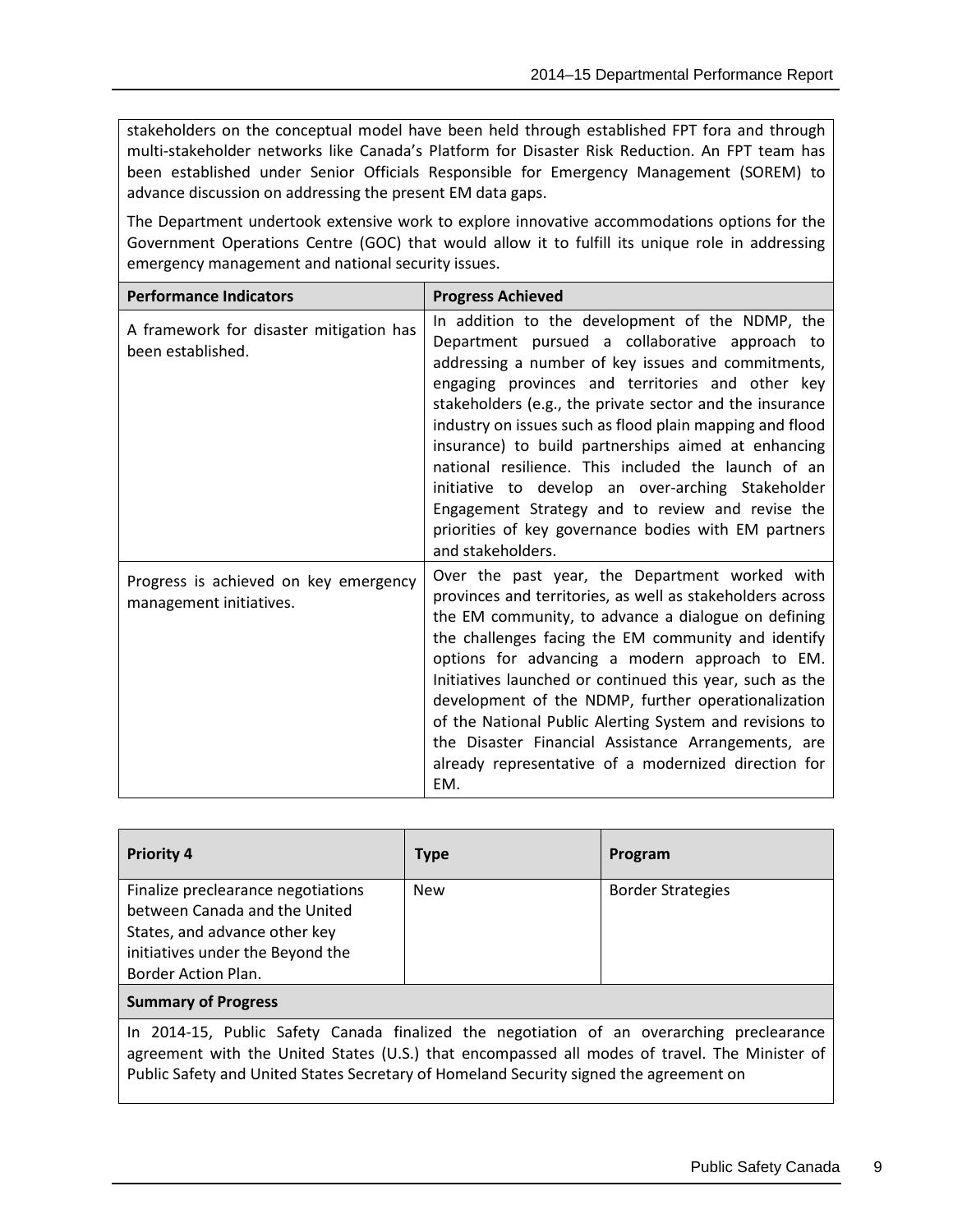March 16, 2015. This agreement is one of the key initiatives outlined in the Beyond the Border (BTB) Action Plan. Upon implementation, it is expected that preclearance will generate significant economic and security benefits in all modes of travel, thereby contributing to the overall strategic outcome of a safe and resilient Canada. It specifically contributes to the Border Strategies program in that preclearance will facilitate the flow of legitimate trade and travel while reducing security risks. Implementation will require the passage of legislation in both countries, as well as the development of policies and administrative processes.

In 2014-15, Canada and the United States also successfully completed Phase II of the truck cargo pre-inspection pilot, a program that was designed to test the potential efficacy of the preclearance concept and how it could improve border wait times and ease traffic congestion. This pilot concluded in January 2015.

Also, Public Safety Canada, working closely with its U.S. counterparts, advanced other key initiatives under the BTB Action Plan such as: continuing to monitor Shiprider operations and planning for operations in 2015, ongoing implementation of a binational interoperability initiative, and enhancing the joint understanding of domain awareness at the border.

| <b>Performance Indicators</b>                                                    | <b>Progress Achieved</b>                                                                                                                                                            |
|----------------------------------------------------------------------------------|-------------------------------------------------------------------------------------------------------------------------------------------------------------------------------------|
| Preclearance negotiations between Canada and<br>the United States are finalized. | Negotiations were finalized<br>during<br>the<br>reporting period resulting in an agreement<br>signed by Canada and the United States on<br>March 16, 2015.                          |
| Percentage of border wait times standards that<br>are achieved.                  | During the 2014-15 reporting year, 95.1% of<br>the border wait time standards was achieved<br>for highway travellers, 98.9% for air travellers<br>and 98.3% for commercial highway. |

| <b>Priority 5</b>                          | <b>Type</b> | <b>Programs</b> |
|--------------------------------------------|-------------|-----------------|
| Implement the realignment of               | <b>New</b>  | All             |
| departmental functions to position Public  |             |                 |
| Safety as a workplace of choice, including |             |                 |
| through a focus on key areas such as       |             |                 |
| departmental human resources               |             |                 |
| management and the implementation of       |             |                 |
| Blueprint 2020 initiatives.                |             |                 |
|                                            |             |                 |

**Summary of Progress**

In 2014-15, Public Safety Canada implemented a departmental realignment which reduced the number of branches from six to five and introduced a new organizational structure to better align programs and resources with departmental priorities. The executive structure was reviewed and finalized by the end of summer 2014, and most of the executive positions were stabilized by fall 2014. The non-executive structures were reviewed and finalized in winter 2015, and the end-state organizational structures were made available to employees on March 10, 2015. By the end of the fiscal year, the creation of the end state positions was underway and staffing had begun to fill these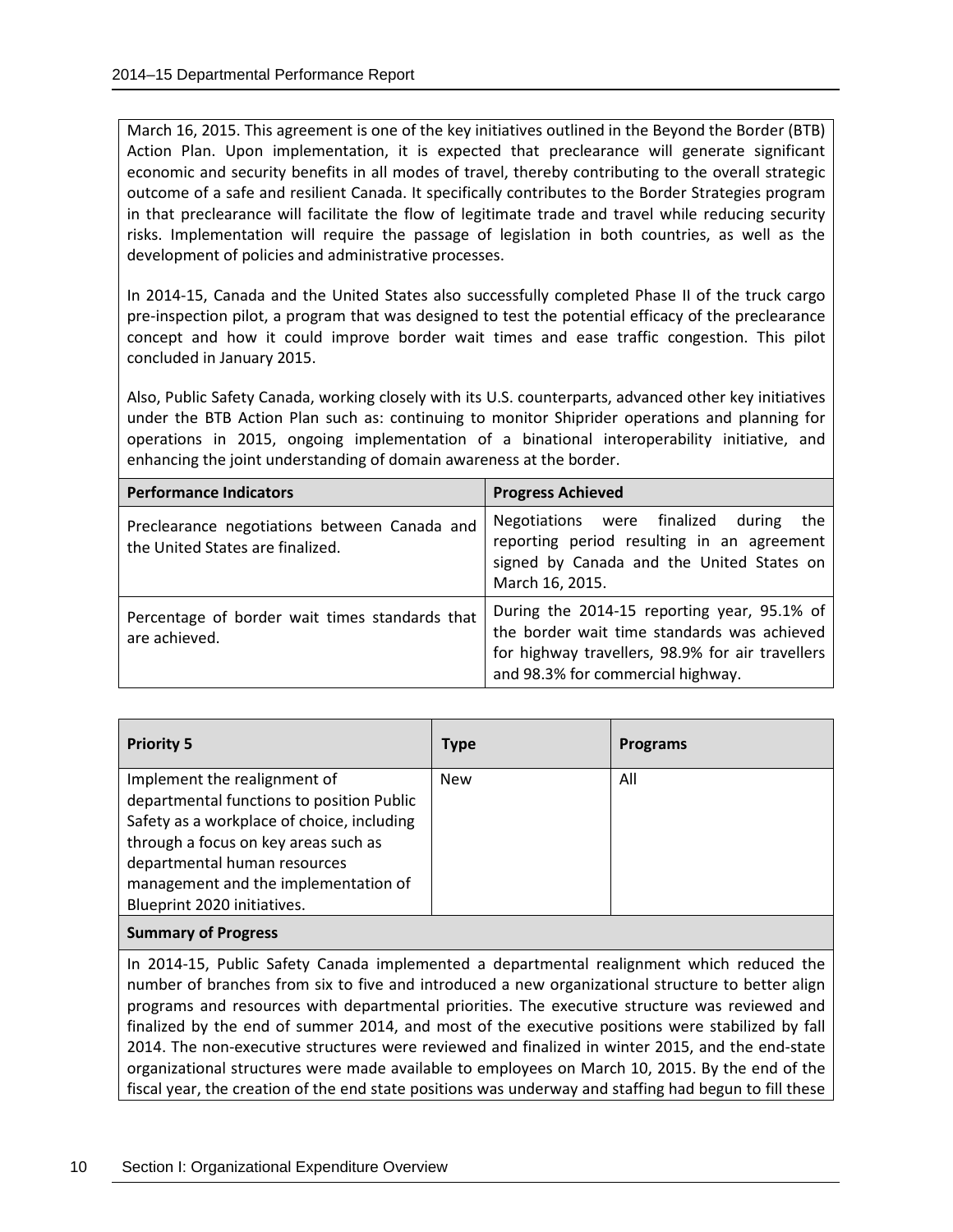positions through collective staffing processes as well as a departmental matching process.

The Department established a governance structure and provided integrated human resources, financial, information management and information technology (IM/IT) and corporate management advice and guidance to support management in implementing the departmental realignment. An Office of Transformation was established in October 2014, reporting to the Associate Deputy Minister. The Office, supported by a Task Force, implemented strategies to shift the culture and optimize the benefits of the realignment.

In May 2014, the Clerk of the Privy Council released the Destination 2020 report, which set out a series of government-wide priorities for modernizing the public service. Building on this, Public Safety Canada finalized a Destination 2020 Action Plan to build a workplace that upholds the values of Service, Unity, Respect and Excellence and support delivery of the top 20 ideas that were generated during the Department's Blueprint 2020 engagement exercise. The top 20 ideas have been grouped into five themes, based on common outcomes and objectives:

- Reduce administrative burden;
- Enhance learning and staffing;
- Leverage technology and drive change;
- Support employee development; and
- Bolster the public service image.

Branch champions have been identified, and working groups have been established for each theme to support implementation of the action items. Significant progress has been achieved, including establishment of an Administrative Professionals Network, launch of the Harvard Manage Mentor program and deployment of videoconferencing services to all NCR buildings and regional offices. A Dashboard, which serves as the primary mechanism for sharing Destination 2020 information with employees (e.g. accomplishments; next steps), has been posted on InfoCentral. In addition, a Destination 2020 group on GCconnex was established in October 2014 to facilitate collaboration and provide a platform for employees to post questions/comments, get involved in discussions and access important information (e.g. calendar of working group meetings).

| <b>Performance Indicators</b>                                                                             | <b>Progress Achieved</b>                                                                                                                                                                                                                                                                                                                             |
|-----------------------------------------------------------------------------------------------------------|------------------------------------------------------------------------------------------------------------------------------------------------------------------------------------------------------------------------------------------------------------------------------------------------------------------------------------------------------|
| Extent to which realignment implementation<br>plans have been implemented.                                | Significant progress was made within the second<br>year of realignment including the elimination of<br>one branch, the review and finalization of<br>executive and non-executive structures, and the<br>release of revised organizational structures to<br>employees. Collective staffing and departmental<br>matching processes were also underway. |
| Percentage of the 2014-15 Departmental<br>Blueprint 2020 Action Plan initiatives that are<br>implemented. | This performance indicator is no longer measured<br>and has been replaced with the number of<br>members of Public Safety Canada's Destination<br>2020 GCconnex group. For the 2014-15 fiscal<br>year, there was a total of 23 members.                                                                                                               |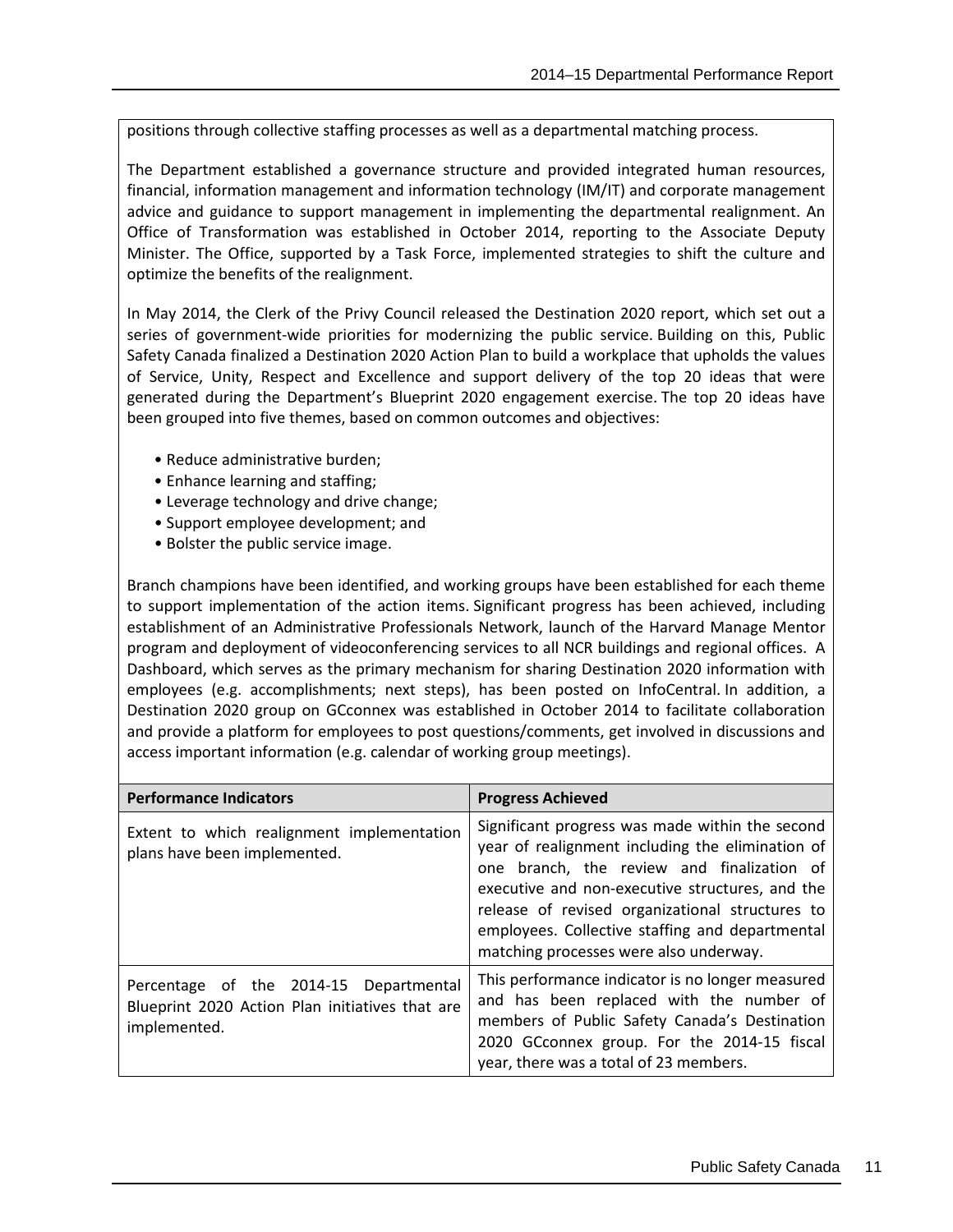| <b>Priority 6</b>                     | <b>Type</b>             | <b>Programs</b> |
|---------------------------------------|-------------------------|-----------------|
| Improve the efficiency and            | Previously committed to | All             |
| effectiveness of the management       |                         |                 |
| and governance framework to make      |                         |                 |
| it more responsive to risks, business |                         |                 |
| requirements and resource             |                         |                 |
| pressures.                            |                         |                 |
|                                       |                         |                 |

#### **Summary of Progress**

Public Safety Canada established a governance structure for the departmental realignment, and provided integrated human resources, financial, IM/IT, and corporate management advice and guidance to support management in implementing the departmental realignment. The Department continued its work to strengthen corporate governance in the Department and linkages with portfolio agencies. While the Portfolio Policy Committee continued to meet quarterly to discuss policy issues of interest across the portfolio, Public Safety Canada also successfully launched the Internal Policy Committee in May 2014, a senior executive committee chaired by the Deputy Minister that meets weekly to discuss key policy files in the Department.

To enhance the coordination of research within the portfolio and to strengthen the connections between research and policy making, an Assistant Deputy Minister (ADM) Portfolio Research Committee was established in summer 2014, supported by a reinvigorated working-level Portfolio Research Committee.

Deputy Head meetings were also held periodically to support portfolio relations and policy and program alignment. Of note, several successful bilateral meetings were held with RCMP and CBSA with a view to strengthening intra-portfolio collaboration.

The Department continued the implementation of the Human Resources Transformation by strengthening oversight and monitoring of risk- and results-based staffing; implementing generic work descriptions and generic statements of merit criteria in staffing processes; and developing draft generic competency profiles for administrative positions.

The Department implemented a Business Intake and Project Review Board for IM/IT initiatives and planning for the establishment of a Project Management capacity within the Chief Information Officer Directorate.

| <b>Performance Indicators</b>                  | <b>Progress Achieved</b>                        |
|------------------------------------------------|-------------------------------------------------|
| Percentage of lapse at year end related to     | Internal resources were allocated and reviewed  |
| funding approved in-year.                      | to ensure they were properly aligned with       |
|                                                | departmental priorities. An adjusted lapse of   |
|                                                | 1.6% of total authorities is well within our 5% |
|                                                | target.                                         |
| Assessment of the extent to which departmental | The Department continued its work to            |
| plans are developed and implemented in an      | strengthen corporate governance internally,     |
| integrated manner.                             | including the establishment of a structure for  |
|                                                | the departmental realignment, as well as        |
|                                                | external linkages with portfolio agencies.      |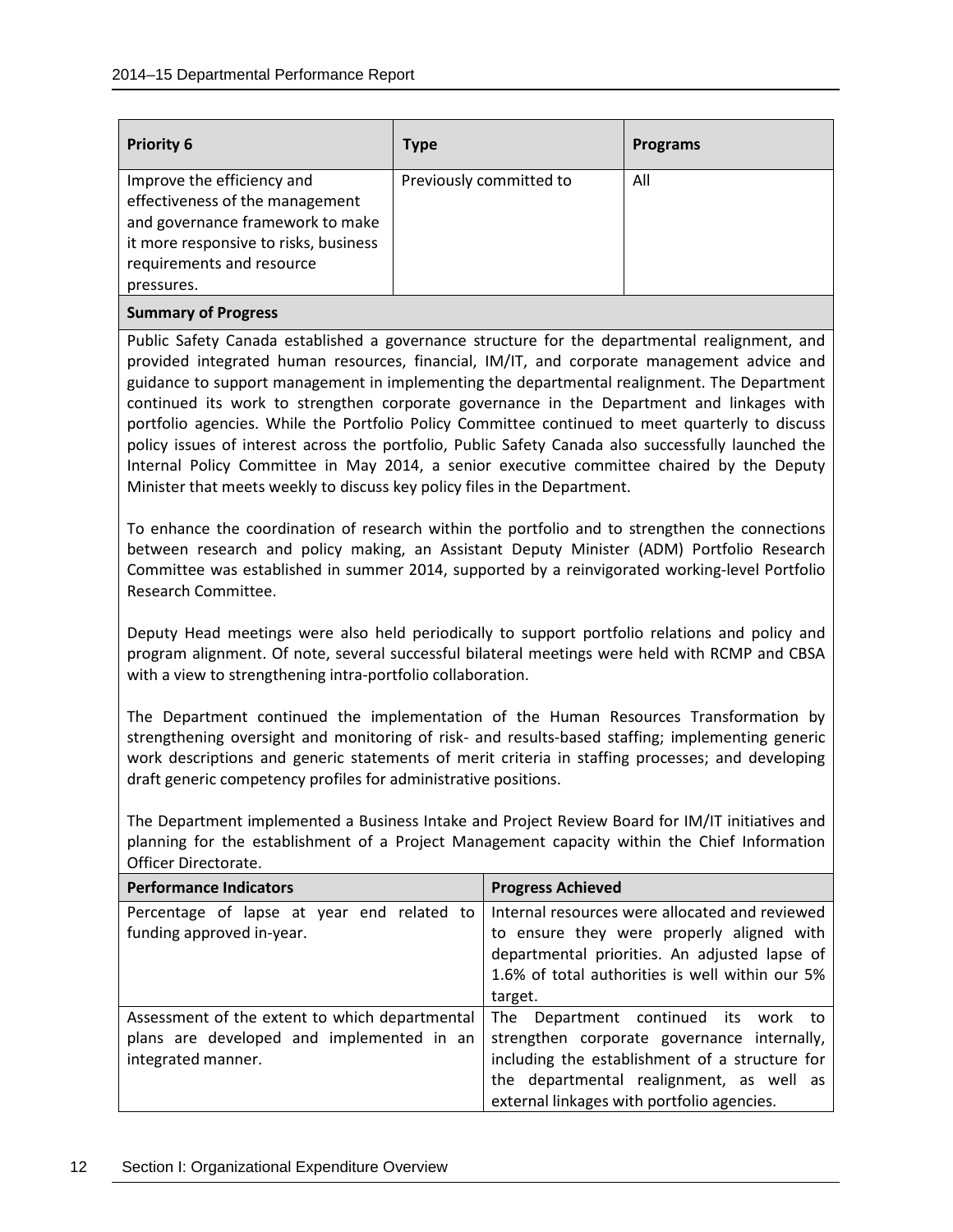## <span id="page-16-0"></span>Risk Analysis

### Key Risks

| <b>Risk</b>                                                                                                                                                                          | <b>Risk Response Strategy</b>                                                                                                                                                                                                                      | <b>Link to Program Alignment</b><br><b>Architecture</b>                                                                                                                                                                                  |
|--------------------------------------------------------------------------------------------------------------------------------------------------------------------------------------|----------------------------------------------------------------------------------------------------------------------------------------------------------------------------------------------------------------------------------------------------|------------------------------------------------------------------------------------------------------------------------------------------------------------------------------------------------------------------------------------------|
| That the rising costs related to<br>disasters in Canada may<br>increase the federal financial<br>liability under the Disaster<br><b>Financial Assistance</b><br>Arrangements (DFAA). | Work with the provinces and<br>territories to develop a National<br><b>Disaster Mitigation Program</b><br>(NDMP).<br>Engage provinces and territories<br>on the DFAA in 2014-15 and<br>continue exploring options for<br>innovative approaches and | 1.4.1 - Expected Result:<br>Federal institutions, provincial<br>and territorial governments,<br>and key stakeholders have<br>taken mitigative and<br>preventative actions to address<br>risks to Canadians<br>1.4.1.1 - Expected Result: |
|                                                                                                                                                                                      | mechanisms that could be<br>adopted in Canada to improve<br>the efficiency of disaster<br>recovery and reduce recovery<br>costs.                                                                                                                   | <b>Provincial and territorial</b><br>governments have the capacity<br>to mitigate impacts of future<br>disasters                                                                                                                         |
|                                                                                                                                                                                      | Continue working with all<br>emergency management<br>partners and stakeholders to<br>develop pro-active, evidence-                                                                                                                                 | 1.4.2 - Expected Result:<br>Canada can respond to and<br>recover from events affecting<br>the national interest                                                                                                                          |
|                                                                                                                                                                                      | based approaches to enhance<br>disaster resilience at all levels.                                                                                                                                                                                  | 1.4.2.2 - Expected Result:<br>Provinces and territories receive<br>funding to assist with response<br>and recovery from major<br>natural disasters                                                                                       |

| <b>Risk</b>                                                                                                                                                                                                       | <b>Risk Response Strategy</b>                                                                                                                                                                                                                                                                                                                  | <b>Link to Program Alignment</b><br>Architecture                                                                                                                                                                                                                                                       |
|-------------------------------------------------------------------------------------------------------------------------------------------------------------------------------------------------------------------|------------------------------------------------------------------------------------------------------------------------------------------------------------------------------------------------------------------------------------------------------------------------------------------------------------------------------------------------|--------------------------------------------------------------------------------------------------------------------------------------------------------------------------------------------------------------------------------------------------------------------------------------------------------|
| That the Government<br><b>Operations Centre (GOC)</b><br>infrastructure may be unable to<br>support a coordinated response<br>to large-scale or multiple<br>concurrent events affecting the<br>national interest. | Ensuring that the present<br>facility maintains core<br>operational capacity (e.g.,<br>incorporating redundancies for<br>critical systems, such as power<br>generation).<br>Maintaining an alternate<br>location that is prepared to take<br>on GOC operations at any time;<br>arrangements for the transfer of<br>operations to the alternate | 1.4.2 - Expected Result:<br>Canada can respond to and<br>recover from events affecting<br>the national interest<br>$1.4.2.1$ – Expected Result:<br>Canada has a comprehensive<br>approach to response planning<br>that supports a coordinated<br>response to events affecting the<br>national interest |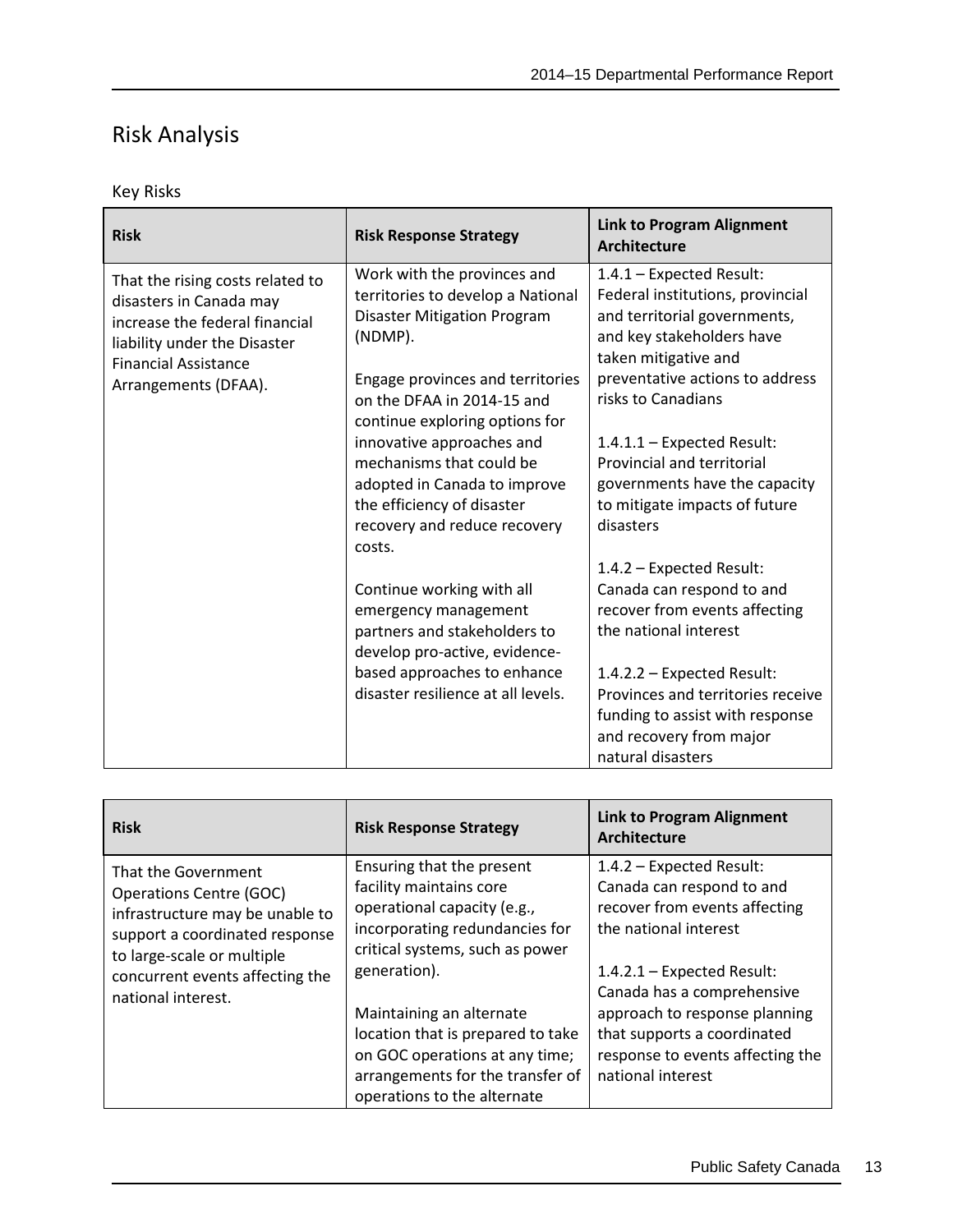| location are exercised bi-<br>weekly.                                                                                                                                       |  |
|-----------------------------------------------------------------------------------------------------------------------------------------------------------------------------|--|
| Implementation of the GOC<br>new facility project to meet<br>anticipated needs; the<br>Department is working with<br>partner departments to identify<br>and assess options. |  |

| <b>Risk</b>                                                                                                                                    | <b>Risk Response Strategy</b>                                                                                                                                                                                                                                                                                                                                                                                                                                                                                                                     | <b>Link to Program Alignment</b><br><b>Architecture</b>                                                                                                    |
|------------------------------------------------------------------------------------------------------------------------------------------------|---------------------------------------------------------------------------------------------------------------------------------------------------------------------------------------------------------------------------------------------------------------------------------------------------------------------------------------------------------------------------------------------------------------------------------------------------------------------------------------------------------------------------------------------------|------------------------------------------------------------------------------------------------------------------------------------------------------------|
| That current crime prevention<br>initiatives may not be<br>sustainable, resulting in<br>increased pressures on the<br>criminal justice system. | Complete review of social<br>innovation mechanisms and<br>approaches for crime<br>prevention and make<br>recommendations on ways to<br>attract and/or leverage other<br>funding sources to enhance the<br>sustainability of evidence-based<br>crime prevention initiatives.<br>In the context of the five-year<br>national action plan on<br>evidence-based crime<br>prevention approved by FPT<br>Ministers, develop options to<br>integrate and mainstream<br>effective crime prevention<br>measures into existing systems<br>and institutions. | 1.3.1 - Expected Result:<br>Reduced offending among<br>targeted populations (youth at-<br>risk, aboriginal communities<br>and high risk repeat offenders). |
|                                                                                                                                                | Sharpen the focus of National<br><b>Crime Prevention Strategy</b><br>(NCPS) crime prevention<br>knowledge products to ensure<br>crime prevention policy makers<br>and practitioners have access<br>the practice-oriented<br>knowledge to help them<br>support and sustain evidence-<br>based crime prevention.                                                                                                                                                                                                                                    |                                                                                                                                                            |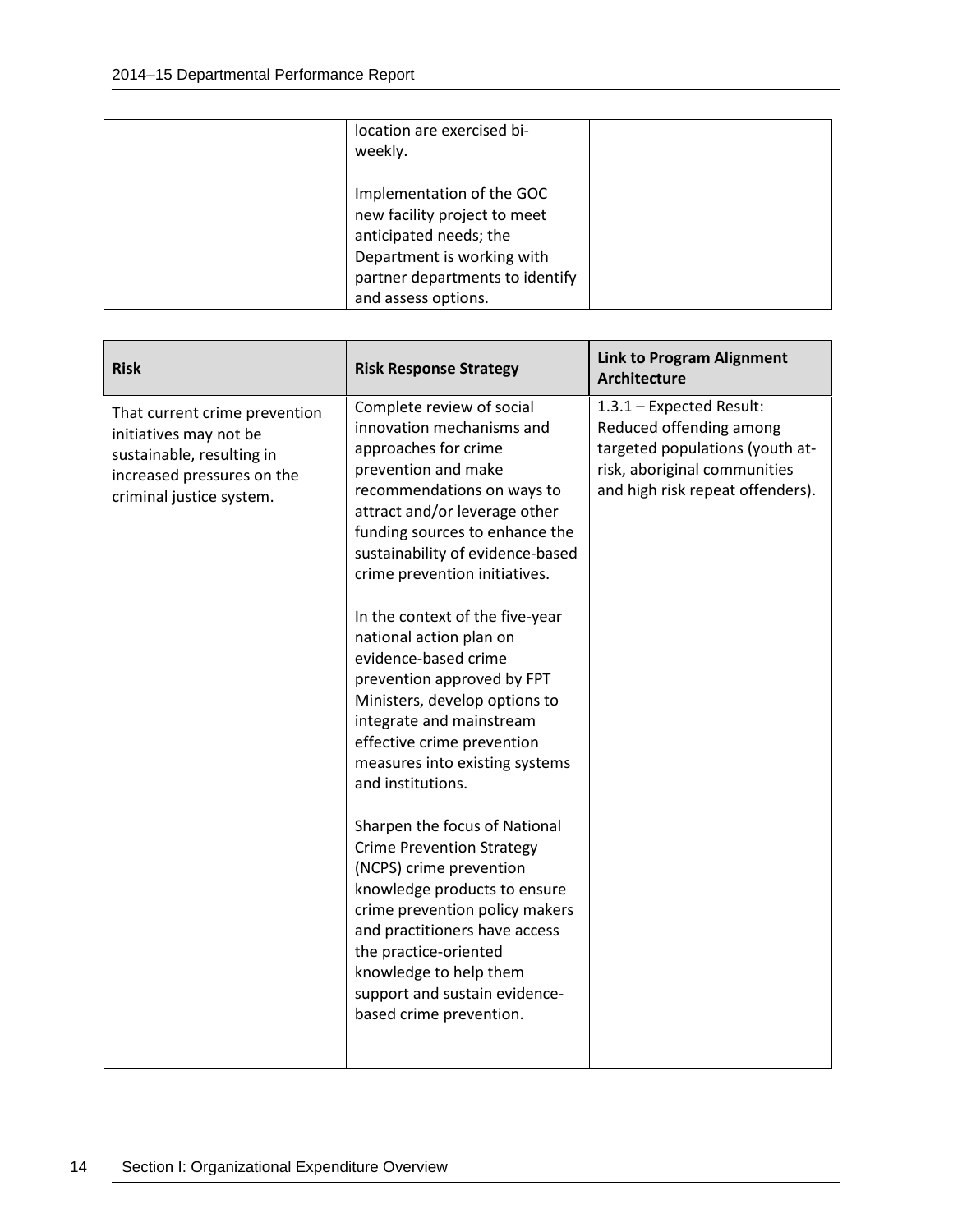Public Safety Canada operates in a rapidly shifting policy environment where stakes are high and risk tolerance is low. To effectively manage risks in our operating environment, they must be formally identified and steps outlined to mitigate them before they impact on our business operations.

To guide this process, the Department annually compiles a *Corporate Risk Profile* to outline the top risks and opportunities for each Program that could affect the achievement of departmental objectives. For 2014-15, the Department identified 13 top risks and 12 top opportunities. Of those, the Department focused on the highest-ranked risks; specifically, those related to the DFAA, GOC, and Crime Prevention initiatives.

Significant progress was made this past year in mitigating the Department's top risks. For example, the rising costs of disasters in Canada were addressed through the launch of the National Disaster Mitigation Program, which began in April 2015, and through the modernization of Disaster Financial Assistance Arrangements. In addition, work on improving the Government Operations Centre continues as the Department addresses inadequacies in the infrastructure and incorporates necessary redundancies for critical systems.

Furthermore, various crime prevention initiatives were created and supported to relieve some of the pressure on Canada's criminal justice system, including: a five-year National Action Plan on Crime Prevention; Bill C-36, *Protection of Communities and Exploited Persons Act* and its associated programming to help sex workers transition out of prostitution; and a Mental Health Action Plan to address gaps in the current system. In addition, the FPT Working Group on Crime Prevention explored opportunities to partner on initiatives using social finance mechanisms to ensure the Department's crime prevention initiatives are both tailored to the communities they are targeting and adequately supported financially.

Together, these actions contributed toward our mandate of building a safe and resilient Canada.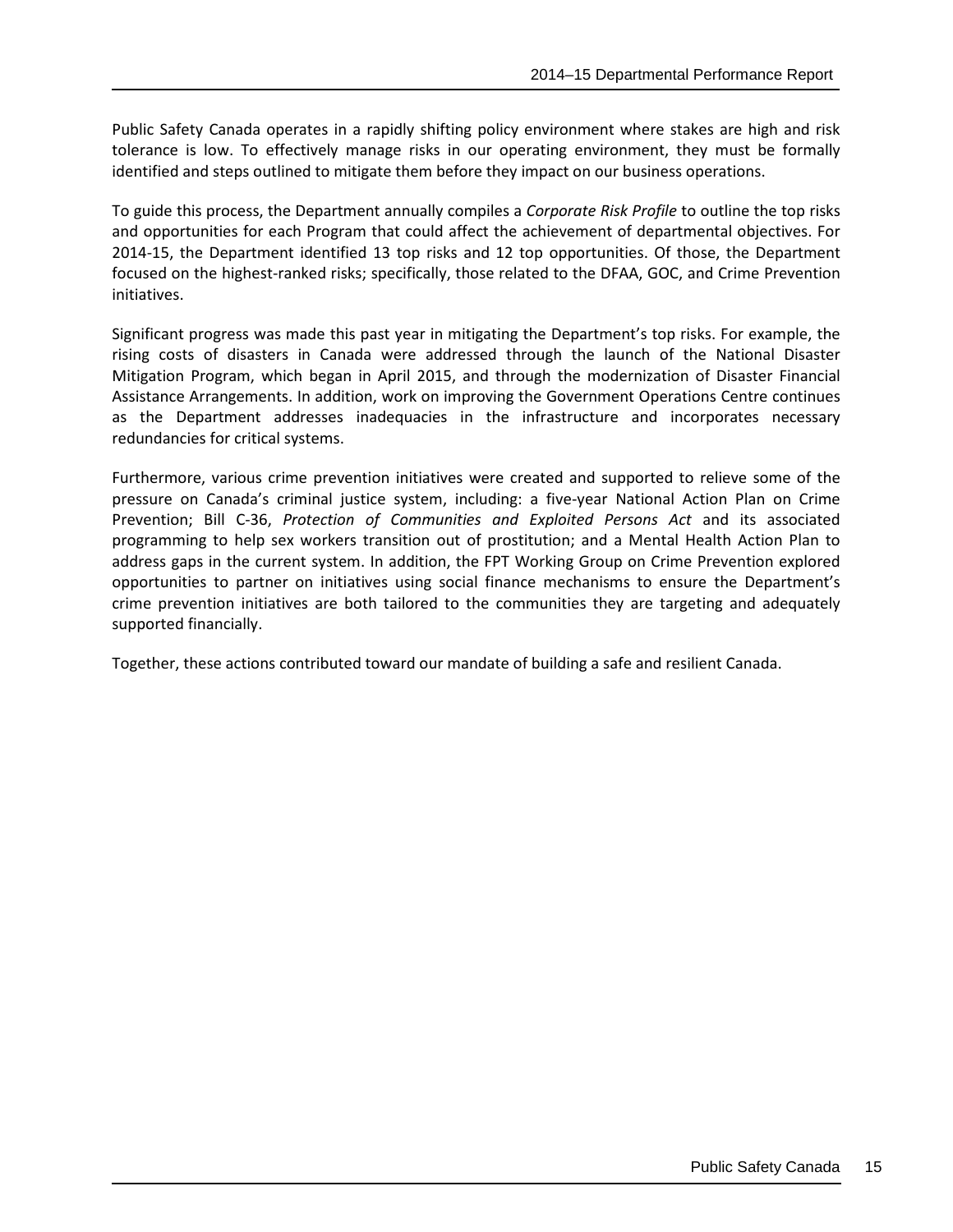## <span id="page-19-0"></span>Actual Expenditures

| $2014 - 15$<br><b>Main Estimates</b> | $2014 - 15$<br><b>Planned Spending</b> | $2014 - 15$<br><b>Total Authorities</b><br><b>Available for use</b> | 2014-15<br><b>Actual Spending</b><br>(authorities used) | <b>Difference</b><br>(Actual – Planned<br>Spending) |
|--------------------------------------|----------------------------------------|---------------------------------------------------------------------|---------------------------------------------------------|-----------------------------------------------------|
| 1,122,768,356                        | 1,219,693,589                          | 1,185,669,462                                                       | 675,462,786                                             | (544, 230, 803)                                     |

Budgetary Financial Resources (dollars)

#### Human Resources (Full-Time Equivalents – [FTEs])

| <b>2014-15 Planned</b> | <b>2014-15 Actual</b> | 2014-15 Difference |
|------------------------|-----------------------|--------------------|
| 1,040                  | 954                   | $(86)*$            |

#### Budgetary Performance Summary for Strategic Outcome and Programs (dollars)

| <b>Strategic</b><br>Outcome,<br>Programs<br>and Internal<br><b>Services</b> | $2014 - 15$<br>Main<br><b>Estimates</b> | $2014 - 15$<br><b>Planned</b><br>Spending<br><b>Strategic Outcome: A safe and resilient Canada</b> | $2015 - 16$<br><b>Planned</b><br>Spending | $2016 - 17$<br>Planned<br><b>Spending</b> | $2014 - 15$<br>Total<br><b>Authorities</b><br><b>Available for</b><br><b>Use</b> | $2014 - 15$<br>Actual<br>Spending | $2013 - 14$<br>Actual<br>Spending | $2012 - 13$<br>Actual<br><b>Spending</b> |
|-----------------------------------------------------------------------------|-----------------------------------------|----------------------------------------------------------------------------------------------------|-------------------------------------------|-------------------------------------------|----------------------------------------------------------------------------------|-----------------------------------|-----------------------------------|------------------------------------------|
| National<br>Security                                                        | 24,807,177                              | 26,732,410                                                                                         | 24,927,394                                | 21,850,432                                | 26,321,018                                                                       | 25,639,736                        | 28,121,465                        | 29,085,820                               |
| <b>Border</b><br><b>Strategies</b>                                          | 3,694,890                               | 3,694,890                                                                                          | 4,211,070                                 | 4,232,576                                 | 4,527,524                                                                        | 4,342,209                         | 4,651,452                         | 4,230,514                                |
| Countering<br>Crime                                                         | 205,923,086                             | 205,923,086                                                                                        | 197,065,838                               | 199,552,413                               | 165,489,735                                                                      | 153,901,164                       | 163,491,325                       | 160,996,694                              |
| Emergency<br>Management                                                     | 838,995,532                             | 933,995,532                                                                                        | 874,644,725                               | 615,817,442                               | 936,222,177                                                                      | 440,187,278                       | 1,085,379,860                     | 325,816,430                              |
| Subtotal                                                                    | 1,073,420,685                           | 1,170,345,918                                                                                      | 1,100,849,027                             | 841,452,863                               | 1,132,560,454                                                                    | 624,070,387                       | 1,281,644,102                     | 520,129,458                              |
| Internal<br>Services                                                        | 49,347,671                              | 49,347,671                                                                                         | 49,587,224                                | 49,019,873                                | 53,109,008                                                                       | 51,392,399                        | 59,606,141                        | 64,144,320                               |
| Total                                                                       | 1,122,768,356                           | 1,219,693,589                                                                                      | 1,150,436,251                             | 890,472,736                               | 1,185,669,462                                                                    | 675,462,786                       | 1,341,250,243                     | 584,273,778                              |

The decrease of 86 FTEs from 2014-15 Planned to 2014-15 Actual is mainly due to delays in staffing and unexpected departures caused by an organizational realignment to align programs, resources and activities to departmental priorities. With this exercise, the Department moved from having six Branches to five which also resulted in some movement of FTEs between programs and sub-programs. During the same period, funding did not materialize for the modernization of criminal investigations file which included 10 planned FTEs.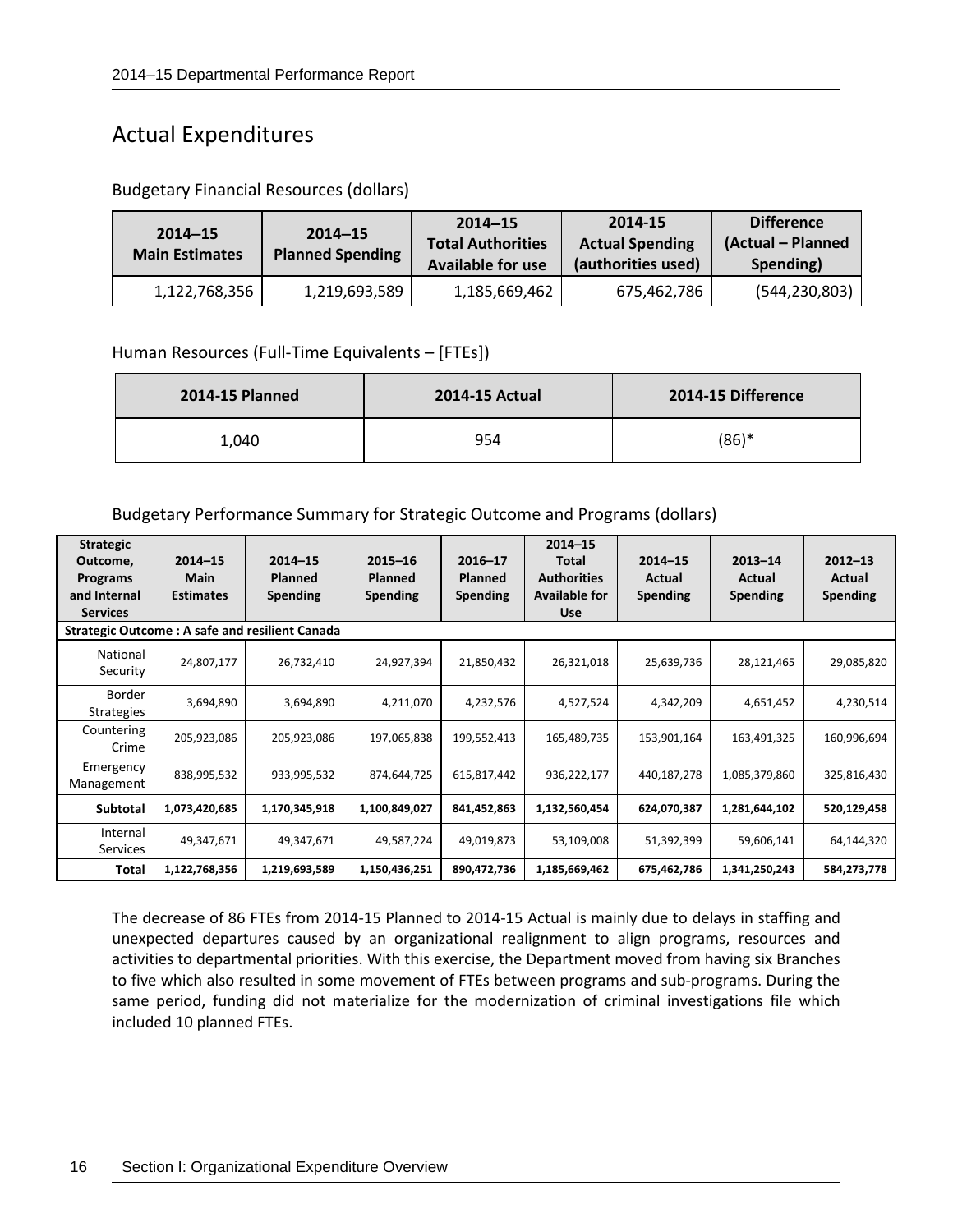The increase between the 2014-15 Main Estimates and the 2014-15 Planned Spending of \$96.9M (or 8.6%) is related to:

- Anticipated funding to provide financial assistance to the Province of Quebec for decontamination costs from the explosion following the train derailment in Lac-Mégantic, Quebec (\$95M) which was subsequently received in 2014-15 Supplementary Estimates (A); and
- Funding for the modernization of criminal investigations (\$1.9M) which was included in planned spending; however, it was not received.

The decrease of \$34M (or 2.8%) between the 2014-15 Planned Spending and the 2014-15 Total Authorities Available For Use is mainly due to the following increases:

- Funding received from TB Central Votes as part of the Operating Budget Carry-Forward (\$4.6M), eligible paylist expenditures (\$2.1M) and compensation adjustments (\$0.2M); and
- Funding related to government advertising programs (\$3.7M) received through 2014-15 Supplementary Estimates (B).

These increases are mainly offset by the following decreases:

- Funding transferred to the RCMP for the First Nations Community Policing Service (\$41.9M) in Supplementary Estimates (B); and
- Funding earmarked in the fiscal framework but not accessed, for the modernization of criminal investigations (\$1.9M).

The \$510.2M (or 43%) lapse between 2014-15 Total Authorities Available For Use and 2014-15 Actual Spending is mainly due to:

- Frozen allotments of \$452.7M, including anticipated reprofiles for the Disaster Financial Assistance Arrangements contribution program (\$450M), contribution program to Combat Serious and Organized Crime (\$1.3M), and \$1.4M in Vote 1;
- Anticipated reprofile for funding to provide financial assistance to the Province of Quebec for decontamination costs from the explosion following the train derailment in Lac-Mégantic, Quebec (\$38.3M); and
- Unused authorities related to National Crime Prevention Strategy (\$9.8M) and Disaster Financial Assistance Arrangements contribution program (\$6.7M).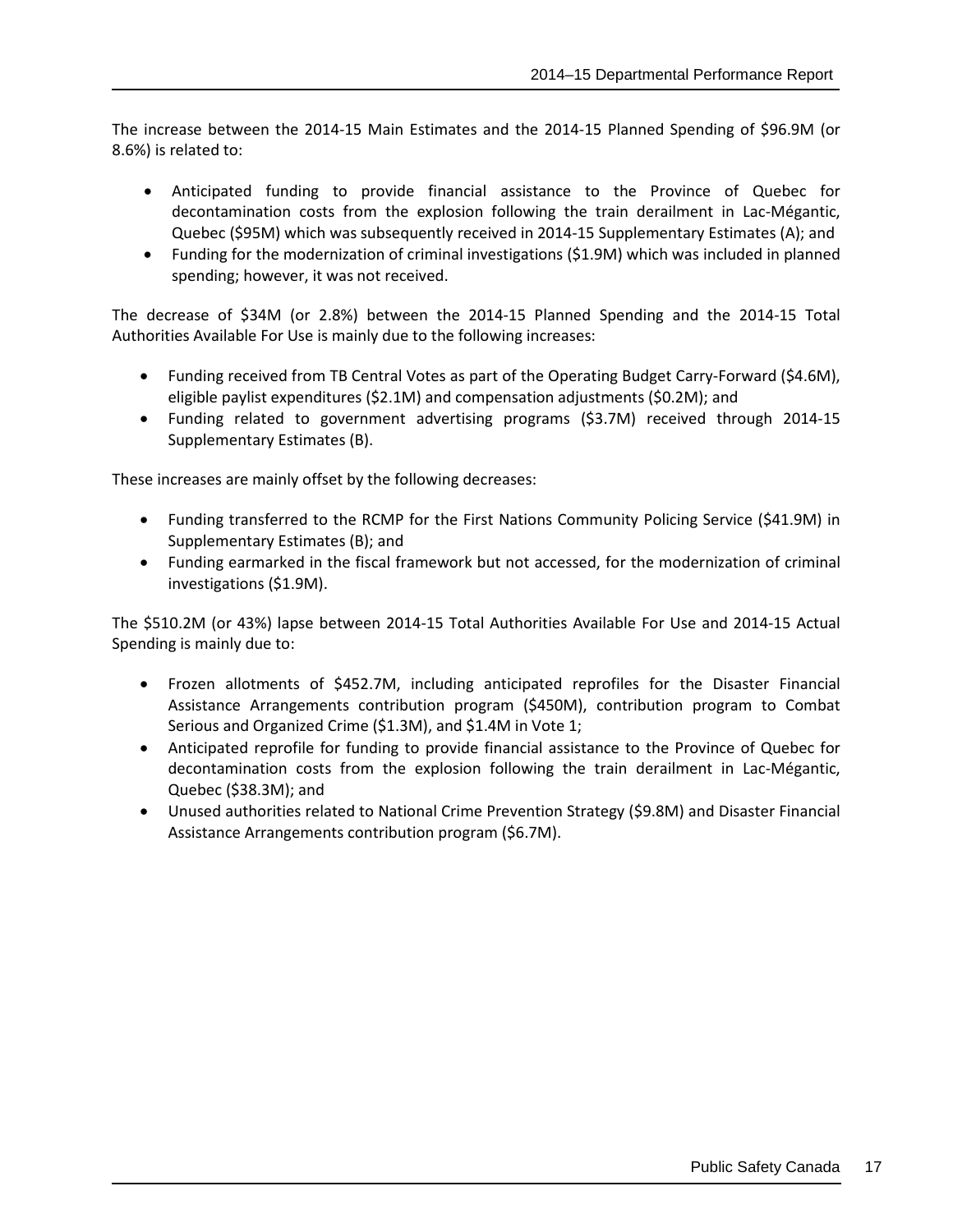## <span id="page-21-0"></span>Alignment of Spending with the Whole-of-Government Framework

| Alignment of 2014-15 Actual Spending with the Whole-of-Government-Framework <sup>3</sup> (dollars) |  |  |
|----------------------------------------------------------------------------------------------------|--|--|
|----------------------------------------------------------------------------------------------------|--|--|

| <b>Strategic Outcome</b>       | Program                  | <b>Spending Area</b>  | <b>Government of</b><br><b>Canada Outcome</b> | $2014 - 15$<br><b>Actual Spending</b> |
|--------------------------------|--------------------------|-----------------------|-----------------------------------------------|---------------------------------------|
|                                | <b>National Security</b> | <b>Social Affairs</b> | A safe and secure<br>Canada                   | 25,639,736                            |
| A safe and<br>resilient Canada | <b>Border Strategies</b> | <b>Social Affairs</b> | A safe and secure<br>Canada                   | 4,342,209                             |
|                                | <b>Countering Crime</b>  | <b>Social Affairs</b> | A safe and secure<br>Canada                   | 153,901,164                           |
|                                | Emergency<br>Management  | <b>Social Affairs</b> | A safe and secure<br>Canada                   | 440,187,278                           |

Total Spending by Spending Area (dollars)

| <b>Spending Area</b>         | <b>Total Planned Spending</b> | <b>Total Actual Spending</b> |
|------------------------------|-------------------------------|------------------------------|
| Economic Affairs             | -                             |                              |
| Social Affairs               | 1,170,345,918                 | 624,070,387                  |
| <b>International Affairs</b> |                               |                              |
| <b>Government Affairs</b>    | $\overline{\phantom{0}}$      |                              |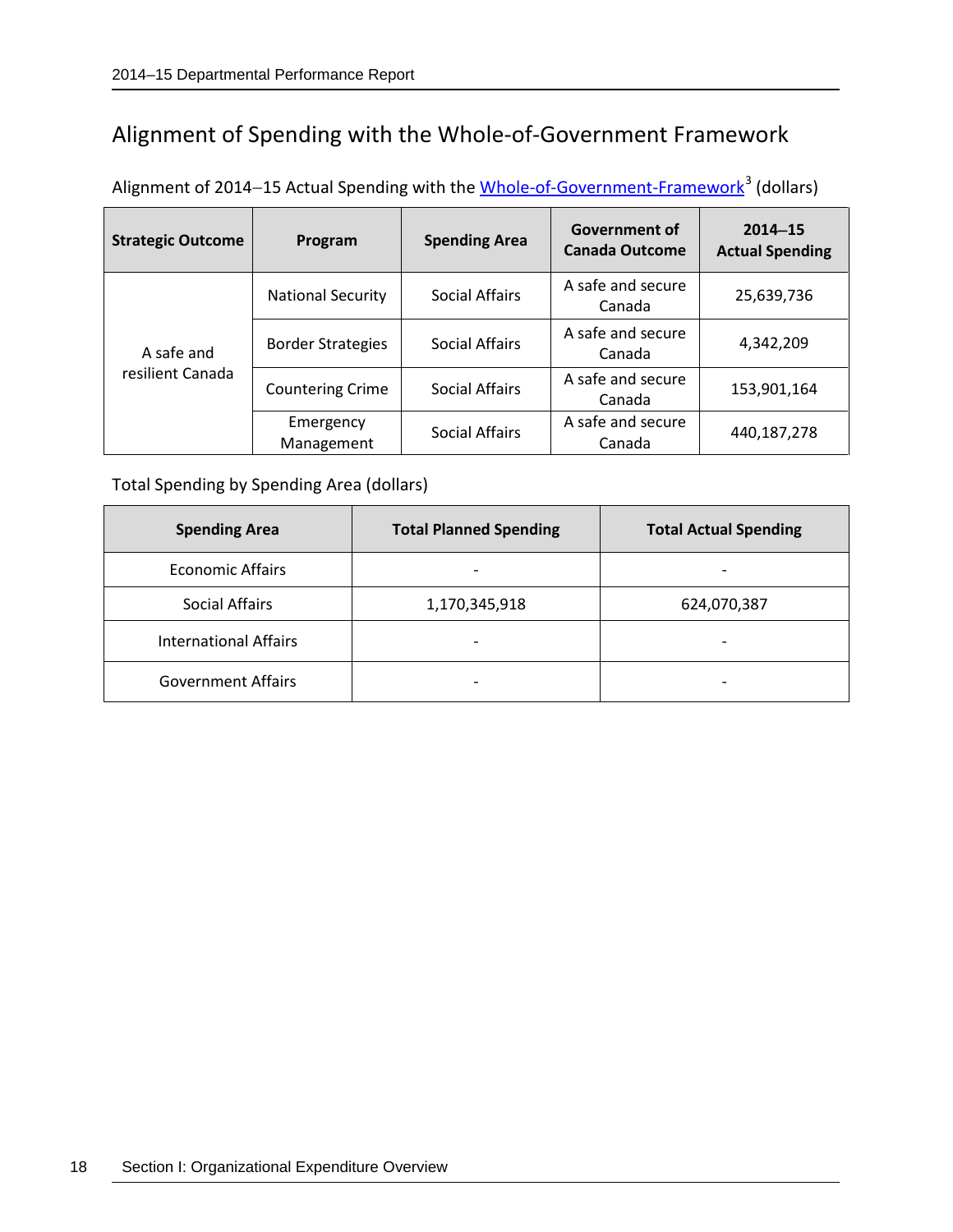## <span id="page-22-0"></span>Departmental Spending Trend

#### Departmental Spending Trend Graph



The increase of \$756M (129.6%) from the 2012-13 to 2013-14 Actual Spending is primarily due to increased spending for:

- Disaster Financial Assistance Arrangements contribution program (\$739M); and
- Funding to provide financial assistance to the Province of Quebec for decontamination costs from the explosion following the train derailment in Lac-Mégantic, Quebec (\$25M).

The decrease of \$665.8M (49.6%) from the 2013-14 to 2014-15 Actual Spending is primarily due to decreased spending for:

- Disaster Financial Assistance Arrangements contribution program (\$713.7M);
- Reduction of salary expenditures mainly due to attrition caused by an organizational realignment to align programs, resources and activities to departmental priorities (\$9.8M);
- First Nations Policing Program (\$4M); and
- National Crime Prevention Strategy (\$1.6M).

Offset by increased spending for:

• Funding to provide financial support to Provinces and Territories for the 2011 Flood Mitigation Investment (\$34.8M); and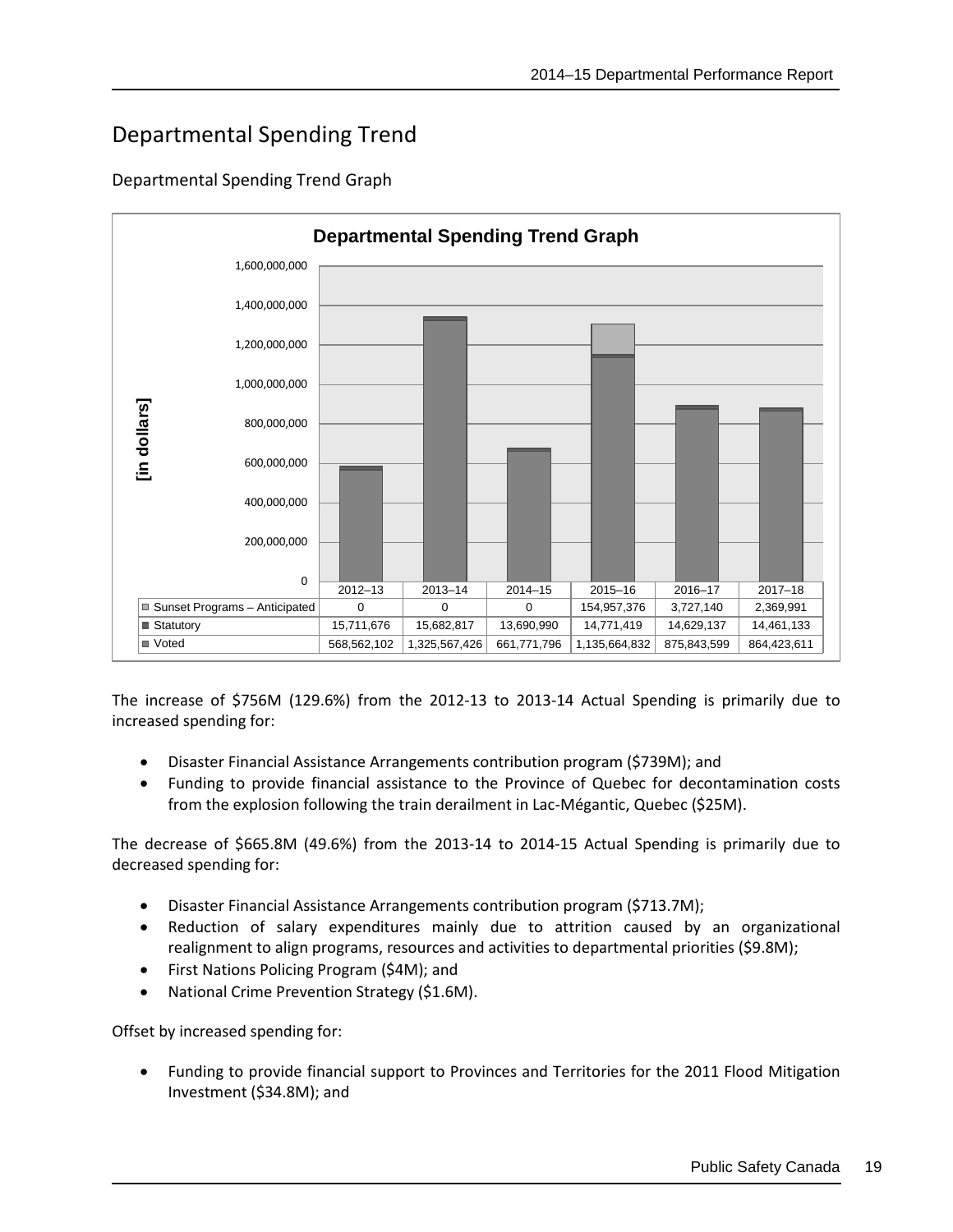• Funding to provide financial assistance to the Province of Quebec for decontamination costs from the explosion following the train derailment in Lac-Mégantic, Quebec (\$31.7M).

The increase of \$475M (70.3%) from the 2014-15 Actual Spending to 2015-16 Planned Spending is mainly due to:

- A lapse in 2014-15, which is explained in the Budgetary Performance Summary section (\$510.2M);
- Increased funding for Disaster Financial Assistance Arrangements contribution program (\$86.4M); and
- Transfer made through 2014-15 Supplementary Estimates (B) that is not reflected in the 2015-16 Planned Spending to the RCMP for the First Nations Community Policing Service (\$41.9M).

Offset by the following decreases:

- Sunsetting of funding to provide financial assistance to the Province of Quebec for decontamination costs from the explosion following the train derailment in Lac-Mégantic, Quebec (\$95M);
- Sunsetting of funding to provide financial support to Provinces and Territories for the 2011 Flood Mitigation Investment (\$50.8M);
- Sunsetting of funding for Biology Casework Analysis Contribution Program (\$6.9M);
- Sunsetting of funding related to government advertising programs (\$3.7M); and
- Expenditures related to Treasury Board central votes (\$7.3M)
	- o Operating budget carry-forward (\$4.6M)
	- o Eligible Paylist Expenditures (\$2.7M).

The decrease of \$260M (or 22.6%) from the 2015-16 to 2016-17 Planned Spending is mainly attributed to:

- Reduction of funding for the Disaster Financial Assistance Arrangements contribution program (\$258.6M); and
- Sunsetting of funding for the Kanishka Project Research Initiative (\$2.5M).

### <span id="page-23-0"></span>Expenditures by Vote

For information on Public Safety Canada's organizational voted and statutory expenditures, consult the [Public Accounts of Canada 2015](http://www.tpsgc-pwgsc.gc.ca/recgen/cpc-pac/index-eng.html),<sup>[4](#page-80-4)</sup> which is available on the **Public Works and Government Services** [Canada website](http://www.tpsgc-pwgsc.gc.ca/recgen/cpc-pac/index-eng.html)*.* [5](#page-80-5)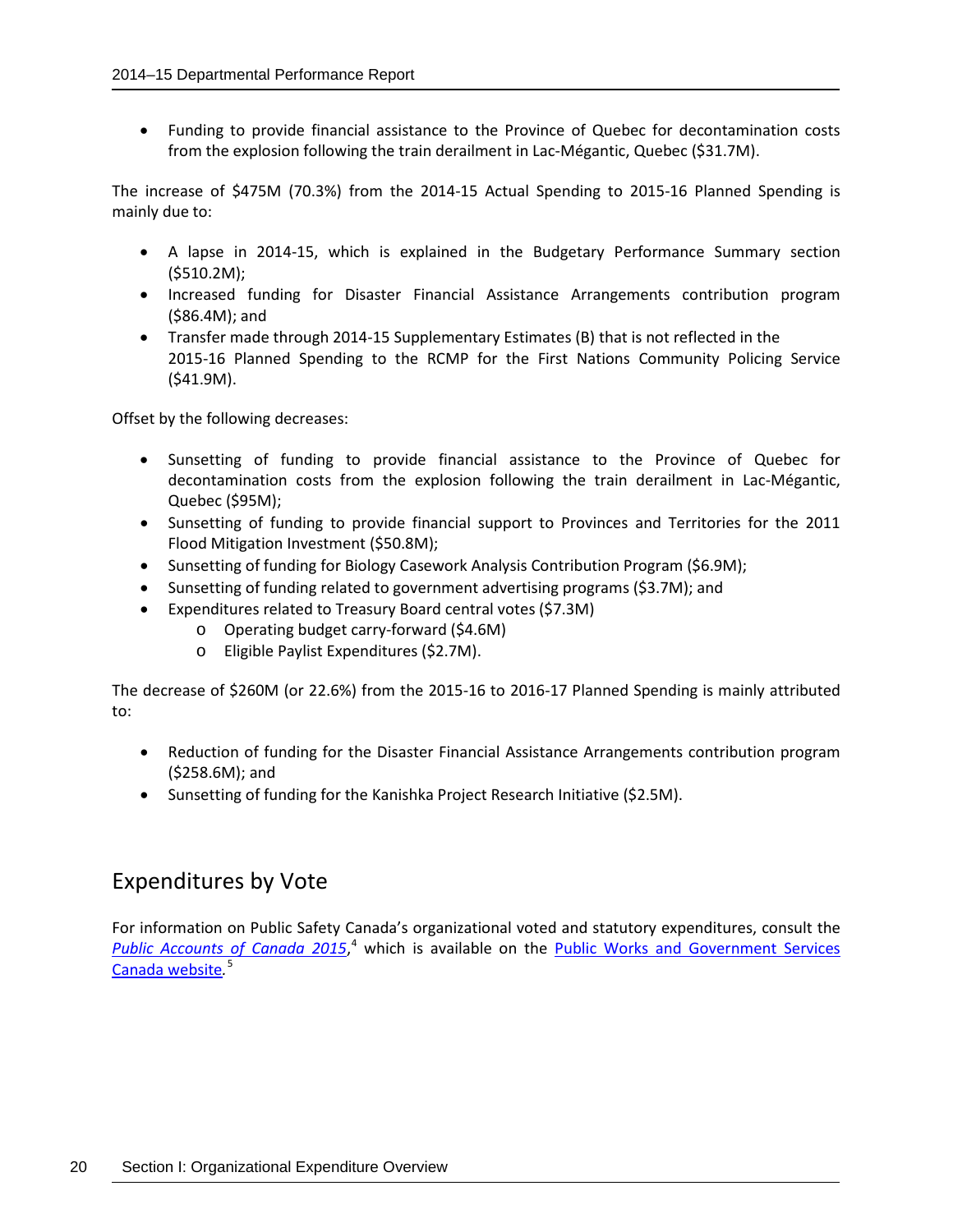# <span id="page-24-0"></span>**Section II: Analysis of Programs by Strategic Outcome**

## <span id="page-24-1"></span>Strategic Outcome: *A Safe and Resilient Canada*

#### **Performance Measurement**

| <b>Performance Indicators</b>                                                                          | <b>Targets</b> | 2014-15<br>Performance |
|--------------------------------------------------------------------------------------------------------|----------------|------------------------|
| Proportion of incidents where there was a timely response to<br>events affecting the national interest | 100%           | $N/A^*$                |
| Number of hours that any border service point is closed due to<br>a security concern                   | 0              | 68.9**                 |
| Percentage of the Canadian population satisfied with their<br>personal safety from crime               | >93%           | $N/A***$               |

*\* This performance indicator is no longer measured and has been replaced with the percentage of events for which a nationally coordinated response was required and provided. For the 2014-15 fiscal year, a performance level of 100% was achieved. \*\*Note that the CBSA does not close ports; this number reflects temporary service disruptions.*

*\*\*\* The data source for this performance measure is Statistics Canada's General Social Survey, which is conducted every four years. The next edition is scheduled for release in November 2015.*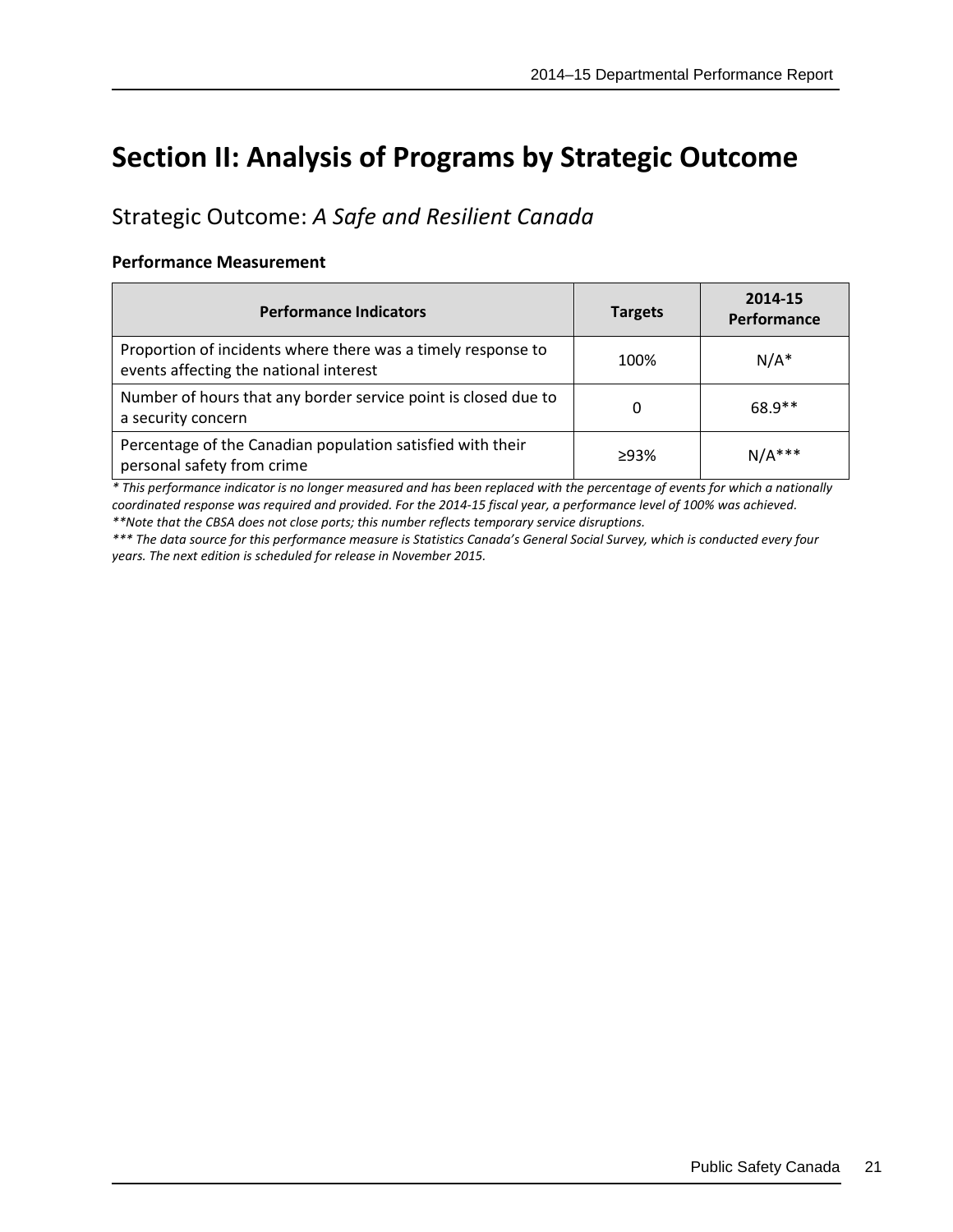### <span id="page-25-0"></span>Program 1.1: National Security

#### **Description:**

The National Security Program aims to ensure that Canada is prepared for and can respond to a range of national security threats. The National Security Program plays a coordinating role to prevent, detect, deny and respond efforts of the Public Safety Portfolio and broader government departments and agencies on matters relevant to national security. In order to achieve this objective, the program works with operational and policy partners to provide the Government with strategic advice on rapidly evolving and often sensitive issues. The National Security Program also assists the Minister and Deputy Minister in fulfilling key statutory obligations, and seeks to identify and close gaps in Canada's ability to deal with National Security threats. It coordinates, analyses and develops policies, and implements processes related to issues such as critical infrastructure, cyber security, counter terrorism, the listing and delisting of terrorist entities, the review of foreign investments that raise national security concerns, radicalization leading to violence, and the proliferation of weapons of mass destruction. Because of their complexity, importance, and potential impact on individual rights, national security legislation, programs and policies must be well founded, well governed, and well executed; this program plays a central role in supporting decision makers in achieving this goal on behalf of Canadians. To this end, the Minister, Deputy Minister, and policy-makers continue to benefit from the advice provided by the Cross-Cultural Roundtable on Security, a forum of Canadian citizens from diverse backgrounds that provides policy advice on emerging national security issues.

#### **Budgetary Financial Resources (dollars)**

| $2014 - 15$<br><b>Main Estimates</b> | $2014 - 15$<br><b>Planned Spending</b> | $2014 - 15$<br><b>Total Authorities</b><br><b>Available for Use</b> | 2014-15<br><b>Actual Spending</b><br>(authorities used) | 2014-15<br><b>Difference</b><br>(actual minus<br>planned) |
|--------------------------------------|----------------------------------------|---------------------------------------------------------------------|---------------------------------------------------------|-----------------------------------------------------------|
| 24,807,177                           | 26,732,410                             | 26,321,018                                                          | 25,639,736                                              | (1,092,674)                                               |

#### **Human Resources (FTEs)**

| 2014-15<br><b>Planned</b> | 2014-15<br><b>Actual</b> | 2014-15<br><b>Difference</b><br>(actual minus planned) |
|---------------------------|--------------------------|--------------------------------------------------------|
| 186                       | 175                      | (11)                                                   |

#### **Performance Measurement**

| <b>Expected Results</b>                                                            | <b>Performance Indicators</b>                                                          | <b>Targets</b> | <b>Actual Results</b> |
|------------------------------------------------------------------------------------|----------------------------------------------------------------------------------------|----------------|-----------------------|
| Canada is prepared to intervene<br>and can respond to national<br>security threats | Percentage of annual national<br>security priorities on which<br>action has been taken | 100%*          | 100%                  |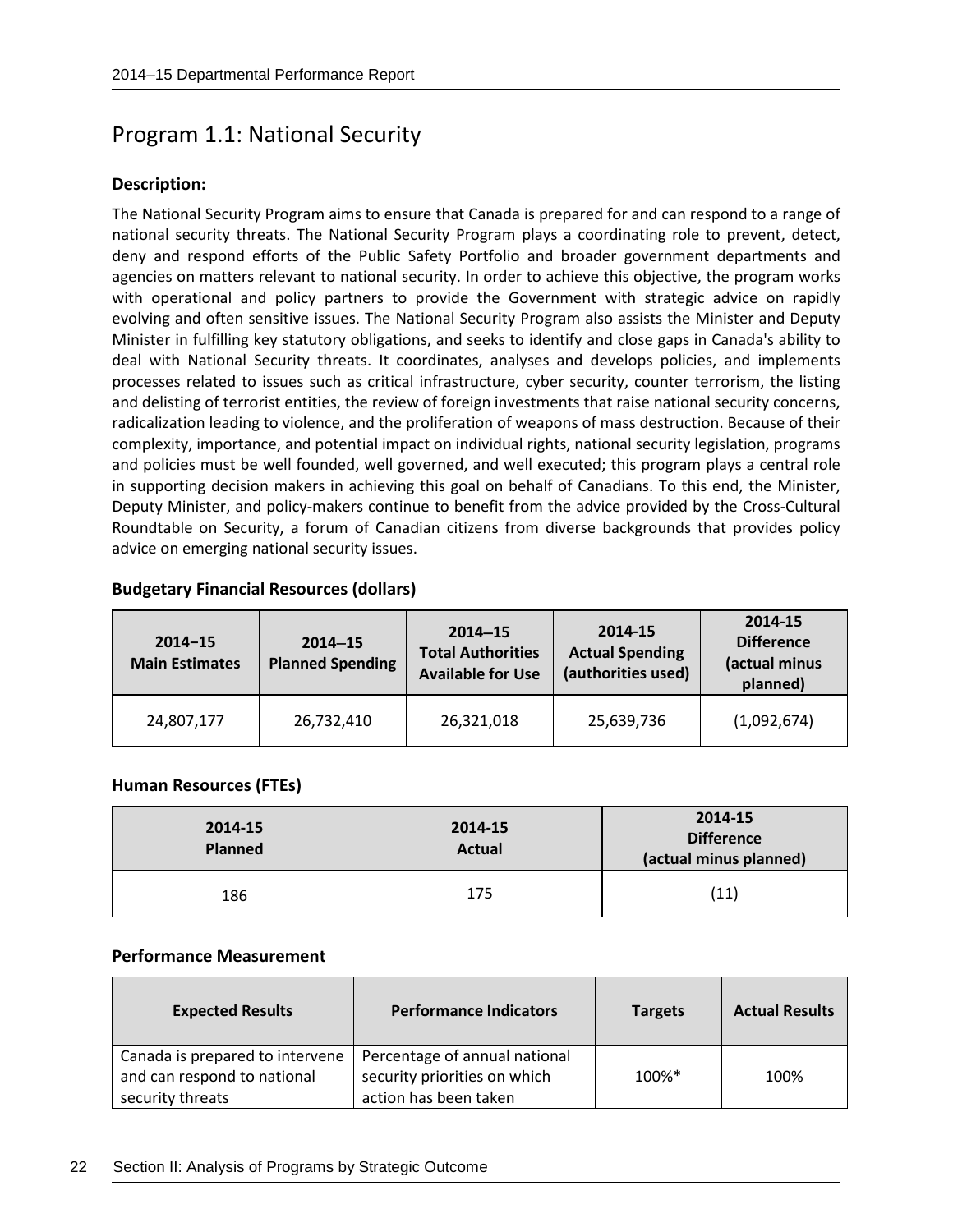| Canada's critical infrastructure | Critical Infrastructure Resilience | 51.89 |
|----------------------------------|------------------------------------|-------|
| l is resilient                   | Score                              |       |

*\*Target has been updated to reflect the most recent available data.*

#### **Performance Analysis and Lessons Learned**

In August 2014, Public Safety Canada released the *2014 Public Report on the Terrorist Threat to Canada*, delivering on the commitment in Canada's Counter-terrorism Strategy to update Canadians annually on the evolving terrorist threat environment. The report highlights our continuous commitment to build prevention capacity, support training and stop radicalization of Canadians to violence and terrorismrelated activity through targeted intervention at the community level.

In 2014-15, the Department continued to implement the *Action Plan 2010-2015 for Canada's Cyber Security Strategy*. Interdepartmental governance mechanisms were maintained and supported; research and development were supported through the Cyber Security Cooperation Program; and the "Get Cyber Safe" public awareness campaign provided information to Canadians to protect themselves and their families online and address cyber-bullying.

FPT engagement on cyber security priorities was strengthened through the establishment of the Deputy Ministers' FPT Table on Cyber Security. The Table met twice during the reporting period, agreed on a framework for collaboration and is developing a plan of action to address common cyber security challenges.

The Department continued to build the capacity of the Canadian Cyber Incident Response Centre (CCIRC) through ongoing investments in technical capabilities. Automated information sharing and accessing new malware feeds are enabling CCIRC to provide more useful information to partners in a rapid turn-around time, enabling partners to better protect their networks and improve the resiliency of Canada's critical infrastructure.

Through the implementation of the *Action Plan for Critical Infrastructure (2014-2017)*, the Department continues to strengthen the resiliency of critical infrastructure to all hazards. The Regional Resilience Assessment Program (RRAP) and the Virtual Risk Analysis Cell (VRAC) assist infrastructure owners and operators in identifying risk mitigation actions to harden their assets to hazards. The RRAP assessment has been enhanced with a cyber component and partnerships have been improved through a streamlined approach to cyber engagement.

The Department continued to play a leadership role in administering the national security review provisions under the *Investment Canada Act*, by providing comprehensive reviews of foreign investments and, when necessary, imposing mitigation measures or blocking investments that would be injurious to Canada's national security.

As part of Canada's Anti-Money Laundering and Anti-Terrorist Financing (AML/ATF) regime, the Department worked with the regime partners in the follow-up to the five-year Parliamentary Review of the *Proceeds of Crime and Terrorist Financing Act* conducted by the Standing Senate Committee on Banking, Trade and Commerce.

Public Safety Canada also supported the Department of Finance in the development of the legislative changes to strengthen Canada's AML/ATF regime, announced in the Economic Action Plan 2014.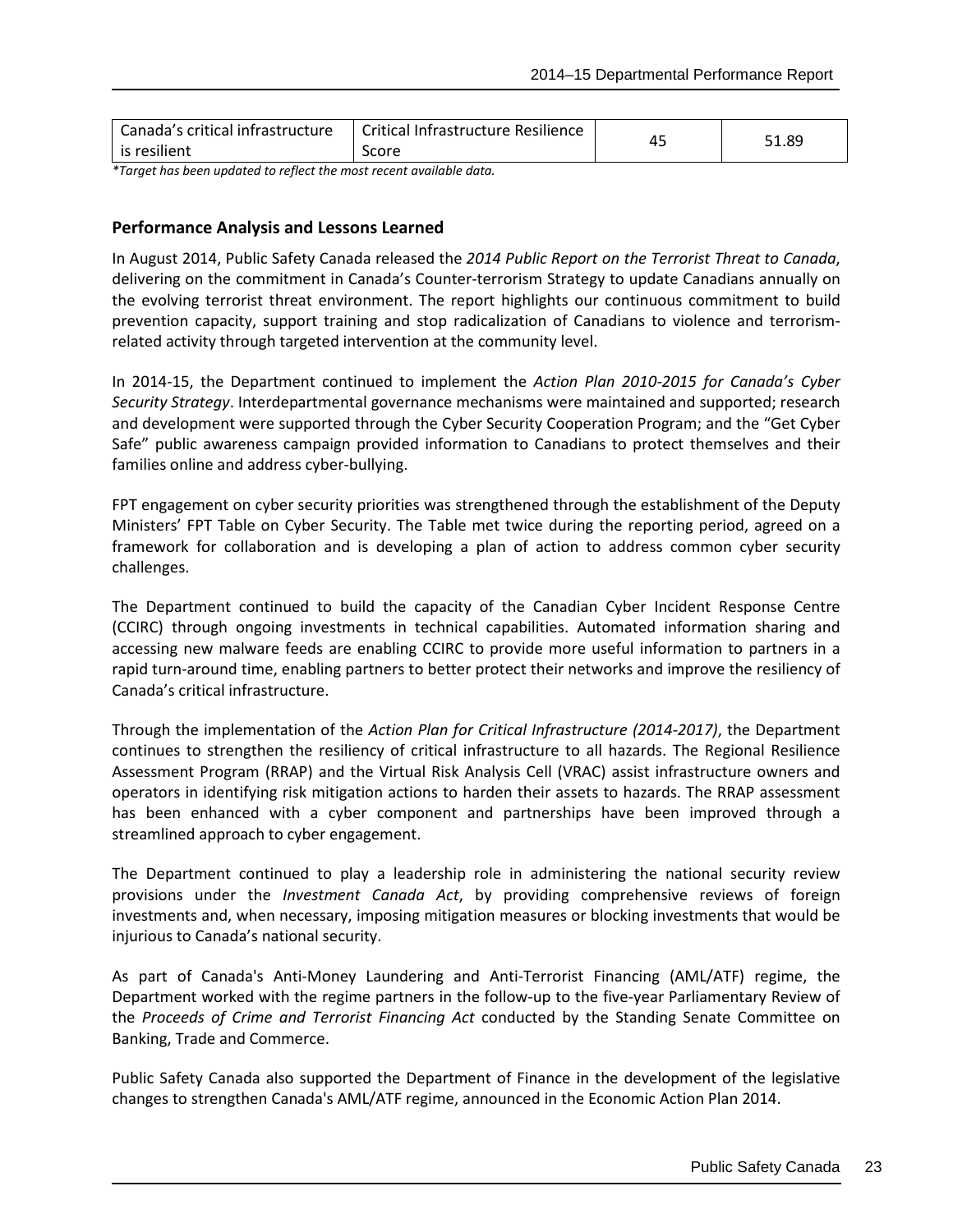## <span id="page-27-0"></span>Sub-Program 1.1.1: National Security Leadership

#### **Description:**

This program develops national security policy, legislation and programs that contribute to the Government's ability to counter current and emerging threats. It is also responsible for assisting the Minister in fulfilling key statutory obligations. The program demonstrates interdepartmental leadership and Portfolio coordination through the implementation of Canada's Counter-terrorism Strategy, as well as policy development and involvement in setting national security priorities. The program also exercises important leadership functions by collaborating domestically, internationally, across sectors, and with communities to enhance understanding of national security challenges and actively respond to national security threats. This program also facilitates the engagement of Canadians in a long-term dialogue on national security issues through the Cross Cultural Roundtable on Security, which solicits member views on the development of policies and programs as well as their potential impact on Canadians.

#### **Budgetary Financial Resources (dollars)**

| $2014 - 15$<br><b>Planned Spending</b> | 2014-15<br><b>Actual Spending</b> | 2014-15<br><b>Difference</b><br>(actual minus planned) |
|----------------------------------------|-----------------------------------|--------------------------------------------------------|
| 14,211,102                             | 12,665,880                        | (1,545,222)                                            |

#### **Human Resources (FTEs)**

| 2014-15<br><b>Planned</b> | 2014-15<br><b>Actual</b> | 2014-15<br><b>Difference</b><br>(actual minus planned) |
|---------------------------|--------------------------|--------------------------------------------------------|
| 87                        | 80                       | 7                                                      |

#### **Performance Measurement**

| <b>Expected Results</b>                                                                                     | <b>Performance Indicators</b>                                                                                                                                                                      | <b>Targets</b> | <b>Actual Results</b> |
|-------------------------------------------------------------------------------------------------------------|----------------------------------------------------------------------------------------------------------------------------------------------------------------------------------------------------|----------------|-----------------------|
| Individuals and entities who<br>pose national security threats<br>are prevented from operating in<br>Canada | Percentage of statutory<br>obligations, including requests<br>from Public Safety Portfolio<br>agencies, that are completed<br>within given timelines                                               | 100%           | 100%                  |
| National security policies and<br>programs are informed by input<br>from Canadians                          | Percentage of policies and<br>programs that take into<br>consideration advice and<br>perspectives from engagement<br>sessions with community<br>representatives and private<br>sector stakeholders | $\geq 60\%$    | 65%                   |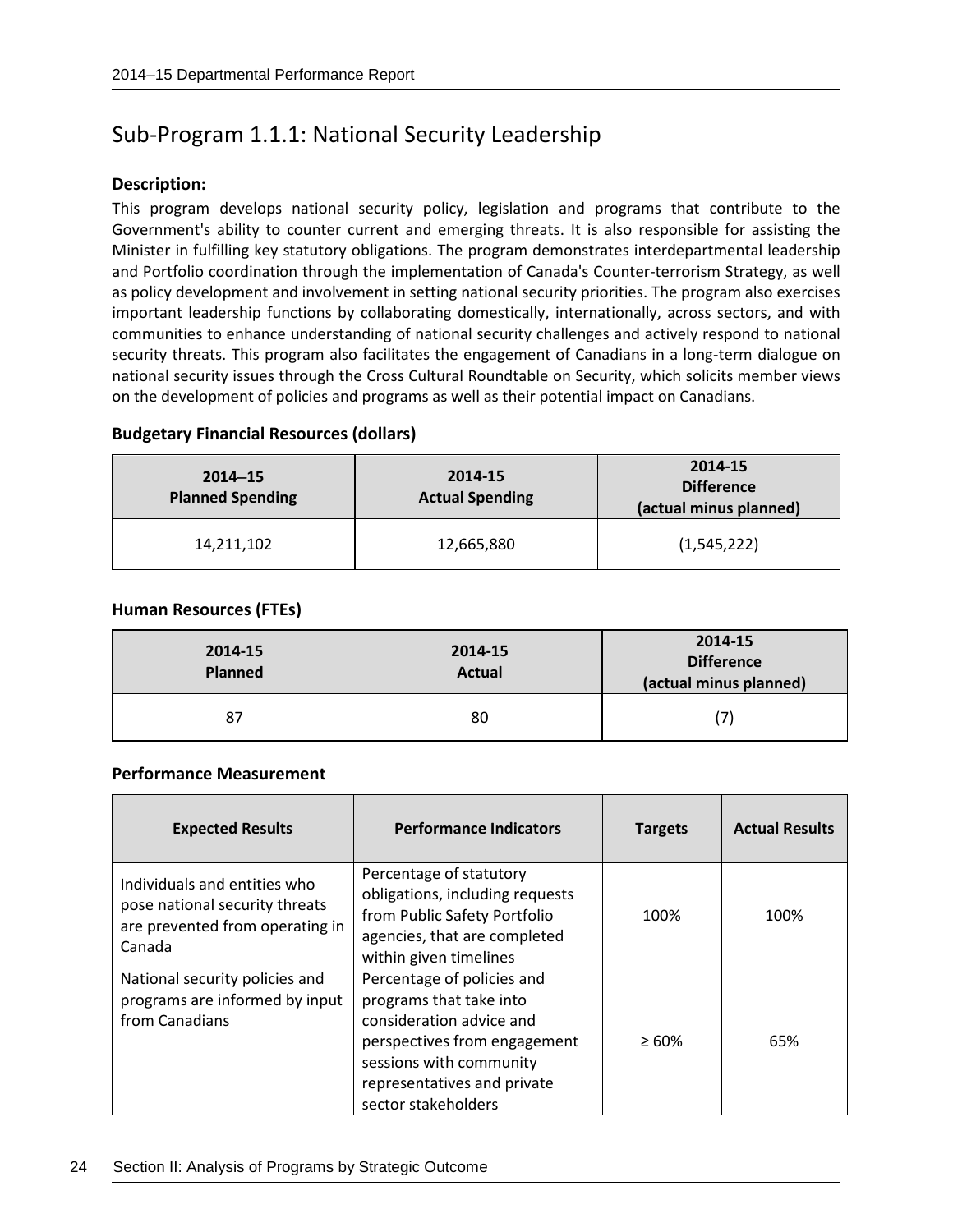#### **Performance Analysis and Lessons Learned**

In 2014-15, Public Safety Canada led and supported a significant volume of legislative reform initiatives to address the evolving terrorism threat, including Bill C-44, *Protection of Canada from Terrorists Act*, and Bill C-51, *Anti-terrorism Act, 2015*, which addressed issues raised in the Air India Action Plan and court decisions.

The Department continued to lead efforts to advance the development of proposals to strengthen Canada's counter proliferation capacity. It also participated in pilot outreach sessions, led by the Public Health Agency of Canada, with the academic sector, which focused on risk related to biosecurity.

In countering violent extremism, Public Safety Canada played a leadership role among international partners to share different approaches, programming and strategies, including within the Five-Country Ministerial and the Global Counterterrorism Forum's Working Group on Countering Violent Extremism.

Through increased engagement with first responders, provinces, territories, communities and academia, the Department set the foundation for the creation of local action plans, strategies and partnerships for multi-agency hubs to help prevent radicalization.

A number of Kanishka Project studies published reports and held events, on topics ranging from the role of community policing in preventing lone actor terrorism, to the use of educational resources to counter narratives of violent extremism. In addition, to address topics in need of further examination, the Kanishka Project issued a series of targeted research calls, on subjects such as the role of gender in radicalization to violence and countering violent extremism, and how knowledge about the social psychology of the internet can inform understanding of individual and social-level processes of radicalization leading to violence. Studies will be completed at various points in the 2015-16 fiscal year.

The Department works with FPT partners to develop options to modernize policy and legal frameworks that underpin the use of technologies for criminal investigations and intelligence gathering. Together with its federal partners, the Department worked with the Office of the Privacy Commissioner to develop Transparency Reporting Guidance to the private sector organizations that publish transparency reports.

The Department continued to lead the work on the listing of terrorist entities under the *Criminal Code*, which included the statutory two-year review of the list. The Department also provided policy advice and support on issues related to the listing of terrorist entities.

The Department established the Threat Resourcing Working Group to serve as a forum to enhance dialogue, coordination, analysis and collaboration, among Public Safety Portfolio members, on issues related to threat resourcing, including money laundering, the financing of terrorist and proliferation activities, and organized crime. Public Safety Canada continued to participate as a subject-matter expert in Canada's delegation to the Financial Action Task Force, led by the Department of Finance, and contributed in the review of high-risk jurisdictions to help them address deficiencies in their AML/ATF regimes.

The Department continued to support the Minister in his responsibilities under the *Immigration and Refugee Protection Act*, the *CSIS Act*, the *Aeronautics Act* and others.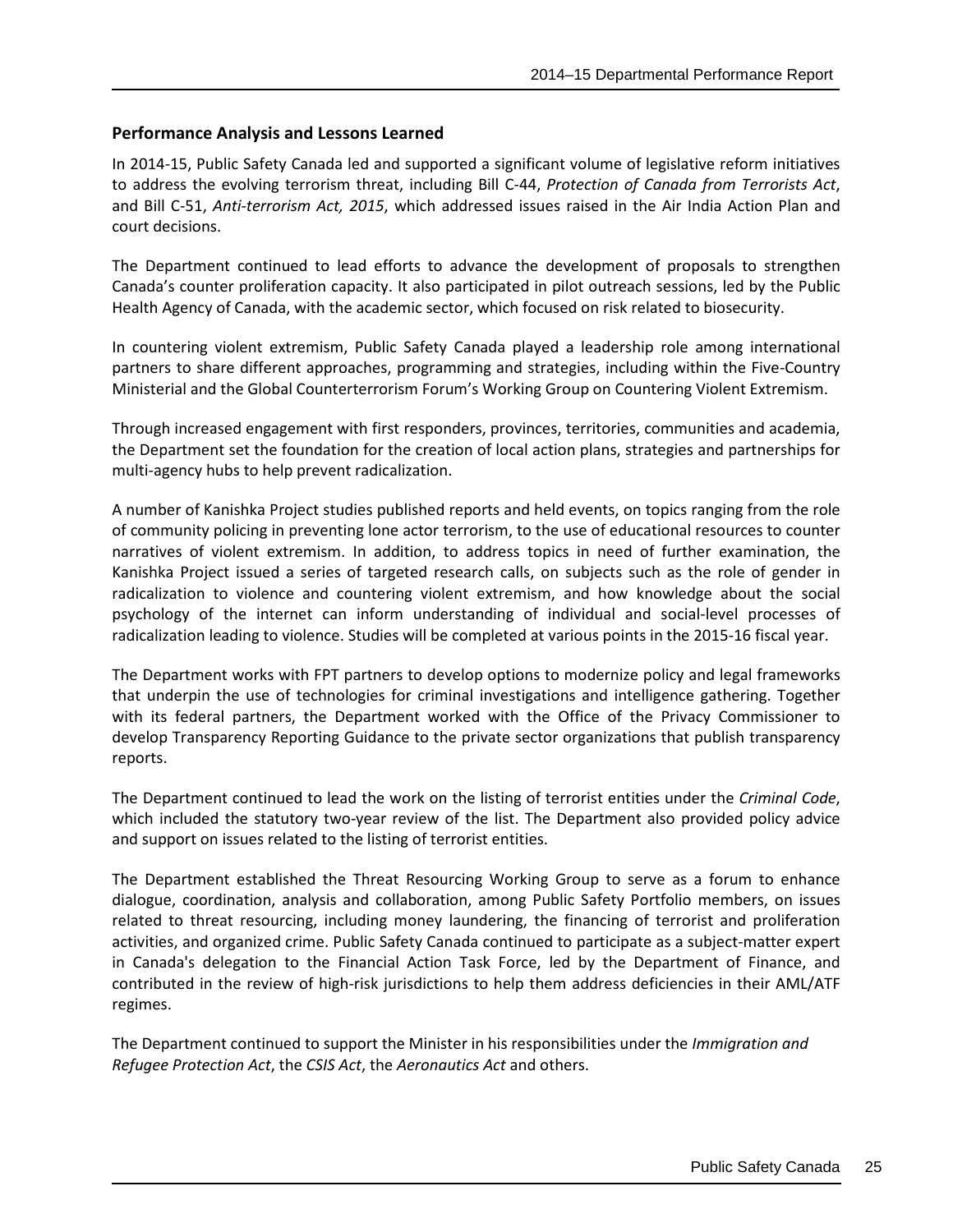## <span id="page-29-0"></span>Sub-Program 1.1.2: Critical Infrastructure

#### **Description:**

Responsibility for critical infrastructure in Canada is shared by Federal and Provincial/Territorial governments, local authorities and critical infrastructure owners and operators. This program exercises national leadership by coordinating with these partners to manage broad-scale protection efforts, such as risk analysis, site assessments, plans and exercises. The intent of this program is to develop and implement policies to strengthen the resilience of critical infrastructure in Canada including the *National Strategy and Action Plan for Critical Infrastructure*, which sets out a comprehensive approach to riskmanagement and information sharing. Recognizing that the impacts of critical infrastructure disruptions can extend beyond national borders, the program is also leading an international approach to protecting our vital assets and systems.

#### **Budgetary Financial Resources (dollars)**

| $2014 - 15$<br><b>Planned Spending</b> | 2014-15<br><b>Actual Spending</b> | 2014-15<br><b>Difference</b><br>(actual minus planned) |
|----------------------------------------|-----------------------------------|--------------------------------------------------------|
| 2,516,669                              | 2,462,644                         | (54, 025)                                              |

#### **Human Resources (FTEs)**

| 2014-15<br><b>Planned</b> | 2014-15<br><b>Actual</b> | 2014-15<br><b>Difference</b><br>(actual minus planned) |
|---------------------------|--------------------------|--------------------------------------------------------|
| 22                        | 18                       | (4)                                                    |

#### **Performance Measurement**

| <b>Expected Results</b>                                                                                       | <b>Performance Indicators</b>                                                                     | <b>Targets</b> | <b>Actual Results</b> |
|---------------------------------------------------------------------------------------------------------------|---------------------------------------------------------------------------------------------------|----------------|-----------------------|
| Owners/operators of critical<br>infrastructure and the<br>Government of Canada take risk<br>management action | Percentage of stakeholders that<br>have taken risk management<br>action following site assessment | 100%           | $N/A^*$               |
| Partnerships are established<br>with and among critical<br>infrastructure sectors                             | Percentage of the ten (10)<br>sectors represented at the<br><b>National Cross Sector Forum</b>    | 100%           | 100%                  |
| Critical infrastructure<br>information is trusted and<br>protected                                            | Number of inappropriate<br>disclosures                                                            | 0              | 0                     |

*\*To be measured in 2016-17.*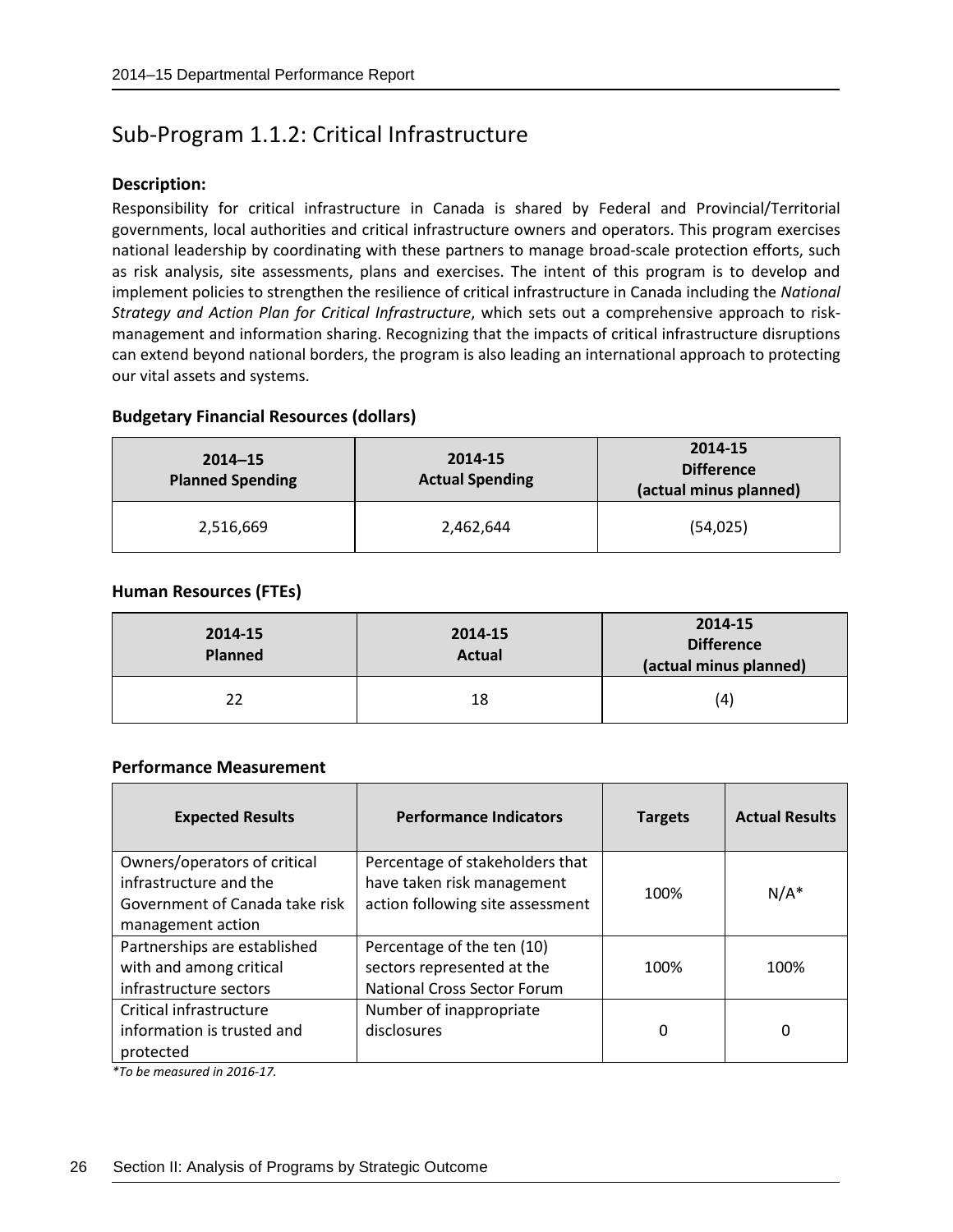#### **Performance Analysis and Lessons Learned**

In 2014-15, Public Safety Canada continued to strengthen the resilience and the ability of Canada's critical infrastructure (CI) sectors to respond to, and recover from, disruptions through the implementation of the *National Strategy and Action Plan for Critical Infrastructure (2014-2017)*.

As part of ongoing efforts to assist critical infrastructure owners and operators to assess vulnerabilities and mitigate risks, the Department continued to expand its Regional Resilience Assessment Program (RRAP) domestically across Canada and conducted a second cross-border RRAP in the Alaska/Yukon region. Working with provinces and territories and critical infrastructure owners and operators, the Department conducted site assessments of key assets and systems in Alberta, Ontario, Saskatchewan, Quebec, New Brunswick, Nova Scotia, British Columbia and Yukon. Through its expansion to include a cyber component to the assessment, RRAP serves to enhance situational awareness of threats, improve response and recovery efforts when disruptions occur, and strengthen partnerships among government and the private sector on cyber security.

In 2014-15, the Department continued to leverage its Virtual Risk Analysis Cell (VRAC) to conduct joint risk analyses, develop collaborative cross-border analytical products and share methodologies and best practices to enhance critical infrastructure resilience. Joint risk management activities were undertaken with the U.S. Department of Homeland Security (interdependency modeling, impact assessments, etc.) and a pilot VRAC assessment was completed.

The Department continued to play a leadership role in building partnerships with and among the ten critical infrastructure sectors by facilitating their participation in the National Cross Sector Forum and multi-sector network meetings. These fora provide an opportunity for the Department, provinces and territories, and critical infrastructure stakeholders to enhance information sharing and discuss shared issues such as cyber security and interdependencies. The Department also continued to exercise national and international leadership on critical infrastructure resilience by expanding the community of members on the CI Gateway and the Global Infrastructure Security Toolkit, and working with Federal, Provincial, and Territorial partners, international allies and the broader critical infrastructure community to manage risks and address current threats. Finally, the Department continued to engage the Public Safety Portfolio and intelligence community to deliver security briefings and to conduct exercises examining various threat scenarios.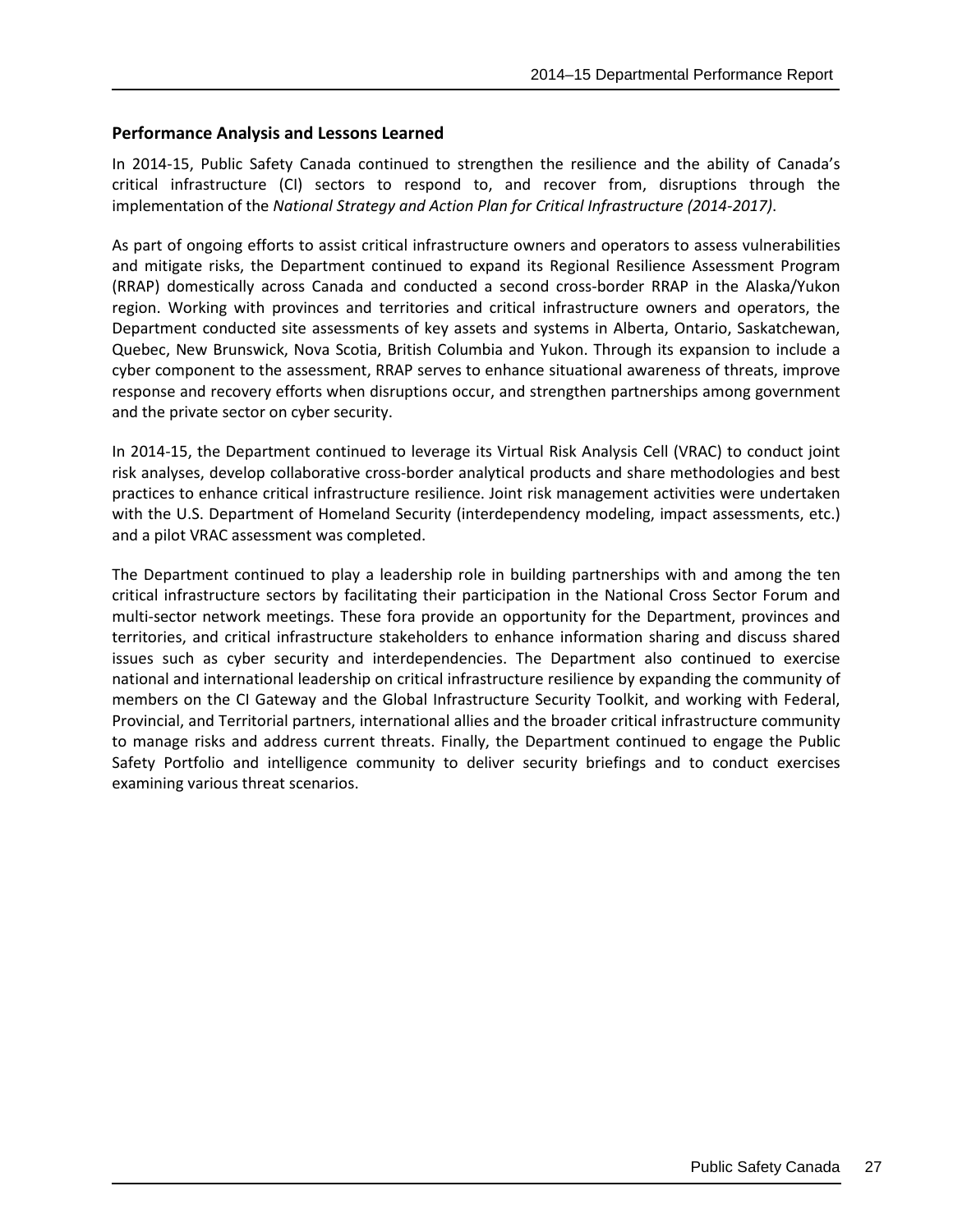### <span id="page-31-0"></span>Sub-Program 1.1.3: Cyber Security

#### **Description:**

The Cyber Security Program aims to ensure that Canada is prepared for and can respond to cyber security threats. It provides whole-of-government leadership and coordination of the development and delivery of policies, programs, and legislative and regulatory frameworks that increase the resiliency and security of Canada's vital information and systems. The Program contributes to Canada's ability to address current and emerging cyber issues, and helps to ensure that Canada is recognized as a global leader in cyber security. Recognizing that cyber security is a shared responsibility and that everyone has a role to play, the Program facilitates the establishment and upholding of partnerships with provincial and territorial governments, private sector organizations, international counterparts, and academia. The program also enables the coordination of the federal response to cyber events and allows for the dissemination and exchange of cyber security-related information products with domestic and international stakeholders. Public awareness efforts are coordinated with partners, stakeholders and other levels of government.

#### **Budgetary Financial Resources (dollars)**

| $2014 - 15$<br><b>Planned Spending</b> | 2014-15<br><b>Actual Spending</b> | 2014-15<br><b>Difference</b><br>(actual minus planned) |  |
|----------------------------------------|-----------------------------------|--------------------------------------------------------|--|
| 10,004,639                             | 10,511,212                        | 506,573                                                |  |

#### **Human Resources (FTEs)**

| 2014-15<br><b>Planned</b> | 2014-15<br><b>Actual</b> | 2014-15<br><b>Difference</b><br>(actual minus planned) |  |
|---------------------------|--------------------------|--------------------------------------------------------|--|
| 77                        |                          | $\overline{\phantom{0}}$                               |  |

#### **Performance Measurement**

| <b>Expected Results</b>                                                | <b>Performance Indicators</b>                                                                                                                                   | <b>Targets</b>                  | <b>Actual Results</b> |
|------------------------------------------------------------------------|-----------------------------------------------------------------------------------------------------------------------------------------------------------------|---------------------------------|-----------------------|
| Canada is prepared for and can<br>respond to cyber security<br>threats | Percentage of cyber security<br>incidents identified by the<br>Canadian Cyber Incident<br>Response Centre (CCIRC) for<br>which mitigation advice is<br>provided | 100%                            | 100%                  |
|                                                                        | Percentage of Canadian<br>companies that have<br>implemented three or more of                                                                                   | 50%<br>(based on<br>third party | $N/A^*$               |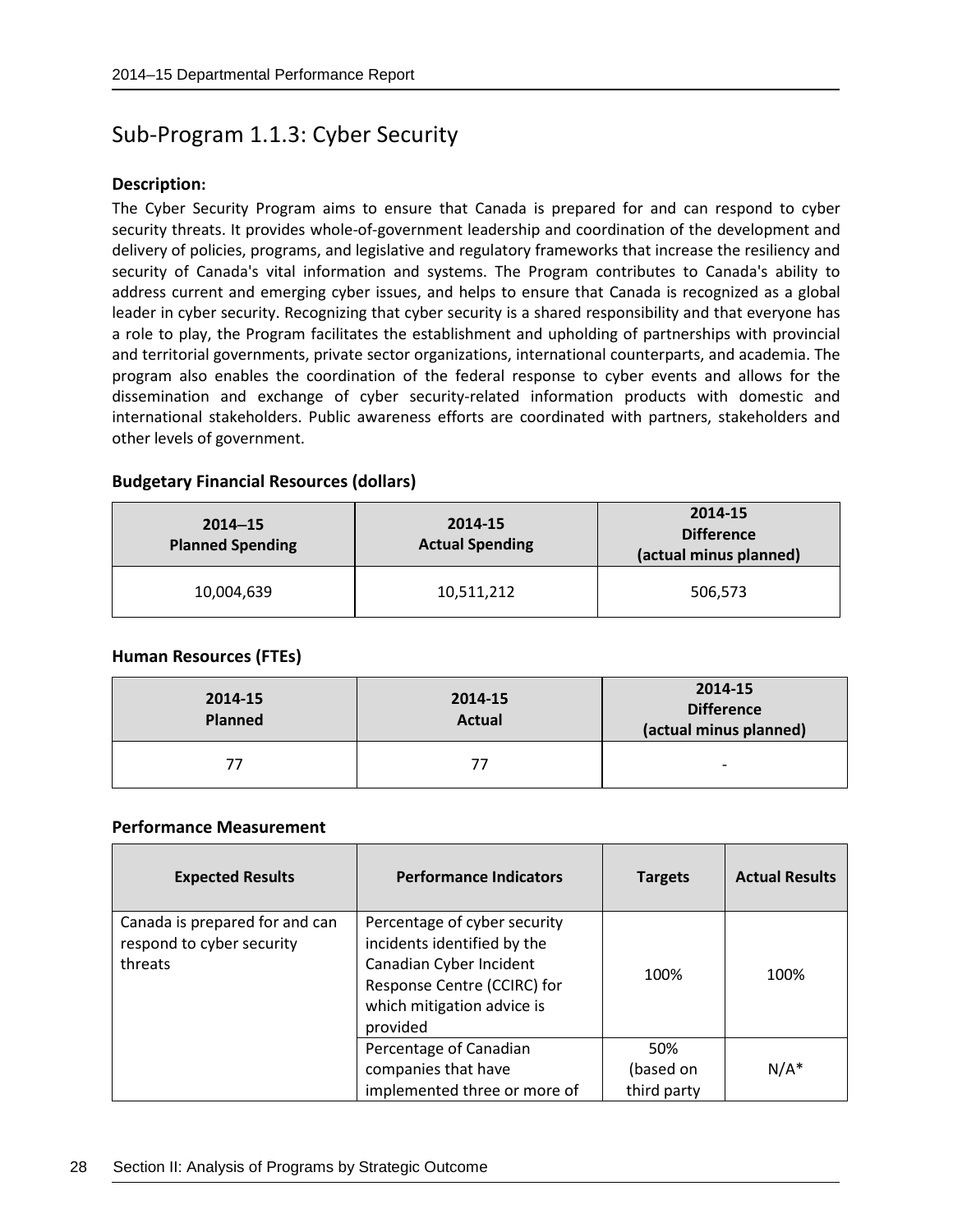| the top five of the "Top 35       | published    |     |
|-----------------------------------|--------------|-----|
| <b>Recommended Mitigation</b>     | global       |     |
| Actions" (CCIRC) to protect their | assessments) |     |
| networks                          |              |     |
| Number of engagements with        |              |     |
| the private sector which have     |              |     |
| resulted in an increase in two-   | 100-120      | 163 |
| way information sharing           |              |     |
| between partners                  |              |     |

*\*This performance indicator was not used as it could not be measured during the 2014-15 reporting year.*

#### **Performance Analysis and Lessons Learned**

In 2014-15, Public Safety Canada worked to strengthen FPT engagement through the establishment of the Deputy Ministers' Federal, Provincial, and Territorial Table on Cyber Security. The Table is developing a plan of action to address common cyber security challenges. The Department also continued to engage the private sector on cyber security issues, notably through the Chief Executive Officers Advisory Committee on Cyber Security.

As a result of the collaborative work with the private sector as well as provinces and territories, the Department was able to identify gaps and propose solutions to cyber security challenges. Budget 2015 announced new legislation that will require operators of vital cyber systems to implement cyber security plans, meet robust security outcomes for their systems, and report cyber security incidents to the Government of Canada. The federal budget also announced \$36.4M over five years to support the Government's efforts to ensure Canada's vital cyber systems remain safe and reliable.

Cyber resiliency review assessments were done as part of the Regional Resilience Assessment Program. In 2014-15, six cyber-focused assessments and three exercises were conducted, which identified gaps. Mitigation measures were proposed to help improve the cyber security posture of the participating critical infrastructure organizations.

CCIRC continues to strengthen its collaborative efforts with fellow international CERTs (Computer Emergency Response Teams), such as joint reporting products and BOTNET takedown operations, along with the RCMP and U.S. Federal Bureau of Investigation. CCIRC has also completed a pilot project with partners to implement STIX/TAXII (the Structured Threat Information eXpression and the Trusted Automated eXchange of Indicator Information), which facilitates real-time cyber security information sharing between governments and critical infrastructure.

It is invaluable to continually increase the breadth and depth of CCIRC's partnership base. CCIRC continues to partner with individual companies from all critical infrastructure sectors, as well as industry associations. Partnerships with organizations that provide support functions to critical infrastructure organizations, such as managed security service providers, security vendors and providers, or other consulting organizations are also being pursued through bilateral meetings, participation on panel discussions, guest speakers at conferences, participation in regular teleconferences with various government and non-government working groups, and technical workshops.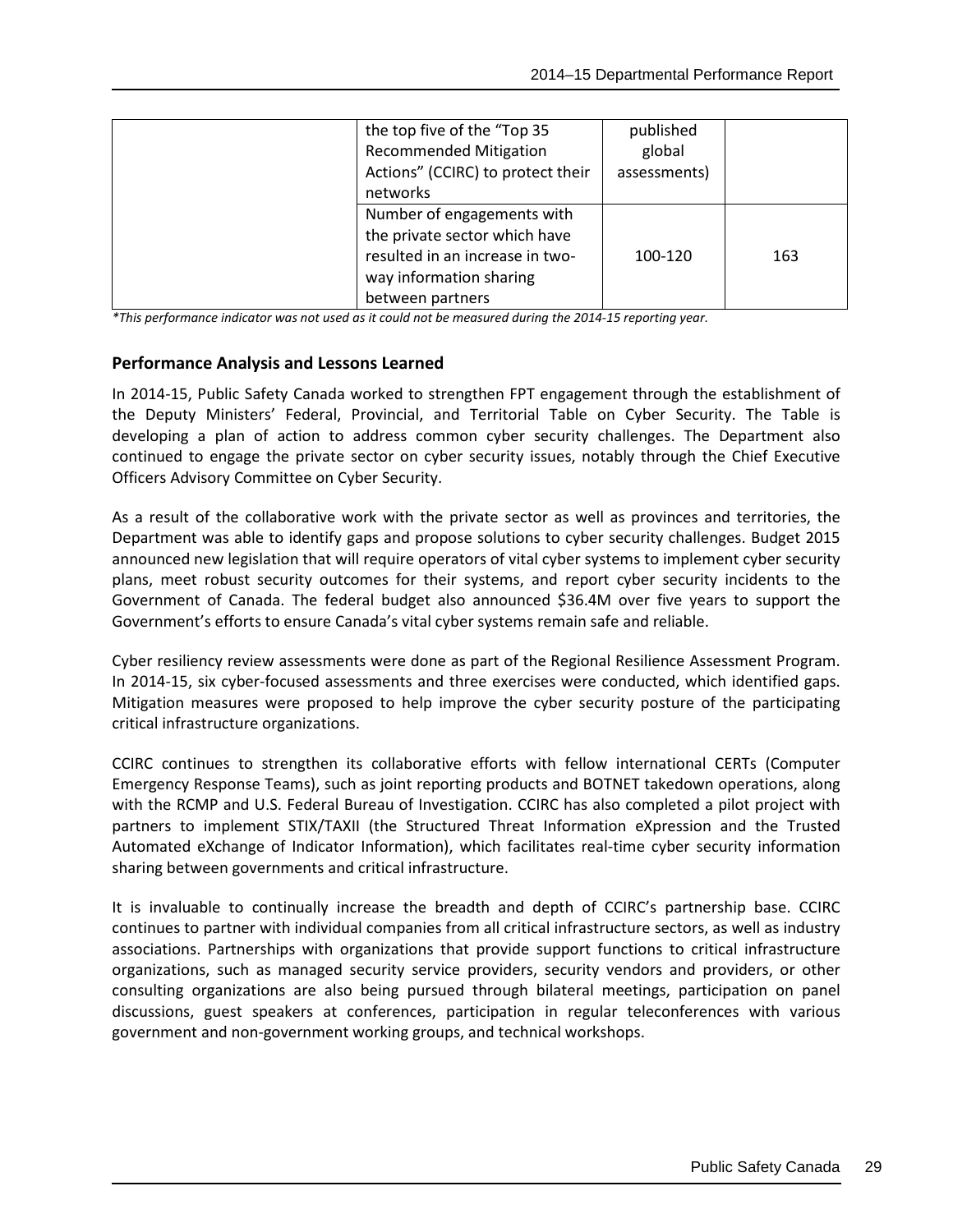### <span id="page-33-0"></span>Program 1.2: Border Strategies

#### **Description:**

The Border Strategies Program provides federal policy leadership, coordination and coherence on a variety of border issues such as customs, immigration, refugees and citizenship, and cross-border law enforcement in order to ensure that security objectives are achieved in a manner that facilitates the flow of legitimate trade and travel and reduces security and fraud related risks. The intent of this program is to promote the safety and economic well-being of Canadians through supporting secure and efficient management of Canada's borders. This program also advances critical infrastructure objectives through effective coordination among federal departments and agencies and partnerships with industry sectors. In order to achieve this result, the program develops and supports a focused border management agenda and leads ongoing dialogue between Canada and the United States on strategic and operational border policy issues, including the implementation of the Beyond the Border Action plan. The program implements cross-border arrangements relating to the movement of goods and people during emergencies, and provides policy advice, leadership and horizontal coordination to Public Safety Portfolio agencies and other federal departments regarding border issues. It also ensures collaboration and integrated coordination of all public communications. This program plays a central role in supporting the Government in making fully informed decisions concerning border policy, border management and cross-border law enforcement for the benefit of Canadians.

#### **Budgetary Financial Resources (dollars)**

| $2014 - 15$<br><b>Main Estimates</b> | $2014 - 15$<br><b>Planned Spending</b> | $2014 - 15$<br><b>Total Authorities</b><br><b>Available for Use</b> | 2014-15<br><b>Actual Spending</b><br>(authorities used) | 2014-15<br><b>Difference</b><br>(actual minus<br>planned) |
|--------------------------------------|----------------------------------------|---------------------------------------------------------------------|---------------------------------------------------------|-----------------------------------------------------------|
| 3,694,890                            | 3,694,890                              | 4,527,524                                                           | 4,342,209                                               | 647,319                                                   |

#### **Human Resources (FTEs)**

| 2014-15<br><b>Planned</b> | 2014-15<br><b>Actual</b> | 2014-15<br><b>Difference</b><br>(actual minus planned) |  |
|---------------------------|--------------------------|--------------------------------------------------------|--|
| 30                        | 26                       | (4)                                                    |  |

#### **Performance Measurement**

| <b>Expected Results</b>                                       | <b>Performance Indicators</b>                                  | <b>Targets</b> | <b>Actual Results</b>                     |
|---------------------------------------------------------------|----------------------------------------------------------------|----------------|-------------------------------------------|
| Secure borders that facilitate<br>legitimate trade and travel | Percentage of border wait times<br>standards that are achieved | >95%           | Travellers:<br>Highway 95.1%<br>Air 98.9% |
|                                                               |                                                                |                | Commercial:                               |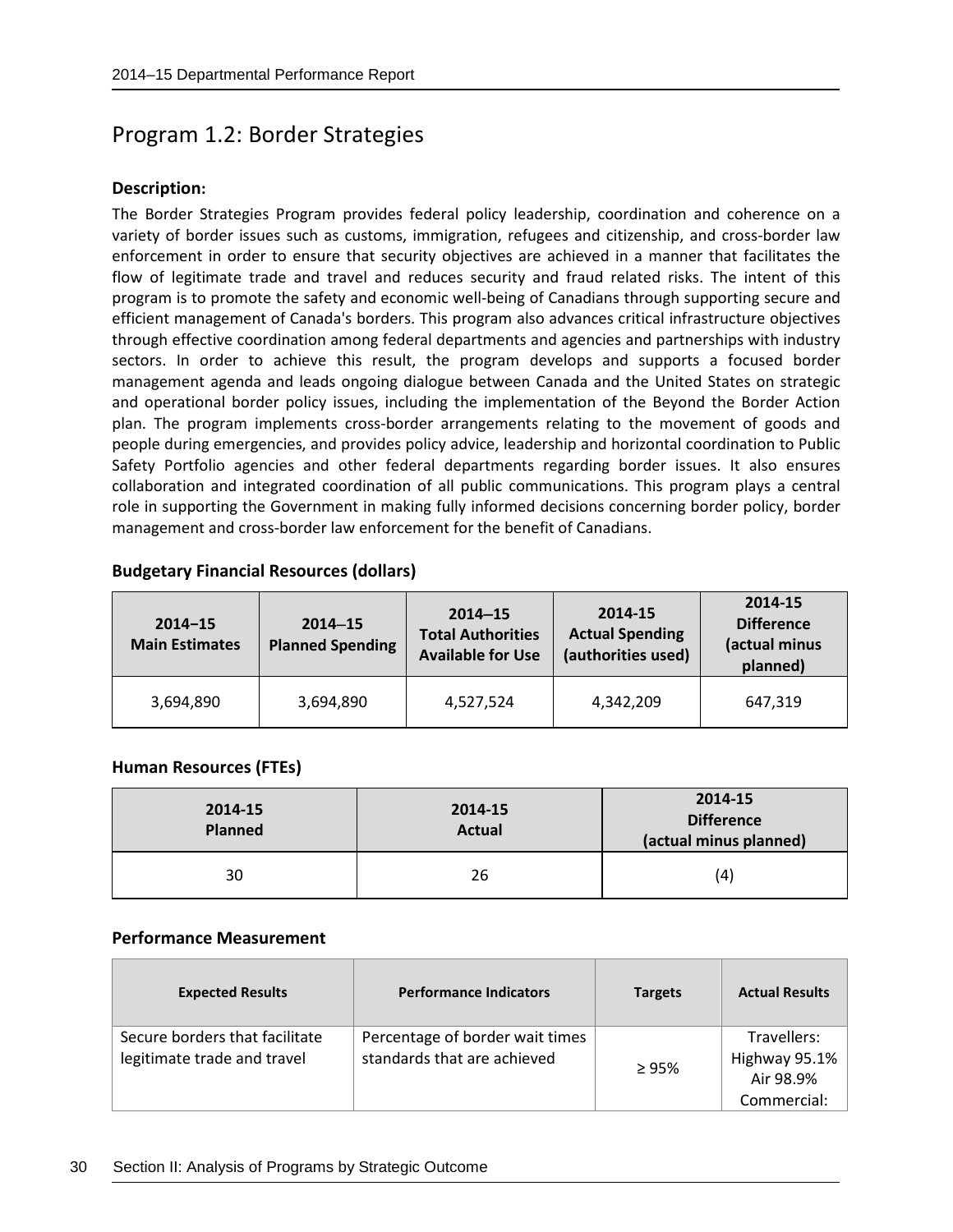|                                                                          |                    | Highway 98.3% |
|--------------------------------------------------------------------------|--------------------|---------------|
| Percentage of people examined<br>who are inadmissible and/or<br>arrested | Benchmark:<br>0.5% | 4.22%         |
| Percentage of goods examined                                             | Benchmark:         | 0.08%         |
| that are seized                                                          | 0.3%               |               |

#### **Performance Analysis and Lessons Learned**

In 2014-15, Public Safety Canada planned, coordinated, and supported the participation of the Minister in a number of international and bilateral meetings. This support allowed the Minister to successfully advocate, promote and deliver on the Government of Canada's commitment to advancing the trade and prosperity agendas; enhancing perimeter security, economic competitiveness, and regulatory cooperation between Canada and the United States; and developing national security policy, legislation and programs.

The Department continued to work with the U.S. throughout 2014-15 to advance the implementation of the Beyond the Border (BTB) Action Plan. Through ongoing cooperation and collaboration from the working level to Ministerial bilateral meetings, the Department advanced key deliverables, including the negotiation and signing of the comprehensive agreement on preclearance and the completion of Phase II of the truck cargo pre-inspection pilot. The Department also worked to strengthen the security of our shared perimeter and facilitate legitimate trade and travel through the monitoring of existing Shiprider operations and planning for expanded operations; the ongoing implementation of a binational radio interoperability solution; and by enhancing our joint understanding of domain awareness at the border. An economic impact assessment of border fees was also commissioned and completed.

Public Safety Canada also supported Citizenship and Immigration Canada (CIC) in implementing the Electronic Travel Authority (eTA) and the Interactive Advanced Passenger Information (IAPI) systems, expected to be deployed in 2015. The Department worked closely with CIC, CBSA and other partners to support immigration information sharing, including biometrics, and supported the necessary policy work to advance the implementation of the Entry-Exit initiative, as well as working with partners to implement Refugee Reform.

Under the BTB Action Plan, the Department worked with the U.S. Department of Homeland Security and the CBSA to implement and release the *Considerations for United States-Canada Border Traffic Disruption Management Guide*. Regional awareness sessions were conducted for stakeholders and work with regional partners continues on the development and update of border traffic management plans.

The Department planned and organized the delivery of the Canada-U.S. Cross Border Crime Forum Executive Steering Committee Meeting to advance several law enforcement and justice cooperation issues in support of the Ministerial Forum notionally being planned for 2015-16.

The Department is also working closely with the RCMP to begin development of a national border integrity strategy that is aligned with broader national border policing objectives and is complementary to the BTB Action Plan.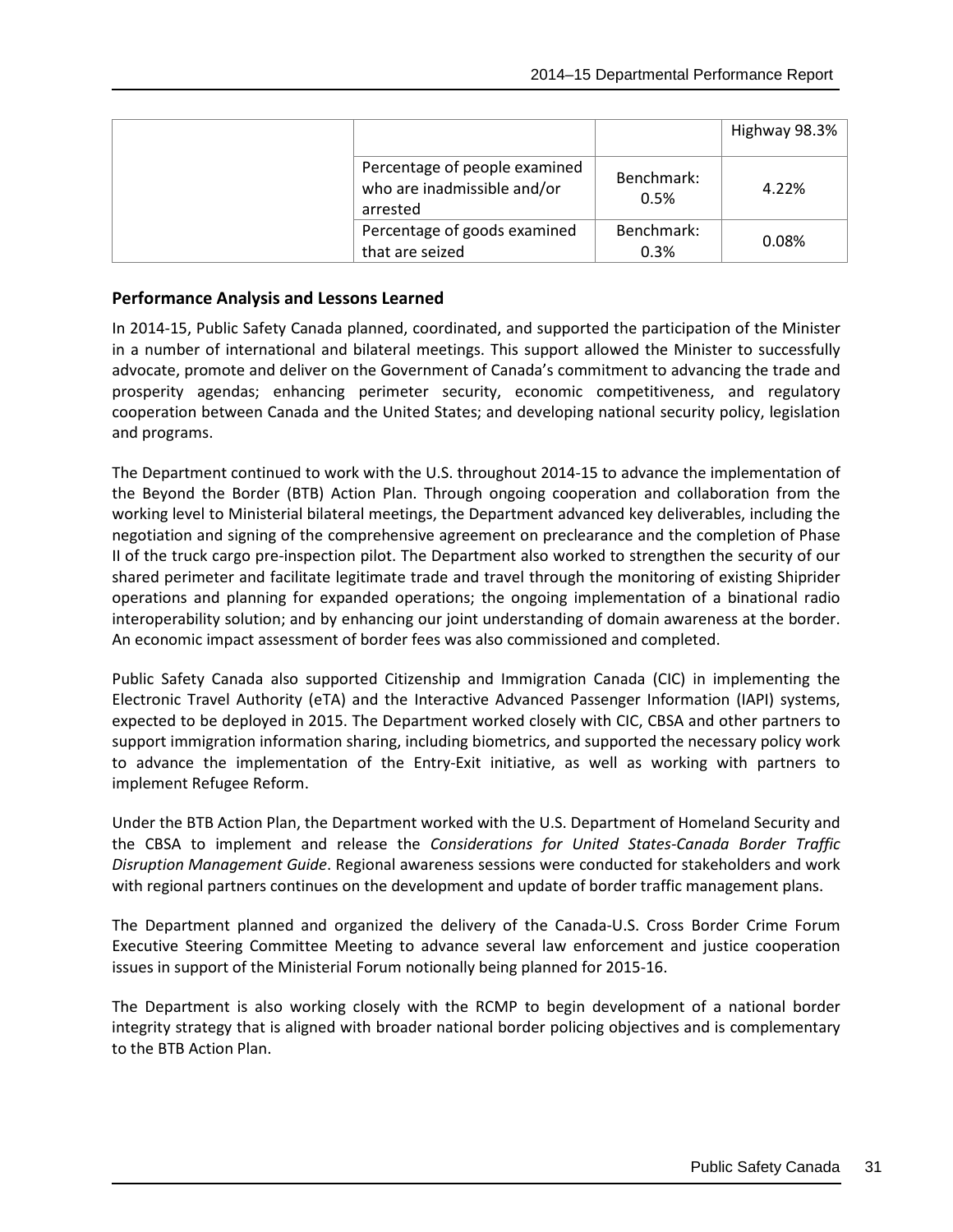Throughout the fiscal year, the Department worked to advance marine security issues with the Interdepartmental Marine Security Working Group, including work to advance and bolster the effectiveness of Marine Security Operation Centres.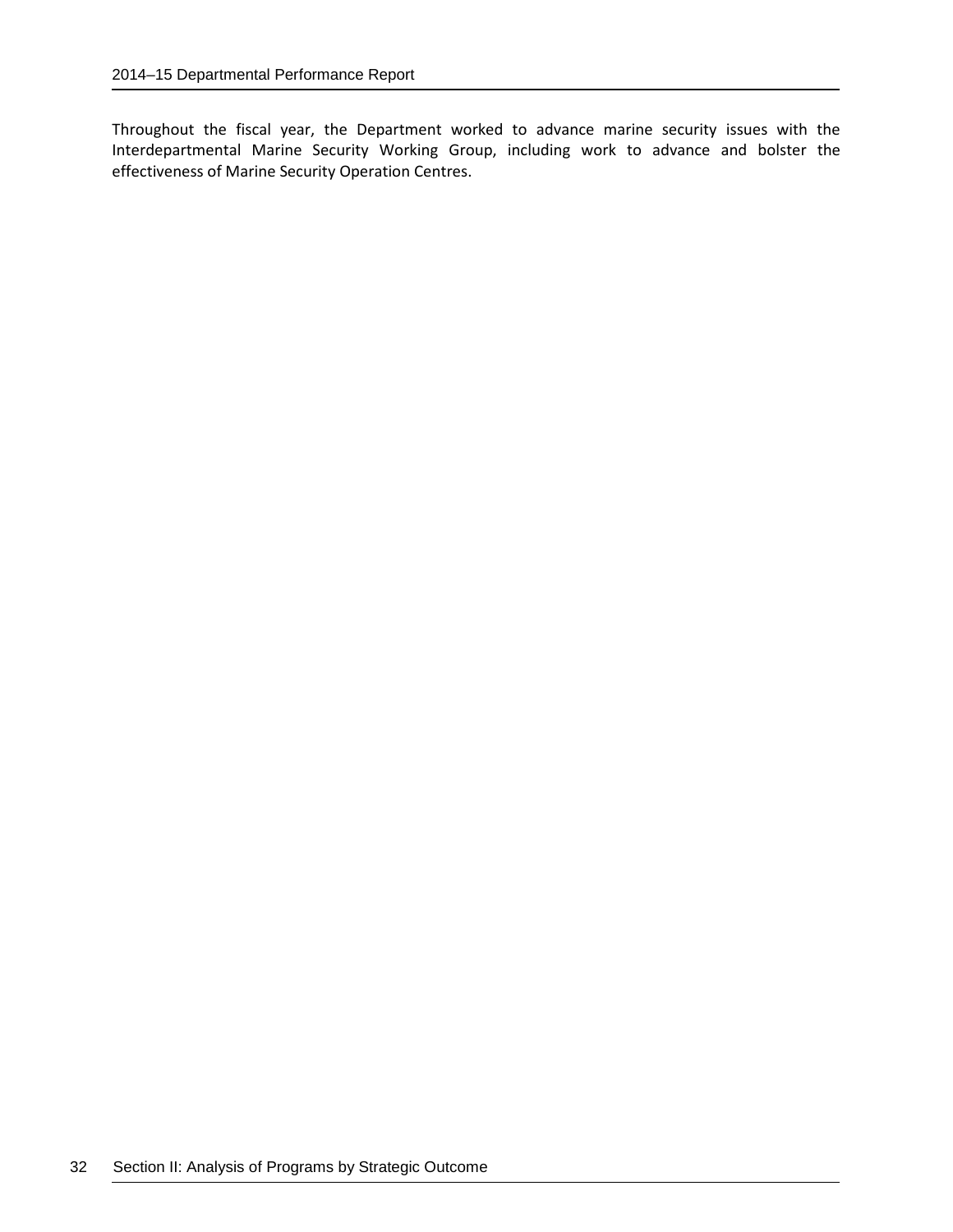# Program 1.3: Countering Crime

## **Description:**

Crime continues to be a significant preoccupation among Canadians and they recognize the importance of the federal government's role in responding to crime issues across the country. The Countering Crime Program provides federal policy leadership, coordination and program support on a continuum of activities related to the prevention of crime, the enforcement of law, and the rehabilitation of those who have committed criminal offences. The intent of this program is to reduce the likelihood of criminality by working in close collaboration with federal partners, and those in the provinces, territories and communities to design and deliver national programs that are specific and appropriate to regions and communities.

## **Budgetary Financial Resources (dollars)**

| $2014 - 15$<br><b>Main Estimates</b> | $2014 - 15$<br><b>Planned Spending</b> | $2014 - 15$<br><b>Total Authorities</b><br><b>Available for Use</b> | 2014-15<br><b>Actual Spending</b><br>(authorities used) | 2014-15<br><b>Difference</b><br>(actual minus<br>planned) |
|--------------------------------------|----------------------------------------|---------------------------------------------------------------------|---------------------------------------------------------|-----------------------------------------------------------|
| 205,923,086                          | 205,923,086                            | 165,489,735                                                         | 153,901,164                                             | (52,021,922)                                              |

## **Human Resources (FTEs)**

| 2014-15<br><b>Planned</b> | 2014-15<br><b>Actual</b> | 2014-15<br><b>Difference</b><br>(actual minus planned) |
|---------------------------|--------------------------|--------------------------------------------------------|
| 228                       | 201                      | (27)                                                   |

| <b>Expected Results</b>                                                                | <b>Performance Indicators</b>                                                                                                                 | <b>Targets</b>                             | <b>Actual Results</b>              |
|----------------------------------------------------------------------------------------|-----------------------------------------------------------------------------------------------------------------------------------------------|--------------------------------------------|------------------------------------|
| Canadian communities are safe                                                          | Percentage of Canadians that<br>think that crime in their<br>neighbourhood remained<br>unchanged or decreased over<br>the previous five years | $\ge$ previous<br>period<br>$(68\%, 2009)$ | Data not<br>available*             |
| Safe and effective reintegration<br>of eligible offenders into<br>Canadian communities | Percentage of successfully<br>completed day paroles                                                                                           | $\geq 80\%$                                | 89.6%<br>$(2013 - 14)$<br>$data**$ |
|                                                                                        | Percentage of successfully<br>completed full paroles                                                                                          | $\geq 70\%$                                | 85%<br>$(2013 - 14)$<br>$data**$   |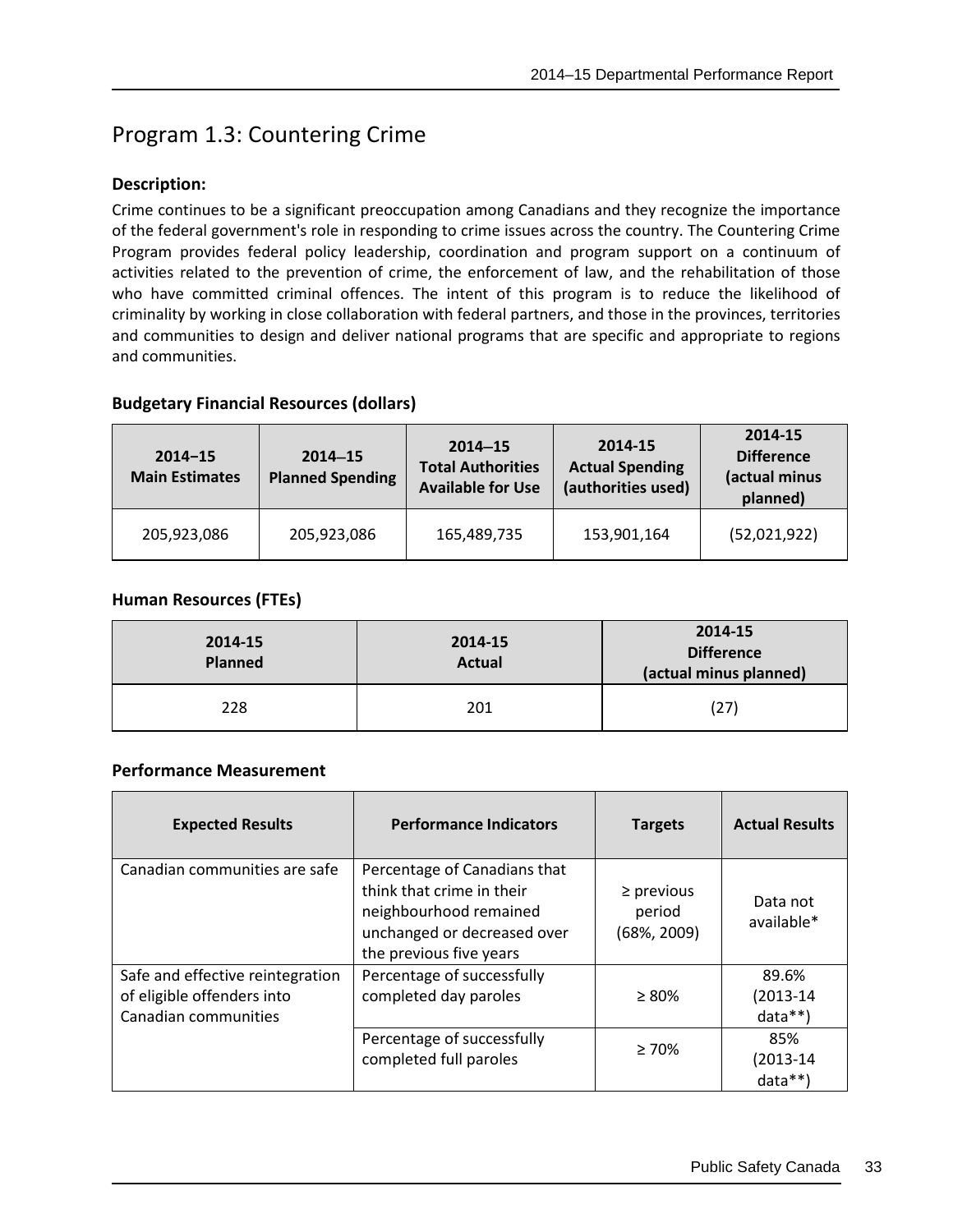*\* The data source for this performance measure is Statistics Canada's General Social Survey, which is conducted every four years. The next edition is scheduled for release in November 2015.*

*\*\* The data source for this performance measure (Corrections and Conditional Release Statistical Overview) provides data up to 2013-14.*

#### **Performance Analysis and Lessons Learned**

Public Safety Canada continued to contribute to building safe and resilient communities by providing policy leadership and program support in the areas of crime prevention, policing and corrections.

The Department continued to strengthen the efficiency and effectiveness of the criminal justice system in 2014-15, by working with portfolio partners and the Department of Justice to develop and review new and existing legislation in support of the Government's criminal justice agenda, including the *Canadian Victims Bill of Rights*, the *Tougher Penalties for Child Predators Act* and the *Drug Free Prison Act*. Support for victims of crime was also enhanced in 2014-15 through continued distribution of publications and information provided to victims by the National Office for Victims.

In 2014-15, the Department continued to explore social innovation mechanisms and approaches for crime prevention that will contribute to the sustainability of evidence-based crime prevention initiatives. A preliminary scan of social innovation mechanisms was conducted; and through the FPT Working Group on Crime Prevention, the Department continued to explore opportunities to partner on projects utilizing social finance mechanisms. In line with recommendations from the Standing Committee on Public Safety and National Security (SECU), work to advance social innovation is ongoing.

In support of sharing best practices and regional policing research, Public Safety Canada launched the Canadian Policing Research Catalogue in March 2015. The Catalogue is a central, widely accessible online library for Canadian policing research. It consolidates over 5,000 documents summarizing research conducted by academics, police services and other researchers, making them available across Canada and around the world. The Catalogue addresses a major gap in policing research in Canada and is a key deliverable under the Economics of Policing and Community Safety Shared Forward Agenda, an objective of which is to disseminate policing research findings so as to provide an evidence-based foundation for policing innovation and reform.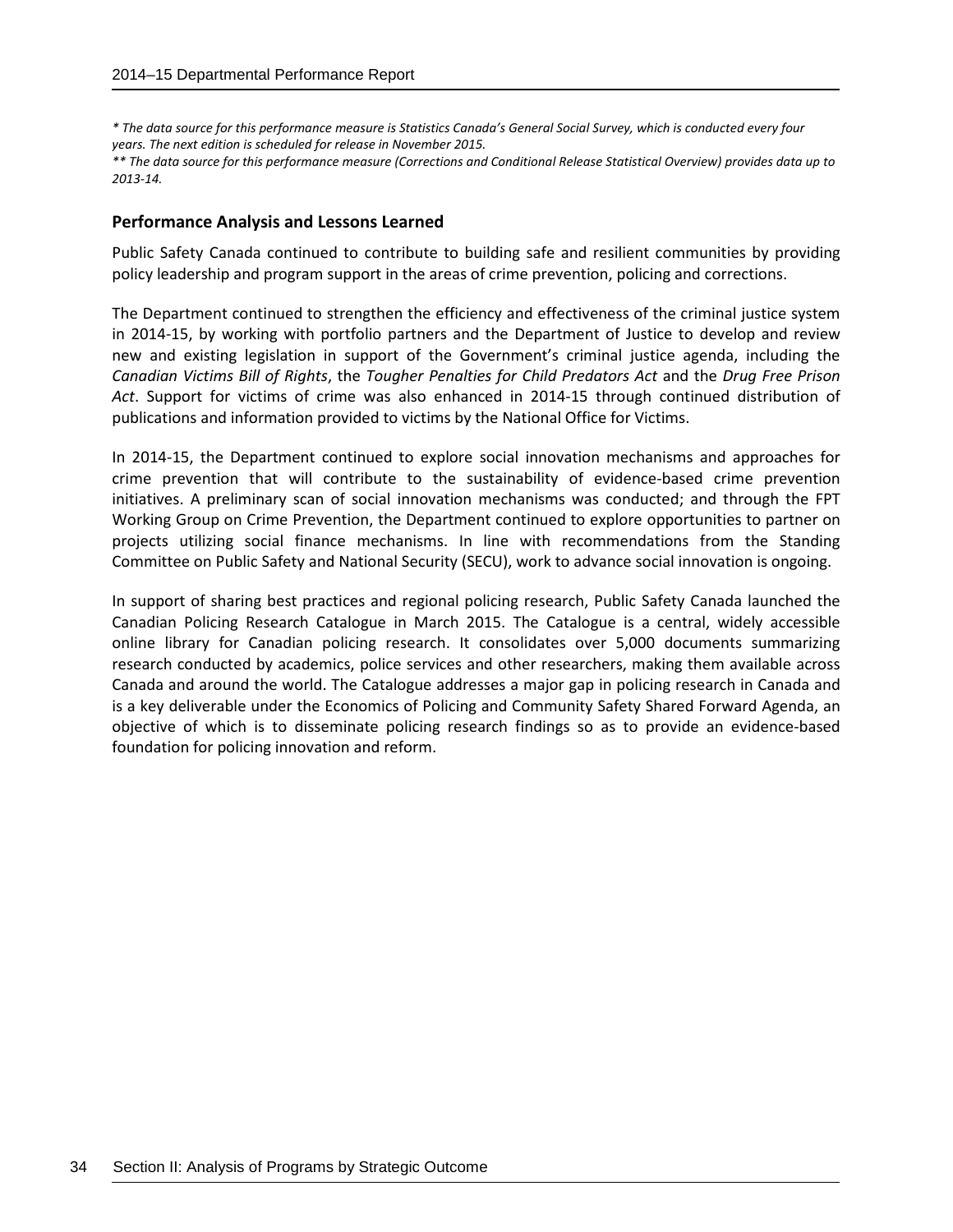## Sub-Program 1.3.1: Crime Prevention

## **Description:**

Crime prevention is a key component of the federal government's approach to reducing crime. The program's goal is to reduce offending among those most at risk such as children, youth and Aboriginal Canadians who present various risk factors, and to prevent the commission of specific crimes such as youth gang violence, drug-related offences, and hate crimes. This program provides national leadership on the development of crime prevention strategies, policies and programs that are evidence-based, responsive, and appropriate to community and regional needs. The program provides funding through time-limited grants and contributions to community-based organizations, other levels of government, and academia to support the implementation of targeted interventions and other measures, as well as the development and dissemination of knowledge and practical tools. The program fosters increased coordination and integration of crime prevention policy and programs federally, and with the provinces and territories, as well as the identification of emerging priority issues and orientation of funding programs.

## **Budgetary Financial Resources (dollars)**

| $2014 - 15$<br><b>Planned Spending</b> | 2014-15<br><b>Actual Spending</b> | 2014-15<br><b>Difference</b><br>(actual minus planned) |
|----------------------------------------|-----------------------------------|--------------------------------------------------------|
| 49,148,471                             | 37,231,631                        | (11,916,840)                                           |

## **Human Resources (FTEs)**

| 2014-15<br><b>Planned</b> | 2014-15<br><b>Actual</b> | 2014-15<br><b>Difference</b><br>(actual minus planned) |
|---------------------------|--------------------------|--------------------------------------------------------|
| 69                        | 42                       | (27)                                                   |

| <b>Expected Results</b>                                                                                                        | <b>Performance Indicators</b>                                                                                                                                   | <b>Targets</b> | <b>Actual Results</b> |
|--------------------------------------------------------------------------------------------------------------------------------|-----------------------------------------------------------------------------------------------------------------------------------------------------------------|----------------|-----------------------|
| Reduced offending among<br>targeted populations (youth-at-<br>risk, Aboriginal communities,<br>and high risk repeat offenders) | Percentage of direct<br>intervention projects with<br>impact evaluations that report a<br>decrease in participants' contact<br>with the criminal justice system | >75%           | 83%                   |
| Increase in the Canadian body of<br>knowledge related to crime<br>prevention                                                   | Number of crime prevention<br>knowledge-oriented resources<br>(research reports, practice-<br>oriented tools, communities of                                    | 10-20 per year | 17                    |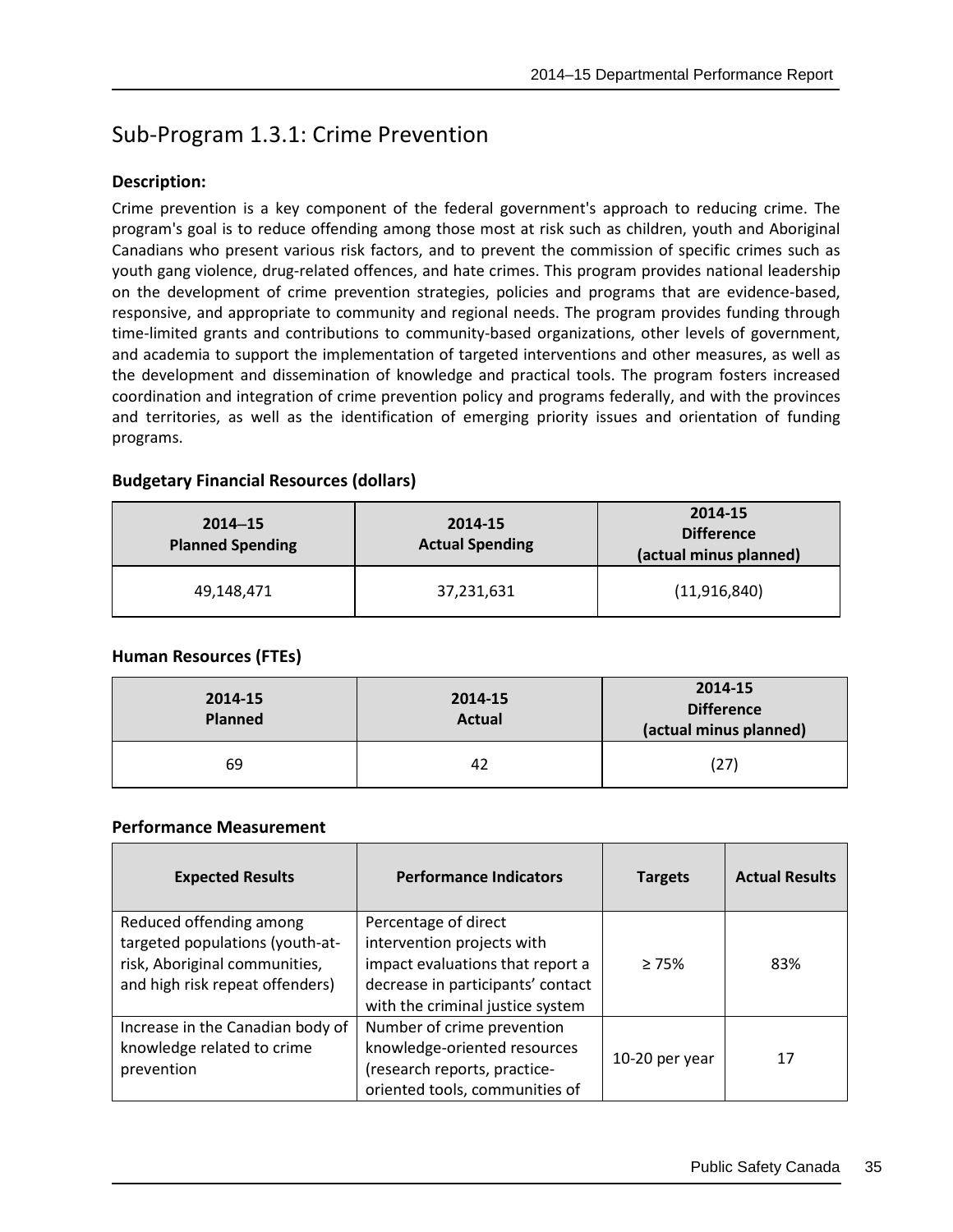| practice and learning events,   |  |
|---------------------------------|--|
| presentations, etc.) that are   |  |
| produced by the National Crime  |  |
| <b>Prevention Centre (NCPC)</b> |  |

In 2014-15, Public Safety Canada continued to advance the Government of Canada's crime and safety agenda by working collaboratively with provinces and territories to support the implementation of the FPT Ministers' Five-Year National Action Plan on Crime Prevention. The work involved continuing to explore options for integrating and mainstreaming effective crime prevention programs into existing systems.

To facilitate this work, 17 research and evaluation publications were produced to build a knowledge base of effective crime prevention practices in Canada and to better inform crime prevention policy and practice across the country. The publications provide valuable information on the results of crime prevention projects as well as tools and lessons learned which can be used to inform the development and implementation of more cost-effective crime prevention programs in Canada. In addition, impact evaluations of funded projects showed that 83% of these projects were successful in decreasing at least one criminal justice system outcome, exceeding the established target (75%) for 2014-15.

In 2014-15, the Department continued to advance the National Crime Prevention Strategy (NCPS) and provided national leadership on effective and cost-efficient crime prevention interventions by funding 106 active projects representing an investment of \$32M. These projects addressed key issues such as youth gang prevention, youth ages 12-17, Aboriginal youth and school-based bullying.

To further support the integration and sustainability of evidence-based crime prevention, the Department held an event that brought program staff together for the purpose of gathering information about the barriers to sustainability as well as opportunities to advance sustainability of crime prevention tools, processes, and projects. A contract to systematically review the sustainability of NCPS funded projects over the past eight years was initiated and this work is ongoing.

In June 2014, the Government committed to introducing programming measures to support the transition of providers of sexual services out of prostitution. The NCPS issued a call for proposals and is working closely with a number of organizations to develop comprehensive projects for 2015-16.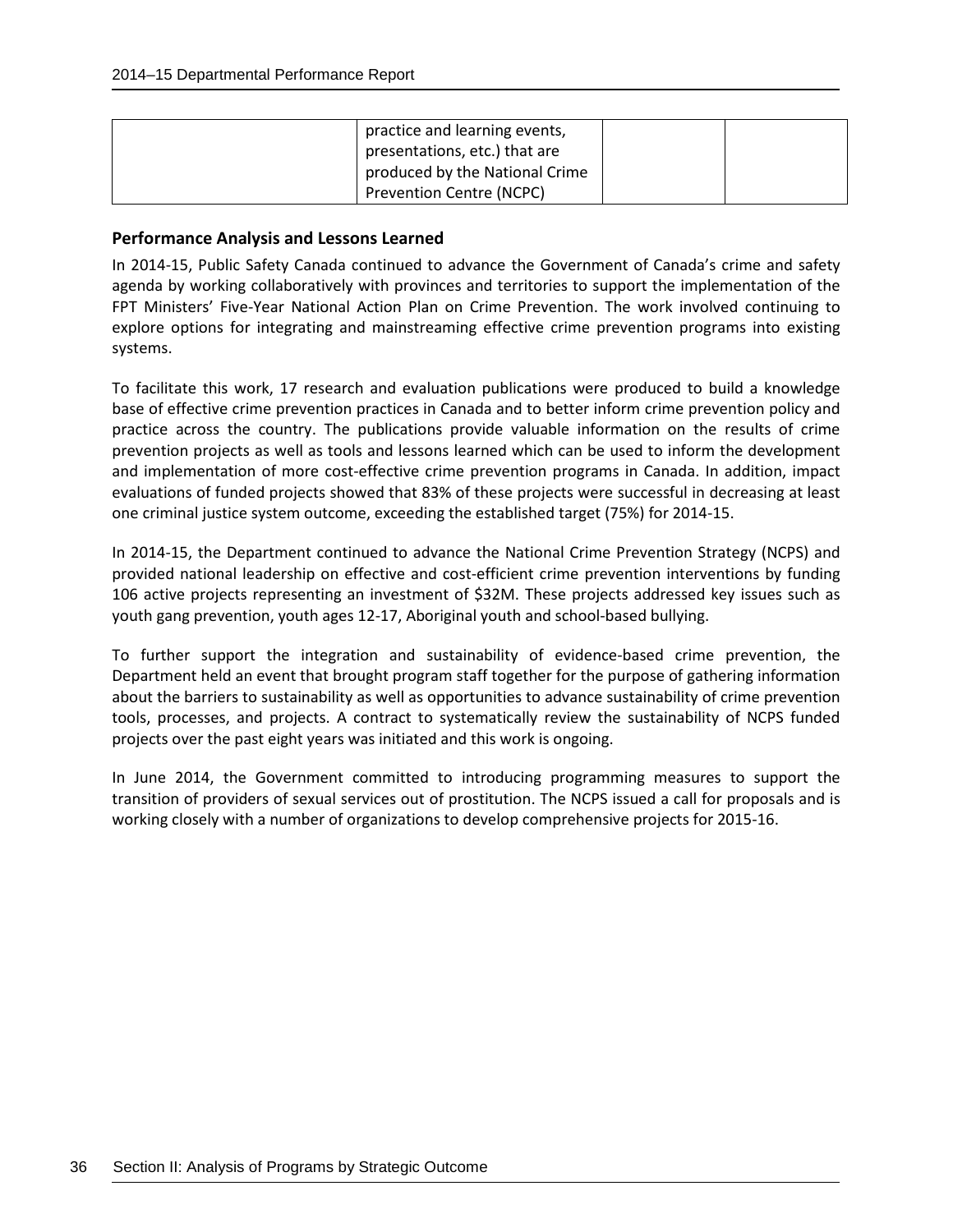# Sub-Program 1.3.2: Law Enforcement Leadership

## **Description:**

This program provides leadership to the Canadian law enforcement community on strategic national and international responses to crime by contributing to the development of appropriate law enforcement policies and programs. Due to the sophistication and changing nature of crime, responses must be multifaceted. This program provides the horizontal coordination and leadership necessary for collaboration amongst all federal, provincial, territorial and international partners, and the law enforcement community, in order to ensure that activities are successful and aligned with the Minister and government's agenda. It focuses on areas such as: serious and organized crime; the prevention of child sexual exploitation; human trafficking; economic and financial crime; First Nations policing agreements; firearms policy, strategic and operational policing policy; and, support for the operation and accountability of the Royal Canadian Mounted Police.

| <b>Budgetary Financial Resources (dollars)</b> |  |
|------------------------------------------------|--|
|                                                |  |

| $2014 - 15$<br><b>Planned Spending</b> | 2014-15<br><b>Actual Spending</b> | 2014-15<br><b>Difference</b><br>(actual minus planned) |
|----------------------------------------|-----------------------------------|--------------------------------------------------------|
| 149,124,493                            | 108,313,235                       | (40, 811, 258)                                         |

## **Human Resources (FTEs)**

| 2014-15<br><b>Planned</b> | 2014-15<br><b>Actual</b> | 2014-15<br><b>Difference</b><br>(actual minus planned) |
|---------------------------|--------------------------|--------------------------------------------------------|
| 125                       | 126                      |                                                        |

#### **Performance Measurement**

| <b>Expected Results</b>       | <b>Performance Indicators</b>           | <b>Targets</b>                                                                  | <b>Actual Results</b> |
|-------------------------------|-----------------------------------------|---------------------------------------------------------------------------------|-----------------------|
| Crime in Canada is attenuated | Police-reported Crime<br>Rate           | $\leq$ previous year<br>(5,195 incidents per<br>100,000 population;<br>$2013)*$ | $5,046**$             |
|                               | Police-reported Crime<br>Severity Index | $\leq$ previous year<br>$(68.7; 2013)*$                                         | $66.7**$              |

*\*Targets have been updated to reflect the most recent available data.*

*\*\*The data source for these performance measures (Statistics Canada's Juristat 2015) provides data up to the 2014 calendar year.*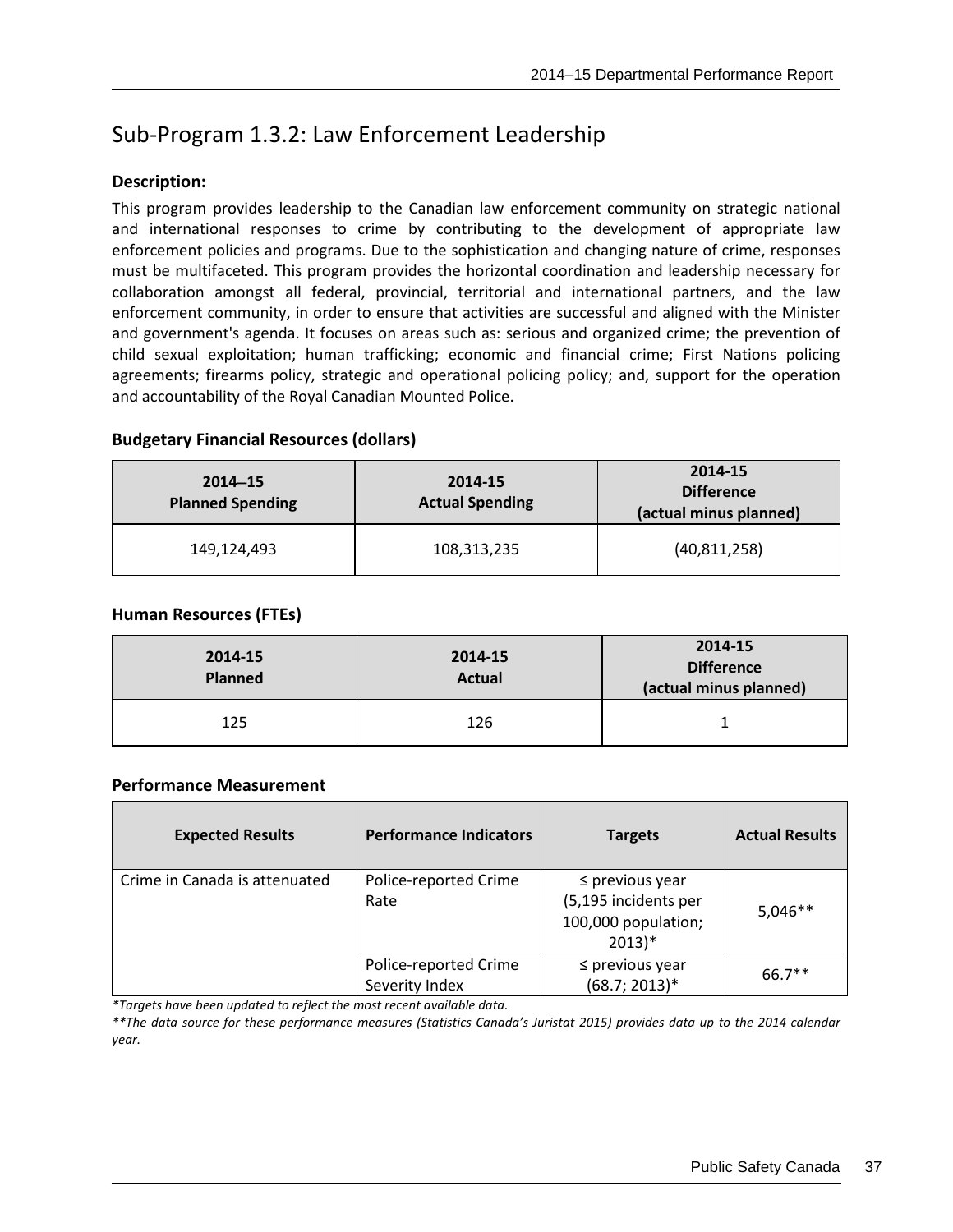Public Safety Canada continued to lead collaborative efforts with Portfolio agencies, FPT and international partners in the law enforcement community in order to develop effective policies and law enforcement tools to assist in the fight against serious and organized crime, advance Aboriginal Policing through the administration of the First Nations Policing Program (FNPP), and support the RCMP.

In 2014-15, the Department advanced several strategies and engaged in a broad range of discussions with FPT and international partners as well as key stakeholders on opportunities and challenges to address the evolving nature and transnational dimension of organized crime. The Department continued to implement measures under the *National Action Plan on Human Trafficking* and advance the *National Strategy for the Protection of Children from Sexual Exploitation on the Internet*. Furthermore, it continued its leadership role in supporting law enforcement efforts to reduce the illegal drug supply, continued to develop and implement strategies to address trafficking in contraband and counterfeit goods, and worked on strengthening the Integrated Market Enforcement Program.

Public Safety Canada, along with the Governments of Saskatchewan and Ontario, hosted the National Policy Makers Dialogue Session on Privacy and Information Sharing Workshop in January 2015, in support of new models of community safety and as part of the Economics of Policing and Community Safety Shared Forward Agenda. This workshop examined best practices in information sharing between police services and other social services while addressing, in a collaborative manner, the needs of individuals experiencing acute risk of harm to themselves or others.

The Department continued to work with provinces, territories, First Nations and Inuit communities to implement the Government's multi-year funding commitment to the FNPP, announced in March 2013. Multi-year stable funding is providing an opportunity for the Department to review the FNPP and its policy framework to ensure their effectiveness and sustainability into the future. To that end, Public Safety officials undertook several community and provincial/territorial visits throughout 2014-15 in an effort to engage First Nation and Inuit community members, police service providers and provincial/territorial officials on the renewal of the FNPP beyond 2018. These visits also served to inform Public Safety officials on how FNPP agreements were being implemented across the country. The renewal of the FNPP beyond 2018 was also on the agenda of several other fora such as the FPT Officialslevel Working Group on the FNPP, the ADM-level FPT Crime Prevention and Policing Committee (November 2014), the FPT Deputy Ministers of Justice and Public Safety (February 2015) and the FPT Ministers of Justice and Public Safety (October 2014).

In support of the RCMP, and in advancing the long-term sustainability of the National Police Services, the Department renewed the Biology Casework Analysis Agreements ensuring the sustainability of DNA analysis in Canada.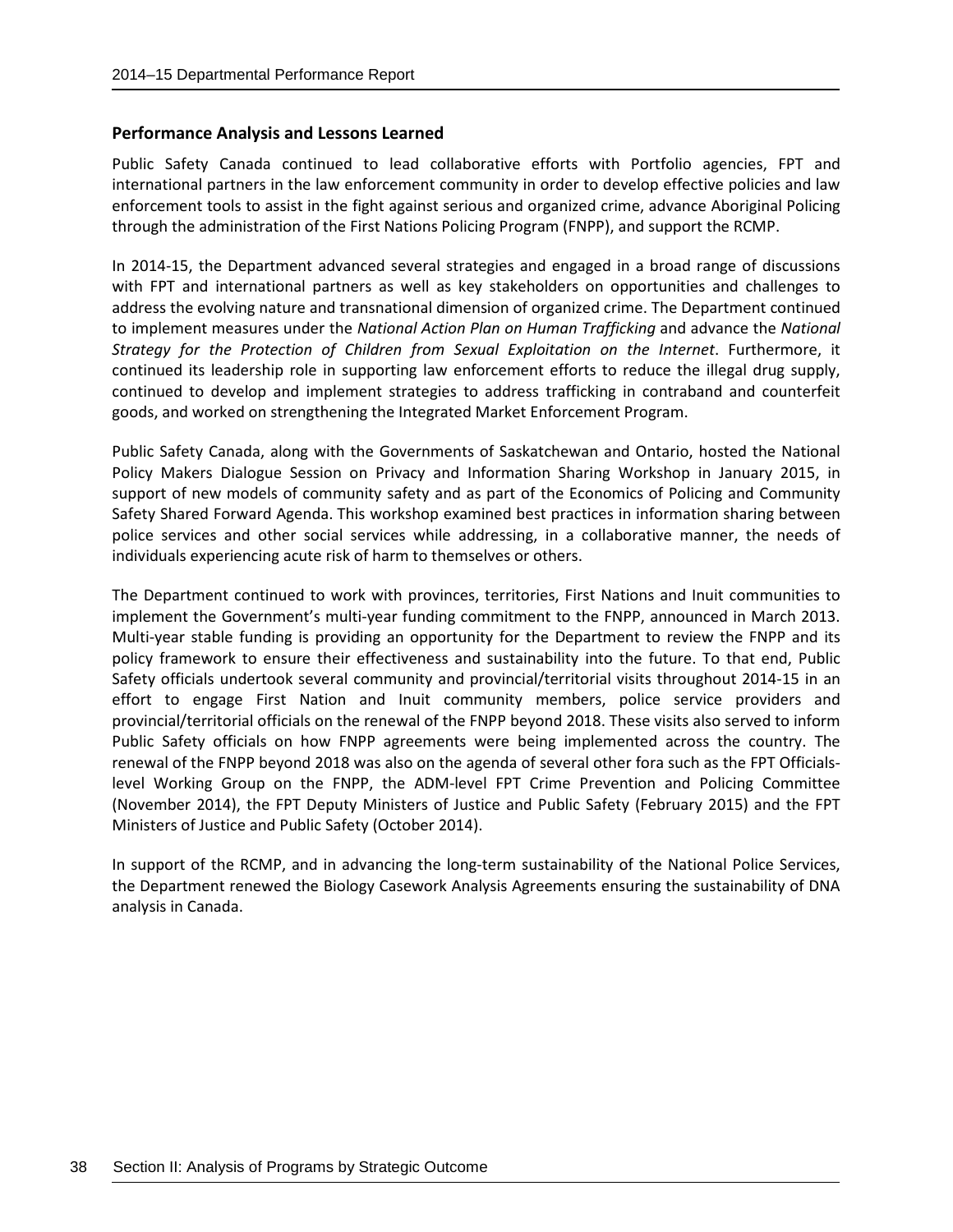# Sub-Sub-Program 1.3.2.1: Serious and Organized Crime

## **Description:**

Organized crime groups are sophisticated, adaptable, complex and transnational in nature. Responses must therefore be equally multifaceted. This program plays a national leadership role to coordinate portfolio activities, and bring cohesion to agencies and departments to better ensure they are working together effectively to support the Minister and the Government's agenda. This program involves providing evidence-based research and policy advice, leadership and horizontal coordination for the development of federal, national, and international strategies to combat serious and organized crime. It works in collaboration with other federal departments and agencies, provinces and territories, NGOs and international partners, focusing on areas such as: human trafficking; child sexual exploitation; illicit drugs; economic and financial crime; First Nations organized crime; witness protection; the DNA regime; contraband tobacco; and, developing legislative proposals.

| augetal y Filialitial Resources (ublials) |                                   |                                                        |  |
|-------------------------------------------|-----------------------------------|--------------------------------------------------------|--|
| $2014 - 15$<br><b>Planned Spending</b>    | 2014-15<br><b>Actual Spending</b> | 2014-15<br><b>Difference</b><br>(actual minus planned) |  |
| 16,517,777                                | 18,044,279                        | 1,526,502                                              |  |

## **Budgetary Financial Resources (dollars)**

## **Human Resources (FTEs)**

| 2014-15<br><b>Planned</b> | 2014-15<br><b>Actual</b> | 2014-15<br><b>Difference</b><br>(actual minus planned) |
|---------------------------|--------------------------|--------------------------------------------------------|
| 38                        | 62                       | 24                                                     |

| <b>Expected Results</b>                                             | <b>Performance Indicators</b>                                                                                                                                                                       | <b>Targets</b> | <b>Actual Results</b> |
|---------------------------------------------------------------------|-----------------------------------------------------------------------------------------------------------------------------------------------------------------------------------------------------|----------------|-----------------------|
| Law Enforcement is able to<br>combat serious and organized<br>crime | Percentage of policies,<br>strategies, initiatives that were<br>updated, revised or developed<br>to address emerging issues in<br>serious and organized crime                                       | TRD            | 100%                  |
| Capital market fraud is detected<br>and investigated                | Percentage of referrals by<br>Integrated Market Enforcement<br>Teams which were analyzed and<br>actioned for investigation, or<br>referred to other law<br>enforcement or securities<br>authorities | 100%           | 100%                  |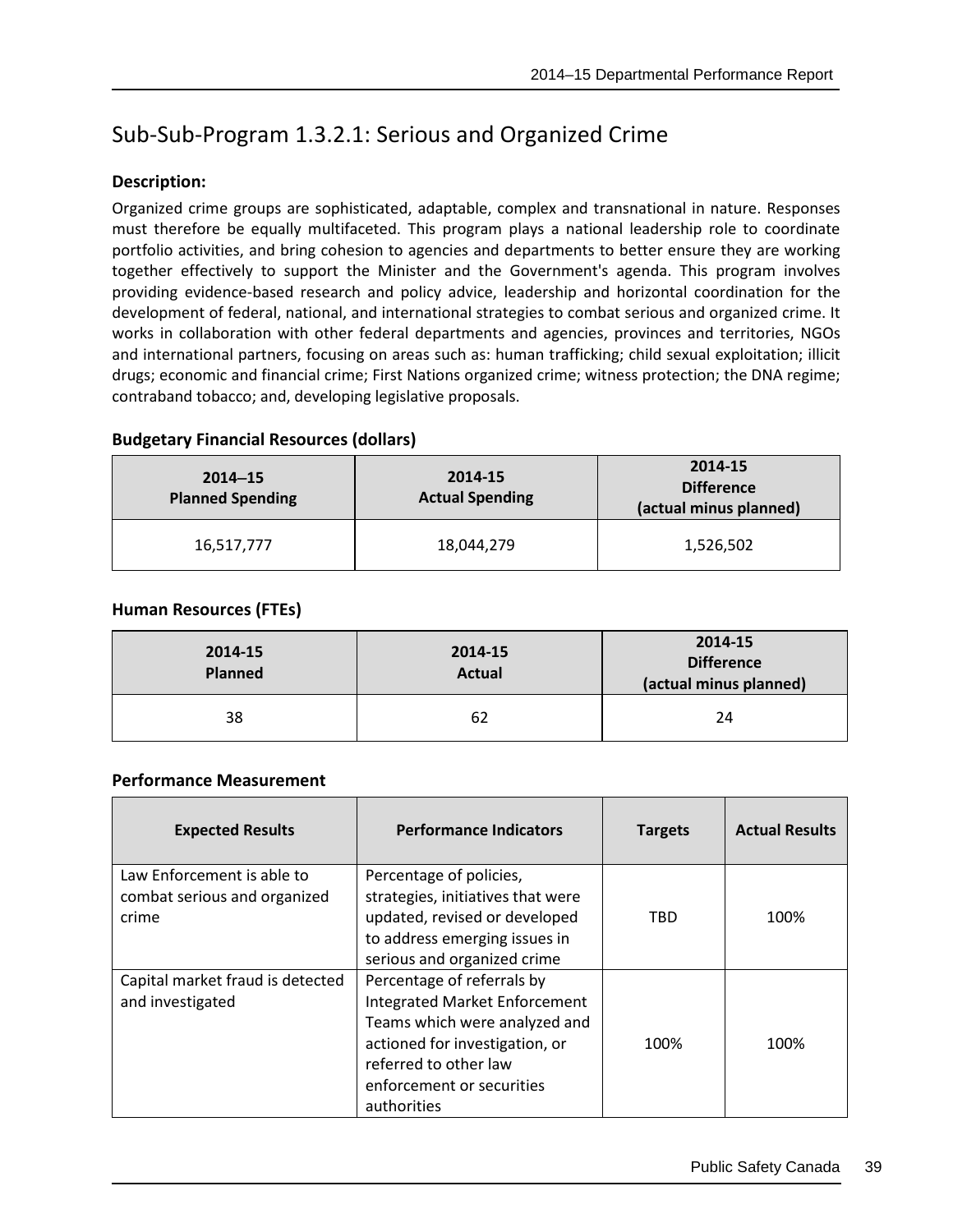The Government of Canada continued to place a strong priority on combating serious and organized criminal activity that threatens the health and safety of Canadians and the integrity of the Canadian economy. In 2014-15, Public Safety Canada advanced several strategies and engaged FPT, international partners and key stakeholders on opportunities and challenges to address the evolving nature and transnational dimension of organized crime. For example, biology casework analysis agreements were renewed to reflect the current costs for the delivery of forensic analysis services by the RCMP; the *Safer Witnesses Act*, which updated the federal *Witness Protection Program Act*, received Royal Assent; and legislation was also introduced to create a Missing Person Index and related indices which will enhance the National DNA Data Bank capacity.

In order to safeguard Canadian communities, the Department continued to implement measures under the *National Action Plan on Human Trafficking* and advance the *National Strategy for the Protection of Children from Sexual Exploitation on the Internet*. To this end, the Department hosted a National Forum on Human Trafficking to engage with anti-human trafficking stakeholders; participated in the #WEPROTECT Children Online Global Summit; and renewed the contribution agreement with the Canadian Centre for Child Protection to continue operating Cybertip.ca in support of reducing child sexual exploitation.

In support of the National Anti-Drug Strategy, the Department continued to engage with portfolio agencies, law enforcement bodies and key stakeholders, such as the Canadian Association of Chiefs of Police and the Canadian Centre on Substance Abuse, to coordinate and implement policy, regulatory and legislative options to reduce the costs and harmful effects of illegal drugs in Canada.

The Department continued to develop and implement strategies to address trafficking in contraband and counterfeit goods by supporting the introduction of new legislation to strengthen Canada's Intellectual Property Rights enforcement regime (Bill C-8) and completed negotiations with the Mohawk Council of Akwesasne to increase the numbers of First Nations Police Officers in place to address organized crime, including contraband tobacco.

To help protect and safeguard Canada's capital markets and our financial system, Public Safety Canada developed an Action Plan to respond to the recommendations of the Ministerial Expert Panel to ensure the Integrated Market Enforcement Team (IMET) program is efficient and effective in the investigation of serious and complex *Criminal Code* capital market offences. The Department also led the five-year renewal of the National Counterfeit Enforcement Strategy to protect the integrity of, and confidence in, Canada's currency.

In partnership with Statistics Canada and the policing community, progress was made on a multi-year pilot project to collect fundamental, incident-based organized crime statistics. In addition, the relationship between deportation and gang membership was explored, two studies on aspects of corruption were undertaken, methods for addressing drug impaired driving were reviewed, as were practices on how cannabis cultivation and synthetic drug lab seizure data was reported.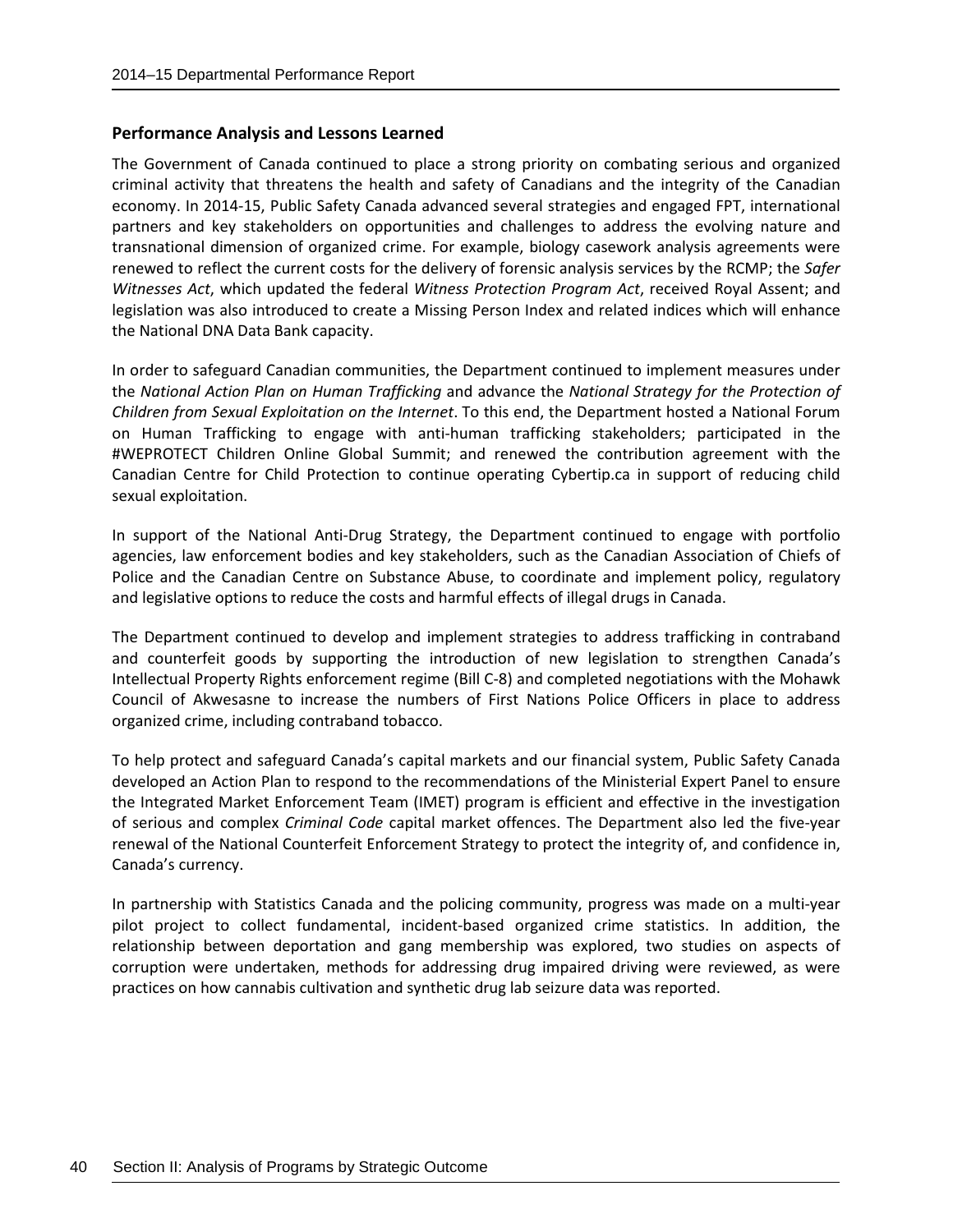# Sub-Sub-Program 1.3.2.2: Royal Canadian Mounted Police and Policing

## **Description:**

Crime and policing issues are on-going challenges for all societies, including Canada's. Public safety is a core responsibility of government and within this, policing and policing policy is continuously evolving and always a priority. This program's mandate is derived from the Minister's legislative responsibilities in initiating, recommending, coordinating, implementing and promoting policing policies, programs or projects, and specific accountabilities associated with the Royal Canadian Mounted Police, including the establishment of strategic priorities. This program provides strategic policy advice to support the Minister in carrying out these responsibilities. In providing this advice, this program leads collaborative efforts and consultations with key partners such as provinces, territories, as well as stakeholder associations, to promote information sharing, cohesion and cooperation on cross-cutting issues, such as firearms policy, security for major events, and RCMP police services agreements.

## **Budgetary Financial Resources (dollars)**

| $2014 - 15$<br><b>Planned Spending</b> | 2014-15<br><b>Actual Spending</b> | 2014-15<br><b>Difference</b><br>(actual minus planned) |
|----------------------------------------|-----------------------------------|--------------------------------------------------------|
| 4,046,268                              | 4,484,365                         | 438,097                                                |

## **Human Resources (FTEs)**

| 2014-15<br><b>Planned</b> | 2014-15<br><b>Actual</b> | 2014-15<br><b>Difference</b><br>(actual minus planned) |
|---------------------------|--------------------------|--------------------------------------------------------|
| 35                        | 33                       | (2)                                                    |

| <b>Expected Results</b>         | <b>Performance Indicators</b>    | <b>Targets</b> | <b>Actual Results</b> |
|---------------------------------|----------------------------------|----------------|-----------------------|
| Canadians have confidence in    | Percentage of Canadians who      | $\ge$ previous |                       |
| the national police service     | have trust and confidence in the | year           | $N/A^*$               |
|                                 | <b>RCMP</b>                      | (82%; 2012)    |                       |
| Contract jurisdictions are      | Percentage of member             |                |                       |
| engaged on issues regarding the | jurisdictions that are           |                |                       |
| management of Police Service    | represented at the meetings of   | 100%           | 100%                  |
| Agreements                      | the Contract Management          |                |                       |
|                                 | Committee                        |                |                       |
| Increased compliance with the   | Rate of firearms license         | $\ge$ previous | 91.3%                 |
| firearms control framework      | renewals (rate of licensees      | period         | (2013 data)**         |
|                                 | deemed to be in possession of    | (89.4%; 2012)  |                       |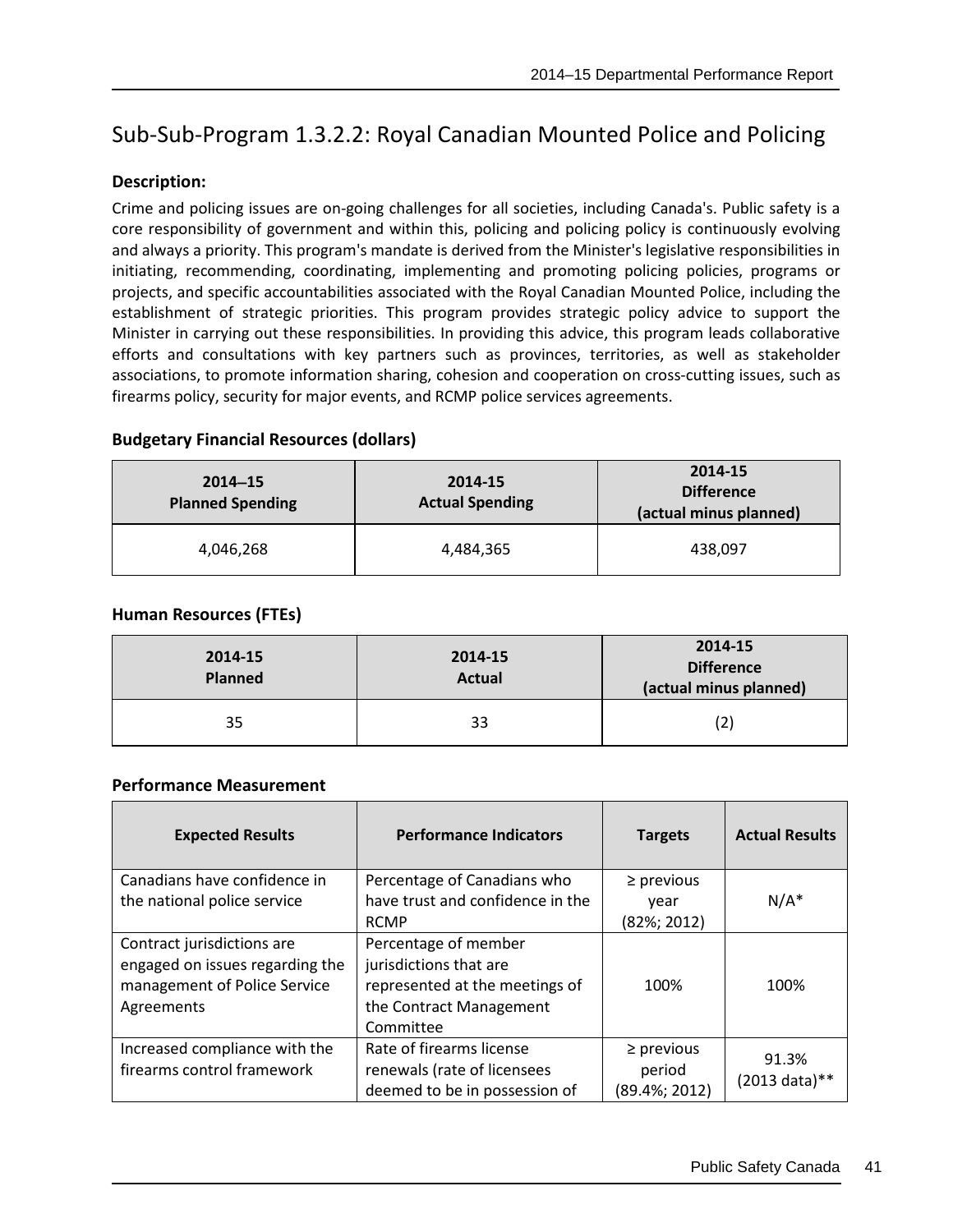| restricted and/or prohibited |  |
|------------------------------|--|
| firearms, who renewed their  |  |
| licences)                    |  |

*\*This performance indicator is not measurable as the data source (RCMP Core Survey) is not available for the 2014-15 reporting year.* 

*\*\*The data source for this performance measure (RCMP Commissioner Firearms Report) provides data up to 2013.*

#### **Performance Analysis and Lessons Learned**

Public Safety Canada continued to advance the crime and safety agenda through the Economics of Policing and Community Safety (EoPCS) Shared Forward Agenda. In October 2014, Phase II of the workplan was approved by the FPT Ministers Responsible for Justice and Public Safety. In March 2015, Public Safety Canada hosted the 2nd Summit on the Economics of Policing and Community Safety: Innovation and Partnerships. The Summit focused on key emerging issues including: professionalization of policing; technological advancements in policing (e.g., analytics and predicting crime); policing strategies in remote, northern and Aboriginal communities; new community safety models and partnerships; and engaging Canadians in discussions on the evolution and future of policing.

The Department continued efforts to advance initiatives toward a legislative and regulatory firearm framework in Canada through extending regulatory compliance measures related to the renewal of expired Possession Only Licences until May 2016, and providing amnesty from prosecution for owners of non-restricted firearms who are taking steps towards compliance. Public Safety Canada also led the development of the *Common Sense Firearms Licensing Act*, which received Royal Assent on June 18, 2015, streamlining licensing, requiring mandatory safety training, strengthening *Criminal Code* provisions in cases of domestic violence, and making authorizations to transport a condition of a licence for certain activities.

The Department also continued to promote public confidence in policing and civilian oversight of law enforcement by working collaboratively with provinces, territories, and other stakeholders, to address operational policing policy priorities related to the use of force by police. The FPT Working Group on Use of Force held six teleconferences throughout 2014-15, sharing information and research on use of force issues. In November 2014, the ADM-level FPT Crime Prevention and Policing Committee approved minor updates to the national Guidelines for the Use of Conducted Energy Weapons following the completion of a national Conducted Energy Weapons research agenda.

In 2014-15, Public Safety Canada renewed the Terms and Conditions of the Major International Event Security Cost Framework, which reimburses incremental security costs incurred by provincial, territorial and municipal jurisdictions supporting RCMP-led security operations of a major international event held in Canada.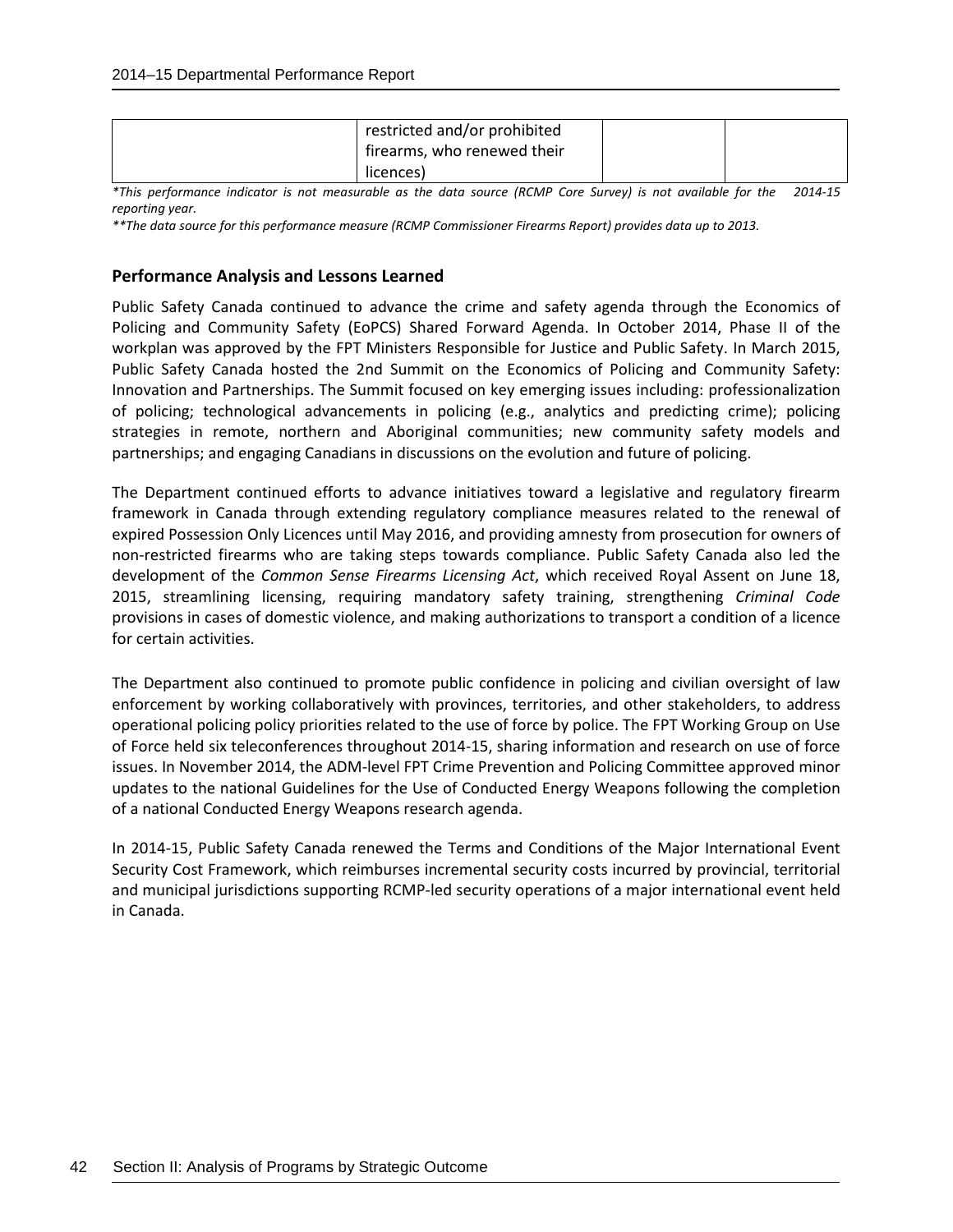# Sub-Sub-Program 1.3.2.3: Aboriginal Policing

## **Description:**

The Department advances this key activity through the administration of the First Nations Policing Program (FNPP). The program provides contribution funding to provinces and territories to support policing services that are professional, dedicated and responsive to the First Nation and Inuit communities they serve. The program is delivered through tripartite policing agreements that are negotiated among the federal government, provincial or territorial governments, and First Nations or Inuit communities. In addition, the Program provides broad policy advice on Aboriginal policing and justice issues including Aboriginal self-government. The program also conducts relevant research and performance measurement to ensure that credible performance data is being collected to support effective program monitoring and evaluation activities; engages stakeholders in developing policy options for improving public safety in First Nation and Inuit communities, and works collaboratively with other federal partners in addressing diverse challenges in First Nation and Inuit communities.

## **Budgetary Financial Resources (dollars)**

| $2014 - 15$<br><b>Planned Spending</b> | 2014-15<br><b>Actual Spending</b> | 2014-15<br><b>Difference</b><br>(actual minus planned) |
|----------------------------------------|-----------------------------------|--------------------------------------------------------|
| 128,560,448                            | 85,784,591                        | (42, 775, 857)                                         |

## **Human Resources (FTEs)**

| 2014-15<br><b>Planned</b> | 2014-15<br><b>Actual</b> | 2014-15<br><b>Difference</b><br>(actual minus planned) |
|---------------------------|--------------------------|--------------------------------------------------------|
| 52                        | 31                       | (21)                                                   |

| <b>Expected Results</b>                                                                                     | <b>Performance Indicators</b>                                                                                        | <b>Targets</b>                         | <b>Actual Results</b> |
|-------------------------------------------------------------------------------------------------------------|----------------------------------------------------------------------------------------------------------------------|----------------------------------------|-----------------------|
| <b>First Nations and Inuit</b><br>communities have access to<br>dedicated and responsive police<br>services | Number of First Nations and<br>Inuit communities that have<br>access to the First Nations<br><b>Policing Program</b> | > 397                                  | 454                   |
|                                                                                                             | Population covered by police<br>agreements                                                                           | $\geq$ 334,000                         | 414,578               |
|                                                                                                             | Police Reported Crime Rates in<br><b>FNPP communities</b>                                                            | $\leq$ previous<br>period<br>(22, 100) | 19,276                |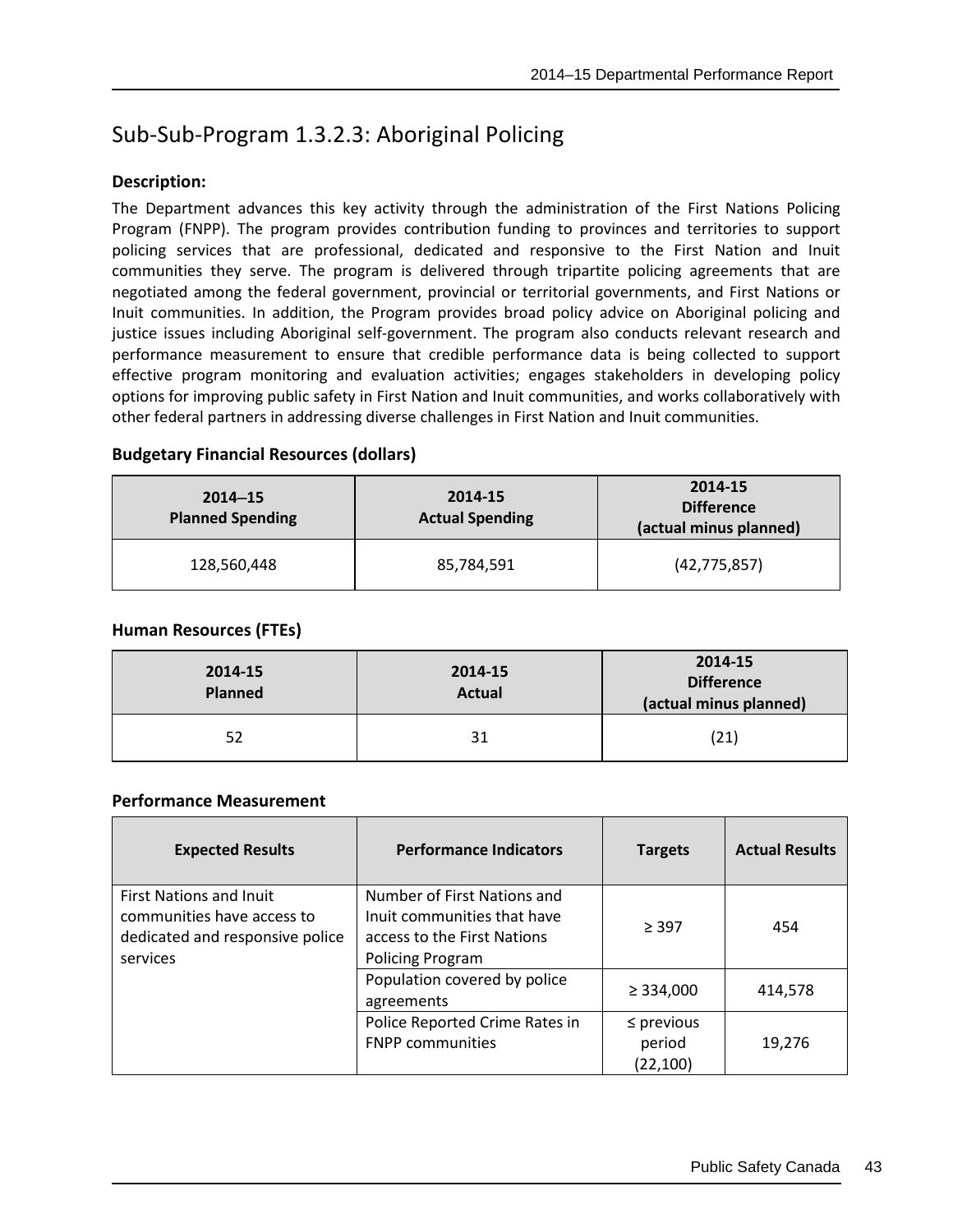Public Safety Canada continues to work with provinces, territories and First Nation and Inuit communities in Canada to provide contribution agreements to support the provision of policing services in First Nation and Inuit communities.

In 2014-15, the Department worked with FNPP partners and stakeholders resulting in 454 First Nation and Inuit communities having access to police services through the program. The Department was also successful in developing standard agreement templates and implementing them across Canada by the end of the fiscal year, with the exception of Northwest Territories where discussions are still ongoing.

Throughout 2014-15, Public Safety Canada continued to discuss alternative service delivery options and innovative policing models with provincial and territorial officials through the FPT Working Group on the FNPP. The 2nd Summit of the Economics of Policing and Community Safety reiterated the need for efficiencies and effectiveness of policing and public safety, including in the area of Aboriginal policing/public safety. Public Safety Canada also contributed FNPP funding to the Social Navigator Initiative, part of the United Chiefs and Councils of Manitoulin Police Service in Ontario.

In 2014-15, a call for proposals supporting the implementation of the new *Family Homes on Reserves and Matrimonial Interests or Rights Act* was posted, but due to limited interest, a review committee was established and determined that there were no proposals that met the requirements of the call.

In the Spring 2014 Audit Report, the Auditor General concluded that Public Safety Canada adequately measured and reported on the FNPP's financial performance, while noting that the FNPP did not adequately ensure policing services on reserves were delivered in a manner consistent with selected principles of the First Nations Policing Policy. The Department agreed with the eight recommendations and developed a Management Action Plan, which was shared with the Public Accounts Committee (PAC). All Management Action Plan deliverables that were due in 2014-15 were successfully met in a timely fashion. In addition, the Department started an evaluation of the FNPP and departmental officials liaised with program stakeholders, through venues like the FNPP Stakeholder Panel and the FPT Working Group on the FNPP, to raise awareness about the evaluation exercise and keep them informed of progress.

The Department continues to support the use of risk-based monitoring and conducts risk assessments of policing agreements under the FNPP, at least once annually. This approach assists in identifying high risk agreements that may require further monitoring by Public Safety Canada.

The Department also collects information annually under Community Tripartite Agreements which require First Nation or Inuit communities to complete a non-financial reporting tool on the activities of the community/council and the police services provided to the community.

Public Safety Canada continued to play an active role in supporting Aboriginal Affairs and Northern Development Canada in the negotiation and implementation of modern treaties with First Nations, including both comprehensive land claim and self-government agreements. In 2014-15, the Department supported some 70 active table negotiations and contributed to annual federal reports on implementation activities.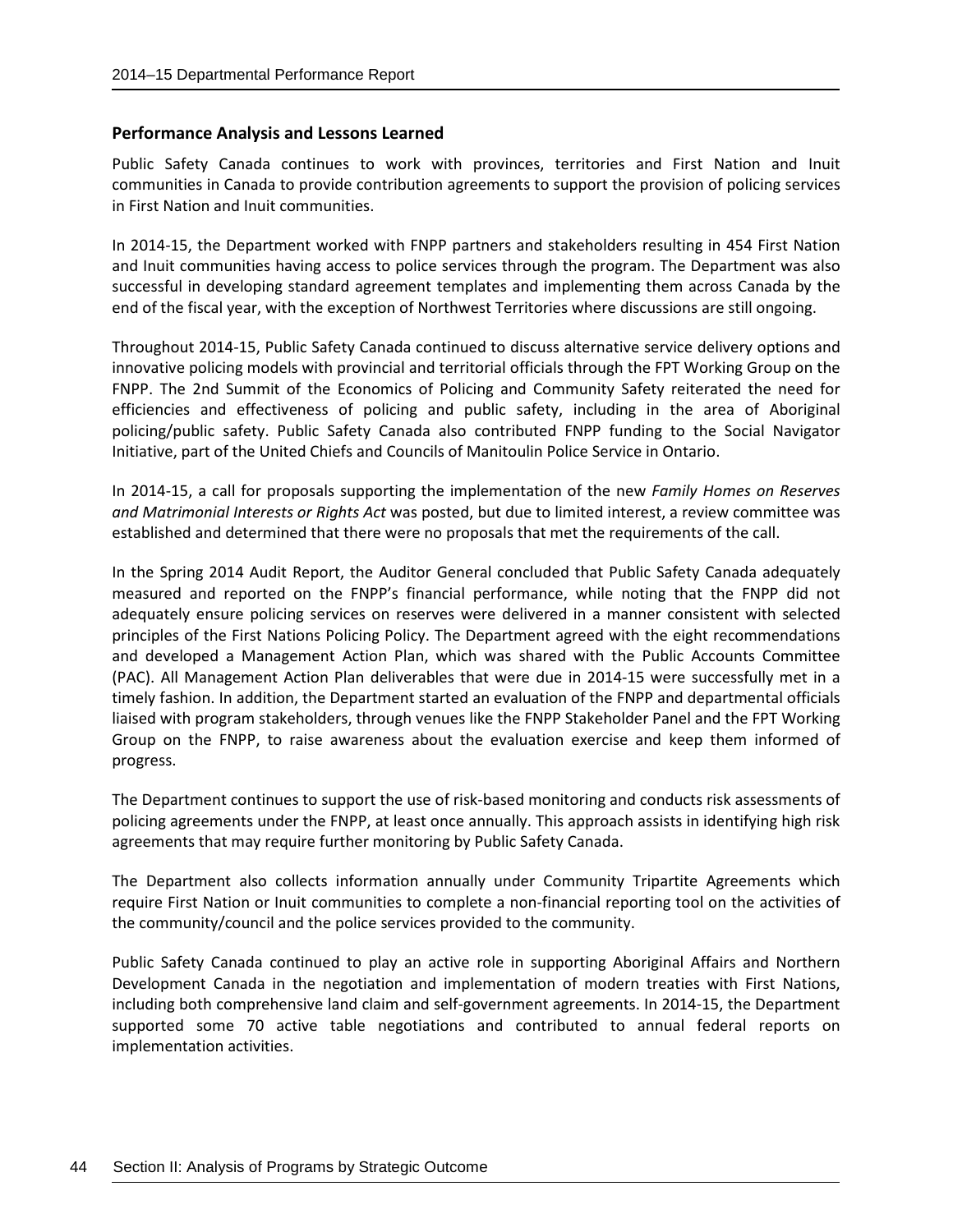# Sub-Program 1.3.3: Corrections

## **Description:**

The program supports the Minister's public policy leadership role in corrections and criminal justice, specifically with respect to the Minister's legislative responsibility to initiate, recommend, coordinate, implement or promote policies, programs or projects relating to Correctional Services Canada and the Parole Board of Canada. The program is responsible for advice on the strategic priorities of these agencies and on a broad range of national correctional and criminal justice program, policy, and legislative issues and activities, leading legislative reforms and the management of litigation. In fulfilling its mandate, the program leads collaborative efforts with other portfolio agencies and actively works with and supports provincial and territorial partners as well as consulting with other stakeholders such as non-governmental organizations. The program maintains a strong research function in support of policy development in priority areas including, high-risk/violent offenders, sexual offenders, community corrections, offender treatment and rehabilitation, restorative justice, Aboriginal corrections, and community safety. The program also develops and implements innovative approaches to community justice in Aboriginal communities through contribution funding, as well as facilitating the sharing of information to promote public safety objectives concerning the correctional system generally and in particular with respect to victims through the National Office for Victims.

|  |  | <b>Budgetary Financial Resources (dollars)</b> |  |
|--|--|------------------------------------------------|--|
|--|--|------------------------------------------------|--|

| $2014 - 15$<br><b>Planned Spending</b> | 2014-15<br><b>Actual Spending</b> | 2014-15<br><b>Difference</b><br>(actual minus planned) |
|----------------------------------------|-----------------------------------|--------------------------------------------------------|
| 7,650,122                              | 8,356,298                         | 706,176                                                |

## **Human Resources (FTEs)**

| 2014-15<br><b>Planned</b> | 2014-15<br><b>Actual</b> | 2014-15<br><b>Difference</b><br>(actual minus planned) |
|---------------------------|--------------------------|--------------------------------------------------------|
| 34                        | 33                       | $\left( 1 \right)$                                     |

| <b>Expected Results</b>                                                                                               | <b>Performance Indicators</b>                                                 | <b>Targets</b> | <b>Actual Results</b> |
|-----------------------------------------------------------------------------------------------------------------------|-------------------------------------------------------------------------------|----------------|-----------------------|
| Victims of crime are aware of<br>the services available to them<br>and are making use of those<br>services, as needed | Number of victims who register<br>for information sharing with CSC<br>and PBC | $\geq 6105$    | 7.950                 |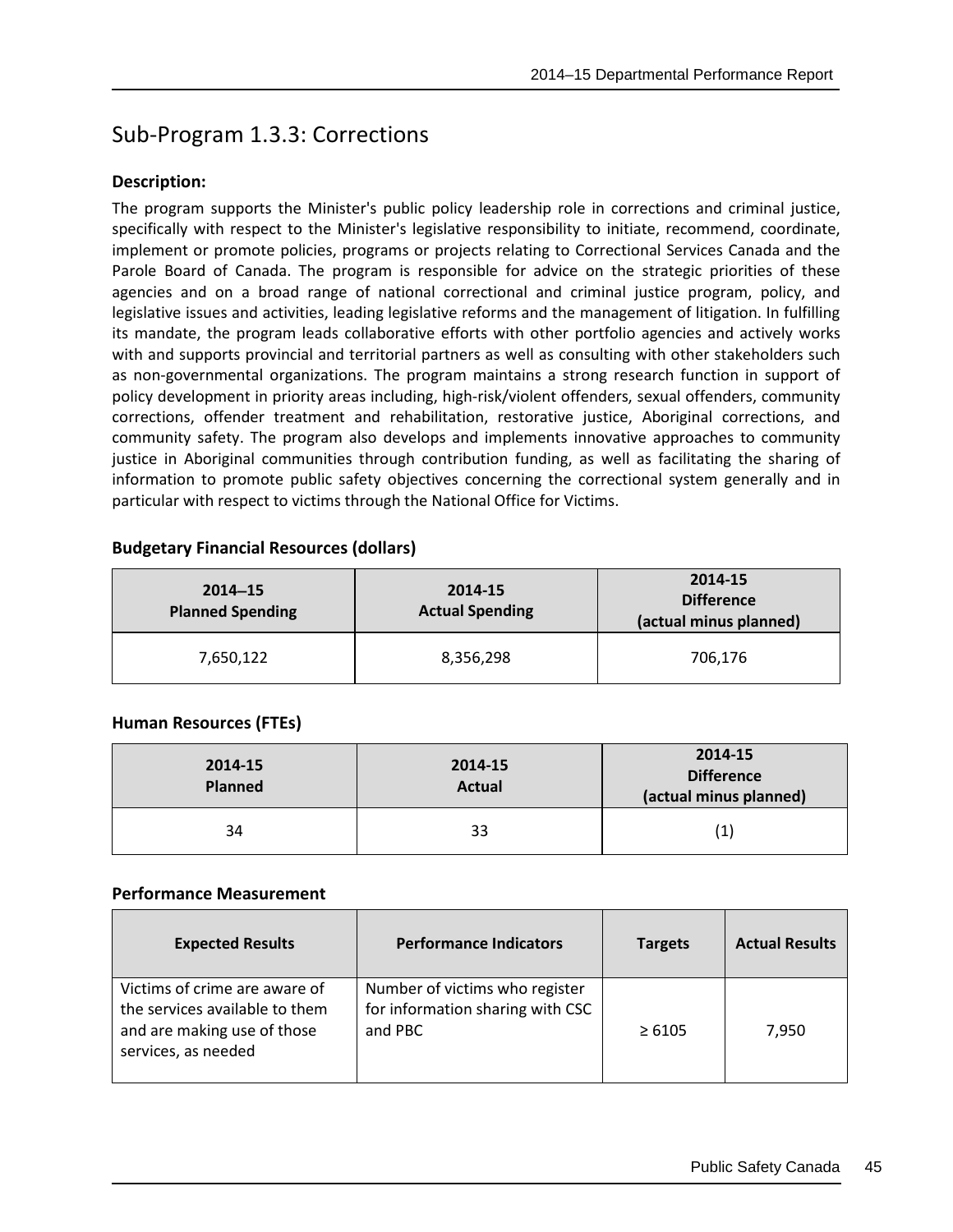| Offenders successfully complete<br>their period of conditional<br>release                                                                                                                      | Percentage of full paroles<br>successfully completed                                                                                                                                                             | $\geq 70\%$ | 85%<br>$(2013 - 14)$<br>$data*)$ |
|------------------------------------------------------------------------------------------------------------------------------------------------------------------------------------------------|------------------------------------------------------------------------------------------------------------------------------------------------------------------------------------------------------------------|-------------|----------------------------------|
| First Nations, Métis, Inuit or<br>urban Aboriginal communities<br>have the knowledge and ability<br>to improve community safety<br>and to assume responsibility for<br>corrections and healing | Number of First Nations, Métis,<br>Inuit or urban Aboriginal<br>communities that have gained<br>capacity and training to improve<br>community safety and assume<br>responsibility for corrections<br>and healing | > 2         | 31                               |

*\* The data source for this performance measure (Corrections and Conditional Release Statistical Overview) provides data up to 2013-14.*

## **Performance Analysis and Lessons Learned**

In 2014-15, Public Safety Canada's National Office for Victims (NOV) continued to provide services for victims of federal offenders, including partnering with CSC to broadly distribute "Victims of Crime: Staying Informed" and ensuring that every victim of a federal offender who was registered with CSC and PBC received NOV's "Information Guide to Assist Victims". The NOV also worked closely with Justice Canada and portfolio agencies to support the implementation activities for the *Canadian Victims Bill of Rights.*

In 2014-15, the Action Plan to Address Family Violence and Violent Crimes against Aboriginal Women and Girls was released, consolidating and building upon existing initiatives to prevent violence, support victims, and protect Aboriginal women and girls. As well, the Government committed an additional \$25M over five years (2015-2020) to continue efforts to address violence against Aboriginal women and girls; Public Safety Canada received \$8.6M of those funds. In 2014-15, 31 communities received community mobilization (capacity building) training and seven Community Safety Plans were developed in Aboriginal communities across Canada.

In March 2015, the 2013-2014 Evaluation of the Aboriginal Community Safety Development Contribution Program (ACSDCP) was released. The evaluation found that the ACSDCP remains relevant and is well-aligned with federal government and Public Safety Canada priorities with opportunity for greater coordination amongst government stakeholders as well as closer integration with the crime prevention and Aboriginal policing units within Public Safety. The evaluation made three recommendations which have been reviewed and accepted by management and an implementation plan has been developed.

The Government also invested in 15 national voluntary organizations to support their services for Canadians impacted by the criminal justice system and provided resources to provinces to facilitate the flagging of high-risk dangerous offenders.

In 2014-15, the Department provided advice and support on a significant number of corrections and conditional release policy initiatives, including new legislation such as the *Canadian Victims Bill of Rights*. The Department worked with CSC and PBC to propose options for offender management and enhanced community supervision, including the advancement of Bill C-12, the *Drug Free Prisons Act*. Public Safety Canada also worked with other federal colleagues to examine existing legislation to enhance the efficiency and effectiveness of the criminal justice system, and advanced new measures such as those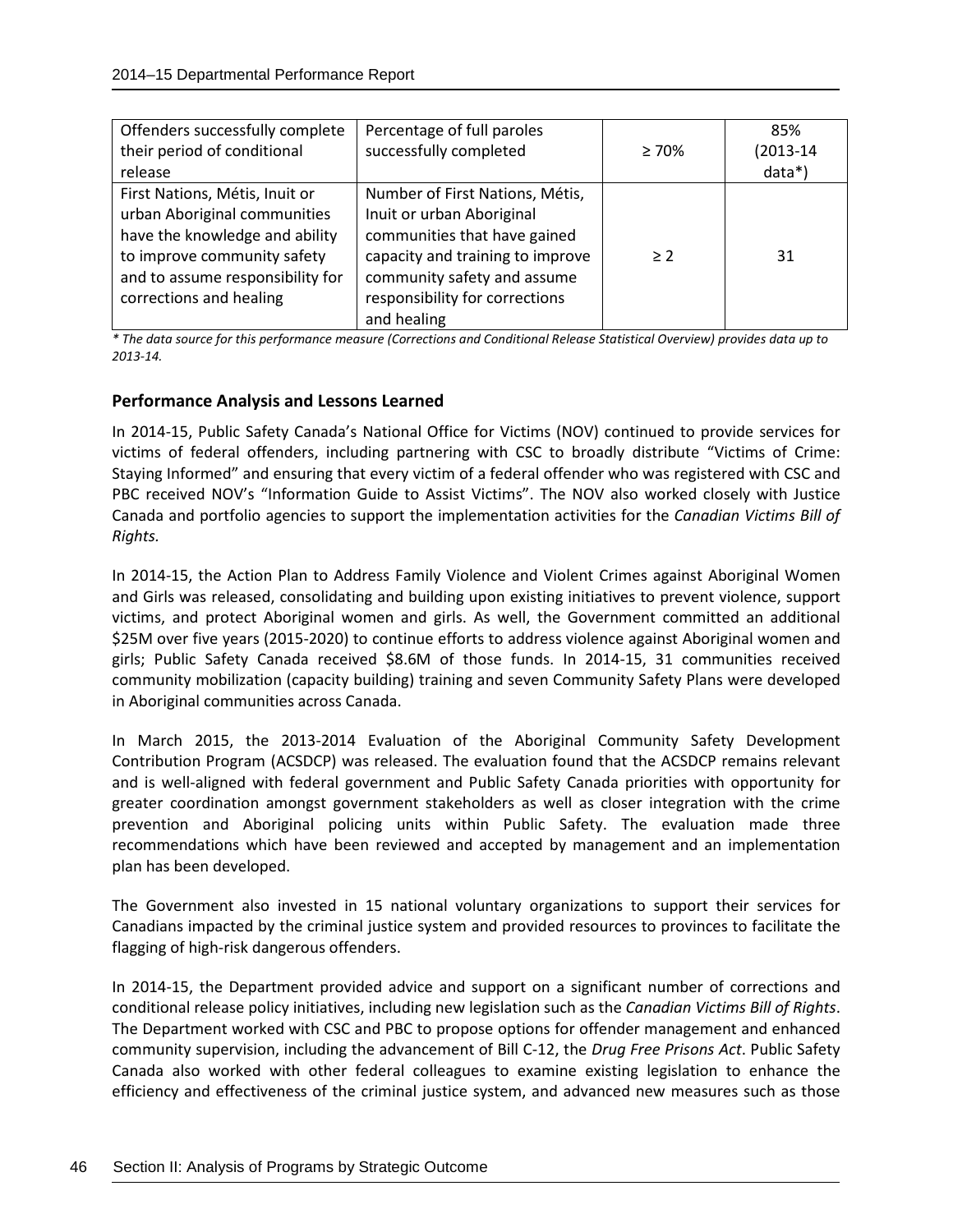proposed in Bill C-26, the *Tougher Penalties for Child Predators Act*, to better protect children from convicted sex offenders.

Along with working with CSC to respond to the coroner's inquest into the death of Ashley Smith, which addressed the needs of offenders with mental health issues in the correctional system, in 2014-15, the Department initiated an internal review of segregation practices, particularly with respect to offenders with mental health issues.

With respect to research, a method of improving the community supervision of offenders, which was recognized as a "best practice" by the Heads of Corrections, was developed and implemented (Strategic Training Initiative in Community Supervision). Other highlights include: produced updated norms for the risk-assessment tools most commonly used with sexual offenders in Canada (Static-99R/Static-2002R); developed and implemented an evidence-based procedure for the RCMP to identify travelers at high risk for child sex exploitation; and, published a comprehensive review of the recidivism risk factors for offenders of Aboriginal heritage.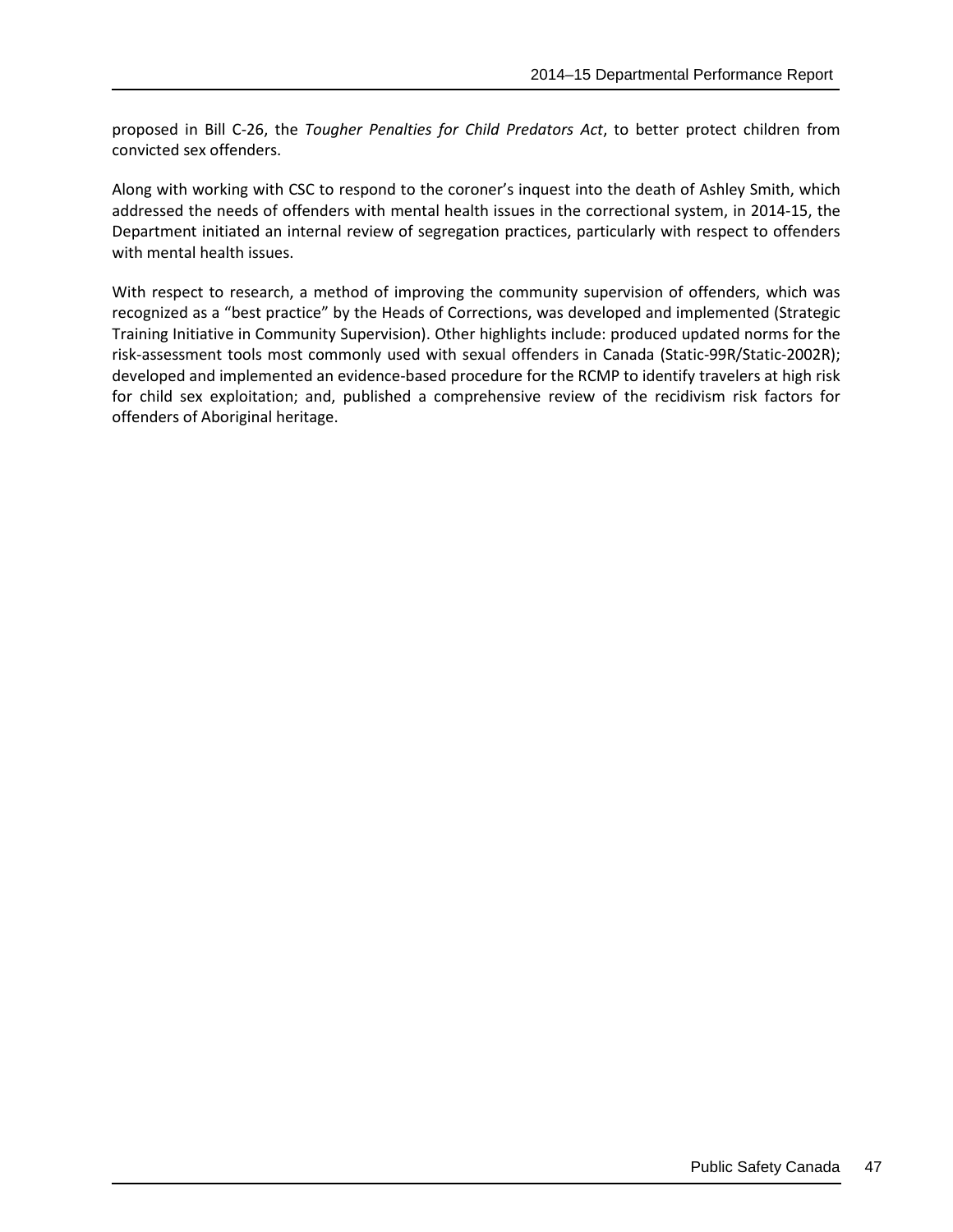## Program 1.4: Emergency Management

#### **Description:**

Public Safety Canada works to protect Canada and Canadians by exercising national leadership in emergency management and setting a clear direction for emergency management and critical infrastructure protection for the Government of Canada, pursuant to the *Emergency Management Act* of 2007. Working closely with federal institutions, provinces, territories, the first responder community, the private sector and international counterparts to address all hazards (natural, technological and human-induced), this Program contributes to a safe and resilient Canada through policy and program development and coordination across the four functions of emergency managementprevention/mitigation, preparedness, response and recovery. The Program develops and maintains the federal government's capacity to manage whole-of-government emergencies, monitors and coordinates federal responses and provides support to provinces and territories when federal assistance is needed. The Program also promotes public awareness of emergency management to Canadians and businesses directly through outreach and various emergency management fora.

#### **Budgetary Financial Resources (dollars)**

| $2014 - 15$<br><b>Main Estimates</b> | $2014 - 15$<br><b>Planned Spending</b> | $2014 - 15$<br><b>Total Authorities</b><br><b>Available for Use</b> | 2014-15<br><b>Actual Spending</b><br>(authorities used) | 2014-15<br><b>Difference</b><br>(actual minus<br>planned) |
|--------------------------------------|----------------------------------------|---------------------------------------------------------------------|---------------------------------------------------------|-----------------------------------------------------------|
| 838,995,532                          | 933,995,532                            | 936,222,177                                                         | 440,187,278                                             | (493,808,254)                                             |

## **Human Resources (FTEs)**

| 2014-15<br><b>Planned</b> | 2014-15<br><b>Actual</b> | 2014-15<br><b>Difference</b><br>(actual minus planned) |
|---------------------------|--------------------------|--------------------------------------------------------|
| 184                       | 192                      | 8                                                      |

| <b>Expected Results</b>                                                                             | <b>Performance Indicators</b>                                                                                                                                                                                                          | <b>Targets</b>                                   | <b>Actual Results</b>                                 |
|-----------------------------------------------------------------------------------------------------|----------------------------------------------------------------------------------------------------------------------------------------------------------------------------------------------------------------------------------------|--------------------------------------------------|-------------------------------------------------------|
| Canadians are prepared for and<br>can respond to major disasters,<br>accidents and intentional acts | Percentage of individuals who<br>have confidence in the ability of<br>the federal government and<br>that of provincial and local<br>governments to provide<br>effective assistance in the event<br>of a major emergency or<br>disaster | TBD - following<br>release of<br>initial dataset | Pending<br>release of the<br>data set in fall<br>2015 |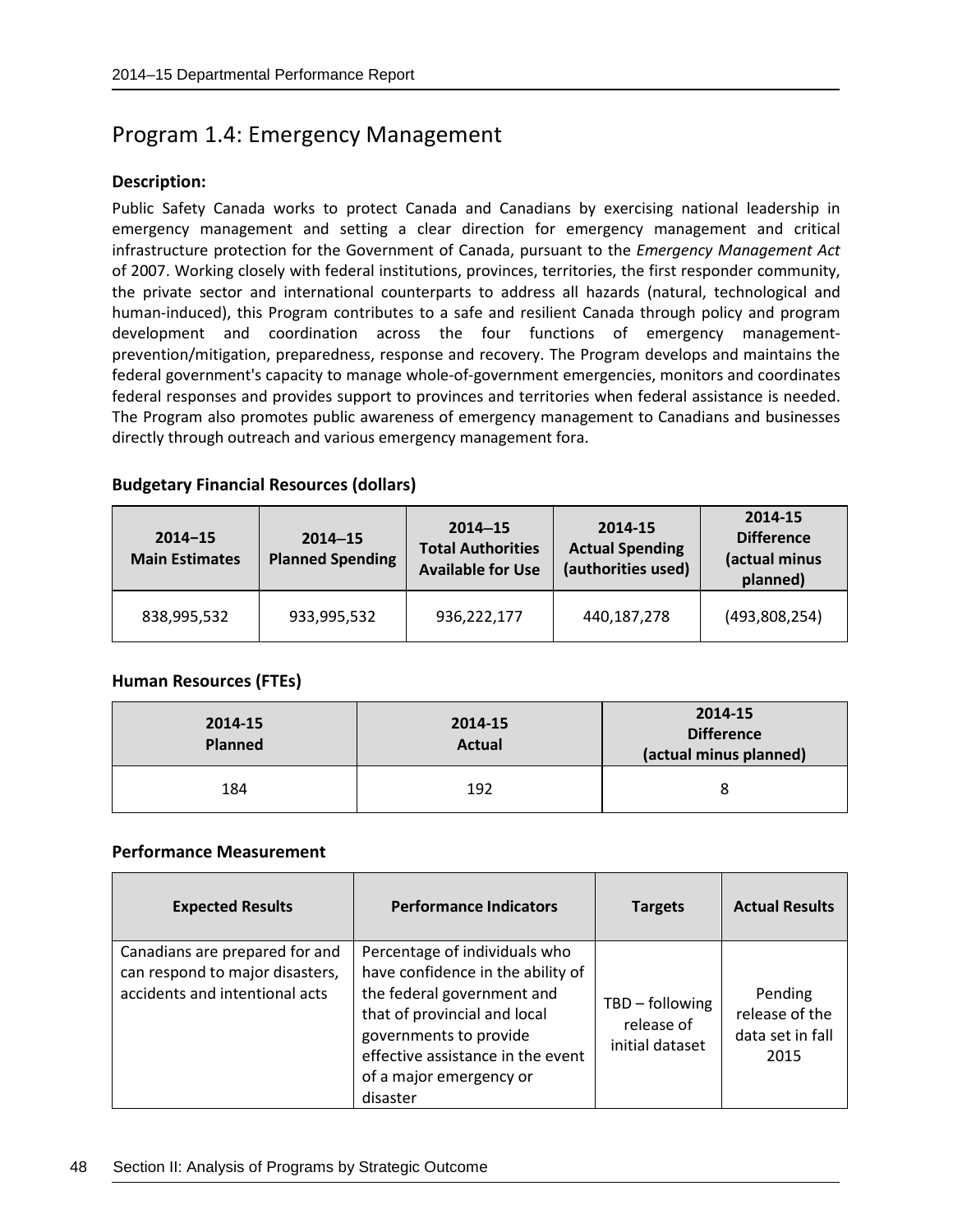| Average participation of federal<br>departments and agencies in<br>emergency management<br>initiatives | TBD | 75.5% |
|--------------------------------------------------------------------------------------------------------|-----|-------|
|--------------------------------------------------------------------------------------------------------|-----|-------|

In 2014-15, significant progress continued to be made on assessing the building requirements for the new Government Operations Centre (GOC) facility to support the GOC's mandate. The GOC is the only 24/7 strategic level operations centre in the federal government. A more modern facility will contribute greatly to the continued high standard of performance currently provided by GOC staff. Space, survivability and security are the keystones of this structural initiative.

In response to the increasing frequency, cost and complexity of disasters increasing in Canada, the Department launched an initiative to explore a new approach for emergency management (EM). Not only are the impacts of disasters rising, but large-scale disasters themselves are becoming an ever present feature of Canada's risk environment. As such, this long-term visioning initiative is seeking to address this trend and, in doing so, aims to support the development of a modernized EM system that enhances community safety and resilience.

Over the past year, Public Safety Canada has worked with provinces and territories as well as stakeholders across the EM community to advance a dialogue on defining the challenges facing the EM community and to identify options for advancing a modern approach to EM. Initiatives launched or continued this year, such as the development of the National Disaster Mitigation Program (NDMP), further operationalization of the National Public Alerting System and revisions to the Disaster Financial Assistance Arrangements (DFAA), are already representative of a modernized direction for EM.

The Department pursued a collaborative approach to addressing a number of key issues and commitments, engaging provinces, territories and other key stakeholders (e.g., the private sector and the insurance industry on issues such as flood plain mapping and flood insurance) to build partnerships aimed at enhancing national resilience. This included the launch of an initiative to develop an overarching Stakeholder Engagement Strategy and to review and revise the priorities of key governance bodies with EM partners and stakeholders.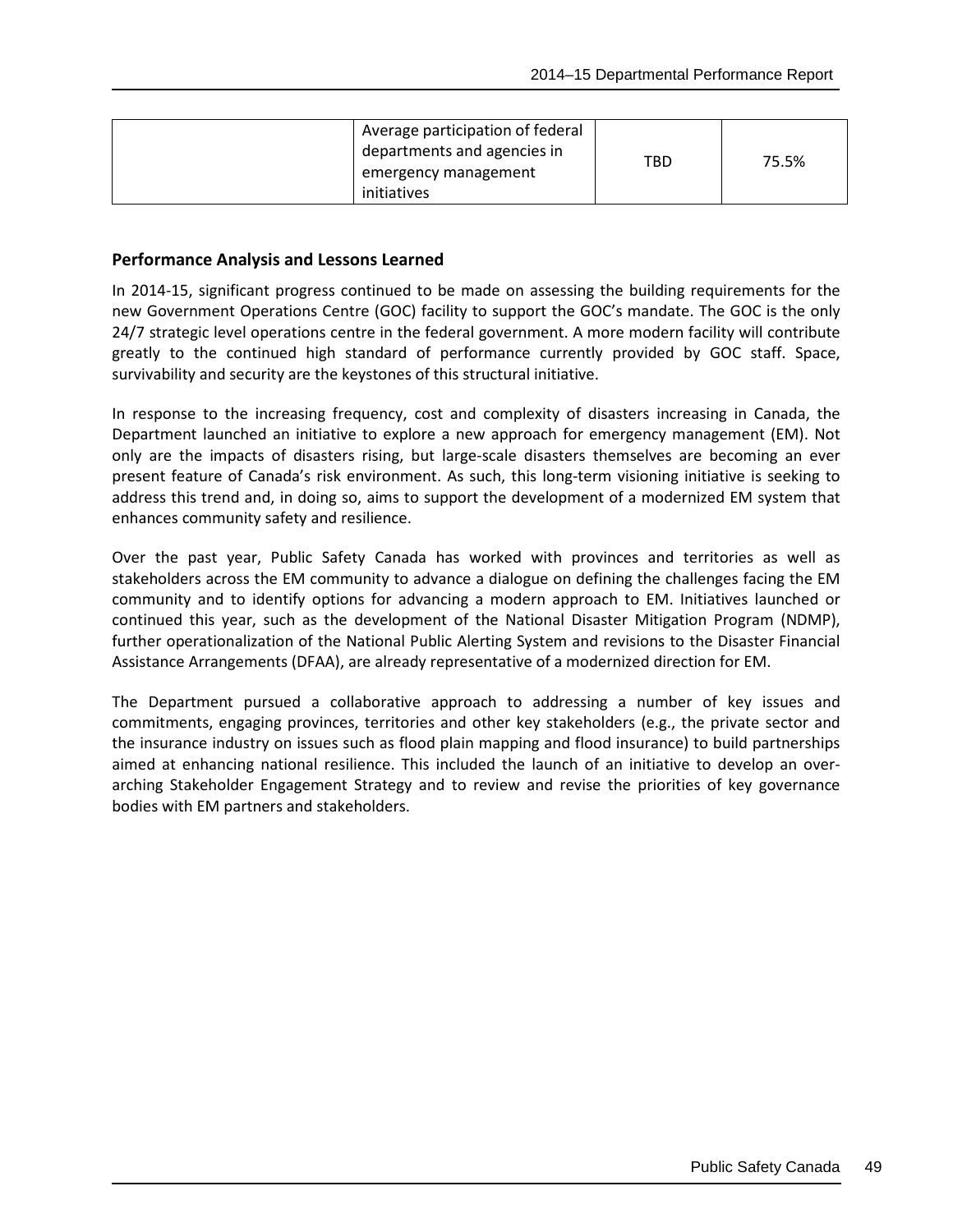# Sub-Program 1.4.1: Emergency Prevention/Mitigation and Preparedness

## **Description:**

The *Emergency Management Act* establishes roles and responsibilities for the Minister of Public Safety to provide national leadership and set strategic direction for emergency management for the Government of Canada. This program reinforces efforts to ensure that Canada and its institutions (i.e. at the federal, provincial, territorial and municipal levels) have the capacity to prevent, mitigate and prepare for natural and non-natural risks to the safety and security of Canadians. This program aims to keep Canada safe and resilient through enhancing emergency management capacities and capabilities, providing institutions with emergency planning and risk assessment guidance, and with leadership and strategic direction in planning, training and exercises.

## **Budgetary Financial Resources (dollars)**

| $2014 - 15$<br><b>Planned Spending</b> | 2014-15<br><b>Actual Spending</b> | 2014-15<br><b>Difference</b><br>(actual minus planned) |
|----------------------------------------|-----------------------------------|--------------------------------------------------------|
| 61,748,888                             | 57,577,100                        | (4, 171, 788)                                          |

## **Human Resources (FTEs)**

| 2014-15<br><b>Planned</b> | 2014-15<br><b>Actual</b> | 2014-15<br><b>Difference</b><br>(actual minus planned) |
|---------------------------|--------------------------|--------------------------------------------------------|
| 51                        | 41                       | (10)                                                   |

| <b>Expected Results</b>                                                                                                                                                        | <b>Performance Indicators</b>                                                             | <b>Targets</b>                                                                                                                                                | <b>Actual Results</b>                                                                                                                                                      |
|--------------------------------------------------------------------------------------------------------------------------------------------------------------------------------|-------------------------------------------------------------------------------------------|---------------------------------------------------------------------------------------------------------------------------------------------------------------|----------------------------------------------------------------------------------------------------------------------------------------------------------------------------|
| Federal institutions, provincial<br>and territorial governments, and<br>key stakeholders have taken<br>mitigative and preventative<br>actions to address risks to<br>Canadians | Percentage of federal<br>institutions that have<br>emergency management plans<br>in place | $2014 - 15 -$<br>Primary and<br>secondary<br>Emergency<br>Support<br>Function (ESF)<br>federal<br>institutions<br>and those<br>providing<br>critical services | 31 of 38<br>identified<br>federal<br>institutions<br>submitted<br>Strategic<br>Emergency<br>Management<br>Plans (SEMPs);<br>of these, 27<br>SEMPs (87.1%)<br>were reviewed |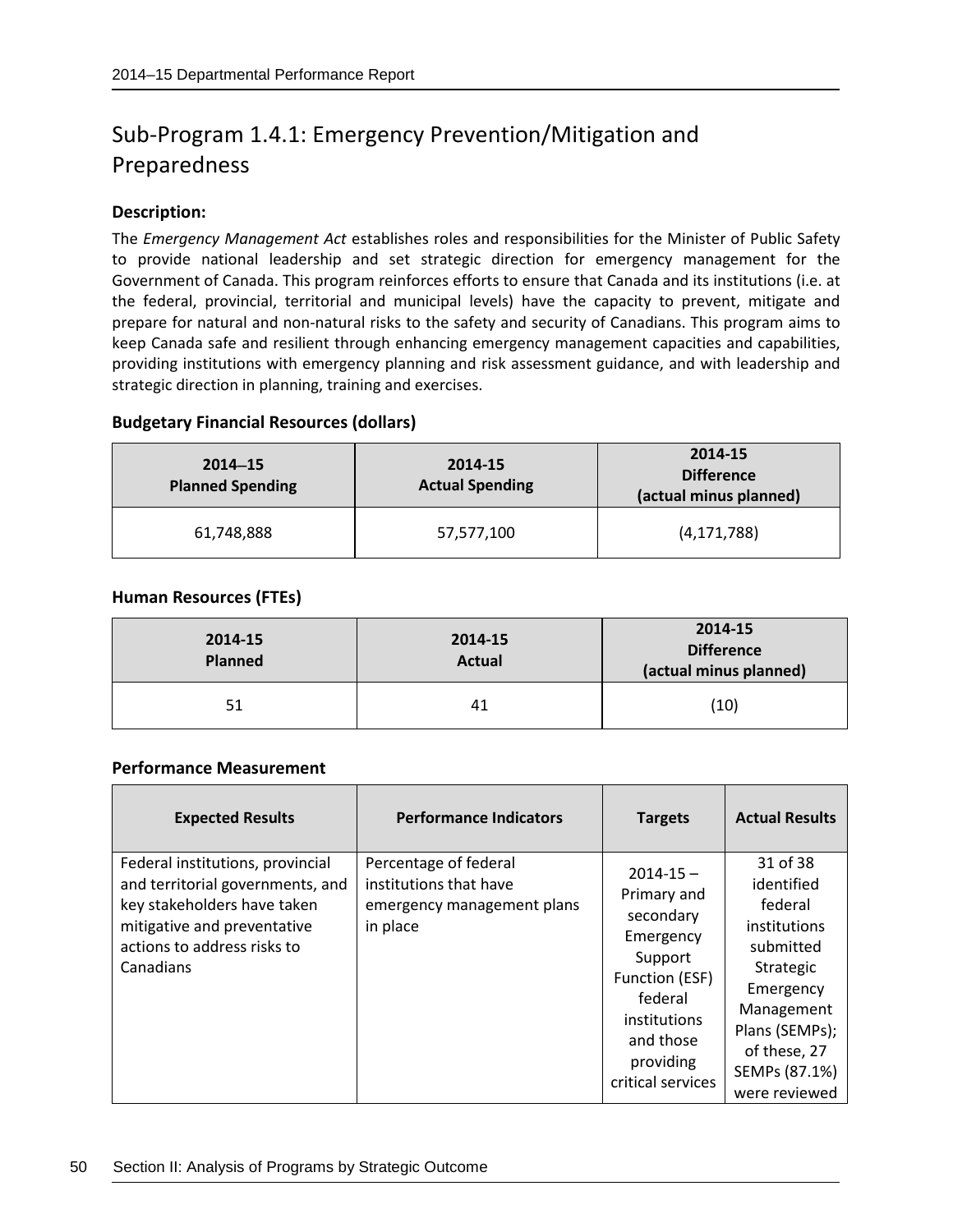|               | by the<br>Department |
|---------------|----------------------|
| $2015 - 16 -$ |                      |
| Other Federal | $N/A^*$              |
| institutions  |                      |

*\*The assessment of these institutions will be put on hold pending a review of the SEMP program.*

#### **Performance Analysis and Lessons Learned**

As part of the development of National Disaster Mitigation Program (NDMP), for which funding was announced in Budget 2014, the Department consulted extensively with other federal partners, including Natural Resources Canada, Environment Canada, Defence Research and Development Canada, Aboriginal Affairs and Northern Development Canada and Infrastructure Canada; and Provincial and Territorial representatives through an already established FPT mechanism. The consultations were critical to informing the design of the NDMP to ensure that it balances the objectives of the federal government with the needs of provinces and territories, and communities. Furthermore, these engagements strengthen horizontal and cross-jurisdictional relationships, and contribute to a shared understanding of, and a way forward on, disaster mitigation in Canada.

In 2014-15, Public Safety Canada continued to support and provide leadership for Canada's Platform for Disaster Risk Reduction (DRR), which was established to build a sense of national, cross-sectoral ownership in the DRR through coordinated leadership and action, and an inclusive, participatory process. Canada's Platform brings together stakeholders from a broad cross section of society including the public sector, the private sector, academia, non-governmental organizations, professional associations, and Aboriginal groups. It builds on existing consultation mechanisms and relationships while creating new opportunities to maximize participation in DRR activities.

The 2014 National Roundtable of Canada's Platform, which took Place in Toronto, Ontario, enabled inclusive, horizontal and participatory dialogue with DRR stakeholders across Canada. It represents an important consultative mechanism used to inform the development of key domestic disaster risk reduction-related policy and program issues. As well, the Roundtable links participants to the international community and the global efforts of the UN in addition to other EM activities.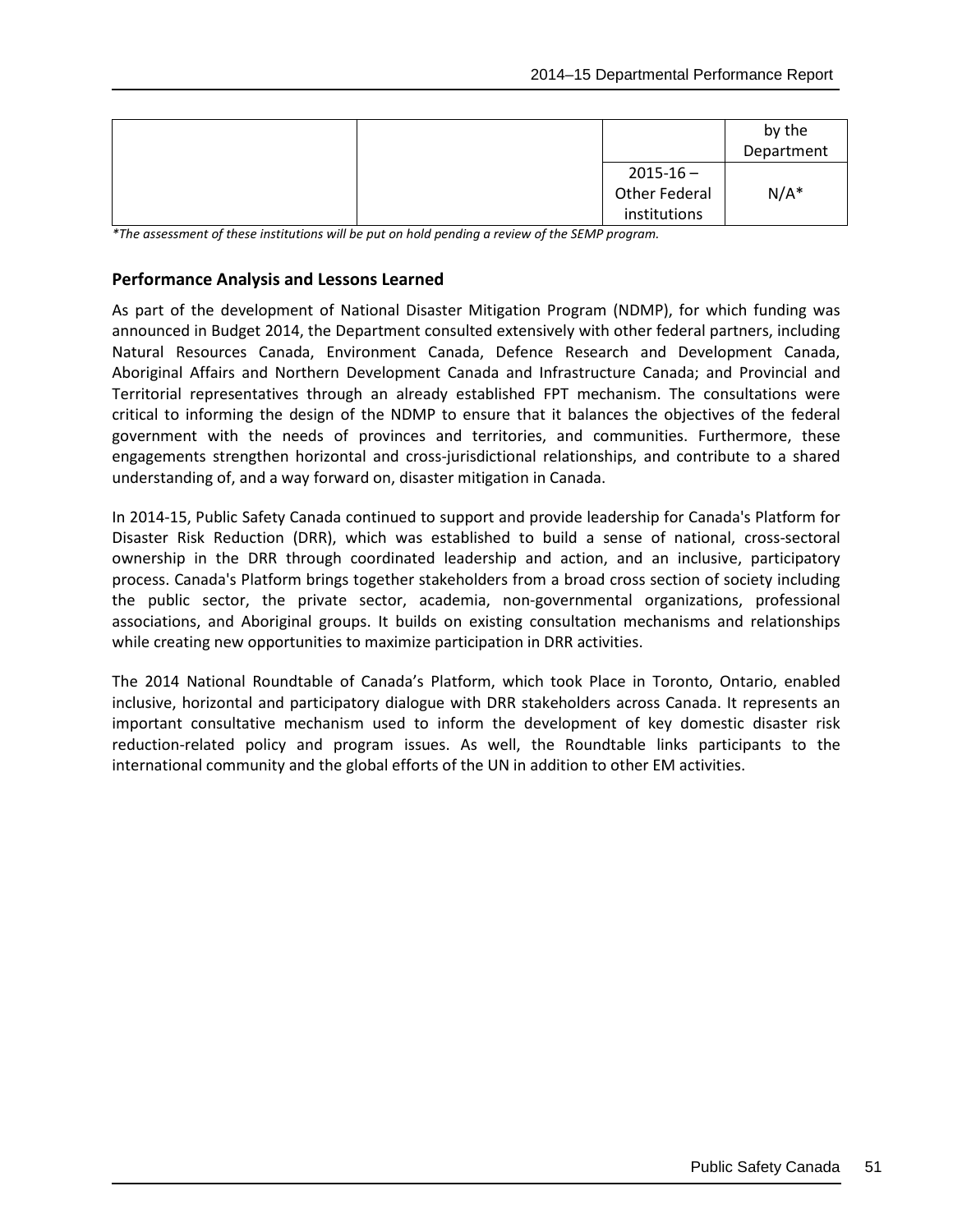## Sub-Sub-Program 1.4.1.1: Emergency Management Mitigation Investments

## **Description:**

Mitigation investments are proactive measures taken before a disaster occurs, in order to protect lives, property, the environment, communities and the economy. Generally, there are two types of mitigation activities: structural mitigation, which refers to physical measures; and non-structural mitigation, which include measures that incorporate the measurement and assessment of risks. This program directly supports Public Safety Canada's responsibility under the *Emergency Management Act* to provide national leadership and coordination with respect to emergency management issues, and support to provincial, territorial and municipal governments. A major activity is cost-shared financial assistance with provinces and territories to strengthen the capacity to mitigate the impacts of future disasters, including assistance to provinces and territories that initiated permanent flood mitigation investments in 2011 for flooding. Given the increasing unpredictability, number and severity of disasters, mitigation initiatives are critical and cost-effective means to reduce risks and disaster response and recovery costs, providing significant returns on investments.

## **Budgetary Financial Resources (dollars)**

| $2014 - 15$<br><b>Planned Spending</b> | 2014-15<br><b>Actual Spending</b> | 2014-15<br><b>Difference</b><br>(actual minus planned) |
|----------------------------------------|-----------------------------------|--------------------------------------------------------|
| 50,960,788                             | 50,617,836                        | (342, 952)                                             |

## **Human Resources (FTEs)**

| 2014-15<br><b>Planned</b> | 2014-15<br><b>Actual</b> | 2014-15<br><b>Difference</b><br>(actual minus planned) |
|---------------------------|--------------------------|--------------------------------------------------------|
|                           |                          | $\mathbf{1}$                                           |

| <b>Expected Results</b>                                                                                   | <b>Performance Indicators</b>                                                                                                                                                                                                  | <b>Targets</b> | <b>Actual Results</b> |
|-----------------------------------------------------------------------------------------------------------|--------------------------------------------------------------------------------------------------------------------------------------------------------------------------------------------------------------------------------|----------------|-----------------------|
| Provincial and territorial<br>governments have the capacity<br>to mitigate impacts of future<br>disasters | Percentage of eligible funds<br>supporting provincial mitigation<br>activities, through the Financial<br>Support to Provinces and<br>Territories for 2011 Flood<br>Mitigation Investments,<br>committed during the fiscal year | 100%           | 100%                  |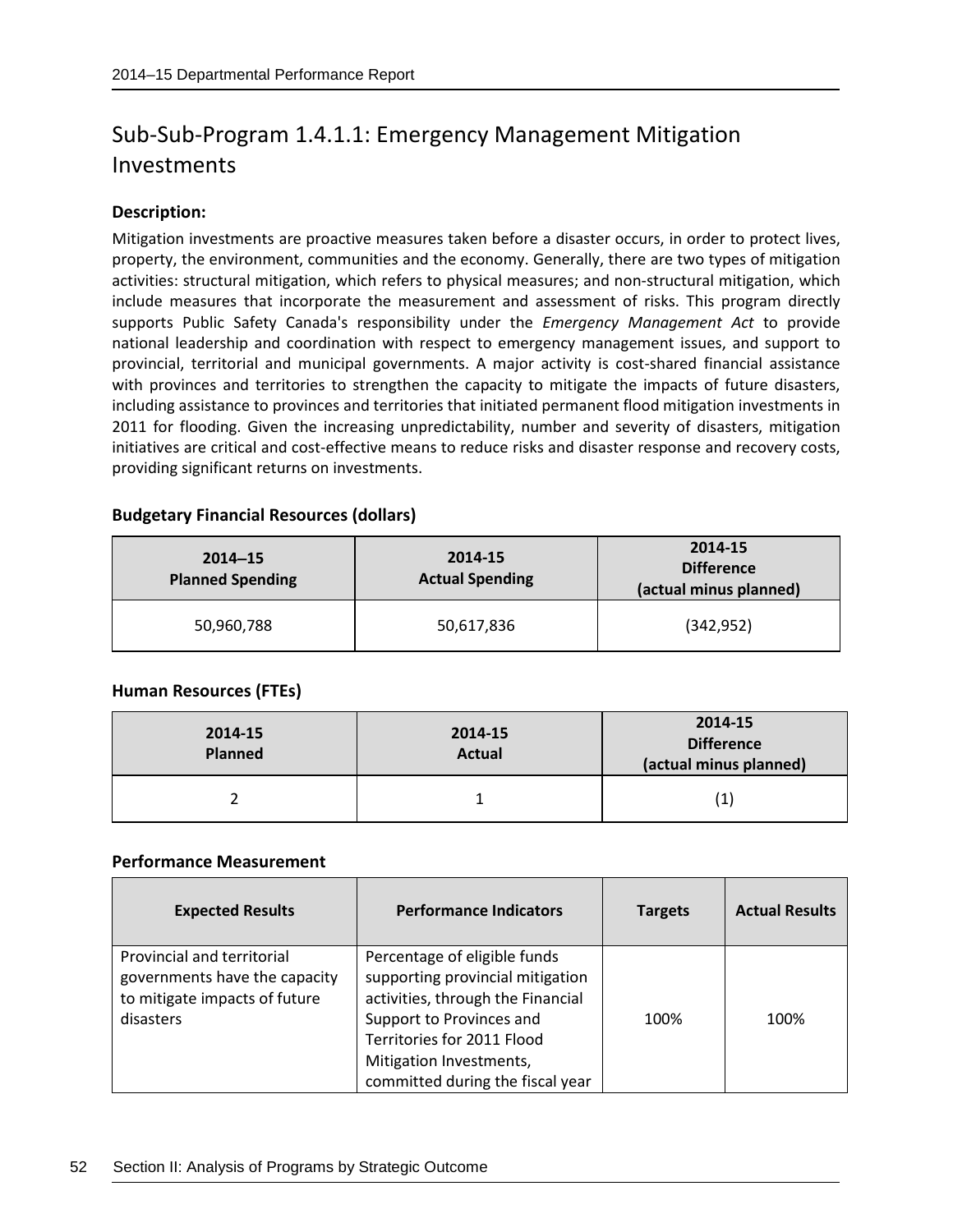In recognition of increasing disaster risks and costs, Budget 2014 earmarked a total of \$200M over five years, beginning in fiscal year 2015-16, to establish the NDMP as part of the Government's commitment to build safer and more resilient communities. The NDMP will address rising flood risks and costs, and builds the foundation for future informed mitigation investments that could reduce, or even negate, the effects of flood events.

Of the \$200M earmarked for the NDMP in Budget 2014, \$183.8M over five years is allocated as contribution funding for cost-shared, merit based, non-structural and small-scale structural mitigation projects and \$9.3M over five years will target initiatives designed to support the NDMP and help build a mitigation knowledge base in Canada. Specifically, the Department will utilize the \$9.3M to: develop national risk, resilience, and return-on-investment tools; develop the technological architecture to support a National Risk and Resilience Repository to support risk-based decision making; conduct research on disaster mitigation issues; and undertake public awareness and stakeholder engagement activities. The NDMP fills a critical gap in Canada's ability to mitigate, prepare for, respond to and recover from, flood-related events by building a body of knowledge of flood risks in Canada, and investing in foundational flood mitigation activities such as risk assessments and flood mapping. Knowledge that is up-to-date and accessible will not only help governments, communities and individuals to understand flood risks and employ effective mitigation strategies to reduce the impacts of flooding, but will also further discussions on residential flood insurance.

To support the development of residential flood insurance in Canada, Public Safety Canada, with funds from Defence Research and Development Canada, commissioned a study on flood plain mapping in Canada. The report released in June 2014 yielded: an assessment of the current state of flood plain maps in Canada; information on international and national best practices; and a proposed national framework. Following review of recommendations, Public Safety Canada created a federal working group to chart the way forward for the federal government concerning the recommendations.

In 2014-15, the Department continued to administer the three-year 2011 Flood Mitigation Investments Program and worked with the provinces of British Columbia, Saskatchewan, Manitoba and Quebec, which have requested assistance with the costs of permanent flood mitigation measures initiated in 2011. A payment was provided to Saskatchewan in the amount of \$10M in 2014. The financial support for the 2011 Flood Mitigation Investments Program ended in March 2015. Participating provinces were assisted in the implementation of flood mitigative measures that will reduce the response time to, and impact of future flooding events.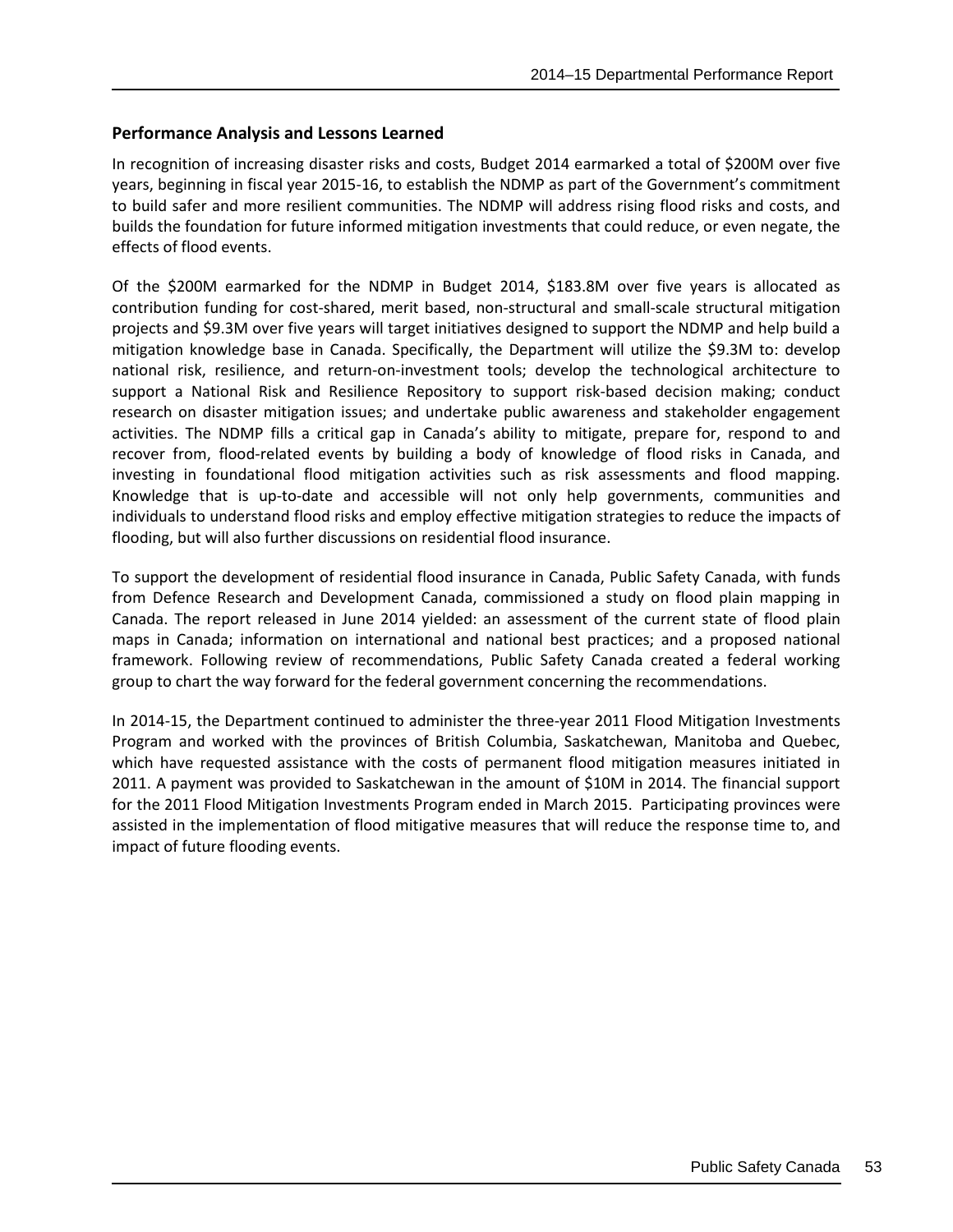# Sub-Sub-Program 1.4.1.2: Emergency Management Training and Exercises

## **Description:**

The Emergency Management Training and the National Exercise Programs enhance the capability to manage emergencies across the country by providing training and learning opportunities for government and members of the emergency management community, as well as opportunities to examine the collective response to emergencies through multi-jurisdictional exercises. The National Exercise Program's objective is to continuously improve emergency management in Canada through the delivery of comprehensive whole-of-government all-hazards exercises. The programs include: domestic and international exercises addressing all hazards and major international events; the establishment and implementation of a federal government lessons learned process to track ongoing capability and response activities improvement; and, providing education and training related to emergency management through a variety of means, such as the Canada School of Public Service. Training and exercise programming contribute directly to strengthening the capability across all regions to respond to incidents of all types. The promotion of a common approach to emergency management, including the adoption of standards and best practices, aims to enhance the capabilities of Canada's emergency management community.

| $2014 - 15$<br><b>Planned Spending</b> | 2014-15<br><b>Actual Spending</b> | 2014-15<br><b>Difference</b><br>(actual minus planned) |
|----------------------------------------|-----------------------------------|--------------------------------------------------------|
| 3,651,800                              | 1,224,386                         | (2,427,414)                                            |

## **Budgetary Financial Resources (dollars)**

## **Human Resources (FTEs)**

| 2014-15<br><b>Planned</b> | 2014-15<br><b>Actual</b> | 2014-15<br><b>Difference</b><br>(actual minus planned) |
|---------------------------|--------------------------|--------------------------------------------------------|
| 18                        |                          | (15)                                                   |

| <b>Expected Results</b>       | <b>Performance Indicators</b>  | <b>Targets</b> | <b>Actual Results</b> |
|-------------------------------|--------------------------------|----------------|-----------------------|
| Exercises contribute to the   | Percentage of applicable       |                |                       |
| evaluation, validation and/or | recommendations from national  |                |                       |
| improvement of the            | level exercises that have been | 90%            | $N/A^*$               |
| Government of Canada's all    | monitored for completeness     |                |                       |
| hazards emergency             | following assignment to        |                |                       |
| management plans, procedures  | responsible departments,       |                |                       |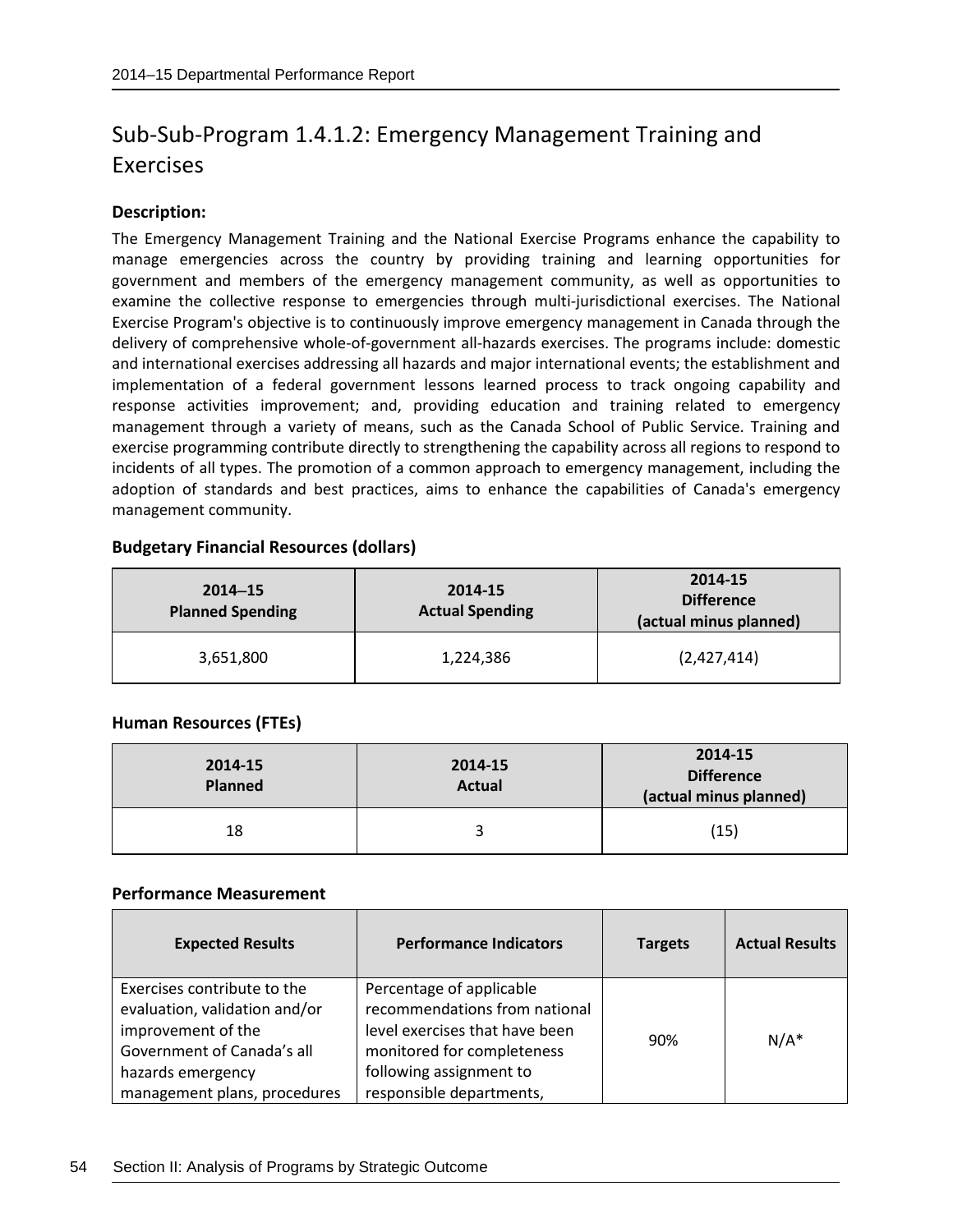| and protocols                                                                        | supporting improved<br>Government of Canada<br>capabilities                              |     |                                                                                     |
|--------------------------------------------------------------------------------------|------------------------------------------------------------------------------------------|-----|-------------------------------------------------------------------------------------|
| Federal/provincial/territorial<br>governments are trained in<br>emergency management | Number of activities facilitated<br>by Public Safety on emergency<br>management training | TBD | 3 Strategic<br>Emergency<br>Management<br>Planning<br>(SEMP)<br>training<br>courses |

*\*This performance indicator is no longer measured and has been replaced with the number of annual national-level exercises that are delivered in consideration of whole-of-government priorities and that contribute to the Continuous Improvement of Federal Event Response (CIFER). For the 2014-15 fiscal year, the target of one national-level exercise was achieved.*

## **Performance Analysis and Lessons Learned**

In 2014-15, the responsibility to lead the coordination of national-level exercises was transferred from the National Exercise Division to the GOC. The new Exercise Unit within the GOC dedicated most of its resources to support the Province of Ontario Integrated Exercise Program in preparation for the 2015 Pan/Parapan American Games. In total, 10 tabletop exercises and corresponding lessons learned were delivered within a twelve-month period. The GOC also supported the exercise component of the Beyond the Border Action Plan by providing funding to deliver Exercise CAPEX 2014. Finally, the GOC engaged the Public Safety Portfolio and the intelligence community to deliver briefings and to examine various threats from an all-hazards perspective.

In 2014, under the auspice of the Canada-U.S. Chemical, Biological, Radiological, Nuclear and Explosive (CBRNE) Working Group, Public Safety Canada and the Federal Emergency Management Administration (FEMA) worked together to develop a new process for Canada to participate in CBRNE-related training classes in the United States. As a result, Canadian EM officials will be able to take classes at FEMA's Emergency Management Institute and the Center for Domestic Preparedness.

During 2014-15, under a contribution agreement with Public Safety Canada, the International Association of Firefighters trained 697 students from Vancouver to St. John's to safely and effectively respond to a HazMat/CBRNE event. Notably, the training program expanded into Quebec for the first time with courses delivered and material made available in French. Training continues to expand in all geographical areas of Canada, and to include a broader range of participating first responders (e.g. firefighters, police and emergency medical services (EMS) officers).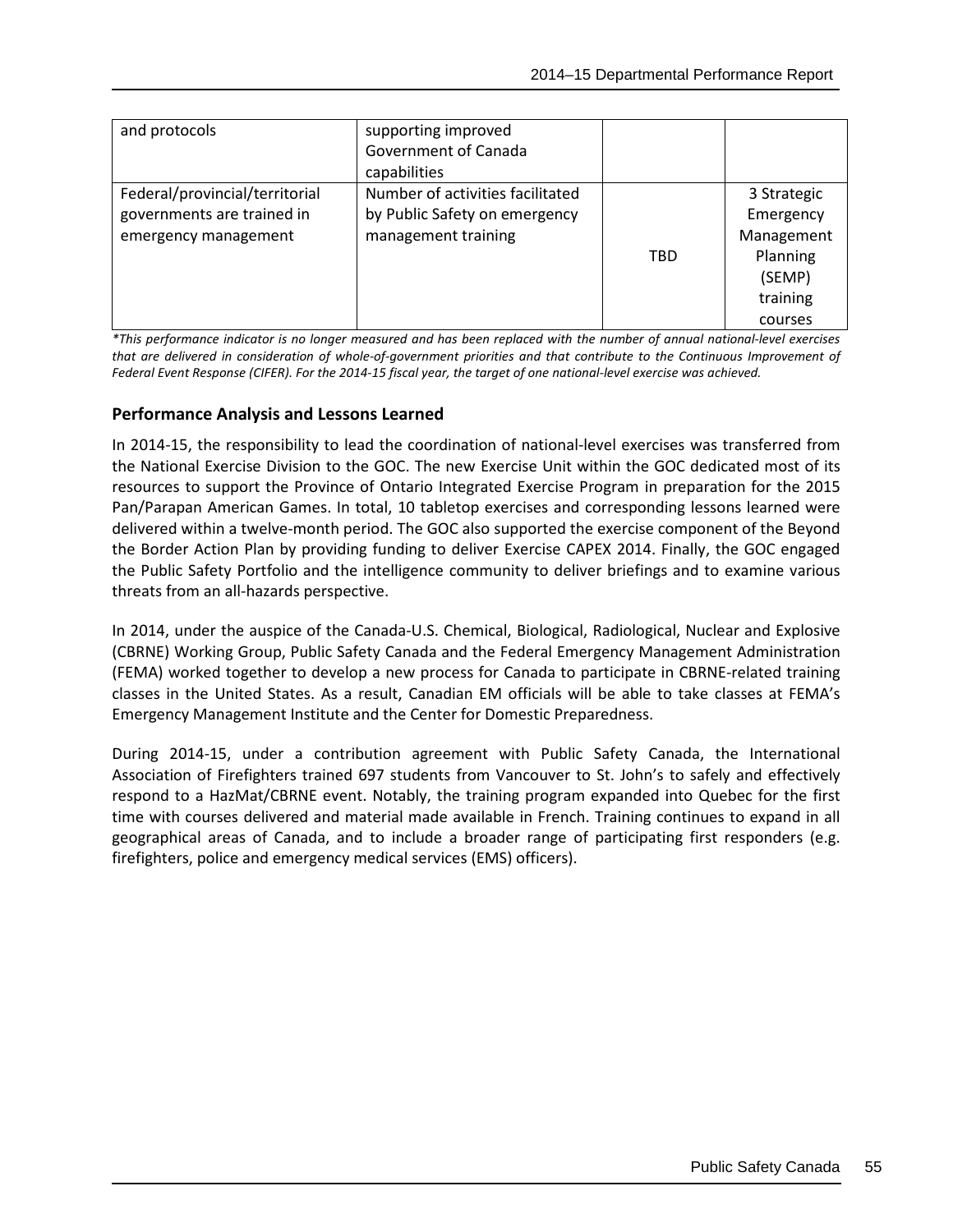## Sub-Sub-Program 1.4.1.3: Emergency Management Planning

#### **Description:**

The purpose of this program is to enhance federal institutions' ability to mitigate, prepare for, respond to and recover from incidents related to all-hazards (natural or human-induced). Emergency Management Planning works through partners to ensure that appropriate strategies, plans, concepts, action plans and tools are in place across sectors. This supports the development of all-hazards and allthreats plans that engage the whole community in managing the life cycle of a potential crisis, determines required capabilities/resources and establishes a framework for roles and responsibilities. The program also involves identifying and evaluating all hazards risks to provide decision-makers with the required information while reducing the vulnerability of people, property, the environment and the economy. The program prepares plans to address assessed risks working in concert with partners. This program analyzes and evaluates emergency management plans to determine if they conform with requirements and align with standards set out in various legislative and policy instruments. The program also leads the development of the arrangements for the Continuity of Constitutional Government Emergency Response and Recovery Plan (CERRP). The CERRP is designed to respond to an event or an emergency affecting the National Capital Region (NCR) that would require the relocation of the three branches of the Constitutional Government of Canada to an alternate site in order to allow essential functions of government to continue.

## **Budgetary Financial Resources (dollars)**

| $2014 - 15$<br><b>Planned Spending</b> | 2014-15<br><b>Actual Spending</b> | 2014-15<br><b>Difference</b><br>(actual minus planned) |
|----------------------------------------|-----------------------------------|--------------------------------------------------------|
| 7,136,300                              | 5,734,878                         | (1,401,422)                                            |

## **Human Resources (FTEs)**

| 2014-15<br><b>Planned</b> | 2014-15<br><b>Actual</b> | 2014-15<br><b>Difference</b><br>(actual minus planned) |
|---------------------------|--------------------------|--------------------------------------------------------|
| 31                        | 37                       | b                                                      |

| <b>Expected Results</b>   | <b>Performance Indicators</b> | <b>Targets</b>                | <b>Actual Results</b> |
|---------------------------|-------------------------------|-------------------------------|-----------------------|
| Federal institutions have | Percentage of federal         |                               | Of the 6              |
| achieved an acceptable    | institutions that have        | $2013 - 14$ - Primary and     | primary/              |
| emergency management      | achieved an                   | secondary Emergency           | secondary             |
| readiness level           | "acceptable"                  | <b>Support Function (ESF)</b> | <b>ESF</b>            |
|                           | assessment/evaluation         | federal institutions          | institutions          |
|                           | rating or higher on their     |                               | that provided         |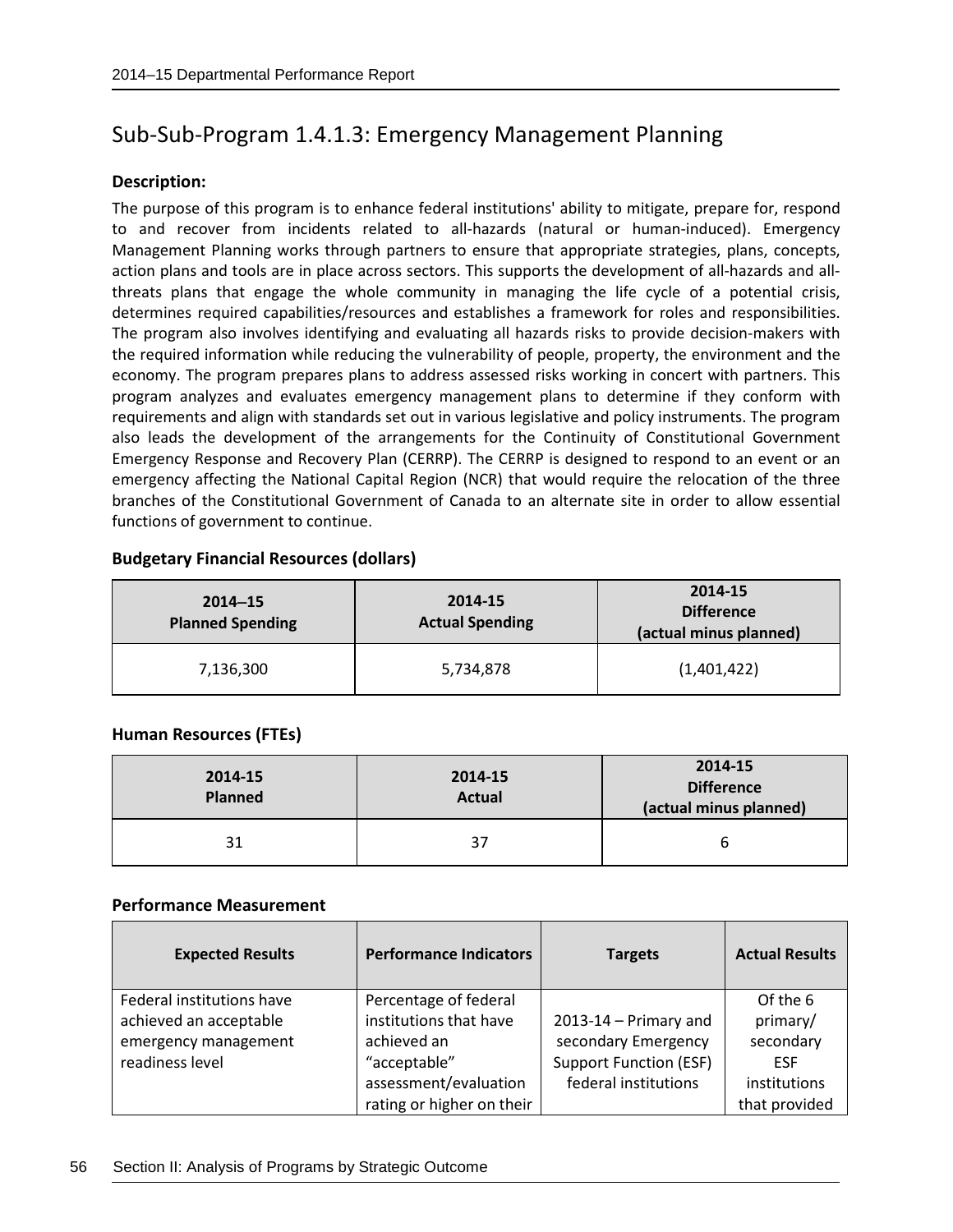| emergency<br>management plans |                                                                                                                                                                                                                                                                                                                                                                                                            | SEMPs for<br>assessment in<br>$2013 - 14,$<br>6/6 (100%)<br>achieved an<br>"acceptable"<br>assessment<br>rating or<br>higher                                                             |
|-------------------------------|------------------------------------------------------------------------------------------------------------------------------------------------------------------------------------------------------------------------------------------------------------------------------------------------------------------------------------------------------------------------------------------------------------|------------------------------------------------------------------------------------------------------------------------------------------------------------------------------------------|
|                               | 2014-15 - Federal<br>institutions with critical<br>services<br>Notes: The 8 SEMPs<br>assessed in 2014-15<br>were "Tier 2<br>Institutions" (secondary<br>institutions that provide<br>support to ESF<br>institution(s)).<br>No Tier 3 (Federal<br>institutions with critical<br>services) were officially<br>provided SEMP scores<br>in 2014-15. The Tier 3<br>institutions will be<br>assessed in 2015-16. | Of the 8 Tier 2<br>institutions<br>that provided<br><b>SEMPs for</b><br>assessment in<br>$2014 - 15$ ,<br>8/8 (100%)<br>achieved an<br>"acceptable"<br>assessment<br>rating or<br>higher |
|                               | $2015 - 16 - Other$<br>federal institutions                                                                                                                                                                                                                                                                                                                                                                | $N/A^*$                                                                                                                                                                                  |

*\*The assessment of these institutions has been put on hold pending a review of the SEMP program.*

## **Performance Analysis and Lessons Learned**

In 2014-15, Public Safety Canada evaluated eight SEMPs from "Tier II" Federal institutions (institutions identified as providing support to an ESF department). These SEMPs demonstrate how Federal institutions are meeting their responsibilities under the *Emergency Management Act* to address risks related to their mandates. Due to the 2014 realignment of departmental functions, which included a branch and program redesign, a review of the SEMP assessment methodology has been initiated and will continue in 2015.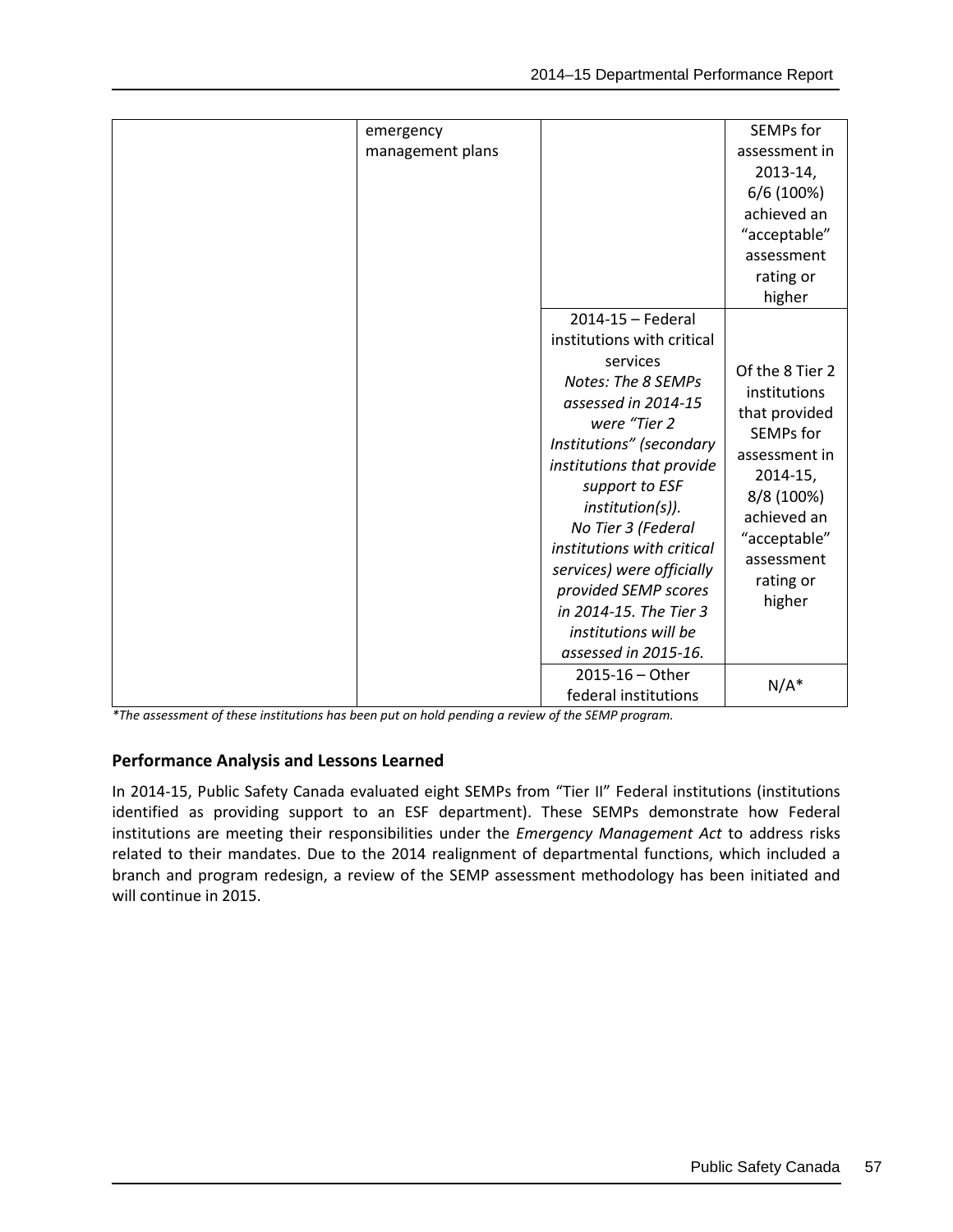## Sub-Program 1.4.2: Emergency Response and Recovery

#### **Description:**

When provincial and territorial government resources are insufficient to respond to and/or recover from a large-scale natural or human-induced disaster, Public Safety Canada coordinates the federal response to the provincial or territorial government requesting assistance and may provide financial assistance. Our network of Regional Offices across Canada serve as the Department's primary link to provincial and territorial emergency management counterparts, as well as federal departments in the region to ensure a whole-of-government response. An integrated federal response to events affecting the national interest is supported through 24/7 watch and early warning, national-level situational awareness, integrated risk assessment, response planning, whole-of-government response management and support to senior officials' decision making. These services are provided to the Government of Canada and response organizations at the federal, provincial and territorial levels.

#### **Budgetary Financial Resources (dollars)**

| $2014 - 15$<br><b>Planned Spending</b> | 2014-15<br><b>Actual Spending</b> | 2014-15<br><b>Difference</b><br>(actual minus planned) |
|----------------------------------------|-----------------------------------|--------------------------------------------------------|
| 872,246,644                            | 382,610,178                       | (489, 636, 466)                                        |

#### **Human Resources (FTEs)**

| 2014-15<br><b>Planned</b> | 2014-15<br><b>Actual</b> | 2014-15<br><b>Difference</b><br>(actual minus planned) |
|---------------------------|--------------------------|--------------------------------------------------------|
| 133                       | 151                      | 18                                                     |

| <b>Expected Results</b>                                                             | <b>Performance Indicators</b>                                                                      | <b>Targets</b> | <b>Actual Results</b> |
|-------------------------------------------------------------------------------------|----------------------------------------------------------------------------------------------------|----------------|-----------------------|
| Canada can respond to and<br>recover from events affecting<br>the national interest | Percentage of events for which<br>a national coordination<br>response was required and<br>provided | 100%           | 100%                  |
|                                                                                     | Number of events for which a<br>national coordination response<br>was required and provided        | N/A            | 86                    |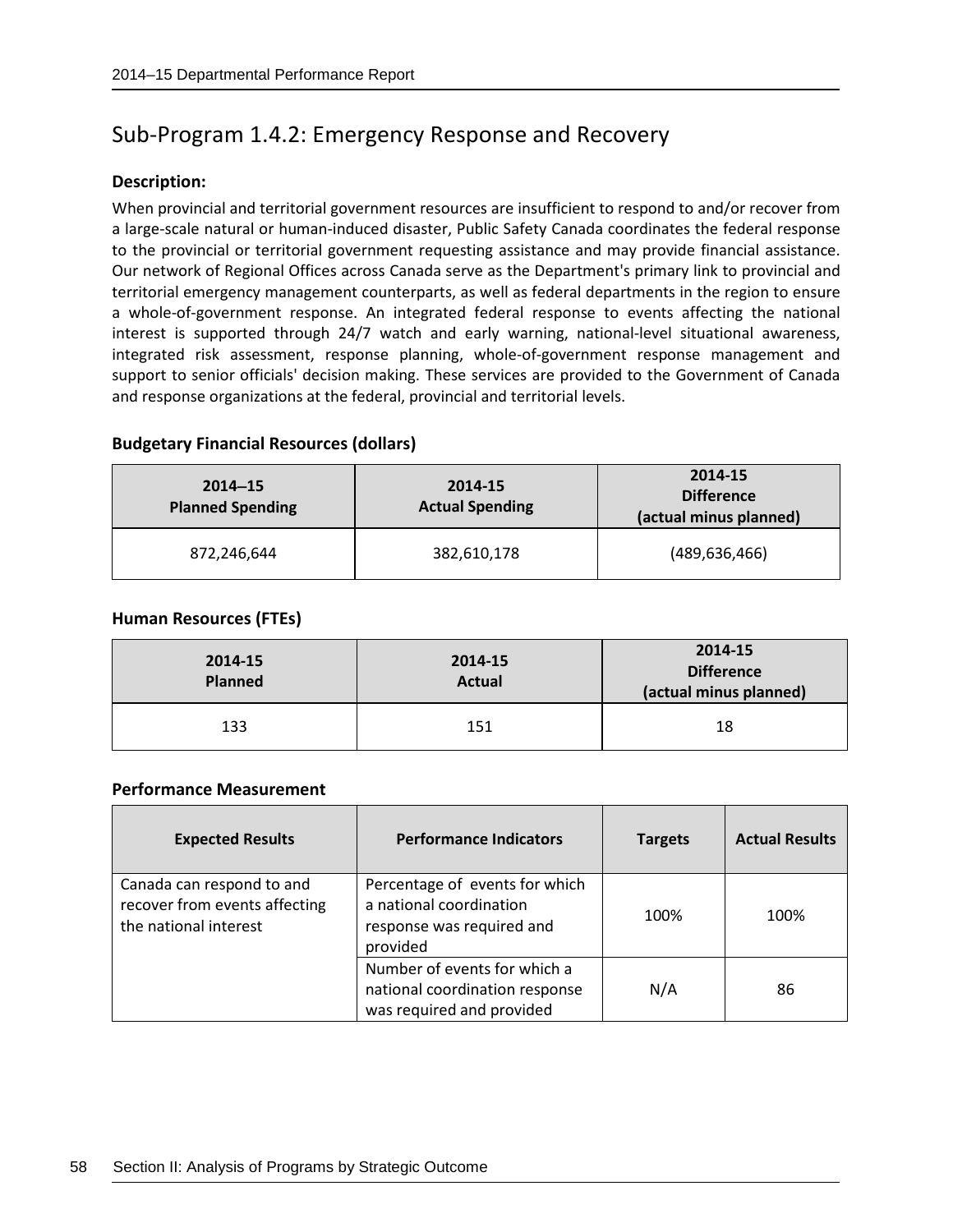In 2014-15, the GOC continued to engage other federal institutions in the ongoing improvement of the Federal Emergency Response Plan through clarifying functions, processes and governance. The Whole of Government Risk Assessments and Contingency Plans were developed for Flooding, Urban Wildland Interface Fires and Hurricanes. Integrated Risk assessments were conducted for the 2014 Arctic Navigation and the 2015 FIFA Women's World Cup.

Under the Beyond the Border Action Plan, discussions were held between FEMA, the Department of Homeland Security National Operations Center, the Department of National Defense Threat Reduction Agency, Public Safety Canada, Environment Canada, and Health Canada, to exchange ideas on standard information sharing and modeling protocols to facilitate a joint response to a cross-border CBRNE incident.

In 2014-15, the DFAA provided \$305M to provinces and territories for disaster response and recovery. The funding supported flood recovery activities in Saskatchewan, Quebec, Newfoundland and Northwest Territories. Rainstorm recovery funding was received by Nova Scotia, British Columbia and Saskatchewan. Newfoundland received funding for hurricane recovery, and British Columbia received funding in support of wildfires.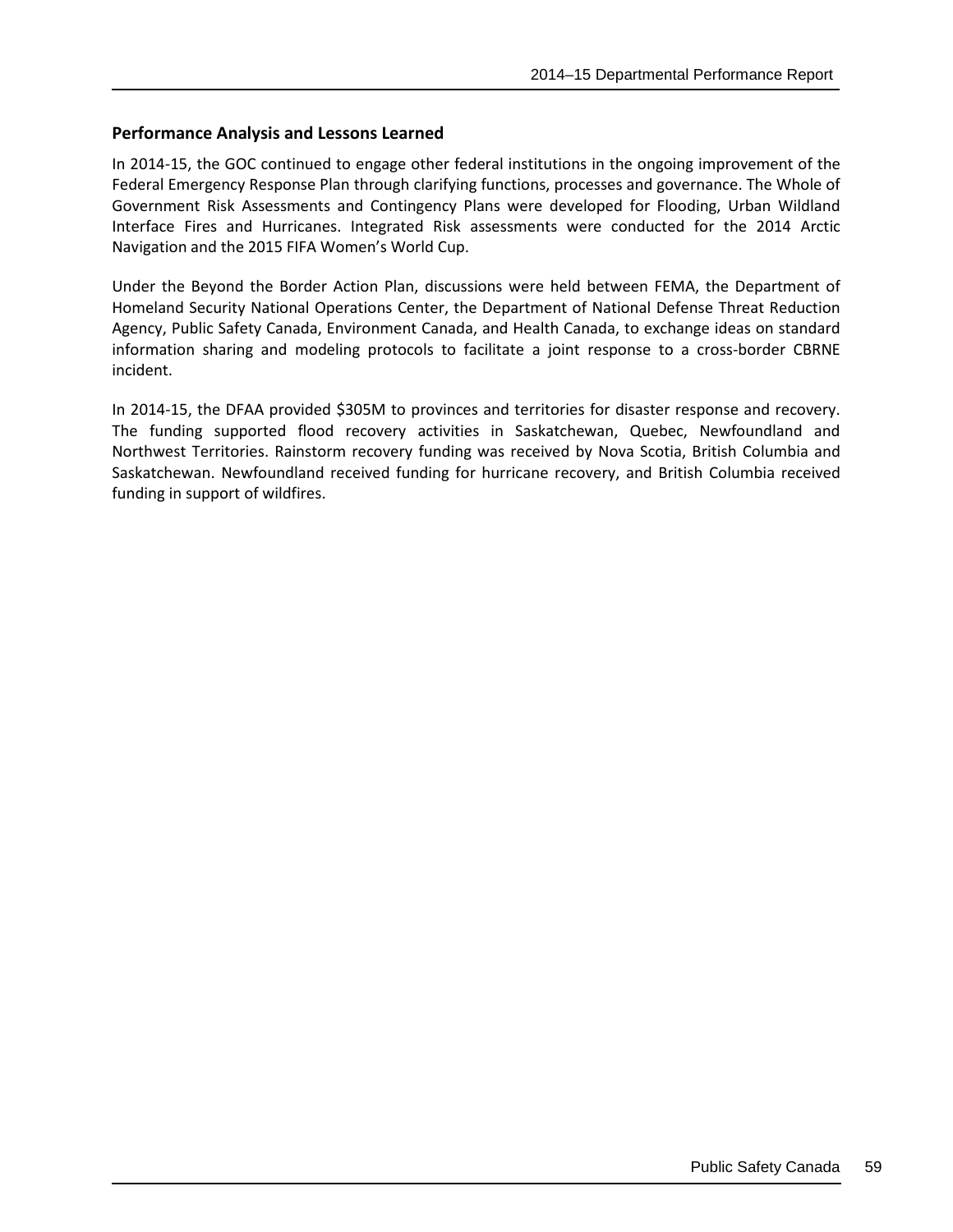# Sub-Sub-Program 1.4.2.1: Emergency Management Coordination

## **Description:**

This program delivers an all-hazard integrated federal emergency response to potential or actual disasters (natural or human-induced) that threaten the safety and security of Canadians across all regions, or the integrity of Canada's critical infrastructure. The program is delivered through the Government Operations Centre (GOC), a facility that provides strategic-level response coordination on behalf of the Government of Canada, in response to potential and occurring events affecting the national interest. This program continuously provides 24/7 watch and early warning for Government in support of partner mandates. The GOC provides definitive national-level situational awareness (e.g. notifications, situation reports, intelligence products, briefings) to partners and senior decision makers, and to senior officials, provincial governments and/or the private sector. The GOC ensures whole-ofgovernment response capability, plans for and coordinates the federal response to events affecting the national interest, develops recommendations for the deployment and utilization of federal resources, and actions requests for emergency assistance from federal or provincial authorities. Working with the provinces and territories and international partners, the GOC is a key asset for DM and ADM communities, providing them with a mechanism for the implementation of their direction, keeping senior officials informed of evolving events, as well as identifying issues that need their engagement for resolution. The GOC ensures the efficient use of Government of Canada strategic assets, and when offered, the resources of P/T governments. This program also aligns the work of regional offices with national efforts to support provincial and territorial partners in addressing emergencies.

#### **Budgetary Financial Resources (dollars)**

| $2014 - 15$<br><b>Planned Spending</b> | 2014-15<br><b>Actual Spending</b> | 2014-15<br><b>Difference</b><br>(actual minus planned) |
|----------------------------------------|-----------------------------------|--------------------------------------------------------|
| 12,717,217                             | 18,345,273                        | 5,628,056                                              |

## **Human Resources (FTEs)**

| 2014-15<br><b>Planned</b> | 2014-15<br><b>Actual</b> | 2014-15<br><b>Difference</b><br>(actual minus planned) |
|---------------------------|--------------------------|--------------------------------------------------------|
| 115                       | 132                      | 17                                                     |

| <b>Expected Results</b>          | <b>Performance Indicators</b>   | <b>Targets</b> | <b>Actual Results</b> |
|----------------------------------|---------------------------------|----------------|-----------------------|
| Canada has a comprehensive       | Percentage of events which      |                |                       |
| approach to response planning    | indicate that existing          |                | 97.7%                 |
| that supports a coordinated      | interdepartmental               | 100%           |                       |
| response to events affecting the | plans/protocols were sufficient |                |                       |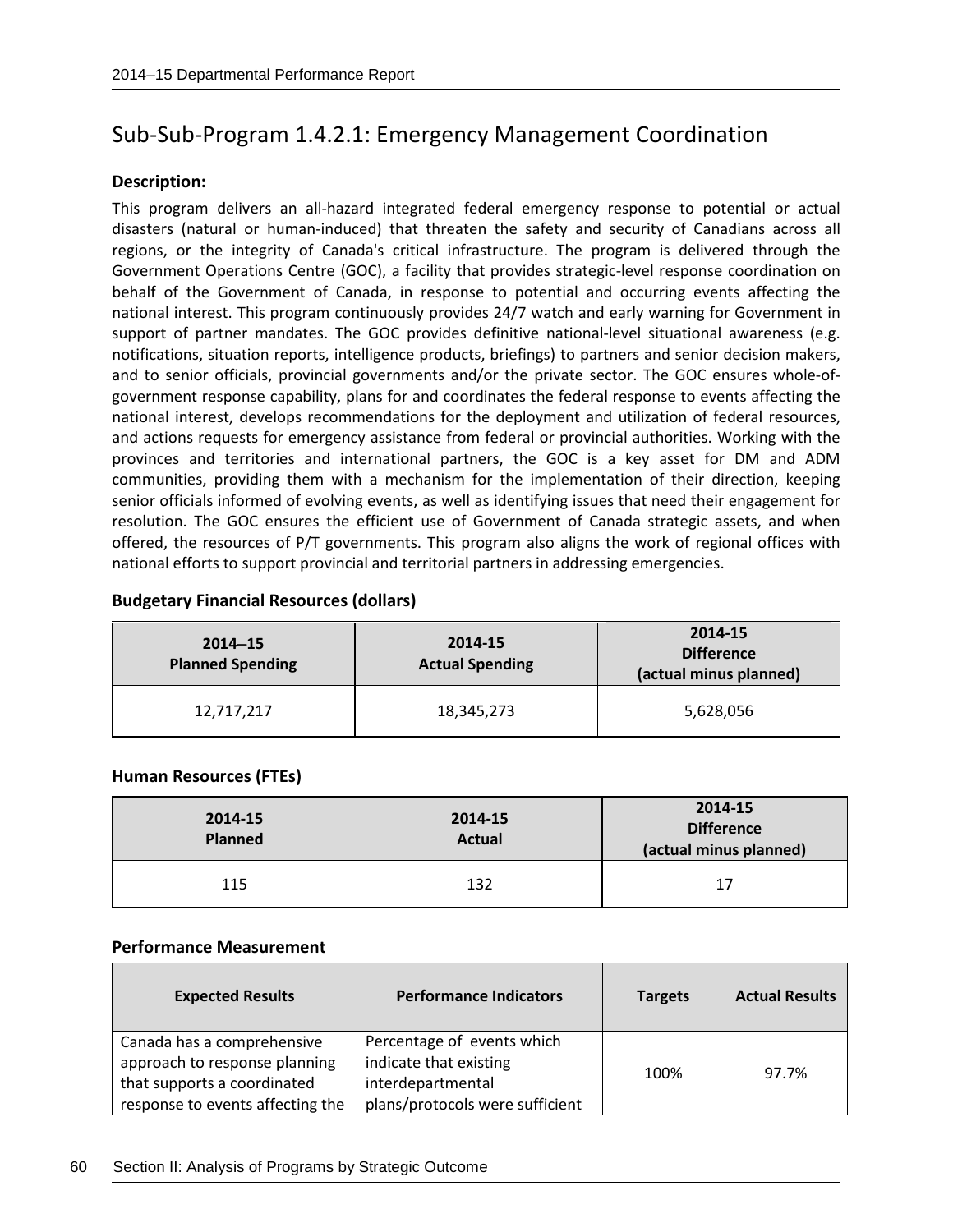| national interest | to support response<br>coordination by the GOC                                                                                                                                                               |      |       |
|-------------------|--------------------------------------------------------------------------------------------------------------------------------------------------------------------------------------------------------------|------|-------|
|                   | Percentage of events which<br>indicate that sufficient<br>situational awareness flowed<br>externally to/from Public Safety<br>Regional Offices, and other<br>government and non-<br>government organizations | 100% | 98.8% |

As per the *Emergency Management Act*, Public Safety Canada works with a wide range of governmental and non-governmental stakeholders both domestic and international to help ensure the safety and security of Canadian communities. Following the July 6, 2013, fire and explosion of multiple tank cars in the town of Lac-Mégantic, the Government of Canada committed to share costs with the Government of Quebec, with the Department receiving authority to provide up to \$25M for response and recovery (payment already provided in fiscal year 2013-2014) and an additional \$95M for soil and water decontamination efforts. In January 2015, the Province of Quebec's request for a partial payment of \$50M for decontamination was approved.

In preparation for the Toronto 2015 Pan/Parapan American Games, Public Safety Canada led the development of a federal risk assessment, as well as coordinated the Whole-Of-Government contingency planning effort for safety related events.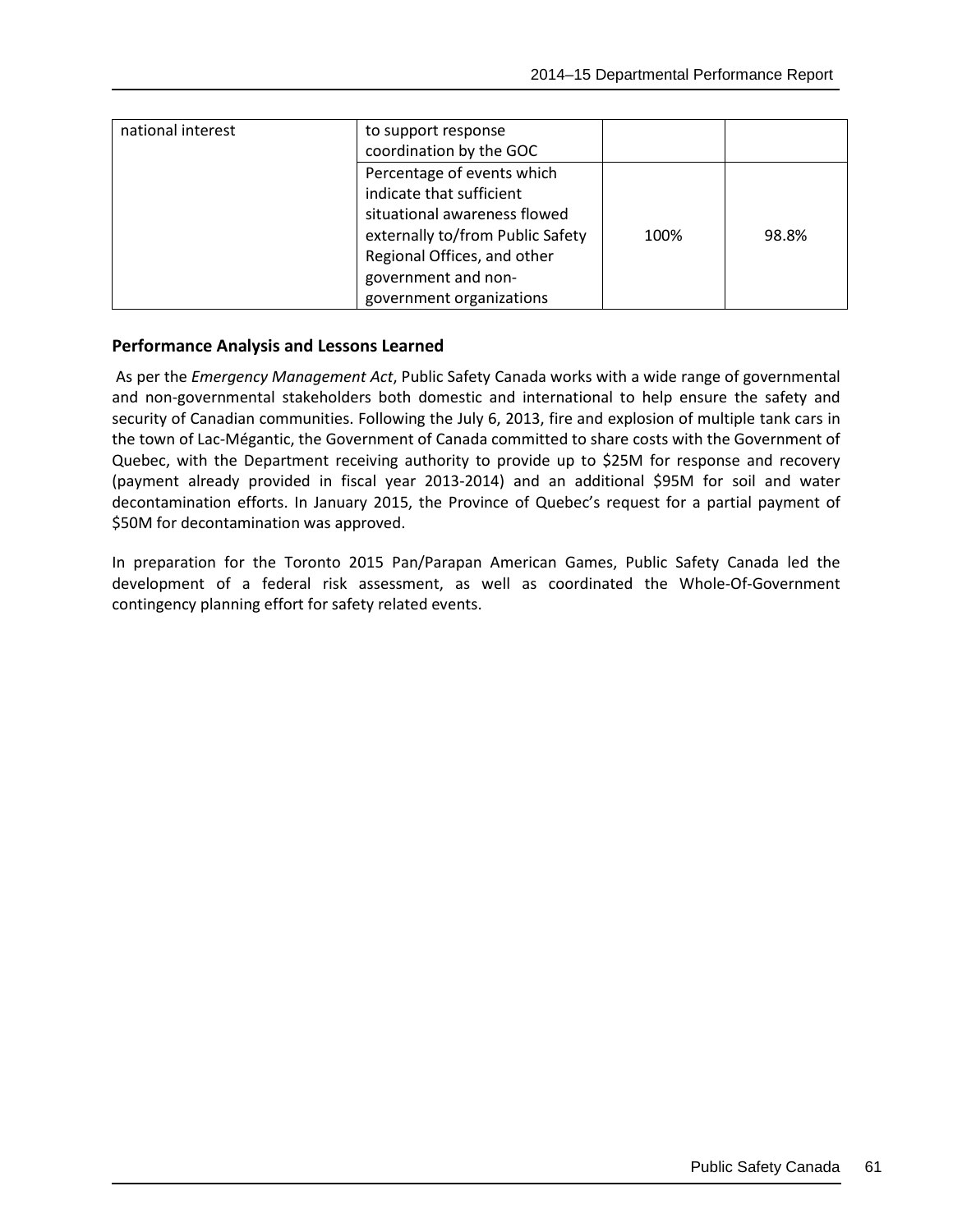## Sub-Sub-Program 1.4.2.2: Disaster Financial Assistance Arrangements

#### **Description:**

The Disaster Financial Assistance Arrangements (DFAA) provides federal financial assistance to provinces and territories affected by large natural disasters such as floods and storms. The DFAA program was established in 1970, to provide the Government with consistent and equitable mechanisms to cost share provincial and territorial response and recovery expenditures when such costs place a significant burden on the affected provincial/territorial economy and exceed an amount that these jurisdictions might reasonably be expected to bear on their own. Following a natural disaster, an affected province or territory may make a request for federal financial assistance to the Minister of Public Safety. If an Order in Council declaring the event to be of concern to the federal government and authorizing the Minister to provide financial assistance to the jurisdiction is approved, the Minister will inform the affected province or territory that federal financial assistance will be provided in accordance with the program's established guidelines. These guidelines include an established cost-sharing formula. The Workers Compensation Program compensates voluntary emergency service workers injured or killed in the course of emergency service training or work.

#### **Budgetary Financial Resources (dollars)**

| $2014 - 15$<br><b>Planned Spending*</b> | 2014-15<br><b>Actual Spending*</b> | 2014-15<br>Difference*<br>(actual minus planned) |
|-----------------------------------------|------------------------------------|--------------------------------------------------|
| 859,107,282                             | 364,117,924                        | (494, 989, 358)                                  |

*\*Includes \$95M in planned spending and \$56.7M in actual spending for the contribution program to provide Financial Assistance to the Province of Quebec for Response and Recovery Costs from the Explosion Following the Train Derailment in Lac-Mégantic, Quebec.*

#### **Human Resources (FTEs)**

| 2014-15<br><b>Planned</b> | 2014-15<br><b>Actual</b> | 2014-15<br><b>Difference</b><br>(actual minus planned) |
|---------------------------|--------------------------|--------------------------------------------------------|
| 12                        | 18                       |                                                        |

| <b>Expected Results</b>                                                                                 | <b>Performance Indicators</b>                                         | <b>Targets</b> | <b>Actual Results</b>                                                |
|---------------------------------------------------------------------------------------------------------|-----------------------------------------------------------------------|----------------|----------------------------------------------------------------------|
| Provinces and territories receive<br>funding to assist with response<br>and recovery from major natural | Percentage of events meeting<br>DFAA criteria that receive<br>funding | 100%           | 100%                                                                 |
| disasters                                                                                               | Total DFAA payments made on<br>behalf of the federal<br>government    | N/A            | 6 events<br>totalling<br>\$178M during<br>the 2014-15<br>fiscal year |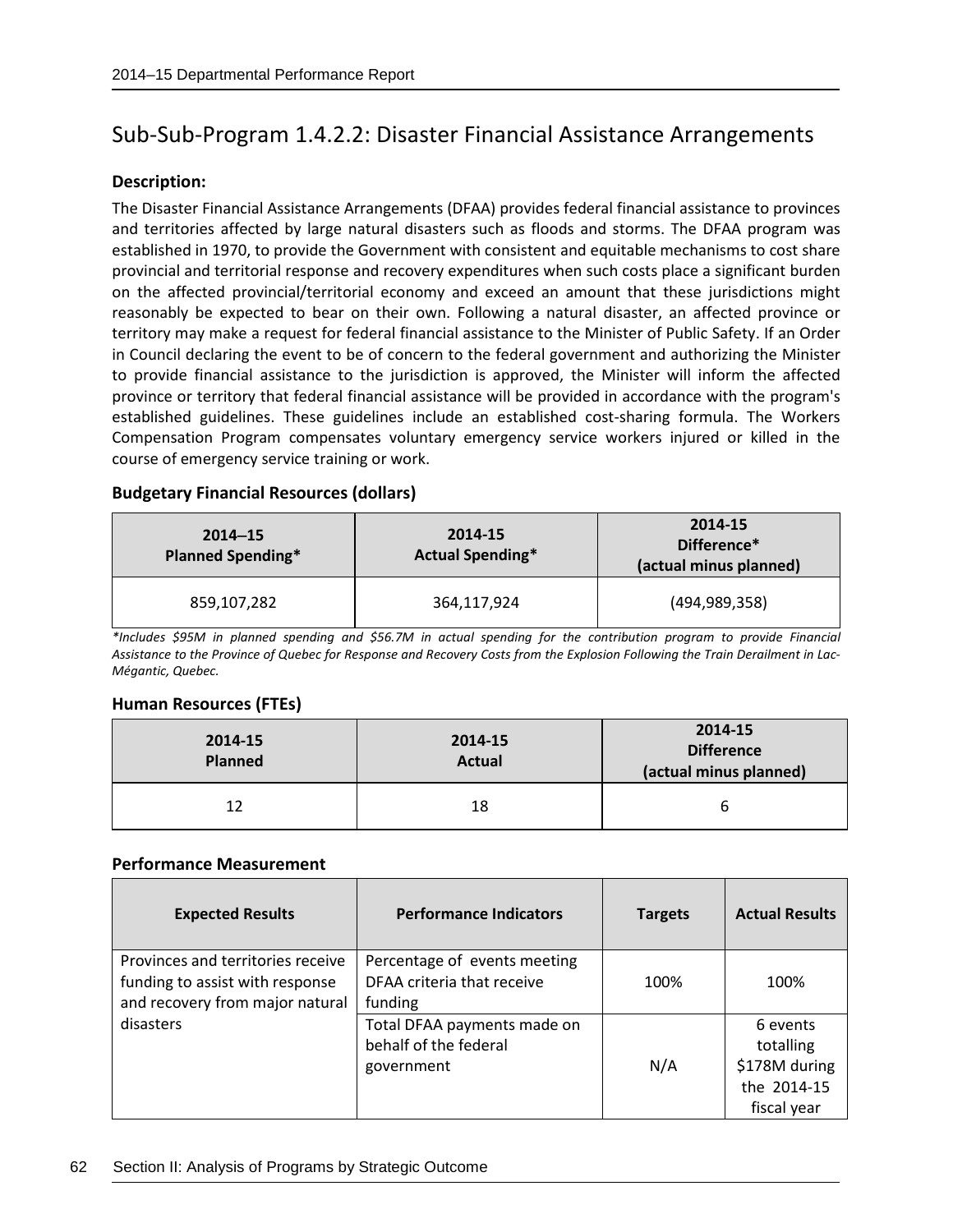In January 2015, Public Safety Canada announced a change to the DFAA funding formula, which had not been updated in 44 years, by adjusting the eligibility threshold to half the effect of inflation since the program's inception. Under the new funding formula, which came into effect on February 1, 2015, the Government of Canada continues to cover up to 90 per cent of eligible expenses for disaster recovery, which re-affirms the federal government's commitment to help subsidize the costs of major natural disasters and support Canadians in their times of need. However, these adjustments, when coupled with ongoing annual inflation review, will ensure that this critical funding continues to be available for future generations.

In 2014-15, the DFAA provided \$305M to provinces and territories for disaster response and recovery. The funding supported flood recovery activities in Saskatchewan, Quebec, Newfoundland and Northwest Territories. Rainstorm recovery funding was received by Nova Scotia, British Columbia and Saskatchewan. Newfoundland received funding for hurricane recovery, and British Columbia received funding in support of wildfires.

The Workers Compensation Program (WCP) is a cost-sharing contribution program administered by Public Safety Canada that includes the participation of the provinces and territories. The WCP provides a 75/25% sharing of the costs of workers compensation awards to volunteer 'emergency service workers', injured or killed in the course of emergency service training or work. While compensation may cover loss of wages and medical aid, or compensation for death, the amount of compensation is determined by the provincial/territorial Workers' Compensation Board. Volunteers must be registered with the provincial/territorial emergency program and be directed to carry out actual and immediate emergency services work.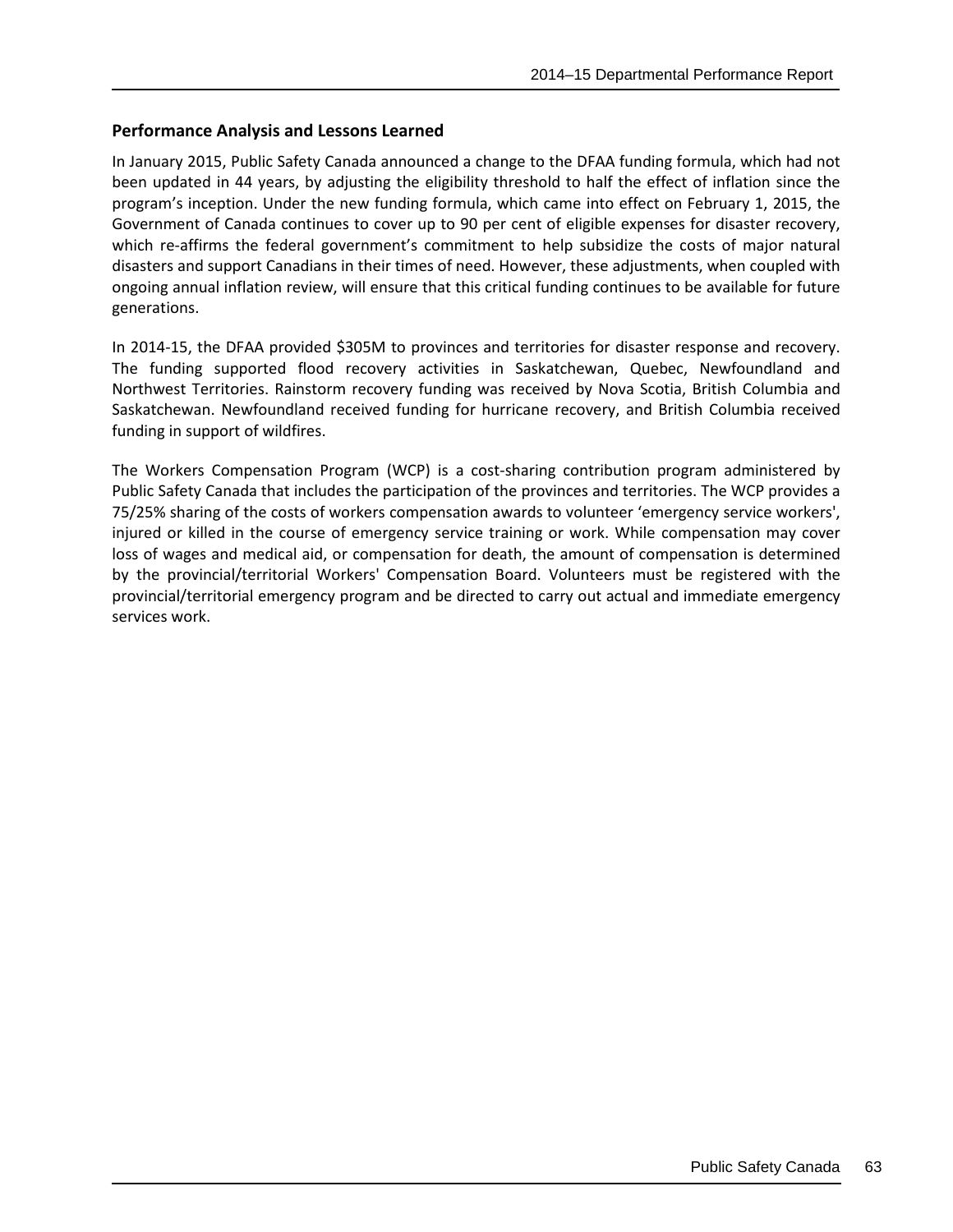## Sub-Sub-Program 1.4.2.3: Interoperability

#### **Description:**

Within the public safety and security sector, interoperability refers to the ability of government agencies and organizations to share the right information at the right time to keep Canadians safe. Leading collaborative efforts with other federal departments and agencies, provinces, territories, municipalities, industry and international partners, this program involves the advancement of various projects to improve the manner in which information is shared. This includes radio and voice communications interoperability, the development of data standards, and the horizontal coordination of efforts across stakeholders in the adoption and implementation of standards to support improved automated information exchange for the broader public safety and security communities. A Canadian Communications Interoperability Plan is in place to ensure that critical gaps in first responder communications and across the public safety and security communities are addressed consistently and founded on common standards, models and practices.

#### **Budgetary Financial Resources (dollars)**

| $2014 - 15$<br><b>Planned Spending</b> | 2014-15<br><b>Actual Spending</b> | 2014-15<br><b>Difference</b><br>(actual minus planned) |
|----------------------------------------|-----------------------------------|--------------------------------------------------------|
| 422,145                                | 146,981                           | (275, 164)                                             |

#### **Human Resources (FTEs)**

| 2014-15<br><b>Planned</b> | 2014-15<br><b>Actual</b> | 2014-15<br><b>Difference</b><br>(actual minus planned) |
|---------------------------|--------------------------|--------------------------------------------------------|
| ь                         |                          | (5)                                                    |

| <b>Expected Results</b>                                                                                           | <b>Performance Indicators</b>                                                                                      | <b>Targets</b>                                              | <b>Actual Results</b> |
|-------------------------------------------------------------------------------------------------------------------|--------------------------------------------------------------------------------------------------------------------|-------------------------------------------------------------|-----------------------|
| Operational information<br>regarding public safety and<br>security is shared in an effective<br>and timely manner | Number of activities developed<br>by Public Safety Canada with<br>stakeholders to deliver on the<br>Communications | > Bi-monthly<br>meetings are<br>conducted by<br>end 2013-14 | 6 meetings            |
|                                                                                                                   | Interoperability Strategy for<br>Canada's Action Plan                                                              | Frequency of<br>meetings<br>sustained for<br>2014-15        | 8 meetings            |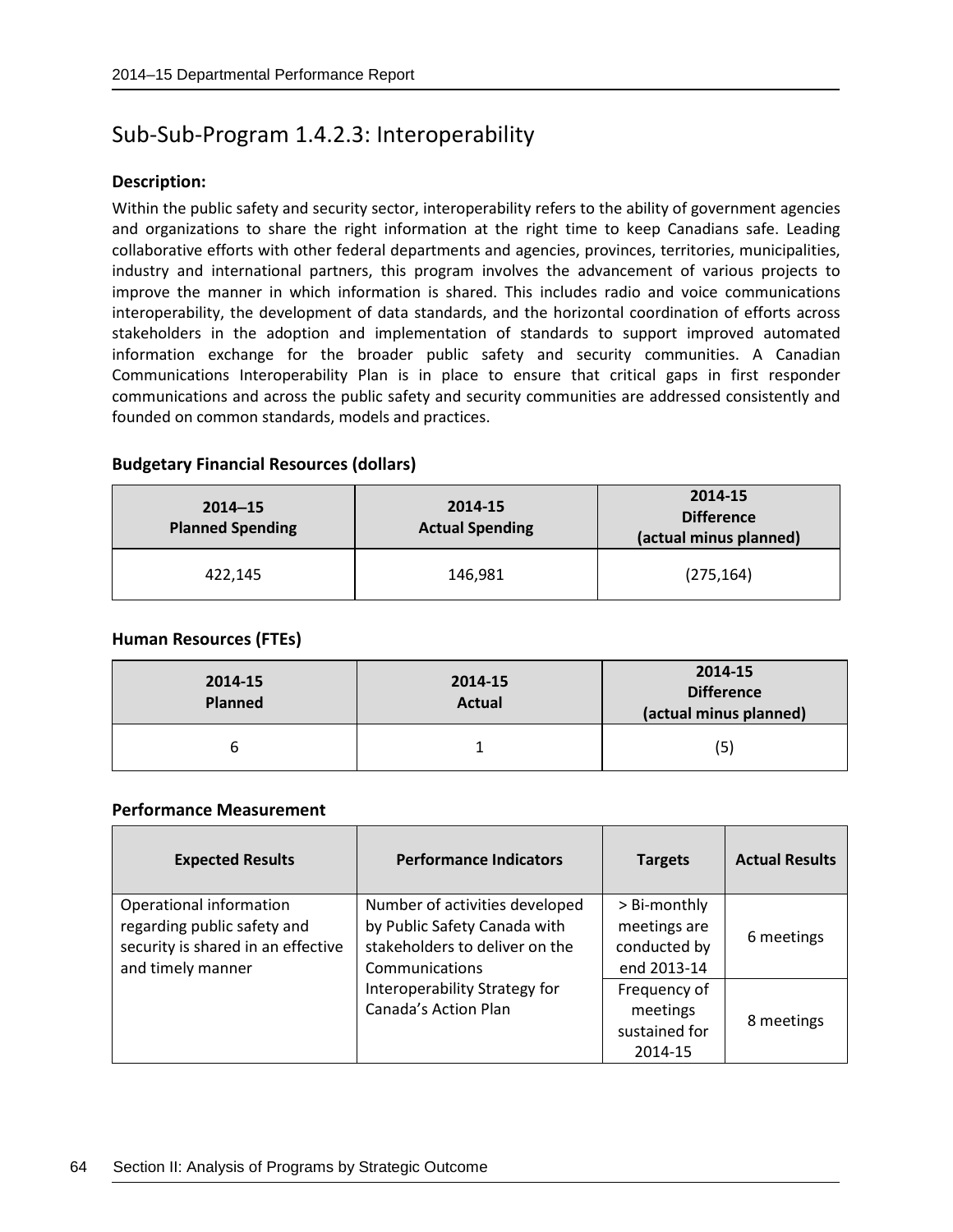Public Safety Canada continued to work closely with FPT partners on activities to advance national objectives outlined in the Communications Interoperability Strategy's Action Plan for Canada. Specifically, FPT governments in Canada have been working toward a National Public Alerting System (NPAS) since 2009. The goal of NPAS is to enable authorized FPT officials to rapidly warn the public – in a systematic, consistent and timely fashion – of imminent or unfolding dangers to life (e.g. tornadoes, floods, hazardous chemical spills, etc.).

In August 2014, the Canadian Radio-television and Telecommunications Committee (CRTC) published regulatory amendments making it mandatory for television and radio broadcasters, and cable and satellite companies, to fully participate in NPAS by March 31, 2015. Smaller broadcast organizations, such as campus, community and Native radio and television broadcasters, will also be required to participate and carry alerts by March 31, 2016. In April 2015, a public awareness campaign, branded as "Alert Ready" was launched. The campaign consists of television and radio advertisements, currently focusing on tornado and flooding events. The Alert Ready campaign is an important step to inform Canadians about public alerting, which helps empower citizens to prepare for and mitigate the impacts of emergencies.

The Department continued to work in partnership with FPT Senior Officials Responsible for Emergency Management (SOREM) on interoperability initiatives under the Action Plan, such as advancing the work on a Canadian Public Safety Broadband Network.

In 2014-15, the Canada-U.S. Communications Interoperability Working Group (CIWG), which is cochaired by Pubic Safety Canada and the Department of Homeland Security Office of Emergency Communications , reviewed and updated the CAN-U.S. CIWG Work Plan. Key objectives of the work plan completed in 2014 include:

- Engagement of Federal, State, Provincial/Territorial and local public safety first responders along the border to document existing interoperability efforts and better understand current cross border interoperability challenges;
- Development of an MOU to permit the automated exchange of information between Canadian and U.S. situational awareness and reporting systems (i.e., the Canadian Multi-Agency Situational Awareness System and the U.S. Integrated Public Alert and Warning System); and
- Coordination with the Federal Communications Commission and Industry Canada to develop a Statement of Intent allowing the use of portable radio units across the borders by public safety licensees of either country.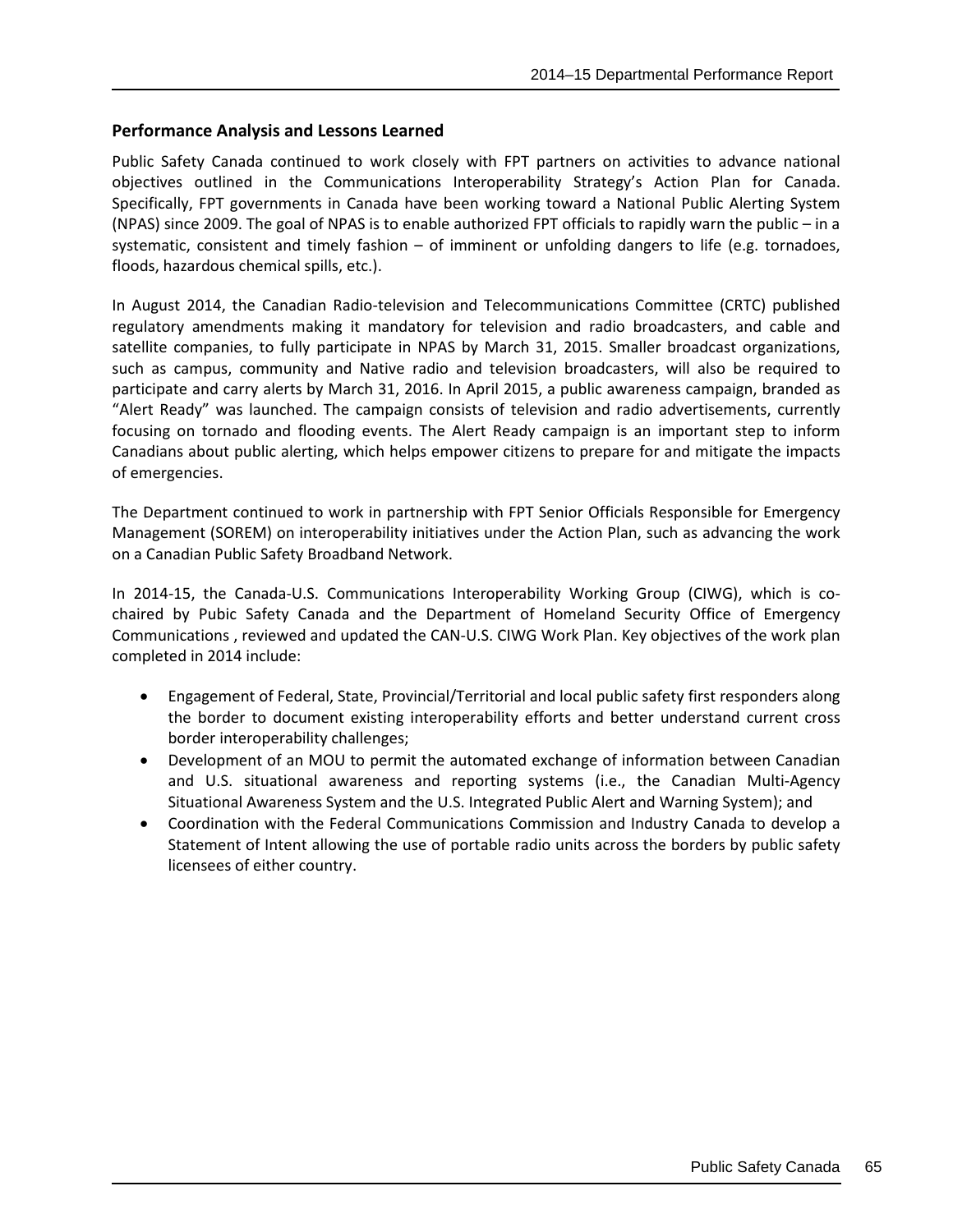## Internal Services

#### **Description:**

Internal Services are groups of related activities and resources that are administered to support the needs of programs and other corporate obligations of an organization. These groups are Management and Oversight Services, Communications Services, Legal Services, Human Resources Management Services, Financial Management Services, Information Management Services, Information Technology Services, Real Property Services, Material Services, Acquisition Services, and Travel and Other Administrative Services. Internal Services include only those activities and resources that apply across an organization and not those provided specifically to a program.

## **Budgetary Financial Resources (dollars)**

| $2014 - 15$<br><b>Main Estimates</b> | $2014 - 15$<br><b>Planned Spending</b> | $2014 - 15$<br><b>Total Authorities</b><br><b>Available for Use</b> | 2014-15<br><b>Actual Spending</b><br>(authorities used) | 2014-15<br><b>Difference</b><br>(actual minus<br>planned) |
|--------------------------------------|----------------------------------------|---------------------------------------------------------------------|---------------------------------------------------------|-----------------------------------------------------------|
| 49,347,671                           | 49,347,671                             | 53,109,008                                                          | 51,392,399                                              | 2,044,728                                                 |

#### **Human Resources (FTEs)**

| 2014-15<br><b>Planned</b> | 2014-15<br><b>Actual</b> | 2014-15<br><b>Difference</b><br>(actual minus planned) |
|---------------------------|--------------------------|--------------------------------------------------------|
| 412                       | 360                      | (52)                                                   |

## **Performance Analysis and Lessons Learned**

In 2014-15, a significant effort was made to build awareness and develop statistics on payment to suppliers, and the Department is well positioned to meet its 95% target for payment within 30 days next year. Monthly presentations of the Department's financial situation were done at the Departmental Management Committee, with a mature process to look at pressures and to manage that collectively as a department. Finally, the Department fully distributed the budgets at the cost centre level within 30 days of the start of the fiscal year.

In 2014-15, Public Safety Canada continued to transform and modernize its human resources function by doing the following: integrated monitoring of risk- and results-based staffing in the HR Report Card, began implementing generic work descriptions, developed draft generic competency profiles for administrative positions and implemented the PERFORM system for performance management of nonexecutive employees.

In 2014-15, the Department initiated a realignment of departmental functions and in the first year, reduced the number of branches from six to five, and introduced a new organizational structure to better align programs and resources with departmental priorities. All financial information has been mapped to the new organizational structure including the Program Alignment Architecture to ensure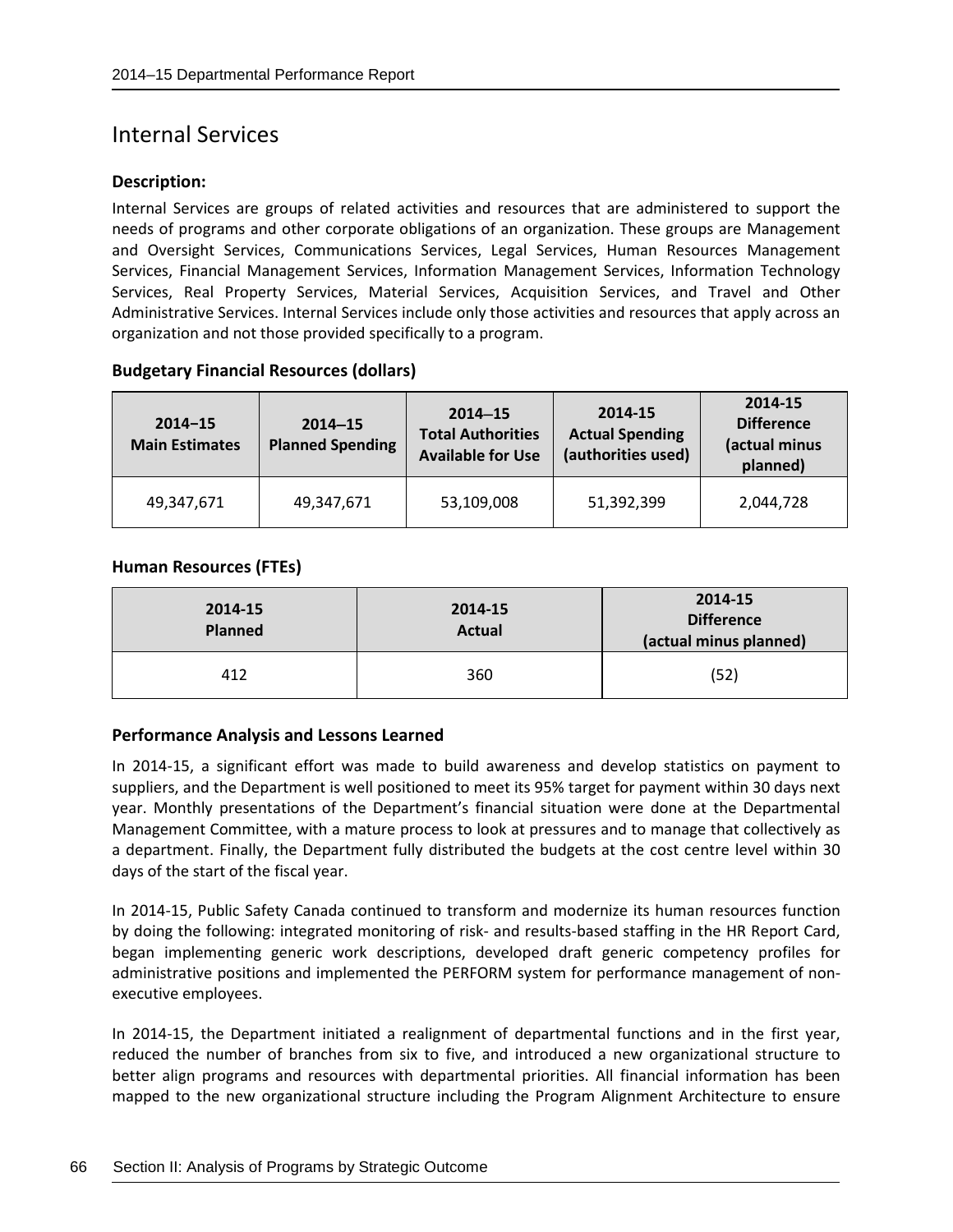that the revised structure meets the test of affordability.

The Department also completed the first year of monitoring of internal controls and is well positioned to have them all reviewed by the end of the next fiscal year.

The Department updated its Security Plan to detail decisions for managing security risks and to outline strategies, goals, objectives, priorities and timelines for improving departmental security.

Public Safety Canada worked with Shared Services Canada (SSC) to ensure that new or transformed tools meet security requirements of the Department. It also worked in close collaboration with SSC to support government-wide initiatives, including the successful transition to new blackberries, the reduction in size of email mailboxes in preparation for the Email Transformation Initiative and application migration. The Department is also in the early planning stages for the move of MyGCHR.

The Department also ensured that the GOC and regional offices had the equipment and infrastructure necessary to exercise national leadership in emergency management. It provided increased bandwidth to the GOC to better equip the facility in case of emergency and evaluated innovative options for the GOC facility project.

The Information Management Strategic Plan was updated to provide Public Safety Canada with strategic direction in advancing with eRecordkeeping to move the department to an electronic environment.

The Department also completed the third iteration of its International Strategic Framework on time, and made the classified, evidence-based prioritization document and 127 country profiles available to other Government of Canada departments and agencies to guide their international security policy and activities towards initiatives that increase the public safety of Canadians.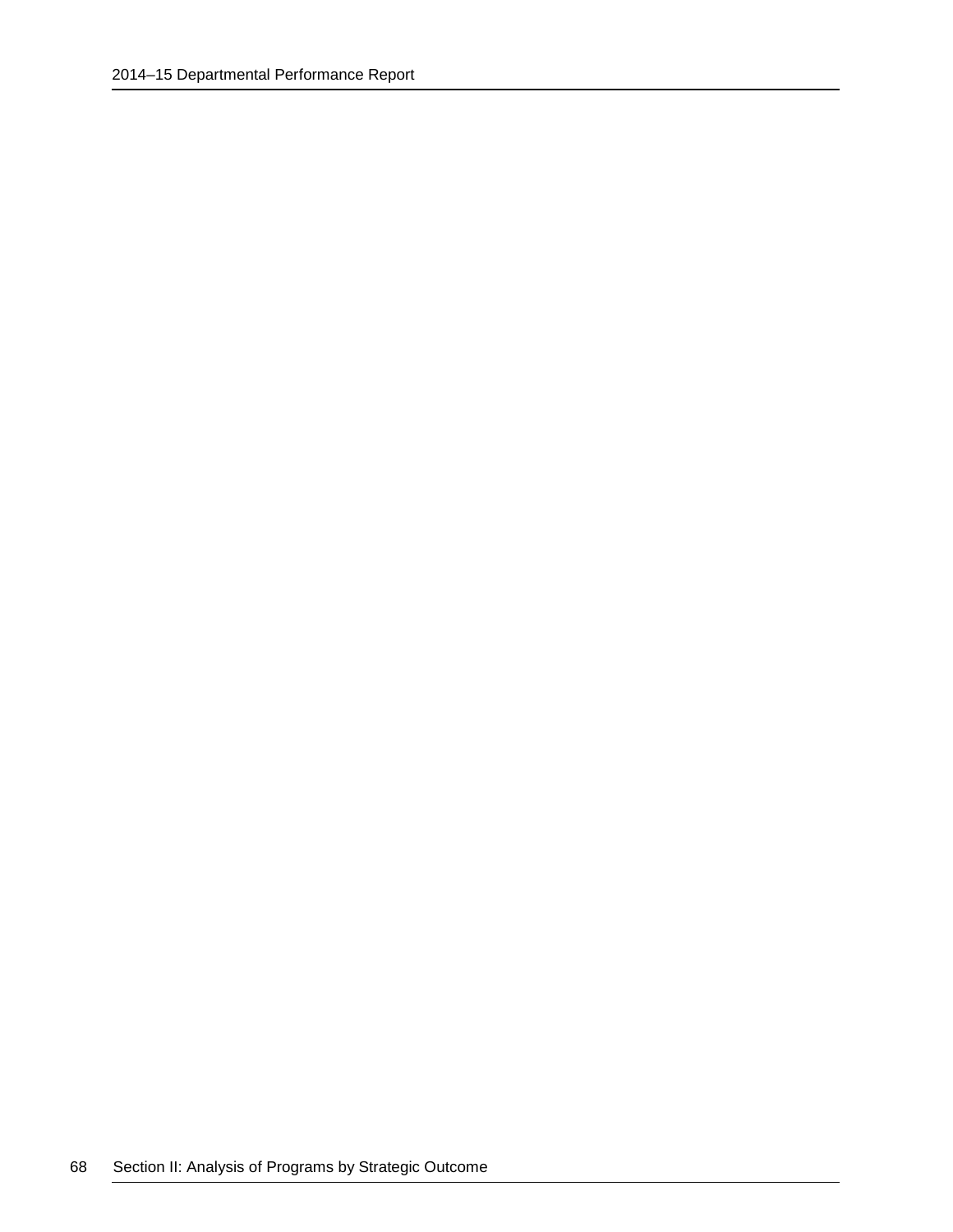## **Section III: Supplementary Information**

### Financial Statements Highlights

The highlights presented in this section are drawn from the Public Safety Canada's financial statements and are prepared on an accrual basis. These financial statements have been prepared using Government of Canada accounting policies, which are based on Canadian public sector accounting standards.

| <b>Public Safety Canada</b>                                                                         |                                                 |                       |                              |                                                                           |                                                                      |  |  |
|-----------------------------------------------------------------------------------------------------|-------------------------------------------------|-----------------------|------------------------------|---------------------------------------------------------------------------|----------------------------------------------------------------------|--|--|
| <b>Condensed Statement of Operations (Unaudited)</b><br>For the Year Ended March 31, 2015 (dollars) |                                                 |                       |                              |                                                                           |                                                                      |  |  |
|                                                                                                     | $2014 - 15$<br><b>Planned</b><br><b>Results</b> | $2014 - 15$<br>Actual | $2013 - 14$<br><b>Actual</b> | <b>Difference</b><br>$(2014 - 15)$<br>actual minus<br>2014-15<br>planned) | <b>Difference</b><br>(2014-15 actual<br>minus<br>$2013 - 14$ actual) |  |  |
| Total expenses                                                                                      | 620,780,675                                     | 331, 377, 837         | 2,236,911,350                | (289, 402, 838)                                                           | (1,905,533,513)                                                      |  |  |
| Total revenues                                                                                      | 2,700,000                                       | 2,045,380             | 2,549,320                    | (654, 620)                                                                | (503, 940)                                                           |  |  |
| Net cost of<br>operations before<br>government funding<br>and transfers                             | 618,080,675                                     | 329,332,457           | 2,234,362,030                | (288, 748, 218)                                                           | (1,905,029,573)                                                      |  |  |

Major variances with information previously presented on an appropriation/cash basis in this document are attributed to the factoring of accruals in respect to grants and contributions liabilities primarily related to the Disaster Financial Assistance Arrangements program (DFAA). The decrease of \$1.906M in the total expenses is mainly due to a decrease in transfer payments primarily attributed to the DFAA. The change in net financial position is a result of the change in expenses and revenues.

The following chart presents the Statement of Operations and Departmental Net Financial Position by showing expenses by category as a percentage of total departmental accrual accounting expenses. Transfer payments represent 53 per cent of the total \$331M Public Safety Canada expenses. Salaries and employee benefits represent 32 per cent; professional and special services 6 per cent; accommodations 4 per cent; and other expenses which include travel and relocation, equipment, communication, equipment rentals, amortization, repairs, bad debt expense, utilities, material and supplies 5 per cent.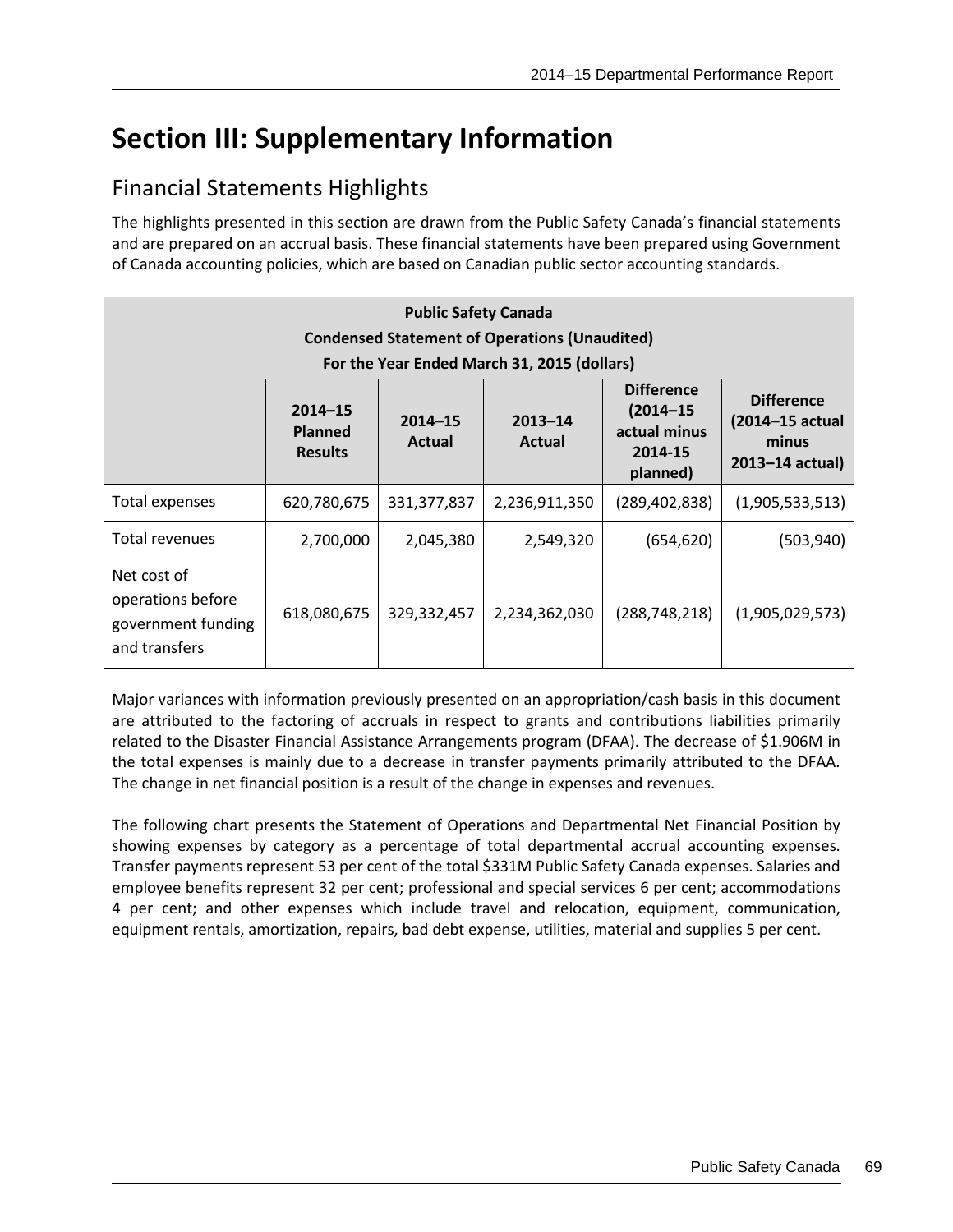

| <b>Public Safety Canada</b><br><b>Condensed Statement of Financial Position (Unaudited)</b><br>As at March 31, 2015 (dollars) |                            |                    |                                              |  |  |  |
|-------------------------------------------------------------------------------------------------------------------------------|----------------------------|--------------------|----------------------------------------------|--|--|--|
|                                                                                                                               | 2014-15                    | 2013-14            | <b>Difference</b><br>(2014-15 minus 2013-14) |  |  |  |
| Total net liabilities                                                                                                         | 2,042,362,748              | 2,335,419,698      | (293,056,950)                                |  |  |  |
| Total net financial<br>assets                                                                                                 | 198,429,304<br>368,234,105 |                    | 169,804,801                                  |  |  |  |
| Departmental net debt                                                                                                         | 1,674,128,643              | 2,136,990,394      | (462, 861, 751)                              |  |  |  |
| Total non-financial<br>assets                                                                                                 | 15,863,542                 | 16,320,224         | (456, 682)                                   |  |  |  |
| Departmental net<br>financial position                                                                                        | (1,658,265,101)            | (2, 120, 670, 170) | 462,405,069                                  |  |  |  |

Public Safety Canada's net liabilities include accounts payables and accrued liabilities of \$377M, vacation pay and compensatory leave of \$4M, employee future benefits of \$6M and DFAA of \$1.656M. The decrease of \$293M in total net liabilities and departmental net debt is mainly attributed to a decrease in the DFAA program accrual.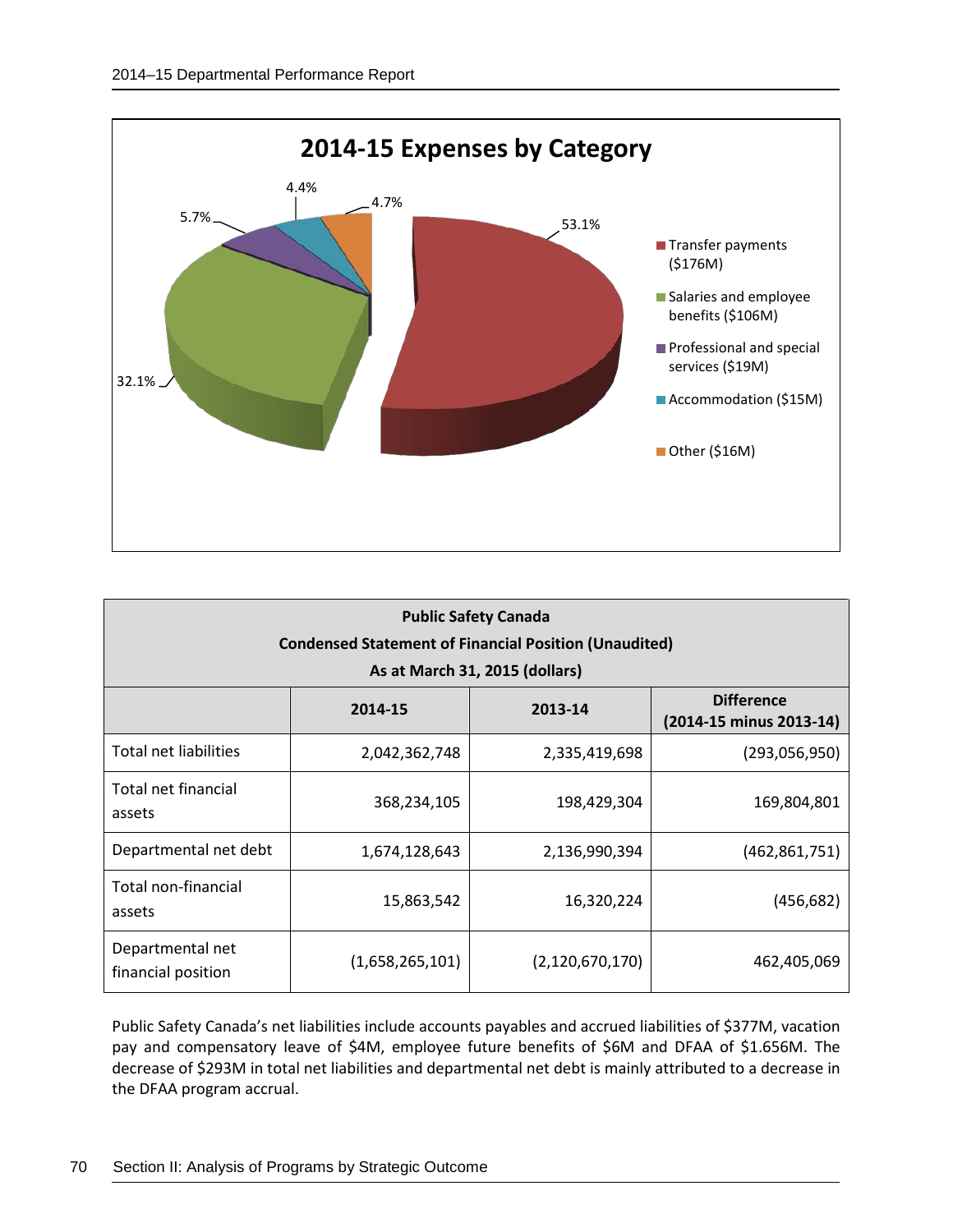The total net assets include \$366M due from the consolidated revenue fund and accounts receivables and advances of \$2M. The increase in the total financial assets is mainly due to the increase in the due from the consolidated revenue fund.

Total net liabilities were approximately \$2.042M at the end of 2014-15, a decrease of 13 percent when compared to the previous year. The chart below shows total net liabilities by type of liability.



#### Financial Statements

An electronic version of the financial statements can be found on *[Public Safety Canada's website](http://psdev/cnt/rsrcs/pblctns/dprtmntl-prfrmnc-rprt-2014-15/fnncl-stmnt-eng.aspx)*<sup>[6](#page-80-0)</sup>.

#### Supplementary Information Tables

The supplementary information tables listed in the *2014–15 Departmental Performance Report* are available on **Public Safety Canada's website<sup>[7](#page-80-1)</sup>.** 

- **[Departmental Sustainable Development Strategy;](http://psdev/cnt/rsrcs/pblctns/dprtmntl-prfrmnc-rprt-2014-15/sds-eng.aspx)**
- [Details on Transfer Payment Programs of \\$5 Million or More;](http://psdev/cnt/rsrcs/pblctns/dprtmntl-prfrmnc-rprt-2014-15/tpp-eng.aspx)
- [Horizontal Initiative: Integrated Market Enforcement Teams \(IMET\) Program;](http://psdev/cnt/rsrcs/pblctns/dprtmntl-prfrmnc-rprt-2014-15/hrzntl-nttvs-eng.aspx)
- ▶ [Internal Audits and Evaluations;](http://psdev/cnt/rsrcs/pblctns/dprtmntl-prfrmnc-rprt-2014-15/dts-vltns-eng.aspx)
- [Response to Parliamentary Committees and External Audits;](http://psdev/cnt/rsrcs/pblctns/dprtmntl-prfrmnc-rprt-2014-15/rspns-eng.aspx)
- [Status Report on Transformational and Major Crown Projects;](http://psdev/cnt/rsrcs/pblctns/dprtmntl-prfrmnc-rprt-2014-15/trnsfrmtnl-crwn-eng.aspx)
- [Status Report on Projects Operating With Specific Treasury Board Approval;](http://psdev/cnt/rsrcs/pblctns/dprtmntl-prfrmnc-rprt-2014-15/tb-prv-eng.aspx) and
- [User Fees, Regulatory Charges and External Fees.](http://psdev/cnt/rsrcs/pblctns/dprtmntl-prfrmnc-rprt-2014-15/sr-fs-eng.aspx)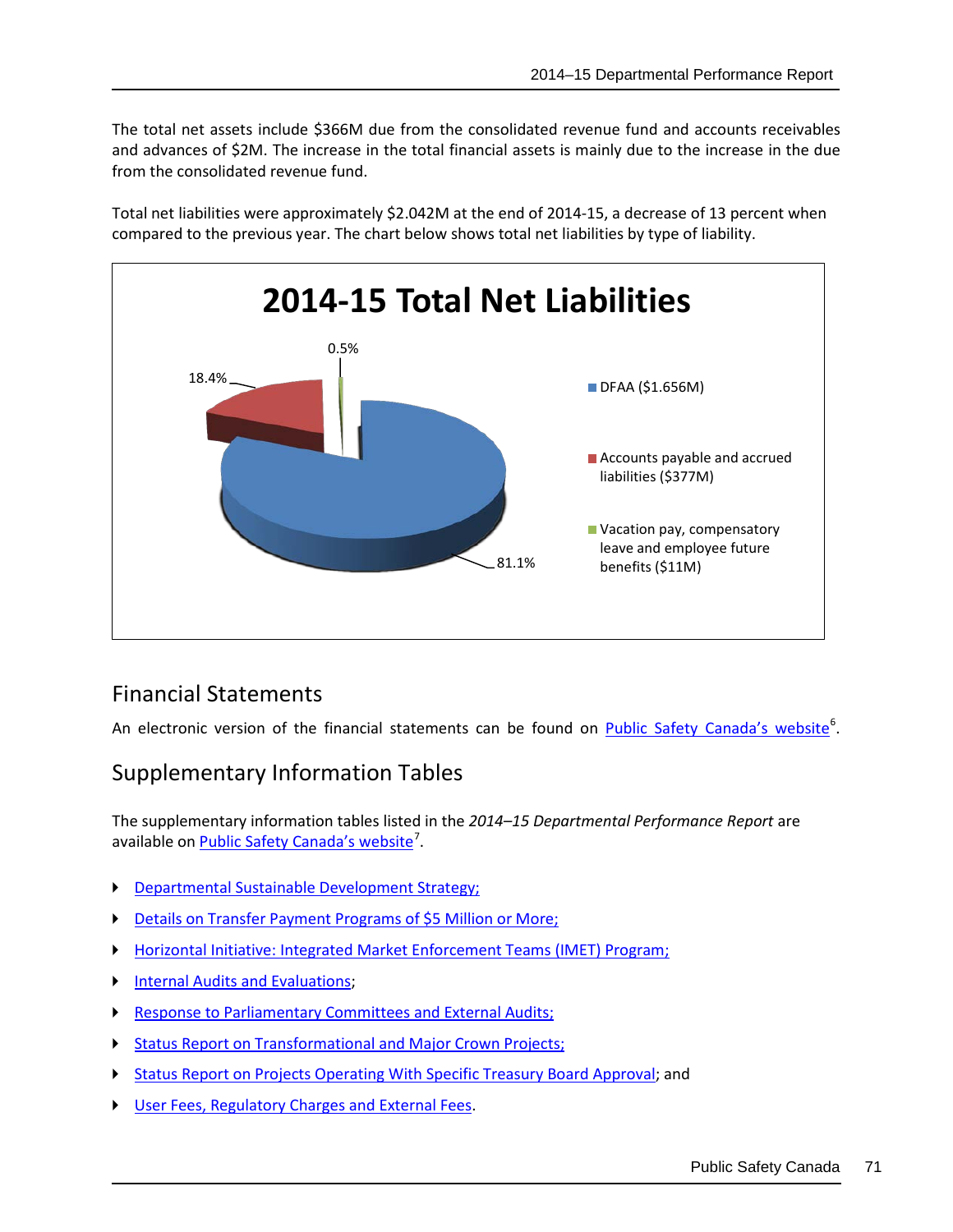#### Tax Expenditures and Evaluations

The tax system can be used to achieve public policy objectives through the application of special measures such as low tax rates, exemptions, deductions, deferrals and credits. The Department of Finance Canada publishes cost estimates and projections for these measures annually in the Tax [Expenditures and Evaluations](http://www.fin.gc.ca/purl/taxexp-eng.asp)<sup>[8](#page-80-2)</sup> publication. The tax measures presented in the Tax Expenditures and Evaluations publication are the responsibility of the Minister of Finance.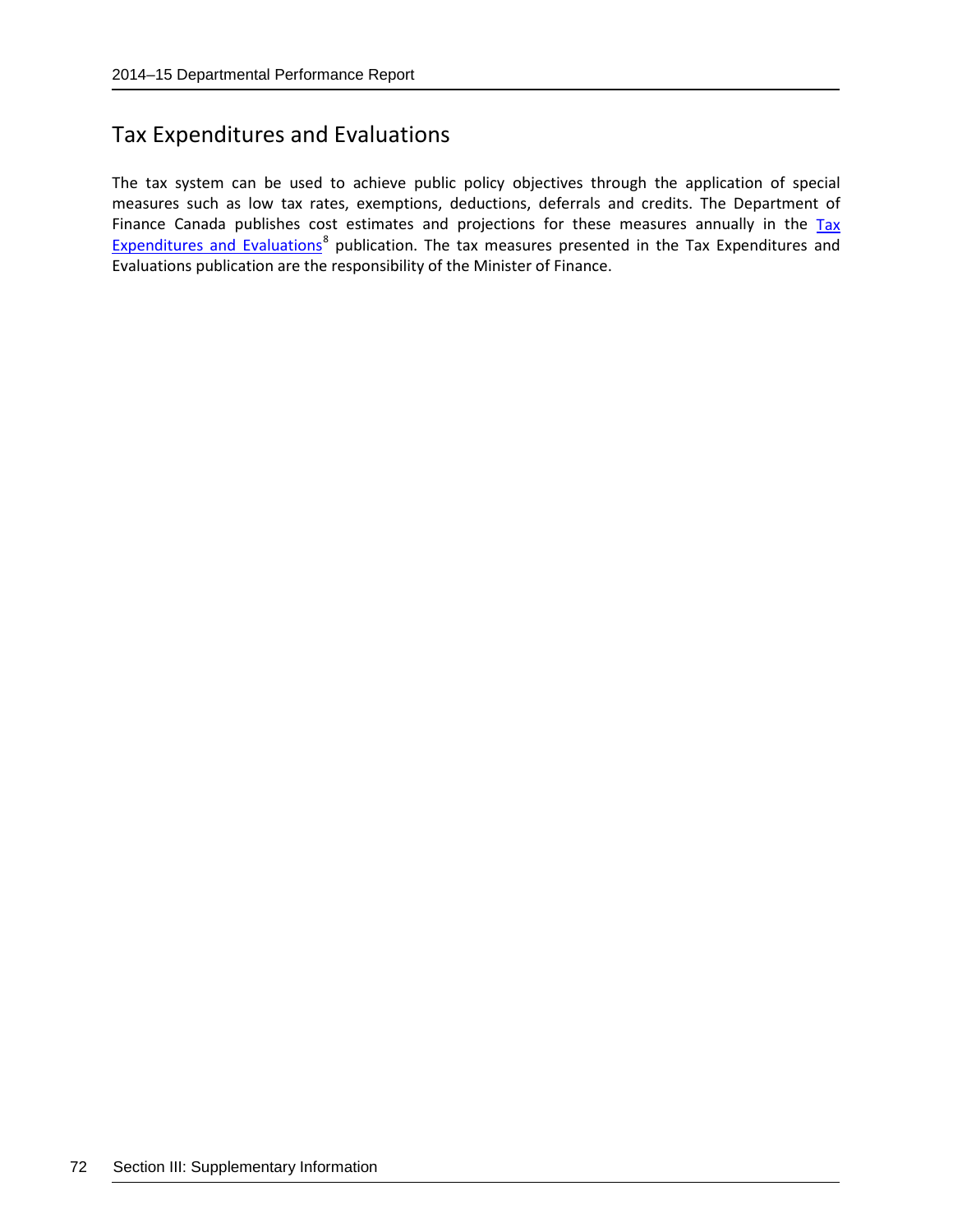## **Section IV: Organizational Contact Information**

General enquiries: 613-944-4875 or 1-800-830-3118

E-mail: [enquiries.enquetes@ps.gc.ca](mailto:enquiries.enquetes@ps.gc.ca)

Media enquiries: 613-991-0657 or [media@ps-sp.gc.ca](mailto:media@ps-sp.gc.ca)

Cross-Cultural Roundtable on Security (CCRS): [roundtable@ps-sp.gc.ca](mailto:roundtable@ps-sp.gc.ca)

National Crime Prevention Centre (NCPC): 1-800-830-3118 or [prevention@ps-sp.gc.ca](mailto:prevention@ps-sp.gc.ca)

National Office for Victims: 1-866-525-0554

Teletypewriter (TTY): 1-866-865-5667

Fax: 613-954-5186

Post: 269 Laurier Avenue West Ottawa, Ontario, Canada K1A 0P8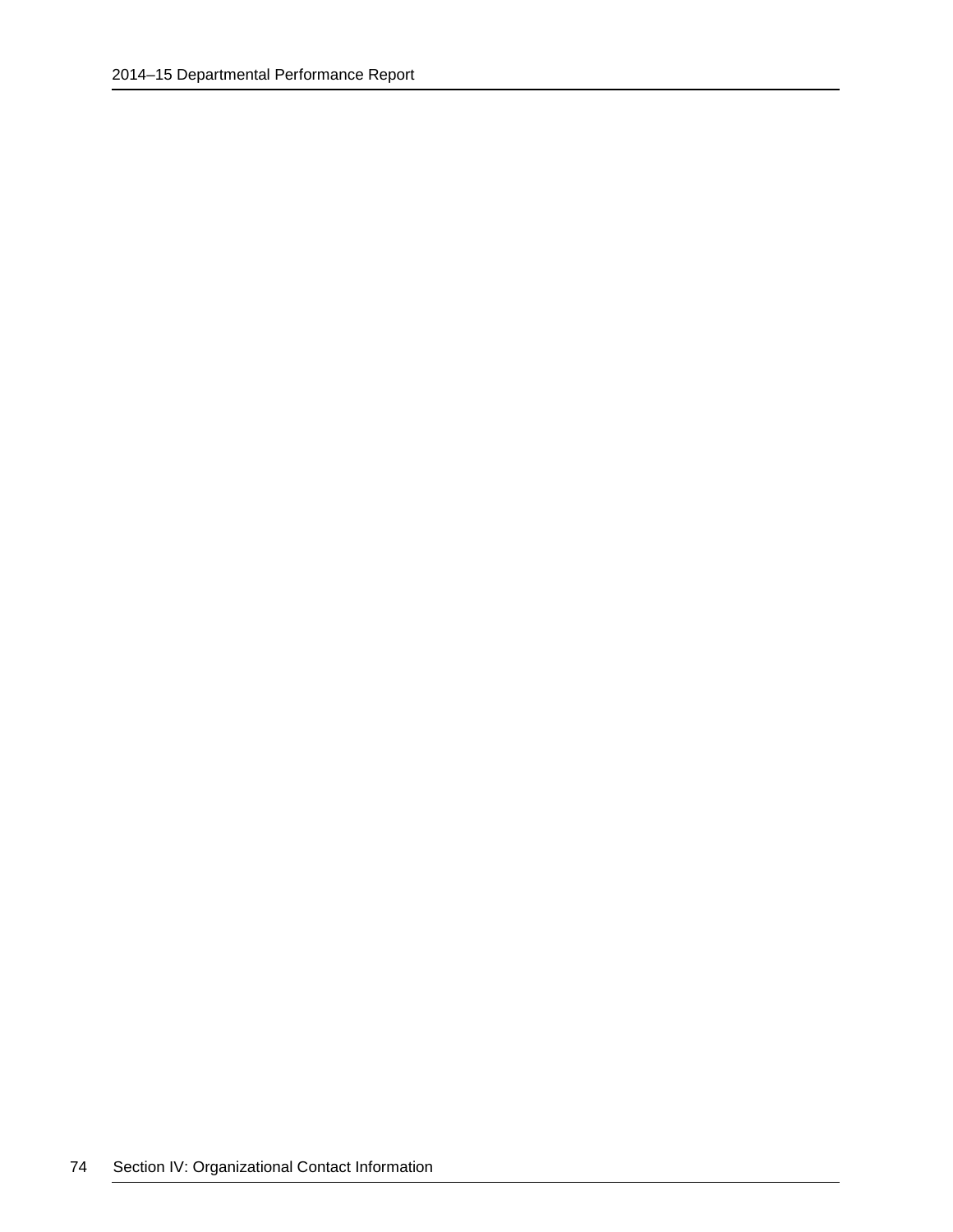# **Appendix: Definitions**

**appropriation** (*crédit*): Any authority of Parliament to pay money out of the Consolidated Revenue Fund.

**budgetary expenditures** (*dépenses budgétaires*): Includes operating and capital expenditures; transfer payments to other levels of government, organizations or individuals; and payments to Crown corporations.

**Departmental Performance Report** (*rapport ministériel sur le rendement*): Reports on an appropriated organization's actual accomplishments against the plans, priorities and expected results set out in the corresponding Report on Plans and Priorities. These reports are tabled in Parliament in the fall.

**full-time equivalent** (*équivalent temps plein*): Is a measure of the extent to which an employee represents a full person-year charge against a departmental budget. Full-time equivalents are calculated as a ratio of assigned hours of work to scheduled hours of work. Scheduled hours of work are set out in collective agreements.

**Government of Canada outcomes** (*résultats du gouvernement du Canada*): A set of 16 high-level objectives defined for the government as a whole, grouped in [four spending areas:](http://www.tbs-sct.gc.ca/ppg-cpr/frame-cadre-eng.aspx) economic affairs, social affairs, international affairs and government affairs.

**Management, Resources and Results Structure** (*Structure de la gestion, des ressources et des résultats*): A comprehensive framework that consists of an organization's inventory of programs, resources, results, performance indicators and governance information. Programs and results are depicted in their hierarchical relationship to each other and to the Strategic Outcome(s) to which they contribute. The Management, Resources and Results Structure is developed from the Program Alignment Architecture.

**non-budgetary expenditures** (*dépenses non budgétaires*): Includes net outlays and receipts related to loans, investments and advances, which change the composition of the financial assets of the Government of Canada.

**performance** (*rendement*): What an organization did with its resources to achieve its results, how well those results compare to what the organization intended to achieve and how well lessons learned have been identified.

**performance indicator** (*indicateur de rendement*): A qualitative or quantitative means of measuring an output or outcome, with the intention of gauging the performance of an organization, program, policy or initiative respecting expected results.

**performance reporting** (*production de rapports sur le rendement*): The process of communicating evidence-based performance information. Performance reporting supports decision making, accountability and transparency.

**planned spending** (*dépenses prévues*): For Reports on Plans and Priorities (RPPs) and Departmental Performance Reports (DPRs), planned spending refers to those amounts that receive Treasury Board approval by February 1. Therefore, planned spending may include amounts incremental to planned expenditures presented in the Main Estimates.

A department is expected to be aware of the authorities that it has sought and received. The determination of planned spending is a departmental responsibility, and departments must be able to defend the expenditure and accrual numbers presented in their RPPs and DPRs.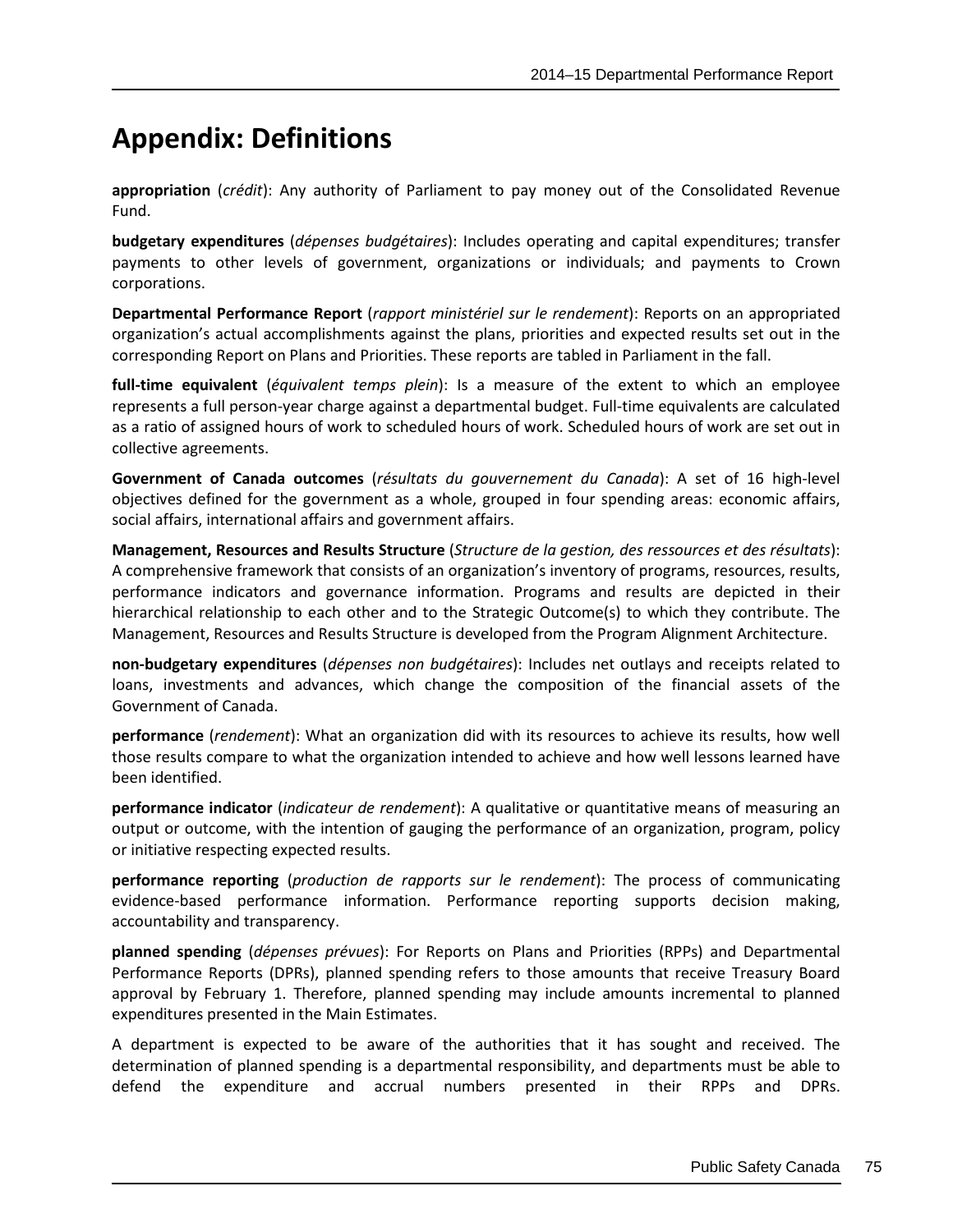**plan** (*plan*): The articulation of strategic choices, which provides information on how an organization intends to achieve its priorities and associated results. Generally a plan will explain the logic behind the strategies chosen and tend to focus on actions that lead up to the expected result.

**priorities** (*priorité*): Plans or projects that an organization has chosen to focus and report on during the planning period. Priorities represent the things that are most important or what must be done first to support the achievement of the desired Strategic Outcome(s).

**program** (*programme*): A group of related resource inputs and activities that are managed to meet specific needs and to achieve intended results and that are treated as a budgetary unit.

**Program Alignment Architecture** (*architecture d'alignement des programmes*)**:** A structured inventory of an organization's programs depicting the hierarchical relationship between programs and the Strategic Outcome(s) to which they contribute.

**Report on Plans and Priorities** (*rapport sur les plans et les priorités*): Provides information on the plans and expected performance of appropriated organizations over a three-year period. These reports are tabled in Parliament each spring.

**result** (*résultat*): An external consequence attributed, in part, to an organization, policy, program or initiative. Results are not within the control of a single organization, policy, program or initiative; instead they are within the area of the organization's influence.

**statutory expenditures** (*dépenses législatives*): Expenditures that Parliament has approved through legislation other than appropriation acts. The legislation sets out the purpose of the expenditures and the terms and conditions under which they may be made.

**Strategic Outcome** (*résultat stratégique*): A long-term and enduring benefit to Canadians that is linked to the organization's mandate, vision and core functions.

**sunset program** (*programme temporisé*): A time-limited program that does not have an ongoing funding and policy authority. When the program is set to expire, a decision must be made whether to continue the program. In the case of a renewal, the decision specifies the scope, funding level and duration.

**target** (*cible*): A measurable performance or success level that an organization, program or initiative plans to achieve within a specified time period. Targets can be either quantitative or qualitative.

**voted expenditures** (*dépenses votées*): Expenditures that Parliament approves annually through an Appropriation Act. The Vote wording becomes the governing conditions under which these expenditures may be made.

**whole-of-government framework** (*cadre pangouvernemental*): Maps the financial contributions of federal organizations receiving appropriations by aligning their Programs to a set of 16 governmentwide, high-level outcome areas, grouped under four spending areas.